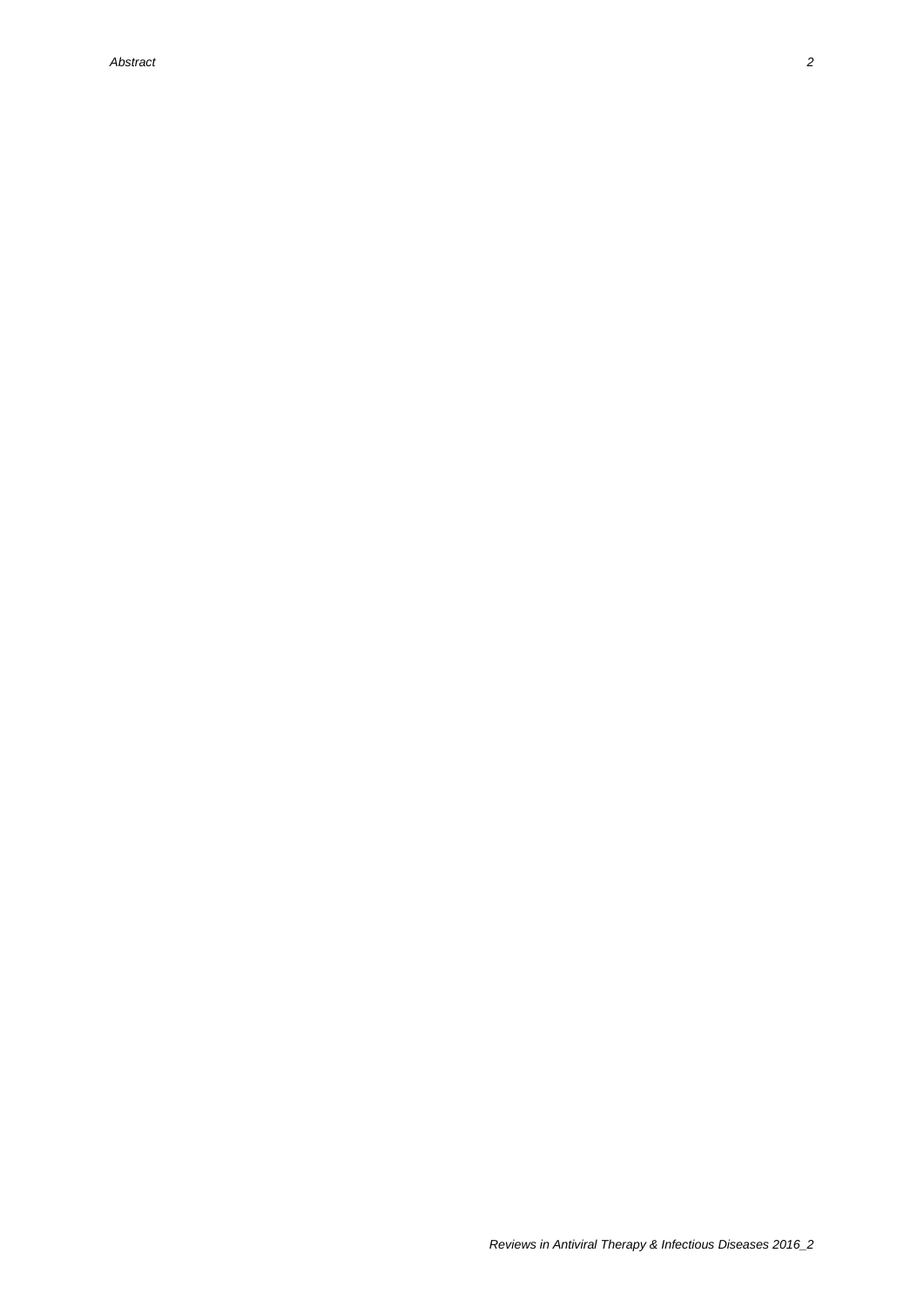*Prevention of Mother to Child Transmission*

# **Decline in positivity rates among HIV-exposed infants with changes in PMTCT ARV regimens in Nigeria: evidence from 7 years of field implementation**

*H. Khamofu<sup>1</sup> , E. Oladele<sup>2</sup> , U. Ralph-Opara<sup>2</sup> , T. Badru<sup>3</sup> , O. Adedokun<sup>3</sup> , M. Saleh<sup>2</sup> , M. Okoye<sup>4</sup> , O. Adebayo<sup>5</sup> , K. Torpey<sup>1</sup>*

*<sup>1</sup>Family Health International, Technical, Abuja, Nigeria; <sup>2</sup>Family Health International, Prevention Care and Treatment Departmenr, Abuja, Nigeria; <sup>3</sup>Family Health International, Monitoring and Evaluation, Abuja, Nigeria; <sup>4</sup>Family Health International, USAID, Abuja, Nigeria; <sup>5</sup>Family Health International, Monitoring and Evaluation, Pretoria, South Africa*

**Background:** As countries scaled up prevention of mother to child transmission of HIV (PMTCT) services, scientific evidence was also evolving leading to changes in recommended antiretrovirals (ARVs) for PMTCT to more efficacious regimens. Nigeria's PMTCT program has evolved over the years with changes in guideline recommendations, including cut-off for art eligibility and transition from monotherapy (single dose nevirapine) to the use of more efficacious triple ARVs for PMTCT. There is however limited insight into what happens in the program implementation setting where events are subject to much more varying 'un-controlled' conditions compared to controlled trials. We set out to examine the trend of HIV-infection among HIV-exposed infants with the introduction of more and more efficacious ARV combinations for PMTCT over time.

**Method:** This was a retrospective review of routinely collected PMTCT service data from 2008 to 2014 in 682 secondary and tertiary health facilities across Nigeria. The ARV regimen was measured by the proportions of different ARV regimens received by HIVpositive pregnant women each year and the HIV-infection among infants was determined by the rate of HIV-positive PCR tests each year. District health information software (DHIS) was

used to extract data from health facilities and to aggregate and analyze data.

**Results:** Maternal HIV positivity rates varied from 4.1% in 2008, 2.9% in 2011, 3.2% in 2012, then declined steadily to 1.9% in 2014. The total number of pregnant women who tested positive for HIV and received different ARV regimen for PMTCT during the period (2008-2014) was 63,774; ranging from 7,506 in 2008 to 10,388 in 2014. Uptake of sdNVP by the positive pregnant women was 34.4%, 41.6% and 45.9% in 2008, 2009 and 2010 respectively. HIV positive pregnant women on triple ARVs (prophylaxis or treatment) increased from 22% in 2008 to 99% in 2014. Infant HIV positivity rates showed a steady decline over the years, from 38% in 2008 to 6% in 2014 (p<0.001).

**Conclusions:** We demonstrated the declining trend of HIV-infection among HIV-exposed infant in Nigeria as more and more efficacious ARV regimens were available for HIV-positive pregnant women. We conclude that if current efforts were sustained and coverage widened, an alignment of the country's PMTCT programme with the best available scientific evidence could lead to elimination of mother to child transmission.

*Conflict of interest The data reviewed is from a project funded by PEPFAR through a cooperative agreement with USAID.*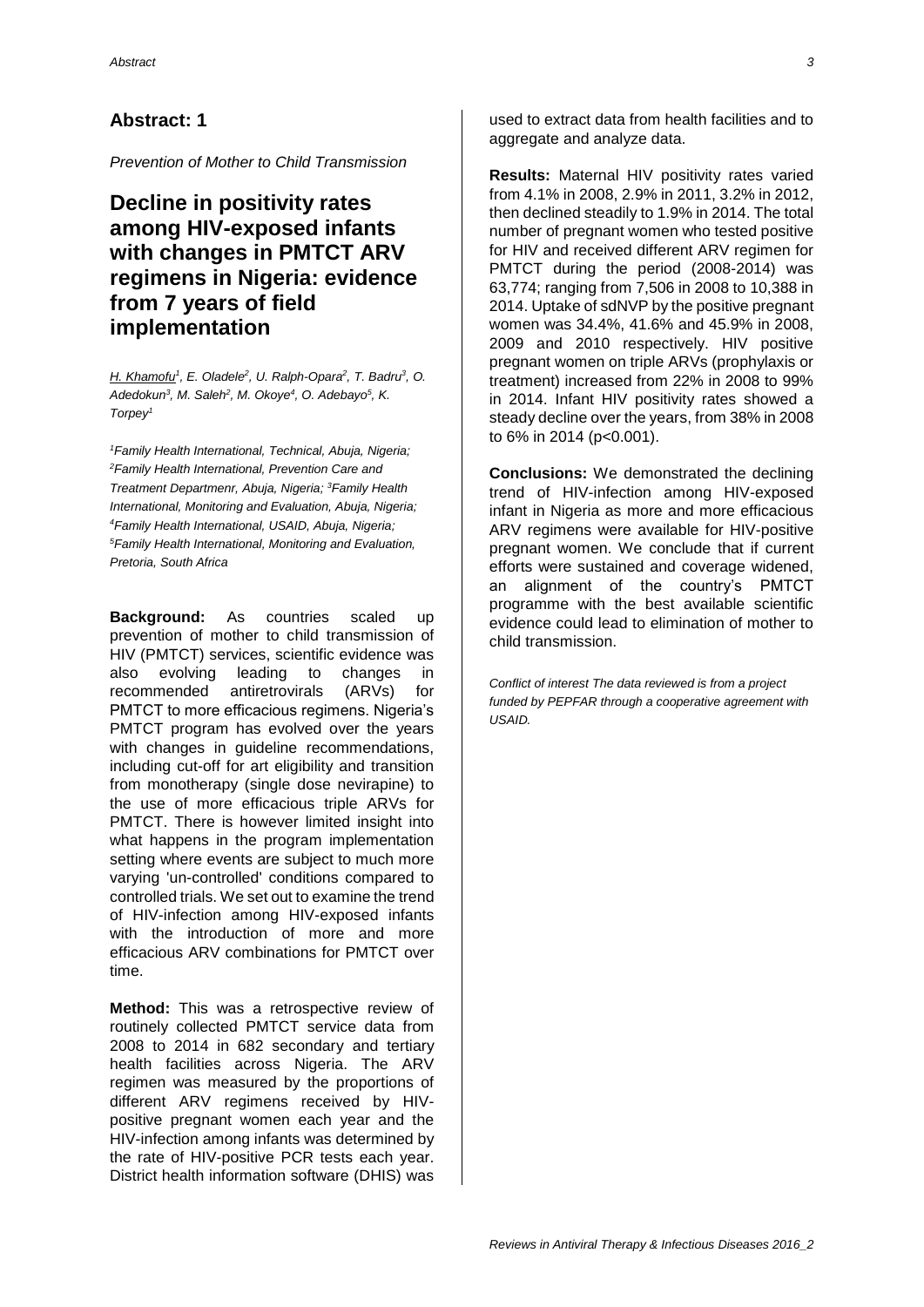*Pediatrics*

### **Favorable outcomes of pediatric second-line protease inhibitor-based antiretroviral treatment in Uganda**

*R.S. Boerma<sup>1</sup> , C. Kityo<sup>2</sup> , T.S. Boender<sup>1</sup> , E. Kaudha<sup>2</sup> , J. Kayiwa<sup>2</sup> , V. Musiime<sup>3</sup> , A. Mukuye<sup>2</sup> , K. Mary<sup>2</sup> , I. Nankya<sup>2</sup> , L. Nakatudde-Katumba<sup>2</sup> , P.N. Mugyenyi<sup>2</sup> , M. Boele van Hensbroek<sup>4</sup> , T.F. Rinke de Wit<sup>1</sup> , K.C.E. Sigaloff<sup>1</sup> , J.C. Calis<sup>4</sup>*

*<sup>1</sup>AIGHD Foundation Amsterdam Institute for Global Health and Development, Department of Global Health, Amsterdam, The Netherlands; <sup>2</sup>Joint Clinical Research Centre, -, Kampala, Uganda; <sup>3</sup>Makarere College of Health Sciences, Department of Pediatrics and Child Health, Kampala, Uganda; <sup>4</sup>Emma Children's Hospital Academic Medical Centre of the University of Amsterdam, Department of Pediatrics, Amsterdam, The Netherlands*

**Background:** The number of children requiring second-line antiretroviral treatment (ART) in low- and middle-income countries (LMIC) is rapidly increasing. Data on second-line treatment outcomes and HIV drug resistance (HIVDR) in children in these settings are scarce, but urgently needed to evaluate second-line and design third-line ART programs. This is the first prospective study reporting HIVDR testing during second-line treatment in children living in LMIC.

**Materials and methods**: Children ≤12 years of age starting second-line protease inhibitor (PI) based ART were enrolled at three study clinics in Uganda from 2010 to 2011, and were followed up for 24 months. Viral load (VL) and genotypic resistance testing was done at second-line ART initiation and every six months thereafter. The 2015 IAS-USA mutation list was used to score drug resistance mutations and susceptibility of the prescribed ART regimen was calculated with the genotypic sensitivity score using the Stanford algorithm.Treatment failure was defined as either having two consecutive VL >1000 cps/ml, a single VL>1000 cps/ml at the last study visit, or death after at least six months of second-line treatment. Associations between patient characteristics and treatment failure were analyzed using the student's t-test and *χ*² test.

The relatively small sample size did not allow for multivariable regression analyses.

**Results:** 64 children were enrolled and switched to ritonavir-boosted lopinavir (LPV/r) based second-line ART. All children were PInaive and all had one or more drug resistant mutations (DRMs) towards (non-)nucleoside reverse transcriptase inhibitors at the time of second-line ART initiation. At 12 and 24 months after treatment switch, virological suppression (VL<400 cps/ml) was achieved in 86.4% and 83.6% of the children, respectively. During follow-up, 12 children (18.8%) experienced treatment failure. None of the failing children had PI mutations. Children who were underweight at second-line treatment initiation and children with suboptimal adherence during follow-up were more likely to experience treatment failure (p=0.04 and p=0.02, respectively). Predicted reduced susceptibility to the second-line regimen was not associated with second-line treatment failure. At the end of 24 months of follow-up, 59 (92.2%) children were still in care and on treatment; 2 (3.1%) died, 2 (3.1%) were lost to follow-up, and 1 (1.6%) transferred out.

**Conclusions:** Virological suppression rates in children on second-line PI-based ART were favorable compared to results of children on first-line ART, and comparable to adults on second-line ART in LMIC. The absence of PI mutations and the association of suboptimal adherence with treatment failure suggest that poor adherence, rather than the development of HIVDR, is the main mechanism for failure in these children. This is reassuring, as third-line options are currently unavailable for children in LMIC. However, it is important to consider that PI mutations are likely to eventually develop in children with poor adherence even though PIs have a higher genetic barrier compared to nonnucleoside reverse transcriptase inhibitors. Our results are encouraging for children requiring second-line PI-based ART in LMIC, but stress the importance of adherence support.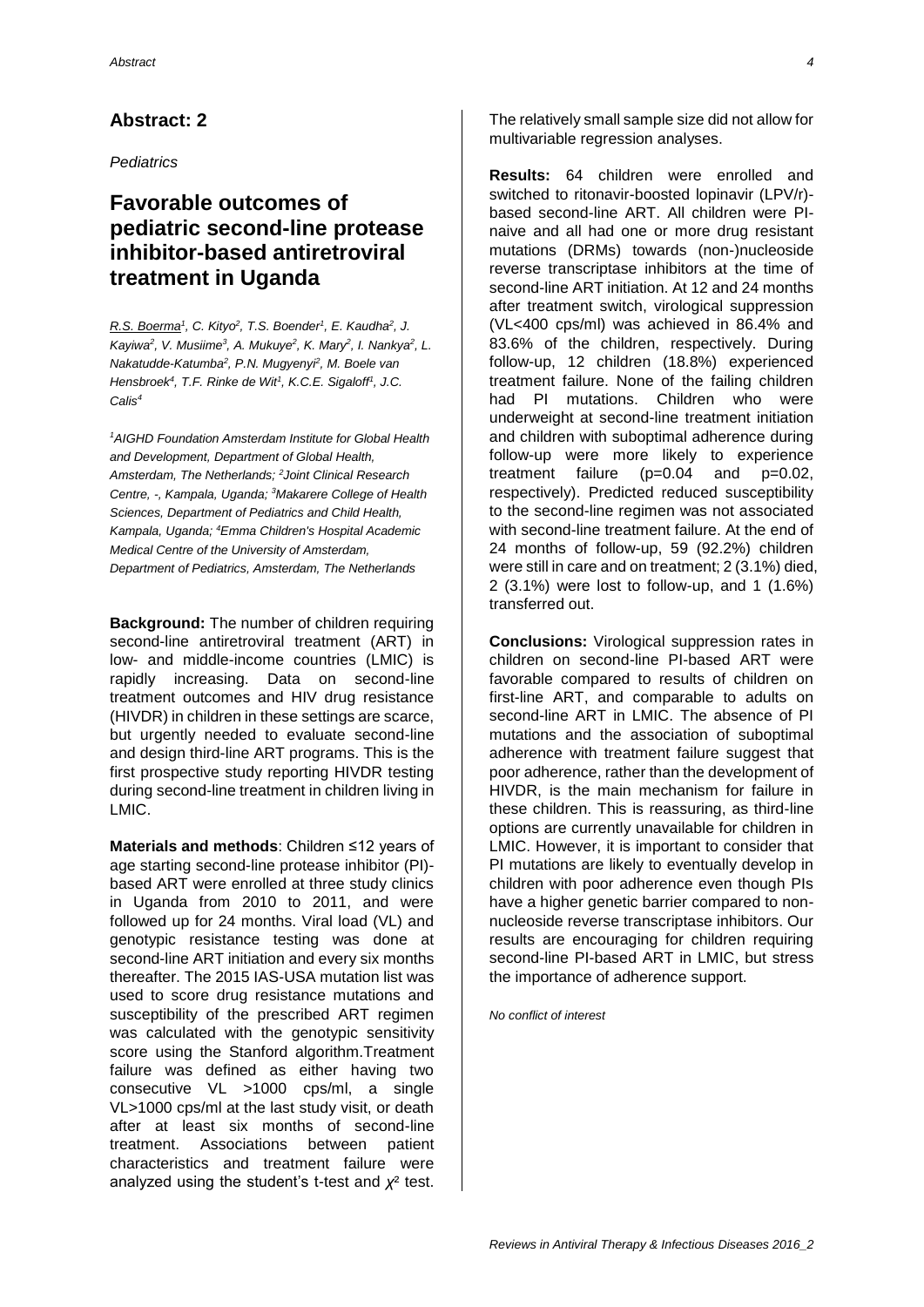*Pediatrics*

### **Transmitted Drug Resistance and First-line ART Treatment Outcomes in Ugandan Children**

*C. Kityo Mutuluuza<sup>1</sup> , R. Boerma<sup>2</sup> , K. Sigaloff<sup>2</sup> , E. Kaudha<sup>3</sup> , C. Job<sup>4</sup> , V. Musiime<sup>5</sup> , S. Balinda<sup>3</sup> , T.S. Boender<sup>2</sup> , P. Mugyenyi<sup>3</sup> , T.F. Rinke De Wit<sup>2</sup>*

*<sup>1</sup>Joint Clinical Research Centre, Kampala, Uganda; <sup>2</sup>Amsterdam Institute for Global Health and Development, Amsterdam, The Netherlands; <sup>3</sup> Joint Clinical Research Center, Kampala, Uganda; <sup>4</sup>Emma Children's Hospital Academic Medical Centre, Amsterdam, The Netherlands; <sup>5</sup>Makerere University College of Health Sciences, Department of Paediatrics and Child Health, Kampala, Uganda*

**Introduction:** Transmission of drug-resistant (TDR) HIV-1 can impair virologic response to antiretroviral therapy (ART) especially in children. This study evaluated the effect of TDR on virologic and acquired drug resistance (ADR) outcomes among children initiating first-line ART.

**Methods:** Children ≤12 years initiating first-line ART were enrolled at 3 sites in Uganda between 2010 and 2011. Blood was taken at baseline and 6-monthly in 24 months of ART for later determination of viral load (VL) and pol genotypic testing if VL>1,000 copies/ml at JCRC Kampala laboratories. The 2014 IAS-USA mutation list and Stanford algorithm were used to score drug resistance mutations (DRMs) and susceptibility. Patients were classified into two groups: fully active (no TDR or TDR without reduced susceptibility) and patients with TDR and partially active ART. Virological failure (VF) was defined as 2 consecutive VLs >1000 copies/ml, at least 6 months from ART initiation. Factors associated with VF and acquired drug resistance (ADR) were assessed in multivariate logistic regression analysis and evolution of resistance was described.

**Results:** 317 children median age 4.9 years were enrolled on mainly NNRTI based regimens (91.2%). TDR mutations were detected in 47(16.9%) participants of whom 22(46.8%) initiated a partially active ART. 256(80.8%)

participants were still on first line ART and in care at 24 months of follow-up of whom 32%(92/287) had VF. Children with TDR and partially active ART had significantly higher risk of VF (aOR:15.25, 95%-CI:3.77-61.7,p<0.001) and ADR (aOR:3.47, 95%-CI:1.31- 9.22,p<0.012). A single VL >1000 copies/ml at 6 months on treatment was strongly associated with VF (OR:22.09, 95%-CI:9.68-50.42,p<0.001) and ADR (OR:9.89, 95%-CI:5.16– 18.94;p<0.001). Other factors associated with VF in the adjusted model were higher baseline VL (aOR:2.28,p<0.001) and WHO stage 2 vs Stage 1 (aOR:10.3,p=0.022). Among the 66 children with prolonged viraemia, there was a high rate of acquisition of DRMs.

**Conclusions:** In this pediatric cohort, TDR was found to be high and strongly associated with VF and ADR. Accumulation of DRMs was high and may jeopardize future therapeutic options. Efforts are needed to incorporate affordable drug resistance testing in developing countries to prevent the use of suboptimal ART. In the context of universal access of VL monitoring, programmatic use of a 6 month VL on treatment would detect majority of future VFs early and allow for treatment adjustment to prevent ADR.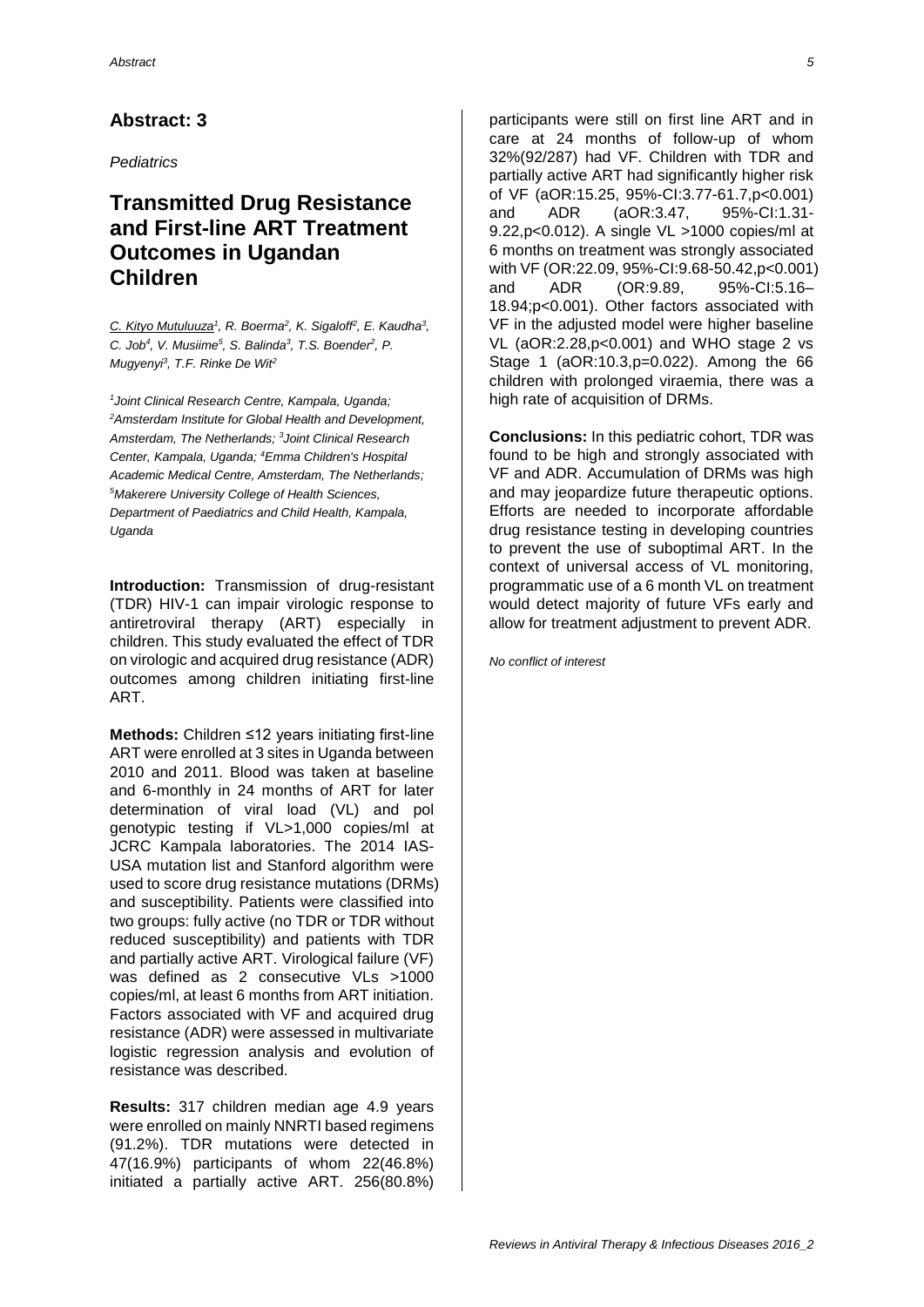#### *Pediatrics*

**Ultra-deep pyrosequencing of paediatric HIV-1 drug resistance and coreceptor suggests possible suitability of protease inhibitors and maraviroc at younger ages in Cameroon**

*J. Fokam<sup>1</sup> , M. Bellocchi<sup>2</sup> , D. Armenia<sup>2</sup> , A. Nanfack<sup>3</sup> , L.*  Carioti<sup>2</sup>, F. Continenza<sup>4</sup>, D. Takou<sup>3</sup>, J. Torimiro<sup>5</sup>, P. Koki<sup>6</sup>, *C. Fokunang<sup>7</sup> , A. Ndjolo<sup>8</sup> , V. Colizzi<sup>9</sup> , F. Ceccherini-Silberstein<sup>2</sup> , C. Perno<sup>1</sup> , M. Santoro<sup>2</sup>*

*<sup>1</sup>University of Rome Tor Vergata and CIRCB-Yaounde, Experimental Medicine and Surgery, Roma, Italy; <sup>2</sup>University of Rome Tor Vergata, Experimental Medicine and Surgery, Roma, Italy; <sup>3</sup>CIRCB, Sequencing and Bioinformatics, Yaounde, Cameroon; <sup>4</sup>Lazzaro Spallanzani National Institute of Infectious Diseases, Sequencing, Roma, Italy; <sup>5</sup>CIRCB, Molecular Biology Laboratory, Yaounde, Cameroon; 6Chantal Biya Foundation, Mother-Child Centre, Yaounde, Cameroon; <sup>7</sup>University of Yaounde I, Faculty of Medicine and Biomedical Sciences, Yaounde, Cameroon; <sup>8</sup>CIRCB, Directorate, Yaounde, Cameroon; <sup>9</sup>University of Rome Tor Vergata and CIRCB-Yaounde, UNESCO Board of Multidisciplinary Biotechnology, Roma, Italy*

**Background:** The current limited availability of paediatric regimens as well as the use of lowgenetic barrier drugs for prevention of motherto-child transmission (PMTCT) in sub-Saharan Africa (SSA) increase risks of vertically transmitted HIV-1 drug-resistance (HIVDR), and may prompt the need for alternative paediatric therapeutic regimens for long-term strategies in SSA settings. In this prospect, we aimed to ascertain HIVDR and coreceptor usage in both majority and minority viral populations from vertically infected children, according to maternal PMTCT-exposure in a typical resource-limited setting.

**Materials and Methods:** We conducted a comparative study among 18 Cameroonian HIV-1 vertically infected children, of whom: seven from PMTCT-exposed mothers (case group) vs. 11 from mothers without PMTCTexposure (control group). Sanger sequencing and ultra deep 454-pyrosequencing (UDPS) were performed, with 1% UDPS detection cut-

off. HIV-1 subtyping was performed using molecular phylogeny. HIV-1 protease/RT drugresistance mutations (DRMs) and coreceptor usage were interpreted using *Stanford HIVdb*  list and *geno2pheno*.v2.5, respectively. Viruses were considered CXCR4-tropic (X4-variants) by UDPS when ≥2% viral species had a false positive rate (FPR) ≤3.5%, or by Sangersequencing when FPR was ≤10%. HIV-1 variants in children were compared between both PMTCT-groups. Viral-tropism was also explored according to age and CD4-count. Statistical analyses were performed using the statistical open source environment R.v.3.1.1; with p-value<0.05 considered significant.

**Results:** Median linterquartile range, IQRI age, plasma viral load and CD4-count were 6 [4-10] years, 5.5  $[4.9-6.0]$   $log_{10}$  copies/ml, and 526 [282-645] cells/mm<sup>3</sup>, respectively. Circulating HIV-1 clades were CRF02\_AG (50%), F (33.3%), CRF01\_AE (11.1%) and CRF11.cpx (5.6%). All children had wild-type viruses at both Sanger sequencing and UDPS, except for one PMTCT-exposed infant (1 year) harbouring the vertically transmitted minority K103N (8.31%) detected solely by UDPS; this infant was born to an RTI-treated mother harbouring L74V (2.54%) and Y181C (96.67%). Based on UDPS, 5/15 (33.3%) children harboured X4-variants, including two cases of X4-variants (at UDPS frequencies of 3.9% and 36.2%) reported as R5 on Sanger sequencing. Of relevance, X4 variants were found only in children aged >5 years (5/9 [55.6%] vs. 0/6 [0%], p=0.040), thus underpinning limited CXCR4 vertical transmission, and later switch from R5 to X4 following chronic HIV infection. X4-variants were also at a higher proportion among children with CD4≤200 cells/mm<sup>3</sup> (3/4 [75%] vs. 2/11  $[18.2\%]$ , p=0.077), thus indicating switch to X4variants following immunodeficiency among children.

**Conclusions:** Minority NNRTI-DRMs are likely present with PMTCT-exposure, without any protease inhibitor (PI)-DRMs, suggesting the potential advantage of starting paediatric treatment with PI-based regimens. Interestingly, among children under five years, CCR5 variants prevail, implying vertical transmission with CCR5-tropic viruses and possible usage of maraviroc at younger ages within SSA. These added values of UDPS, on improving paediatric HAART strategies, merit further investigative considerations in resource-limited settings.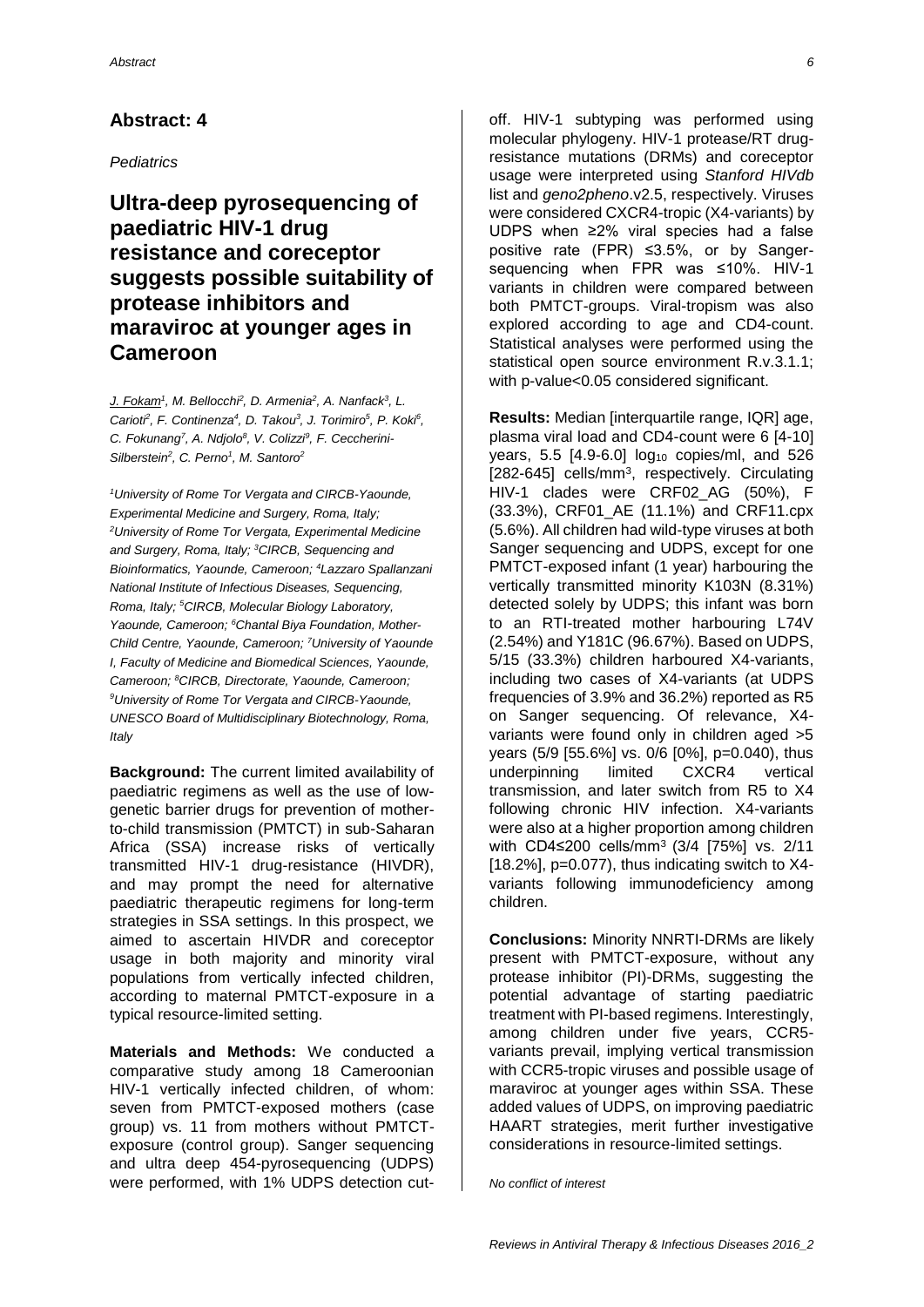*Key Populations: prevention and treatment challenges*

# **Predictors of HIV-testing in South African adolescents: schools-based testing, pregnancy and sexual experience**

*F. Meinck<sup>1</sup> , C. Carty<sup>1</sup> , L. Cluver<sup>1</sup>*

*<sup>1</sup>University of Oxford, Social Policy and Evidence-Based Intervention, Oxford, United Kingdom*

**Introduction:** Since 2010, the South African National Department of Health (DOH) has dramatically scaled up its HIV/AIDS program through an intensified HIV testing campaign coupled with the rapid decentralization of care and treatment services. This model recognizes the roles of NGOs and CBOs as central to the delivery of initiatives across South Africa's varied sociocultural landscape. The incorporation of 'tried and tested' techniques, many of which originated in the grassroots sector and led by frontline health workers, formed the cornerstone of this ambitious scaleup of services delivery. The Department of Education (DOE) contributed to the efforts through its schools-based HIV awareness and testing campaigns, but with mixed results.

**Material & Methods:** 3515 adolescents aged 10-17 (mean age 13.5 years, 56.7% female, 50.6% urban location) were originally recruited between January 2010 and June 2011 in two rural and two urban districts with >30% HIV in Mpumalanga and the Western Cape. Within each health district, census enumeration areas were randomly selected. Within each census enumeration area, all households with adolescents aged 10-17 were included in the study. One child in each household was interviewed and where there were multiple adolescents in the household, one was chosen at random. Between December January 2011 and June 2012, 3401 participants (96.7% retention rate) were traced and re-interviewed. Refusal rate at baseline was 2.8% and <.5% at follow-up.

**Results:** Analyses used cross-sectional data from the follow-up and were conducted in three

stages using SPSS 20. Using multivariate logistic regression models, gender (OR 1,45), age (OR 1,29), province (OR .39), urban/rural location (OR .55), school dropout (OR 2.66), attending a school with an HIV-testing campaign (OR 9.49), contact sexual abuse victimisation (OR 1.63), and ever been pregnant or having made someone pregnant (OR 10.89) predicted HIV-testing. Being AIDS-affected and household poverty was not a predictor of HIVtesting. Differences in predictors of HIV-testing were observed between boys and girls. For boys, school dropout (OR 2.82) and attending a school with an HIV-testing campaign (OR 13.67) were the strongest predictors for HIV-testing. For adolescents who were sexually active, gender (OR 2.54), urban/rural location (OR .51), school dropout (OR 2.59), attending a school with an HIV-testing campaign (OR 11.13) and having ever been pregnant or made someone pregnant (OR 6.14) were predictors of HIV testing.

**Conclusions:** In sum, internal and external factors across a broad range of mediators and moderators play an integral role in healthseeking behaviour choices, including VCT. This is particularly salient among adolescent populations whose exposure to evidence-based HIV prevention education and novel interventions may hold the key to delivering an 'AIDS-free generation.' Without insights into factors associated with testing uptake coupled with responses to the nuanced needs of key population groups, the realisation of 90-90-90 targets in some settings may face continued challenges.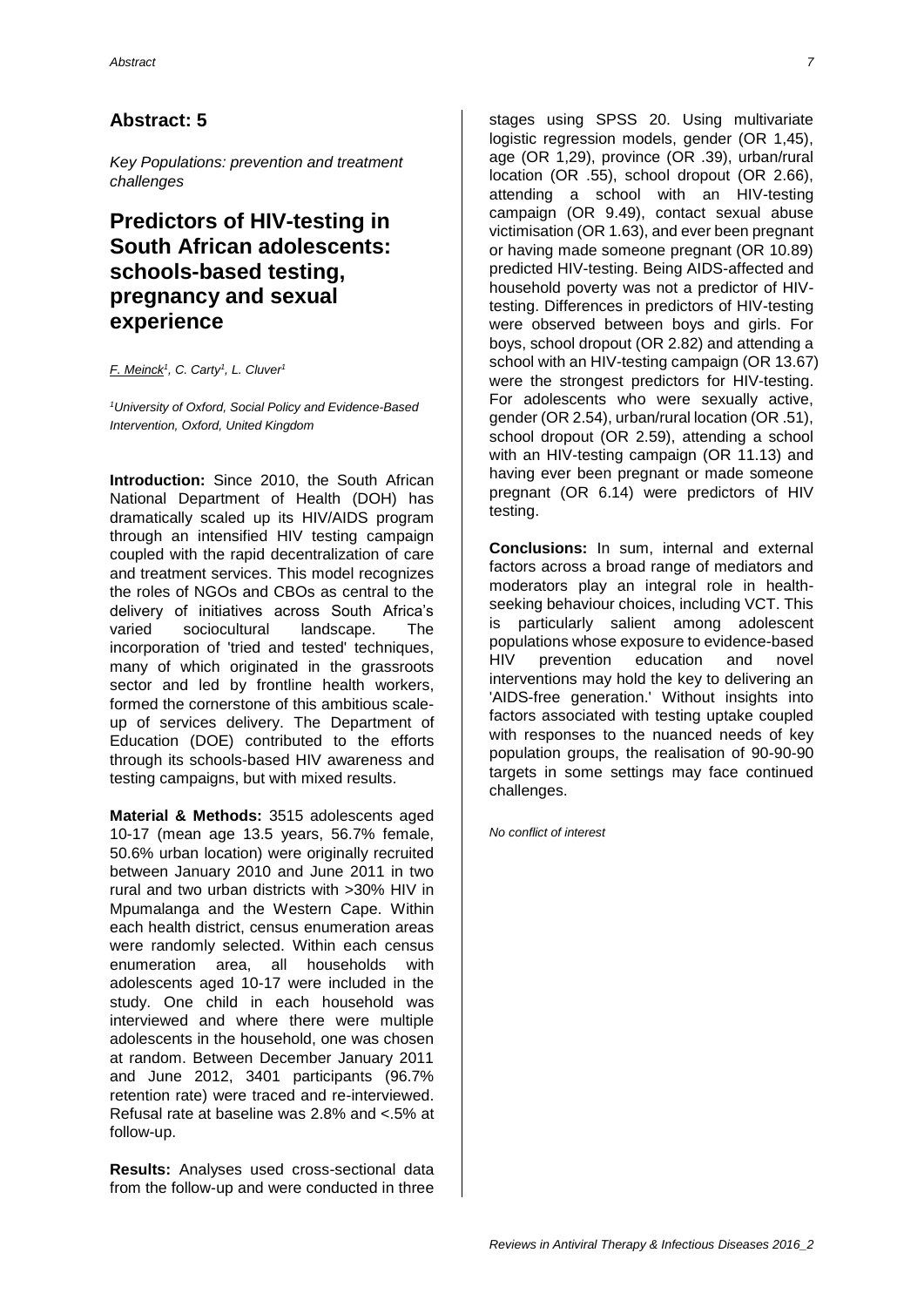*Economics, financing, policy, regulatory and ethical issues*

### **EDCTP as a model for Europe-Africa partnership on HIV/AIDS research and capacity development: Examples from Cameroon**

*L.J. Pandya<sup>1</sup> , P. Mohammed<sup>1</sup> , M. Nderu<sup>2</sup> , J.M. Habarugira<sup>3</sup> , C. Comeaux<sup>3</sup> , T. Nyirenda<sup>2</sup> , P. Beattie<sup>3</sup> , J.G. Breugelmans<sup>1</sup> , O. Olesen<sup>1</sup>*

*<sup>1</sup>European & Developing Countries Clinical Trials Partnership EDCTP, Networking, Den Haag, The Netherlands; <sup>2</sup>European & Developing Countries Clinical Trials Partnership EDCTP, Calls & Grants, Cape Town, South Africa; <sup>3</sup>European & Developing Countries Clinical Trials Partnership EDCTP, Calls & Grants, Den Haag, The Netherlands*

**Introduction:** The European & Developing Countries Clinical Trials Partnership (EDCTP) was established to pool human/financial resources and to provide a platform for clinical research cooperation between European and sub-Saharan African (SSA) countries. EDCTP's goals are to support collaborative research that accelerates the clinical development of new or improved interventions (drugs, vaccines, diagnostics) to prevent or treat HIV/AIDS, TB, malaria and other poverty-related and neglected infectious diseases (PRDs) and to promote capacity building and networking in SSA.

**Materials and Methods:** EDCTP1 (2003-2015): 65 calls for proposals (CFP); 789 submitted applications; 254 grants awarded, involving 274 institutions, totalling 208M€. Based on grantee reporting, we have analysed the EDCTP1 programme HIV outputs, specifically regarding Cameroonian participation.

**Results:** Overall, 68 grants for HIV and HIV/TB were awarded (68.5M€), including 30 HIV trials (17 drug/3 microbicide/8 vaccine/2 on e-devices) and 9 HIV/TB co-infection trials. These grants involved collaboration between 67 institutions from 13 European countries and 88 institutions from 24 SSA countries. EDCTP trials informed national/international policies through adult/paediatric/adolescent and HIV/TB coinfection treatment trials. EDCTP awarded

~1.0M€ to 6 Cameroonian institutions for activities on ethics/regulatory capacities, fellowships, HIV and malaria. >500k€ of this supported HIV trials and capacity development. The 2LADY study conducted a phase III multicentre trial of 2nd line antiretroviral treatment in adults in Cameroon, Senegal and Burkina Faso, confirming the WHO recommendation of boosted protease inhibitors with NRTIs for 2nd line. One of two senior fellows in Cameroon contributed to capacity building through HIV vaccine research. Furthermore, the EDCTP-funded Central African Network for TB, AIDS and malaria (CANTAM) was established in 2008 with 2.8M€ awarded to 6 institutions across Cameroon (~800k€), Gabon, Congo and Germany. CANTAM increased capacity to conduct Phase I-III HIV/AIDS trials, through epidemiological studies in Cameroon and Congo and career development of fellows, plus training workshops on ethics, GCLP, data management and diagnostics for HIV. CANTAM generated 20 publications and supported 34 long-term trainees: 1 post-doc; 13 PhDs; 13 MScs; and 7 MDs.

**Conclusions:** EDCTP-funded grants in Cameroon have contributed to progress towards the Millennium Development Goals, HIV global health policy and strengthened clinical research capacity in SSA. EDCTP will continue supporting trials, clinical capacity building and networking, in collaboration with global health initiatives and funders. EDCTP2 (2014-2024) will receive ≤683M€ from the European Union and matching funding from European Participating States. The ~1.3bn€ budget will support phase I-IV clinical trials in SSA and contribute towards achieving the Sustainable Development Goals. EDCTP2 aims to: promote greater alignment and coordination of European and African national research programmes on PRDs; increase financial contributions from African countries to clinical trials; and leverage cofunding from public/private sources. African nations can now become EDCTP members, providing a strong and equal European-African partnership, with Cameroon participating as a member since 2014. EDCTP2 CFPs are broad, aiming to address research areas of importance to SSA not already funded by others. CFPs have covered diagnostics, treatment and research capacity development, with future CFPs expected to address gaps in treatment/prevention of HIV/AIDS and other PRDs in SSA. - *No conflict of interest*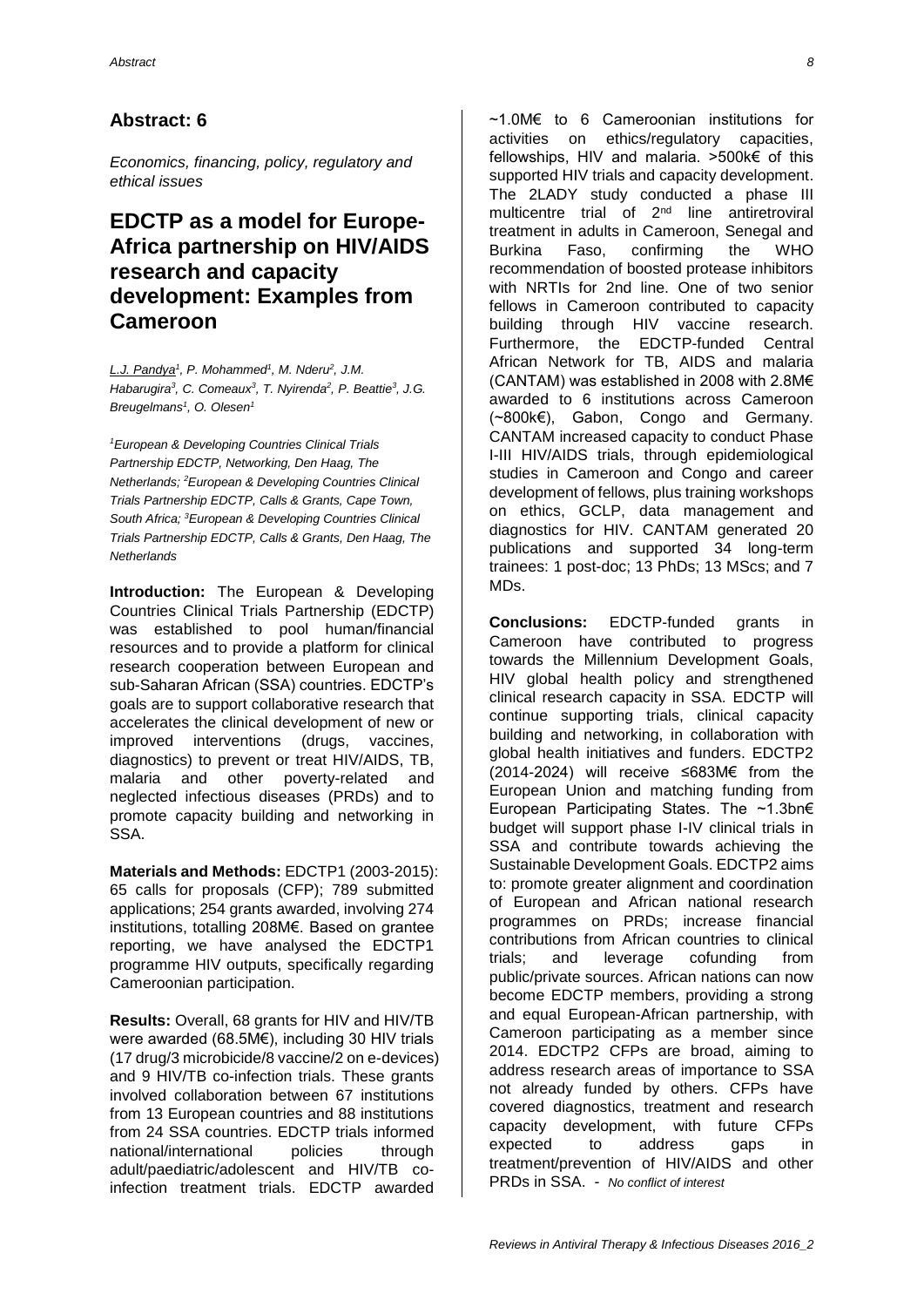*Antiretroviral Treatment and HIV Care, Comorbidities*

# **Accumulation of HIV-1 drug resistance after continued virological failure on first-line antiretroviral therapy in adults and children.**

*T.S. Boender<sup>1</sup> , C.M. Kityo<sup>2</sup> , R.S. Boerma<sup>1</sup> , R.L. Hamers<sup>3</sup> , P. Ondoa<sup>4</sup> , M. Wellington<sup>5</sup> , M. Siwale<sup>6</sup> , I. Nankya<sup>2</sup> , E. Kaudha<sup>2</sup> , A.S. Akanmu<sup>7</sup> , M.E. Botes<sup>8</sup> , K. Steegen<sup>9</sup> , J.C.J. Calis<sup>10</sup>, T.F. Rinke de Wit<sup>4</sup> , K.C.E. Sigaloff<sup>3</sup>*

*<sup>1</sup>Amsterdam Institute for Global Health and Development, Global Child Health Group Emma Children's Hospital/AMC Global Health, Amsterdam, The Netherlands; <sup>2</sup>Joint Clinical Research Centre, -, Kampala, Uganda; <sup>3</sup>Amsterdam Institute for Global Health and Development, AMC Internal Medicine Division of Infectious Diseases, Amsterdam, The Netherlands; <sup>4</sup>Amsterdam Institute for Global Health and Development, AMC Global Health, Amsterdam, The Netherlands; <sup>5</sup>Newlands Clinic, -, Harare, Zimbabwe; <sup>6</sup>Lusaka Trust Hospital, -, Lusaka, Zambia; <sup>7</sup>College of Medicine of the University of Lagos, Haematology & Blood transfusion, Lagos, Nigeria; <sup>8</sup>Muelmed Hospital, -, Pretoria, South Africa; <sup>9</sup>University of the Witwatersrand, Molecular Medicine and Haematology, Johannesburg, South Africa; <sup>10</sup>Global Child Health Group, AMC Pediatric intensive care Emma Children's Hospital/AMC Global Health, Amsterdam, The Netherlands*

**Introduction:** Access to antiretroviral therapy (ART) for HIV is expected to further increase as immediate treatment irrespective of CD4<sup>+</sup> cell count is now recommended. Limited availability of viral load (VL) monitoring in ART programs in sub-Saharan Africa can delay switching to second-line ART, leading to the accumulation of drug resistance mutations. We evaluated the accumulation of resistance and predicted drug susceptibility to nucleoside reverse transcriptase inhibitors (NRTIs) and non-NRTIs (NNRTIs) after continued virological failure on first-line ART in adults and children in sub-Saharan Africa.

**Material & Methods:** We included prospective cohort data of HIV-1-positive adults (≥18 years) from 13 sites in Nigeria, Uganda, Kenya, Zimbabwe, Zambia and South Africa [PASER cohort], and children  $(≤ 12 \text{ years})$  from 3 sites from Uganda [MARCH cohort]. All participants

received a NNRTI-based first-line regimen and annual plasma VL was retrospectively determined. *Pol* genotypic testing was performed in case of VL ≥1,000 cps/ml. Among participants experiencing virological failure (VL ≥1,000 cps/ml) at least two times during followup, drug resistance was assessed at first and continued failure. Drug resistance mutations were scored using the IAS-USA 2015 list and predicted drug susceptibility was calculated using the Stanford HIVdb algorithm Version 7.0.

**Results:** 2,737 adults and 289 children were included. Virological failure rates were 8.8% and 9.1% in adults, and 24.1% and 29.5% in children after 12 and 24 months, respectively, corresponding to 2-3 times higher rate in children than adults (both p<0.001). At first virological failure, drug resistance mutation(s) were detected in 87% of all participants. New drug resistance mutations accumulated with an average rate of 1.45 (SD 2.07) drug resistance mutations per year; 0.62 (SD 1.11) NNRTI resistance mutations per year and 0.84 (SD 1.38) NRTI resistance mutations per year. Mutational patterns at first and continued failure were similar in adults and children. While drug susceptibility was already reduced in many participants at first virological failure, the predicted susceptibility declined significantly between first and continued virological failure for all NNRTIs and NRTIs (all p<0.001). Between first and continued virological failure, the number of participants with predicted full susceptibility to nevirapine and efavirenz dropped from 16.0% to 5.9% (p<0.001) and 16.8% to 6.7% (p<0.001), respectively. The predicted full susceptibility to etravirine and rilpivirine dropped from 47.9% to 37.0% (p<0.001) and from 44.5% to 31.9% (p<0.001), respectively. At first virological failure, the predicted NRTI susceptibility was highest for zidovudine (91.6%), tenofovir (89.1%) and stavudine (86.6%). After continued failure, the predicted susceptibility remained highest for tenofovir (69.7%) and was lowest for abacavir (9.2%) and lamivudine/emtricitabine (10.1%).

**Conclusions:** Virological failure rates on firstline ART are 2 to 3 times higher in children compared to adults in sub-Saharan Africa, but drug resistance patterns are similar. Specific interventions such as improved paediatric drug formulations and adherence support are needed to improve virological suppression rates in children. To ensure long-term ART success, improved VL monitoring to prevent accumulation of drug resistance mutations and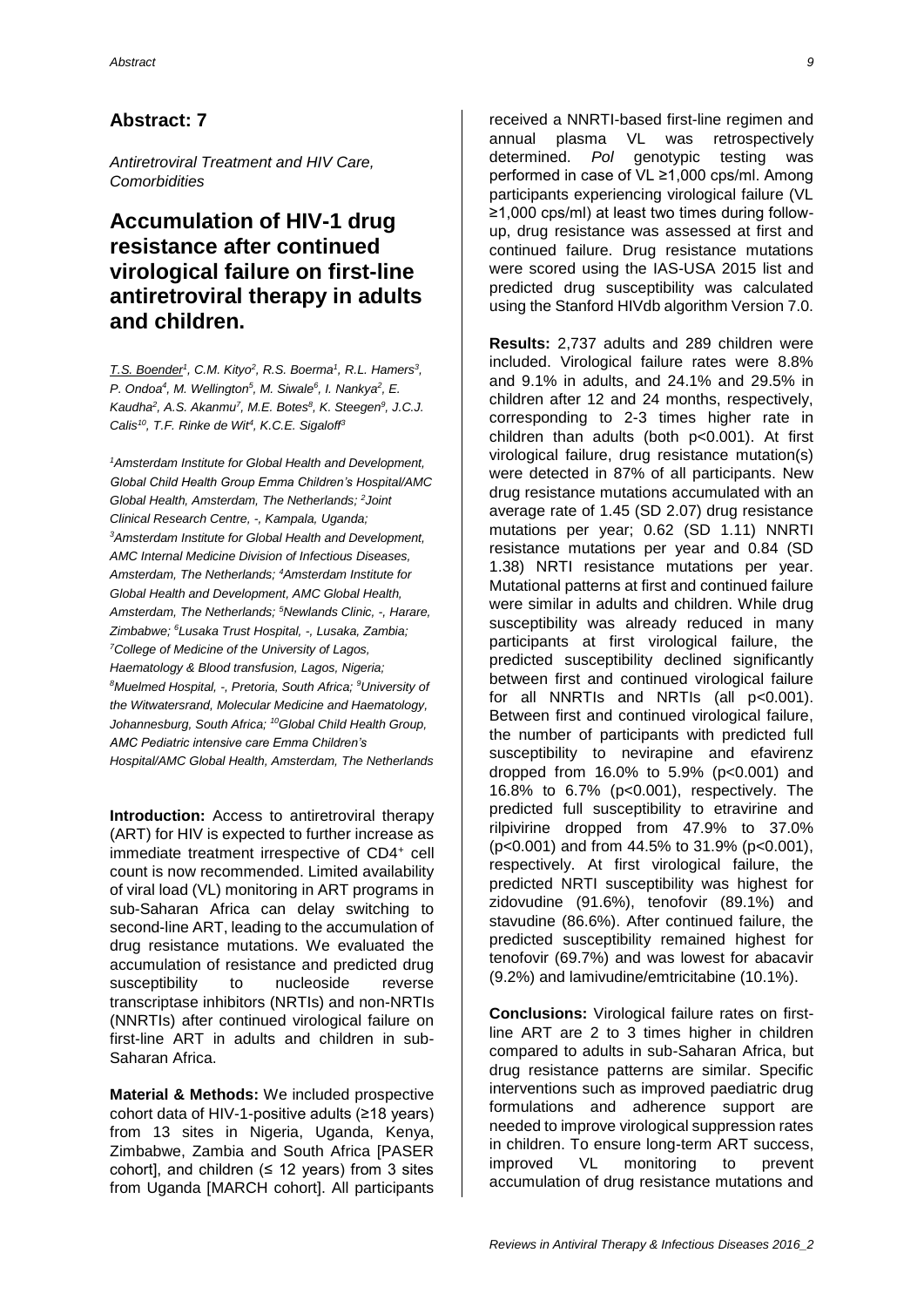new drug classes to construct fully-active regimens are required in sub-Saharan Africa.

*No conflict of interest*

#### **Abstract: 8**

*Antiretroviral Treatment and HIV Care, Comorbidities*

# **Tenofovir-containing first-line ART favourably reduce inflammation markers compared to thymidine analogue nucleoside reversetranscriptase inhibitors**

*S. Kroeze<sup>1</sup> , T. Rossouw<sup>2</sup> , H. Steel<sup>2</sup> , C. Kityo<sup>3</sup> , K. Mandaliya<sup>4</sup> , M. Botes<sup>5</sup> , S. Akanmu<sup>6</sup> , M. Siwale<sup>7</sup> , P. Ondoa<sup>1</sup> , P. Reiss<sup>1</sup> , F. Wit<sup>1</sup> , T.F. Rinke de Wit<sup>1</sup> , N. Kootstra<sup>8</sup> , R.L. Hamers<sup>1</sup>*

*<sup>1</sup>Amsterdam Istitute for Global Health and Development, Amsterdam, The Netherlands; <sup>2</sup>University of Pretoria, Department of Immunology, Pretoria, South Africa; <sup>3</sup>Joint Clinical Research Centre, Kampala, Uganda; <sup>4</sup>Coast Province General Hospital, International Centre for Reproductive Health, Mombasa, Kenya; <sup>5</sup>Muelmed Hospital, Pretoria, South Africa; <sup>6</sup>Lagos University Teaching Hospital, Department of Haematology and Blood Transfusion, Lagos, Nigeria; <sup>7</sup>Lusaka Trust Hospital, Lusaka, Zambia; <sup>8</sup>Academic Medical Center of the University of Amsterdam, Department of Experimental Immunology, Amsterdam, The Netherlands*

**Background:** The WHO 2015 guidelines for first-line antiretroviral therapy (ART) recommend use of tenofovir (TDF) or zidovudine (AZT), combined with lamivudine / emtricitabine (XTC) plus efavirenz (EFV) or nevirapine (NVP). Stavudine (d4T) is being phased out because of well-recognized metabolic toxicities, while TDF is preferred over AZT because of better adherence and tolerability. Despite sustained viral suppression on ART, HIV-induced residual inflammation and immune activation may persist. Elevated plasma biomarkers of inflammation, such as IL6, sCD14 and IP10, during ART have been

associated with AIDS and non-AIDS events, and mortality. We sought to compare the effect of specific antiretrovirals in first-line ART on residual inflammation, by assessing changes in biomarkers from pre-ART (D0) to month 12 (M12) in the context of a large multi-country cohort.

**Methods:** A panel of plasma biomarkers (IL-6, IL-8/CXL8, IP-10/CXCL10, MCP-1/CCL2, MIG/CXCL9, sCD163 and sCD14) was measured in HIV-1 infected adults enrolled in the PASER-M cohort, for whom stored samples were available at D0 and M12, who started on a non-nucleoside reverse-transcriptase inhibitor (NNRTI)-based regimen, and had suppressed plasma HIV-RNA (<50 cps/ml) at M12. Patients with tuberculosis or hepatitis B coinfection or drug substitution were excluded. None of the participants received a statin. Wilcoxon Signrank test was used to compare D0-M12 changes of biomarker levels. Linear regression was used to compare log<sub>10</sub>-transformed biomarker levels between TDF/AZT/d4T, adjusting for sex, age, viral subtype, NNRTI type and pre-ART biomarker level, pre-ART log<sub>10</sub> HIV-RNA, and pre-ART CD4 cell count. NNRTI type was assessed as a potential effect modifier.

**Results:** Analyses included 290 participants (59% female), from Kenya (n=63), Nigeria (n=39), South Africa (n=53), Uganda (n=100) and Zambia (n=35), with median age 36 years, HIV-RNA 4.96 log<sub>10</sub> cps/ml, CD4 count 143/uL, and receiving TDF (n=120), AZT (n=116) or d4T (n=54) plus XTC plus either EFV (n=141) or NVP (n=149). All biomarker levels decreased significantly from D0 to M12 (p<0.001) in all groups, except for IL-8 in d4T-containing regimens (p=0.1434). At M12, patients receiving a TDF-containing regimen had lower levels of IL-6 (p=0.003), IL-8 (p<0.001), IP-10 (p=0.049), MCP-1 (p=0.008) and sCD163 (p<0.001), higher levels of MIG (p=0.019) compared to those on d4T; and lower levels of MCP-1 (p=0.004) compared to AZT. Levels of sCD14 at M12 did not differ between groups. In patients receiving a NVP-based regimen, at M12 TDF-XTC had lower levels of IL-6 (p<0.001), IL-8 (p=0.001), IP-10 (p=0.005), MCP-1 (p=0.023) and sCD163 (p=0.027) compared to d4T-XTC; and lower levels of IL-6  $(p=0.009)$  and MCP-1  $(p=0.034)$  compared to AZT-XTC. In patients receiving an EFV-based regimen, at M12 TDF-XTC had lower levels of MCP-1 (p=0.004) and MIG (p=0.06) compared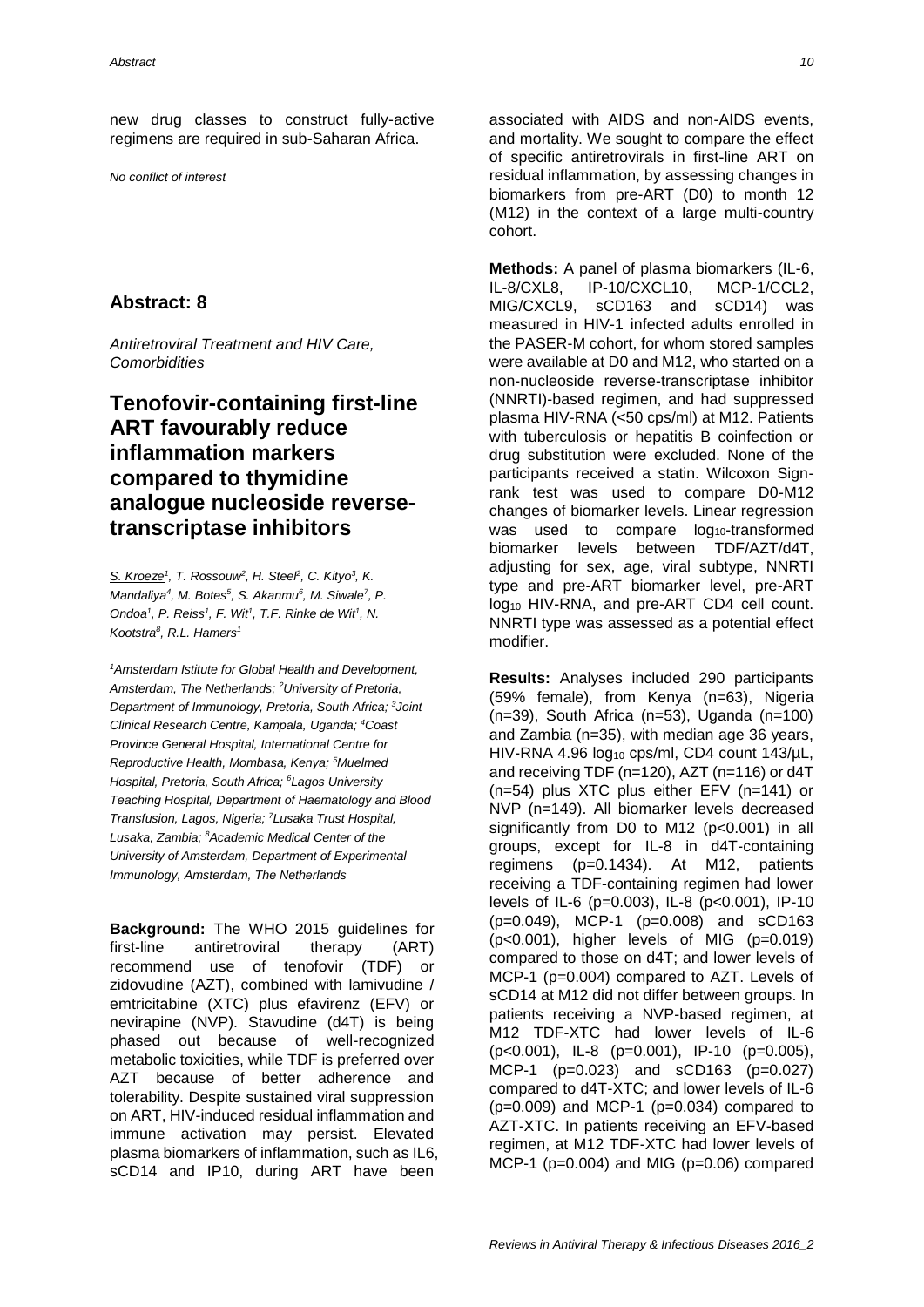to AZT-XTC; d4T-XTC could not be assessed due to few observations.

**Conclusion:** Inflammation biomarkers decreased after ART initiation, with greater reductions in patients receiving a TDFcontaining regimen compared to d4T (IL-6, IL-8, IP-10, MCP-1, sCD163) or AZT (IL-6, MCP-1). These data suggest support for current WHO ART recommendations from an immunological perspective, although further study is needed to assess whether this translates into differential risk of AIDS and non-AIDS morbidity.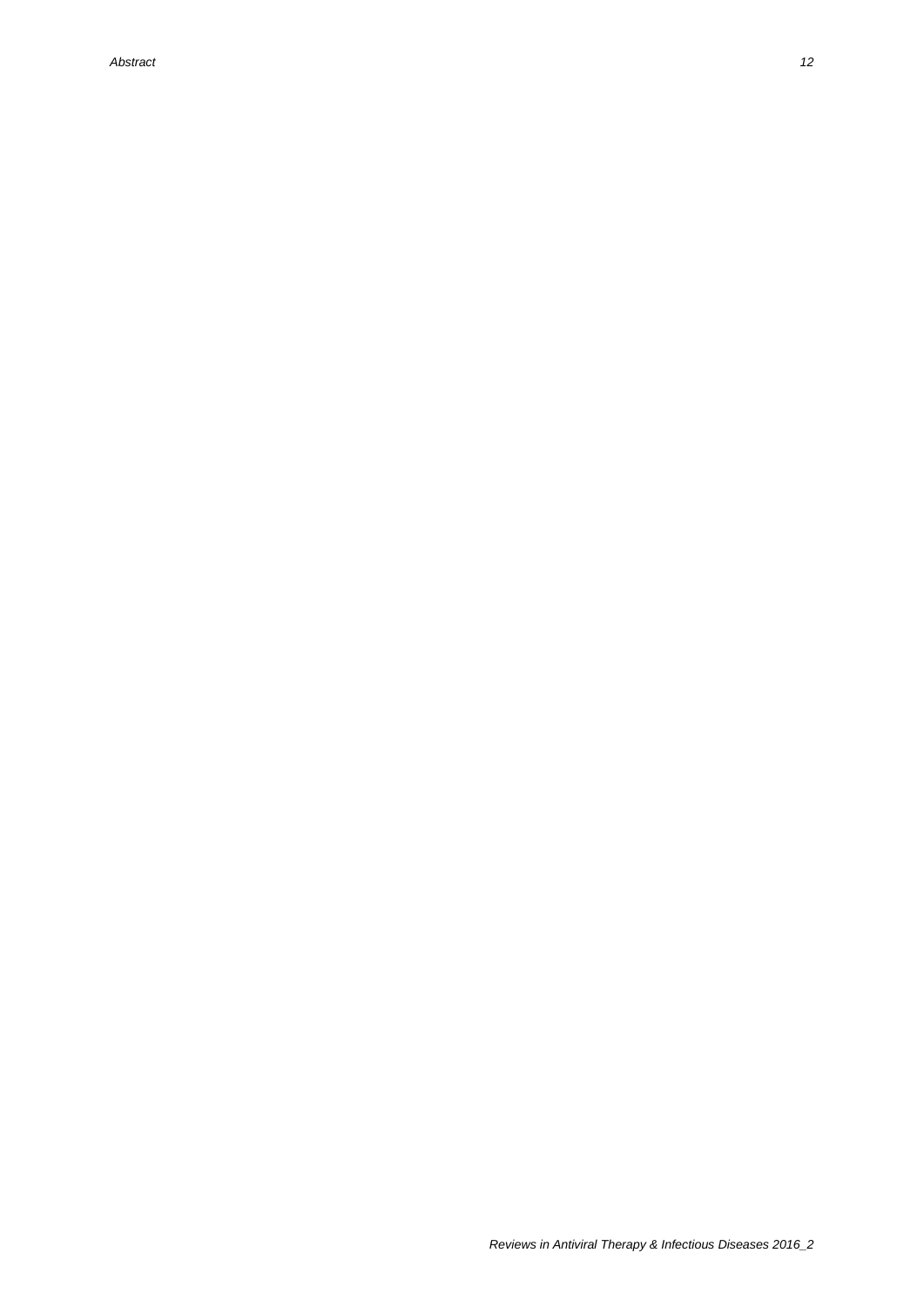# **10th International Workshop on HIV Treatment, Pathogenesis, and Prevention Research in Resource Limited Settings INTEREST**

**Abstracts Poster Discussants**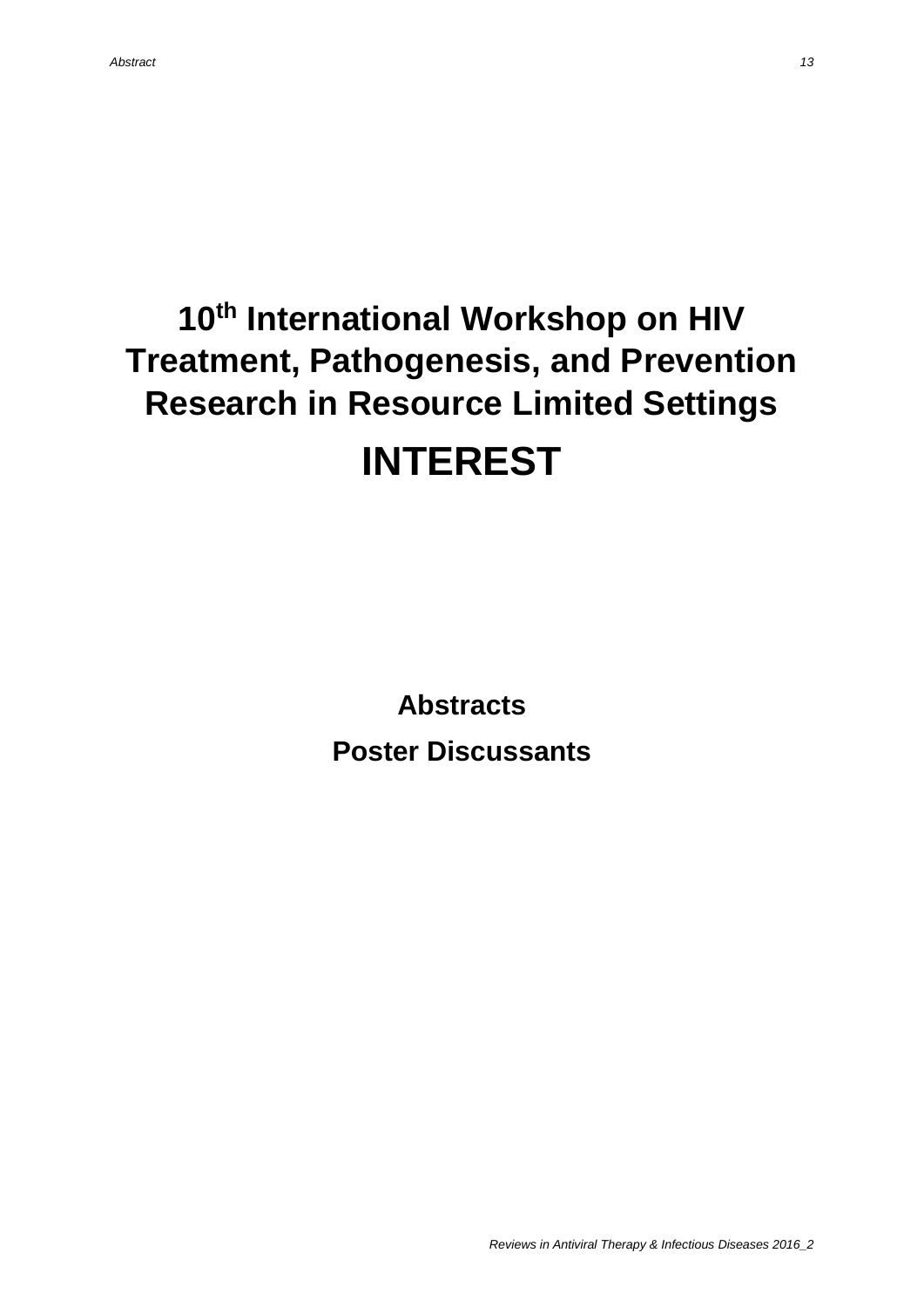*Antiretroviral Treatment and HIV Care, Comorbidities*

# **Prevalence of non-infectious co-morbidities among HIVpositive subjects stably treated with tenofovir, lamivudine and ritonavir-boosted lopinavir in Cameroon**

*D. Fokom Victoire<sup>1</sup> , O. Mafotsing<sup>1</sup> , J. Ambanibe<sup>1</sup> , E. Ngo Yonga<sup>1</sup> , A. Beloukas<sup>2</sup> , J. Torimiro<sup>3</sup> , C. Kouanfack<sup>1</sup> , A.M. Geretti<sup>2</sup>*

*<sup>1</sup>Yaoundé Central Hospital., Day Hospital, Yaoundé, Cameroon; <sup>2</sup> Institute of Infection and Global Health, Virology, Liverpool, United Kingdom; Chantal Biya International research centre, Virology, Yaoundé, Cameroon*

**Background:** There existslimited data on the prevalence of non-infectious co-morbidities among Africancohorts established on antiretroviral therapy (ART). Understanding prevalenceof hypertension, dyslipidaemia, glucose intolerance, and renal dysfunction isessential for developing monitoring programmes and define feasible managementstrategies. The aim of this study was to determine the prevalence ofcommon noninfectious co-morbidities in a cohort of HIVpositive adultsestablished on second-line ART with co-formulated tenofovir / lamivudine (TDF / 3TC) plus lopinavir / ritonavir (LPV / r).

**Methods:** Demographic,clinical and laboratory data were collected from consecutive eligible subjectsattending the HIV out-patient clinic of Yaoundé Central Hospital in the periodJuly 2014- July 2015. Patients underwent measurement of Body Mass Index (BMI), bloodpressure, and laboratory investigations comprising blood lipids, blood glucose,creatinine with estimated glomerular filtration rate (eGFR<sub>CK-epi</sub>), plasma HIV-1 RNA load (Biocentric assay), and CD4 cell count.

**Results:** The studypopulation comprised 130 patients (104, 80% female), with median age of44 years (IQR 39, 52), BMI of 25.3 (IQR 22.0, 29.1), and duration of HIVdiagnosis of 8 years (IQR 6, 11). Overall ART duration was median 8 years (IQR6, 11). Subjects had started TDF / 3TC + LPV / r between 2006 and 2015 and at thetime of the assessment had received the regimen for median 33 months (IQR 13,47) and showed a median CD4 count of 482 cells/mm<sup>3</sup> (IQR 351, 626).The viral load was detectable (>60 copies/ml) in 25 subjects (19%) with amedian of 184 copies / ml (IQR 115, 995). Previously undiagnosed grade 3 or 4abnormalities comprised: 4 / 130 subjects with hypertension (3.1%); 6 / 130patients (4.6%) with hyperglycaemia (fasting blood sugar > 130 mg / dl); 62 / 130 subjects (47.7%) with total cholesterol > 200 mg / dl; and 37 / 130 subjects  $(28.5%)$  with LDL > 130 mg / dl. The median eGFR was  $> 90$ ; and 2 / 130 patients (1.5%) had an eGFR<60.

**Conclusions:** A significant subset of patients stably treated with TDF / FTC + LPV / rshowed previously undiagnosed co-morbidities. There is a need for the countryHIV programme to adopt routine monitoring of blood pressure, lipids, glucose,and creatinine.

*No conflict of interest*

### **Abstract: 10**

*Antiretroviral Treatment and HIV Care, Comorbidities*

# **Current profile of dermatological diseases and events during HIV in Dakar**

*N.M. Dia<sup>1</sup> , A.R. Belem<sup>2</sup> , M.N. Faye<sup>2</sup> , R. Ndiaye<sup>2</sup> , S. Ba<sup>2</sup>*

*<sup>1</sup>Gaston Berger University, Training and Research Unit of Health Sciences, Saint-Louis, Senegal; <sup>2</sup>Fann Hospital, Infectious Diseases Department, Dakar, Senegal*

**Introduction:** In all developing countries, dermatological pathologies represent a major problem in public health. The objective of this work is to study epidemiological and clinical aspects of dermatological diseases and events encountered in patients living with HIV (PLHIV).

**Materials and Methods:** This retrospective study concerned all PLHIV hospitalized in an Infectious Diseases Department of Dakar from 1 January 2012 to 31 December 2014, aged up to 16 years and having a dermatological lesion.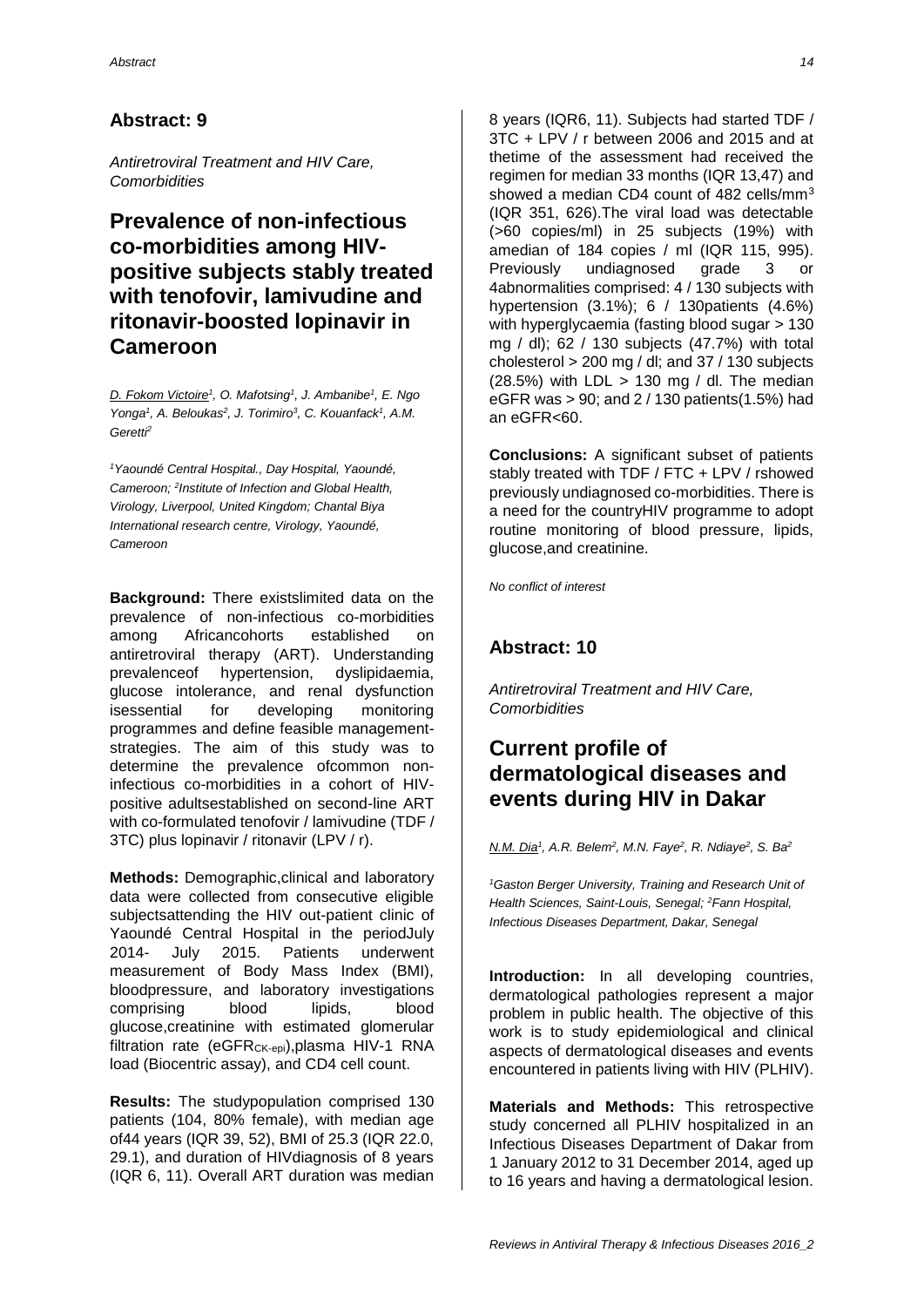**Results:** Seven hundred and forty-nine PLHIV including 695 HIV-1 showed dermatological damage. The majority (459 or 86.6%) had severe immunosuppression (CD4 count <200 / mm3). Among them, 1600 skin damage which were collected 1090 infectious origin and 510 non infectious. Among infectious dermatological damage, mycotic diseases dominated with 745 cases (78.2%), followed by bacterial infections with 43 cases (4.5%); viral infections with 92 cases (9.7%), parasitic diseases with 16 cases (1.7%). In 57 cases (6%) they were not specified. Bacterial dermatological diseases consisted of skin abscesses and vaginosis respectively in 14/43 cases (32.6%), followed by impetigo (3 / 43 cases or 7%). Among viral dermatological diseases, Kaposi's sarcoma was predominant with 47/92 cases (51.1%) followed by herpes with 32/92 cases (34.8%) and fowlpox with 8/92 cases (8.7%). As for the parasitic dermatological affections, they were represented by scabies (13/16 cases 81.3%). The dermatological fungal diseases, were dominated by oral candidiasis (587/745 cases or 78.8%), followed by tinea skin (34/745 cases or 4.6%) and ringworm (21 / 745 cases or 2.8%). Besides infectious dermatological diseases, sexually transmitted infections (STIs) by ulceration and flow were respectively found in 53 cases (47.7%) and 52 cases (46.8%); tumor lesions in 6 cases (5.4%). Among the STI with ulceration, genital herpes was to meet with 35/53 cases (66%). Vaginal discharges were made by two cases of *Trichomonas vaginalis* infections (2/52 or 3.8%). The genital warts were six cases of STIs by tumor lesions. Twenty six cases of cutaneous events in infectious diseases were found. These events were bacterial (17 cases or 65.4%) and viral (2 cases or 7.7%); seven patients, they were not specified. Dermatological events in the bacterial diseases were dominated by glandular tuberculosis fistulized to skin (nine cases) followed by cutaneous tuberculosis (three cases). Dermatological events were associated with two cases of viral diseases namely herpes meningoencephalitis and viral hepatitis B. Among the noninfectious dermatological diseases encountered in PLHIV, silky trichopathy was most represented (208 cases or 40.8 %), followed by prurigo (167 cases or 32.7%), skin xerosis (77 cases or 14.3%) and drug reactions (14 cases or 2.7%). In our cohort, 316 PLHIV (42.2%) were receiving antiretroviral therapy at the onset of dermatological damage and one case of drug eruption associated with Nevirapine was noted

**Conclusion**: Dermatological events still play an important role in HIV in Dakar and mycotic skin diseases are the most common.

*No conflict of interest*

### **Abstract: 11**

*Antiretroviral Treatment and HIV Care, Comorbidities*

# **Quality of life among HIV/AIDS patients on anti retro-viral therapy at Letlhakane primary hospital (Botswana): a cross sectional study**

*L. Kumboneki<sup>1</sup>*

*<sup>1</sup>Government Of Botswana, Clinical services, LETLHAKANE, Botswana*

**Introduction:** The scale up of anti retro-viral program in Sub-Saharan Africa has substantially led to reducing HIV/AIDS morbidity and mortality and has ultimately increased patients survival.

To date,there is a paucity of data concerning the impact of this life saving intervention on patients life and their health related quality of life.

**Material and Methods:** This cross sectional study was conducted using a convenience sampling method on 299 on ARV at Letlhakane Primary Hospital during the second half of 2015.The WHOQOL HIV BRIEF instrument in English and Setswana were used for data collection. Quality of life scores for each domain were obtained by rescaling the six domains from 4 to 20,with 20 being the most favorable. Adherence scores were calculated by the pill count method(based on previous supply) and patients who scored 95% or more were considered as adherent and those who scored less than 95%were classified non-adherent. Descriptive and inferential statistics were performed using SPSS(version 20.0).

**Results:** A total of 299 patients were interviewed by a trained research assistant between the 1 September 2015 and 21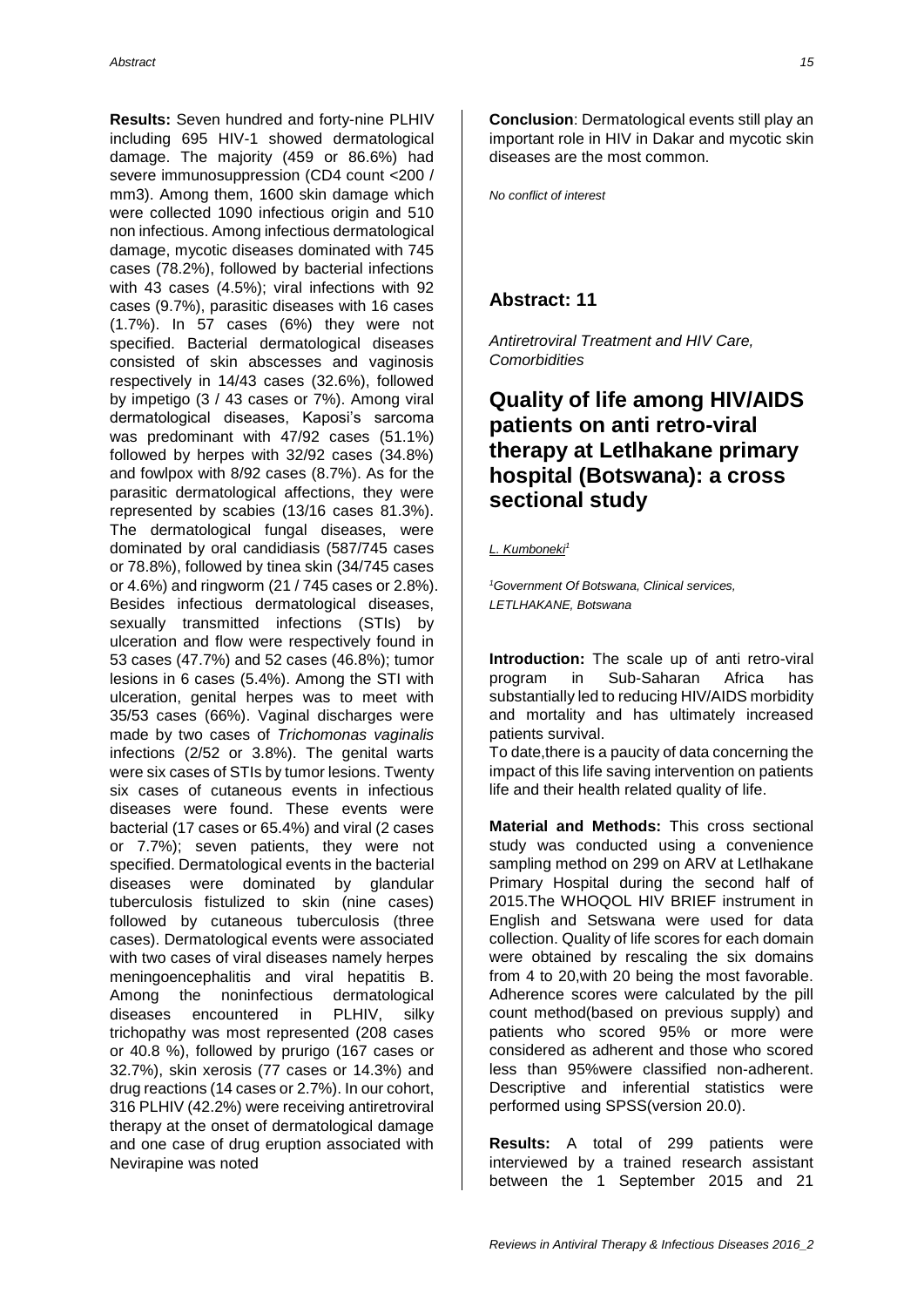December 2015.Of these; female represented 53.8% (161).The mean age was 41.6 years with a range from 5 to 85 years. However 16% were illiterate,53.5% were single;14.7% were married and 24.4% were living as married.

The highest overall mean score of quality of life was recorded for the spiritual domain(17.1) while the environmental domain registered the worst score(14.8).Moreover ,the mean score for the physical and psychological domains were 16.9 while the level of independence and social relationship scored respectively 16 and 16.5.

Having received a tertiary education was significantly associated with a high overall mean score of quality of life(p=0.003) while there was no significant association between the gender and the quality of life core. However, younger patients(35 years or less) had a significantly lower score compared to their elder counterparts(p=0.01).Participants' quality of life was significantly associated with their adherence level; patients recording an adherence of 95% or more had a higher score of quality f life.

**Conclusion:** Improved quality of life and good adherence to ARV medications are keys to a successful Anti retro-viral program as they mutually potentiate each other. Therefore, a multidimensional approach taking into consideration different aspects of patients life (spiritual, psychological, environmental,.)should be encouraged to assure and maintain the efficacy of this life-saving intervention.

*No conflict of interest*

#### **Abstract: 12**

*Laboratory monitoring / diagnostics*

### **Maximizing EID opportunities using the DBS Mentor Approach in Rural HIV Clinics in South-Eastern Nigeria**

*P. Anyanwu<sup>1</sup> , O. Onyedinachi<sup>1</sup> , M. Odeyale<sup>2</sup> , A. Eyo<sup>3</sup> , O. Adebayo<sup>4</sup> , O. Ukaejiofor<sup>5</sup> , T. Noh<sup>6</sup> , K. Onukuba<sup>7</sup> , O. Okunoye<sup>8</sup>*

*<sup>1</sup>Excellence Community Education Welfare Scheme ECEWS, Clinical Services, Abuja FCT, Nigeria; <sup>2</sup>Excellence Community Education Welfare Scheme ECEWS, Strategic Information Services, Abuja FCT, Nigeria; <sup>3</sup>Excellence Community Education Welfare Scheme ECEWS, Clinical Services, Uyo, Nigeria; <sup>4</sup>Jhpiego Corporation, Clinical Services, Abuja, Nigeria; <sup>5</sup>Excellence Community Education Welfare Scheme ECEWS, Clinical Services, Enugu, Nigeria; <sup>6</sup>Excellence Community Education Welfare Scheme ECEWS, Clinical Services, Owerri, Nigeria; <sup>7</sup>Excellence Community Education Welfare Scheme ECEWS, Clinical Services, Abakaliki, Nigeria; <sup>8</sup>Excellence Community Education Welfare Scheme ECEWS, Lab Services, Uyo, Nigeria*

**Background:** Pediatric HIV services in Nigeria lags behind that of adult services despite huge national effort to scale up services for HIV infected children. One of the challenge has been limited access to HIV pediatric services occasioned by inadequate HIV screening among children and poorly integrated Early Infant Diagnosis (EID) program. The link between the prevention of mother to child transmission of HIV program and pediatric services is weak due to poor knowledge in Early Infant Diagnosis among health care workers especially in the rural areas where majority of Nigerians live.

**Materials & Methods:** 35 Community Health workers who were trained as Dry Blood Samples (DBS) mentors in January, 2014 at rural HIV clinics in Ebonyi, Enugu and Imo States, South-Eastern Nigeria in order to address low EID services uptake. These Community health workers were mentored on proper method of collection, drying, packaging, storing, documentations as well as transportation of DBS to the PCR reference laboratory and charged with cascading the training to facility staff involved in the PMTCT/pediatric programs; collecting DBS while doing so. The collected DBS were transported to the nearest DNA PCR reference lab for analysis. Data obtained from the EID activities were documented using a generic DBS tracking tool. These data were collated and analyzed using Microsoft excel and SPSS data package.

**Results:** 3 months prior to the intervention, 20 HIV Exposed Infants delivered in the facilities had DBS collected and transferred to the DNA PCR reference lab out of which 2 results were received from the reference lab. Post intervention, 123 HIV Exposed Infants delivered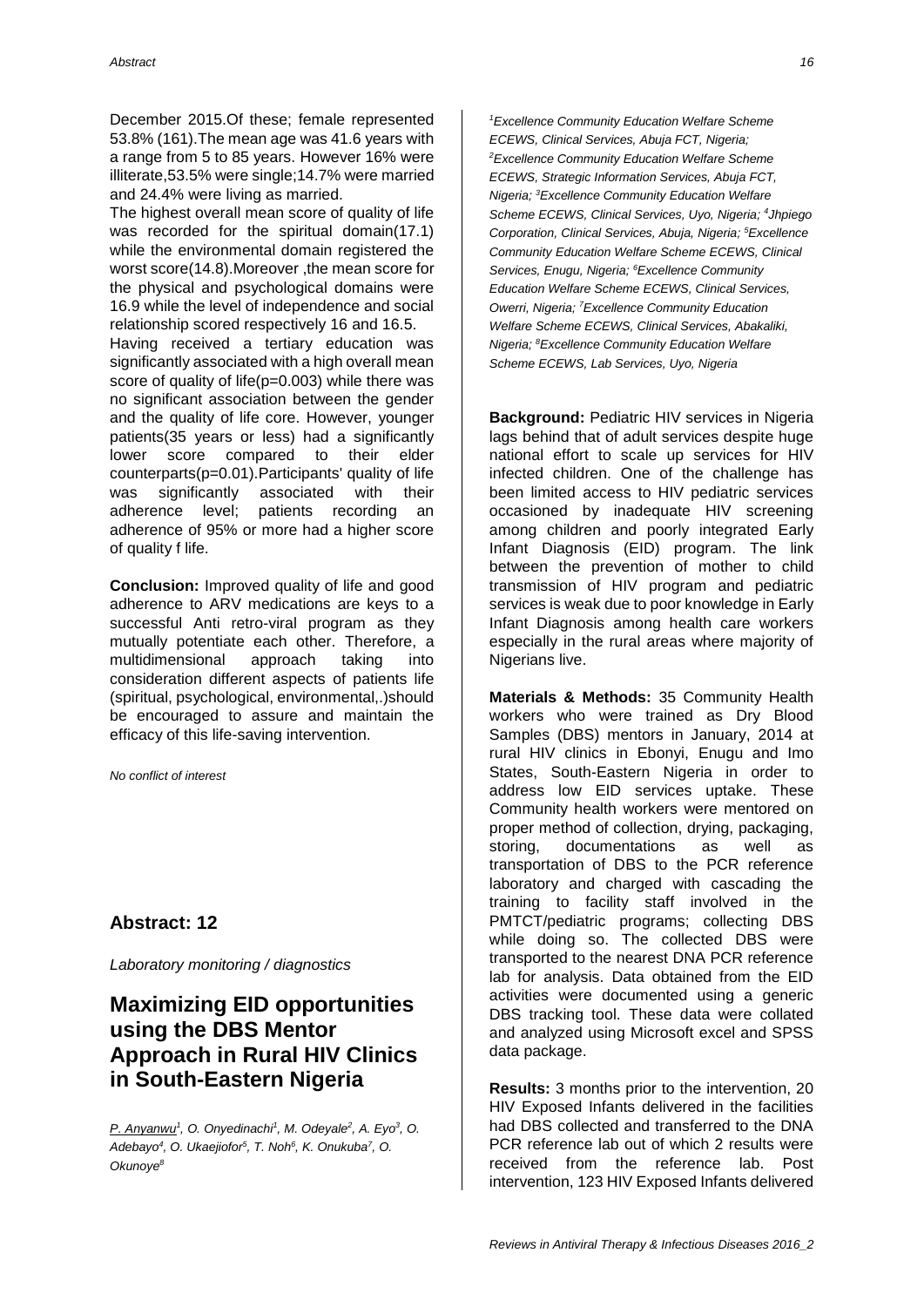in the facilities had DBS collected and transferred to the reference lab out of which 35 results were received from the reference lab.

**Conclusions:** Building the capacity of the Community Health workers on DBS collection and transfer to the DNA PCR reference lab resulted in the observed increase in Early Infant Diagnosis at the rural HIV clinics.

*No conflict of interest*

#### **Abstract: 13**

*Pediatrics*

# **Model-based pediatric dosing of ritonavir-boosted Darunavir: an alternative to WHO guidelines**

#### *P. Mohammed<sup>1</sup> , A. Brochot<sup>2</sup> , Y. van Delft<sup>3</sup> , H. Crauwels<sup>2</sup>*

*<sup>1</sup>Janssen, Global Public Health, High Wycombe, United Kingdom; <sup>2</sup>Janssen, Research & Development, Beerse, Belgium; <sup>3</sup>Janssen, Global Public Health, Tilburg, The Netherlands*

**Introduction:** More treatment options are needed for antiretroviral (ARV)-experienced pediatric patients with HIV. Approved pediatric dosing regimens for ritonavir-boosted darunavir (DRV/rtv) differ from those recommended by the World Health Organization (WHO), as different weight bands have been used. To simplify administration of ARV drugs, WHO recommends 5 weight bands from 10 kg to ≥35 kg and a constant 6:1 ratio of darunavir to ritonavir, which allows simpler DRV/rtv fixeddose combinations (FDCs). The approved (United States Package Insert) regimen uses 8 weight bands from 10 kg to ≥40 kg, and DRV:rtv ratios ranging from 7.5:1 to 5.8:1. This pharmacokinetic (PK) simulation was conducted to evaluate a regimen that conforms with the WHO weight bands and constant DRV:rtv ratio, while reaching DRV exposures comparable to those in adults thereby allowing extrapolation of safety and efficacy to pediatric patients.

**Material & Methods:** A population pharmacokinetic model of DRV/rtv has been previously established based on rich pooled sampling data from adult and pediatric populations. Simulations were performed using both R (version 12) and NONMEM software (version 7.1), with a G Fortran compiler. Pediatric b.i.d. dosing regimens using WHO weight bands and a fixed 6:1 DRV/rtv ratio (240/40mg FDC) were determined, which target (80 – 130%) the exposure (AUC, area under the curve) observed in ARV-experienced adults on DRV/rtv 600/100mg b.i.d.. These were also compared to the exposure expected with the approved regimen and weight bands with DRV and rtv as separate agents.

**Results:** The simulated AUC while applying the current WHO recommended dosing was below 80% of the adult reference value of 62.3 µg\*h/ml in the lower weight band of 14 to <20kg (1 pediatric tablet [240/40mg]) and above 130% of the adult reference value in the weight band of 25 to <35kg (1 adult tablet [600/100mg]), while the other weight bands were more comparable. Further simulations of AUC and pharmacokinetic profiles after administration of DRV/rtv as 240/40mg tablets allowed selection of a new dosing schedule that reached DRV exposures between 80% and 130% of the adult reference value in all WHO weight bands: 1 tablet  $[240/40$ mg] for 10kg to <14kg; 1.5 tablets [360/60mg] for 14kg to <20kg and 20kg to  $\langle$  <25kg; 2 tablets [480/80mg] for 25kg to  $\langle$  35kg; and adult dose as of 35kg). These exposures were also comparable to those anticipated with the approved DRV/rtv regimen.

**Conclusions:** Population PK modeling can help guide effective and practical pediatric ARV regimens. These simulations suggest that DRV dosing according to current WHO guidelines might lead to either under-dosing in a lower weight band or over-dosing in a higher weight band. Simple changes to the current WHO recommended dosing schedule could improve DRV exposure in children while still keeping to the number of weight bands and a standard DRV/rtv dosing ratio. Manufacturers could thereby simplify treatment by developing DRV/rtv FDCs which allow dosing aligned with recommendations across the unified WHO weight bands.

*Conflict of interest: Full-time employee of Janssen, Pharmaceutical Companies of Johnson & Johnson.*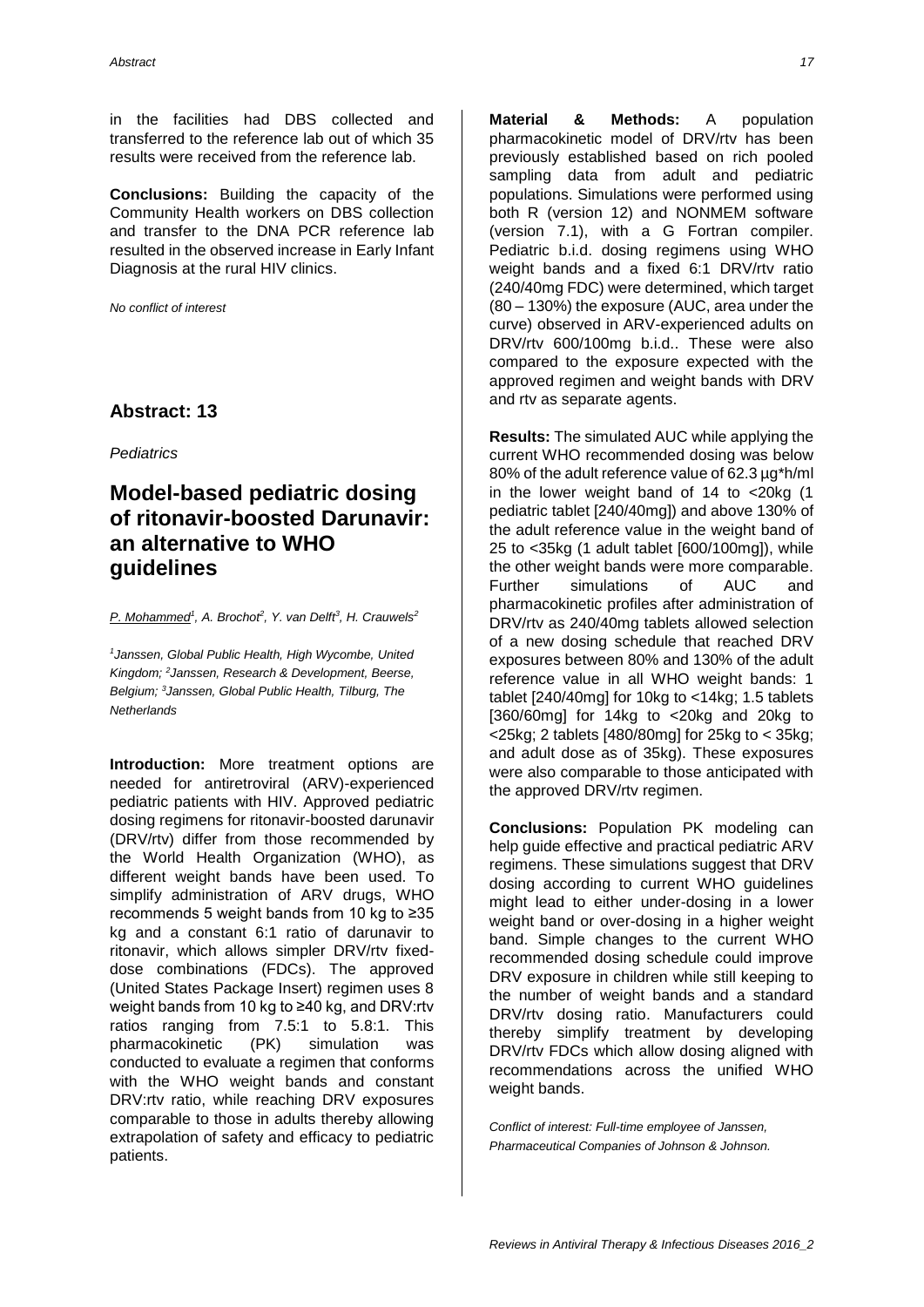*Women and HIV*

## **Getting pregnant in antiretroviral clinical trials: women choice and safety needs. Experience from the ANRS12169-2LADY and ANRS12286-MOBIDIP trials**

*A. Serris<sup>1</sup> , R. Toby<sup>2</sup> , M. Mpoudi<sup>3</sup> , H. Abessolo Abessolo<sup>2</sup> , S. Le Gac<sup>4</sup> , J. Zoungrana<sup>5</sup> , M. Diallo<sup>6</sup> , A. Cournil<sup>1</sup> , P. De Beaudrap<sup>7</sup> , S. Koulla-Shiro<sup>8</sup> , E. Delaporte<sup>1</sup> , L. Ciaffi<sup>9</sup>*

*1 IRD-INSERM, UMI 233, Montpellier, France; <sup>2</sup>Central Hospital Yaounde, Infectious Diseases, Yaounde, Cameroon; <sup>3</sup>Military Hospital Yaounde, CTA, Yaounde, Cameroon; <sup>4</sup>ANRS research and coordination site, Central Hospital Yaounde, Yaounde, Cameroon; <sup>5</sup>CHU Sanou Sauro, Hôpital de Jour, Bobo Dioulasso, Burkina Faso; <sup>6</sup>CRCF, Fann Hospital, Dakar, Senegal; <sup>7</sup> IRD-INSERM, UMR 196, Paris, France; <sup>8</sup>Yaounde University 1, FMSB, Yaounde, Cameroon; <sup>9</sup> IRD-INSERM, UMI 233, Yaounde, Cameroon*

**Introduction:** Pregnancy is a non-inclusion criteria in most clinical trials involving antiretroviral treatment (ART) and modern contraception methods are systematically proposed to women of childbearing age. Nevertheless pregnancies are often observed. Reproductive choices during clinical trials should be understood to adapt interventions to the risk for mother and baby safety. Our goal was to describe the reproductive behavior and pregnancy outcomes among HIV-infected women on second line antiretroviral therapy enrolled in two clinical trials and to compare them with those of HIV-positive women in nonresearch settings.

**Material & Methods:** The number and outcomes of pregnancies were recorded among 282 non menopausal women enrolled in the ANRS 12169-2LADY and ANRS 12286- MOBIDIP clinical trials in Cameroon, Senegal and Burkina Faso. All participants had agreed to use at least one contraceptive method (barrier or non-barrier) which was provided freely during the study. Data were collected through revision of notification forms and by data extraction from the study database, regularly updated and checked during the study.

**Results :** Sixty five women had 84 pregnancies between January 2010 and July 2015 resulting in a pregnancy rate of 8.03 per 100 womenyears (WY) of follow-up (95% CI 6.48-9.94) which is similar to those observed in HIV cohort studies in Sub-Saharan Africa (varying from 2.5 to 9.4 pregnancies per 100 WY). Among 54 live births, 8 (14.8%) babies were born prematurely and 7 (13%) had a low birth weight. Sixteen miscarriage/stillbirths occurred (21%). This percentage is comparable to the one expected in the seronegative population which is reassuring for HIV-positive women considering pregnancy on ART. Only one minor birth defect was diagnosed. In univariate and multivariate analysis, unproductive pregnancy was not associated either with age, nadir of CD4 count, duration of ART, CD4 count or viral load at the beginning of pregnancy.

**Conclusion:** The request to avoid pregnancy during a clinical trial is not respected by women participants in Sub-Saharan Africa. It is therefore essential to adopt a pragmatic approach by re-evaluating the relevance of the criteria for non-inclusion/exclusion of pregnant women according to the risk associated with exposure and to seek more effective and innovating contraceptive strategies when using potentially teratogenic molecules.

*No conflict of interest*

#### **Abstract: 15**

*Prevention of Mother to Child Transmission*

# **Retention in care among HIVinfected pregnant mothers on lifelong antiretroviral therapy (art) in Uganda**

*S. Muhumuza<sup>1</sup> , E. Akello<sup>1</sup> , C. Kyomugisha<sup>1</sup> , I. Sebuliba<sup>1</sup> , I.*  Lutalo<sup>1</sup>, E. Kansiime<sup>1</sup>, R. King<sup>2</sup>, L. Christina<sup>2</sup>, W. Bazeyo<sup>1</sup>

*<sup>1</sup>Makerere University College of Health Sciences, School of Public Health, Kampala, Uganda; <sup>2</sup>University of California, Global Health Sciences, San Francisco, USA*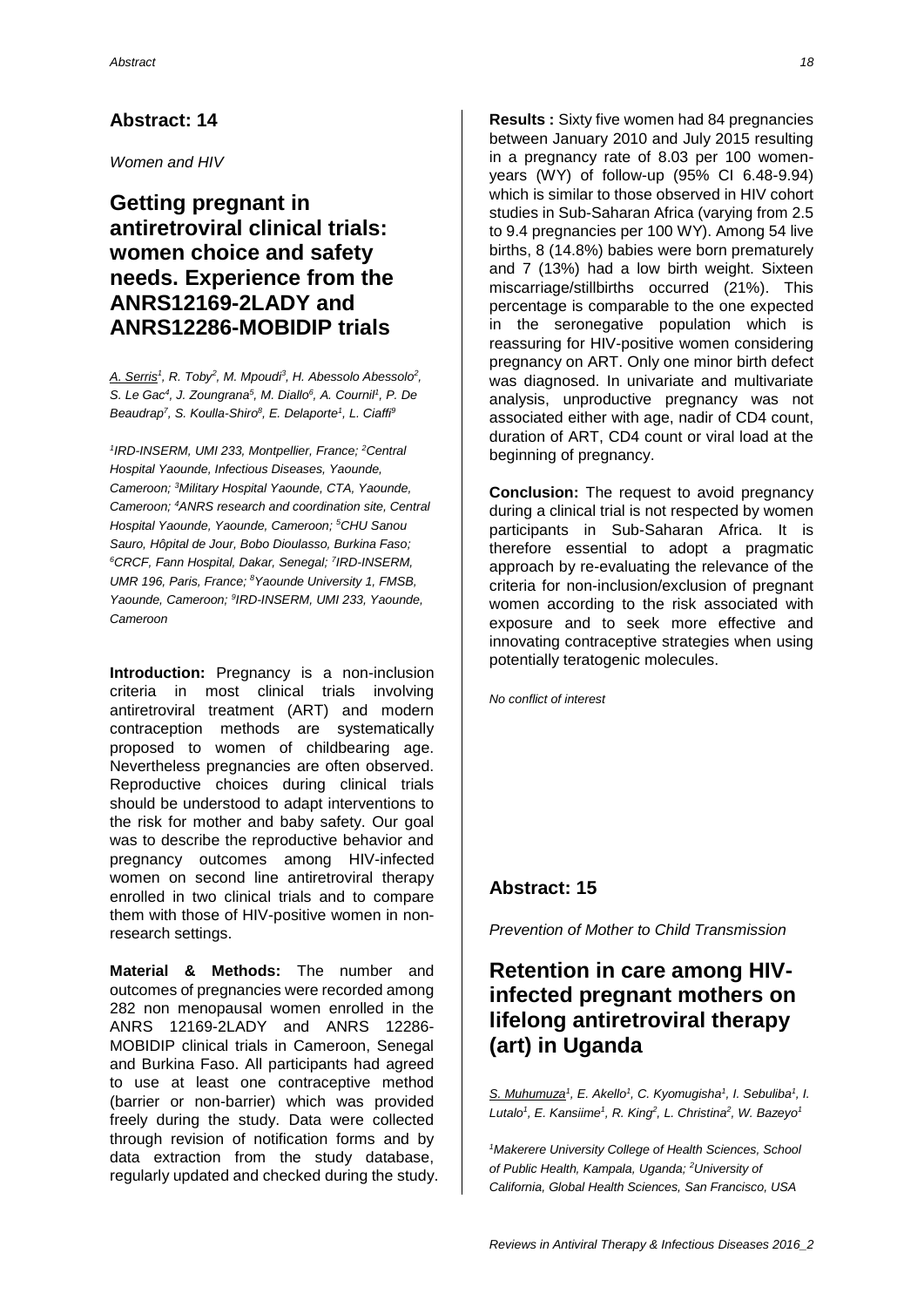**Background:** In an endeavour to improve maternal health and survival, as well as reduce vertical transmission of HIV in Uganda, lifelong ART is provided to all HIV-infected pregnant mothers (Option B+) irrespective of CD4 count or clinical stage. However, retention in care among HIV-infected pregnant mothers is unknown but suspected to be low. We evaluated retention in care and explored reasons why mothers drop out of care.

**Materials and Methods:** We performed a retrospective cohort analysis of data abstracted from health facility records of 2,169 pregnant mothers who had enrolled on ART between January and March 2013 in a representative sample of 145 health facilities in all 24 districts in the central region of Uganda. Using survival analysis, we calculated retention in care at 6, 12 and 18 months post-ART. To explore reasons why mothers drop out of care, we performed 21 in-depth interviews (IDIs) with mothers who dropped out, 21 IDIs with mothers who were retained in care and 29 focus group discussions (FGDs) with peer mothers and village health team (VHT) members.

**Results:** The overall median follow-up time after enrolment on Option B+ was 20.2 months (IQR 4.2-22.5). The proportion of mothers retained in care at 6, 12 and 18 months post-ART was 74.2%, 66.7% and 62.0%, respectively. Retention in care at each time point varied considerably by health facility level and was highest among mothers seen at hospitals and lowest among those seen at lower level facilities (p<0.05). Mothers who dropped out of care expressed concerns about fear of disclosure of HIV status and resulting stigma; insufficient partner support; difficulty with transportation to clinics; by poor provider attitudes and stock outs of ARV drugs. In addition, VHT members and peer mothers complained about inadequate support to track mothers in the community.

**Conclusion:** Retention in HIV care in this population is moderate. Poor provider attitudes, high levels of stigma and discrimination in the community, stock-outs of ARV drugs and barriers to transportation to clinics are some of the factors that could undermine the program and need to be addressed.

*No conflict of interest*

#### **Abstract: 16**

*Antiretroviral Treatment and HIV Care, Comorbidities*

# **Immunologic Criteria are Poor Predictors of Virologic Outcomes: Implications for HIV Monitoring in a Large Treatment Program in Nigeria**

*N. Ndembi<sup>1</sup> , F.M. Ibrahim<sup>2</sup> , J. Okuma<sup>1</sup> , R. Datir<sup>1</sup> , S. Peters<sup>3</sup> , C. Mensah<sup>4</sup> , A. Abimiku<sup>5</sup>*

*1 Institute of human virology Nigeria, Research, ABUJA FCT, Nigeria; <sup>2</sup> Institute of human virology Nigeria, Strategic Information (SI), ABUJA FCT, Nigeria; <sup>3</sup> Institute of human virology Nigeria, Clinical Lab Services, ABUJA FCT, Nigeria; <sup>4</sup> Institute of human virology Nigeria, ACTION Plus Up Program, ABUJA FCT, Nigeria; <sup>5</sup> Institute of human virology Nigeria, IRCE, ABUJA FCT, Nigeria*

**Background:** Nigeria has made significant gains in scaling-up access to HIV prevention, treatment and support services and by the end of 2014, provided antiretroviral therapy (ART) to over 747,382 individuals and care and support to almost 1.5 million people. The main objective of this study was to determine predictors of immunologic failure in the absence of routine viral load monitoring.

**Methods:** This was a retrospective cohort study of 12,456 HIV-infected patients enrolled into HIV care at the University of Abuja Teaching Hospital (UATH) between February, 2005 and December, 2014. Immunologic failure defined as having a decrease in CD4 cell count to pretherapy baseline level (or below) or persistent CD4 levels <100 cells/mm3 after 6 months on therapy. HIV genotyping was performed on a subset of patients with two consecutive Viral Load (VL) measurements >1,000copies/ml after at least 6 months of ART. The incidence of immunologic failure was determined as the percentage of cases among all patients enrolled in the treatment program. To identify predictors of immunologic failure, univariate and multivariate analyses were performed using log binomial models to estimate relative risks (RR) and confidence intervals. All available plausible predictors were included in the multivariate models if they were significant at a P value of <.20. The criterion for significance for all analyses was a 2-sided P value of <.05. All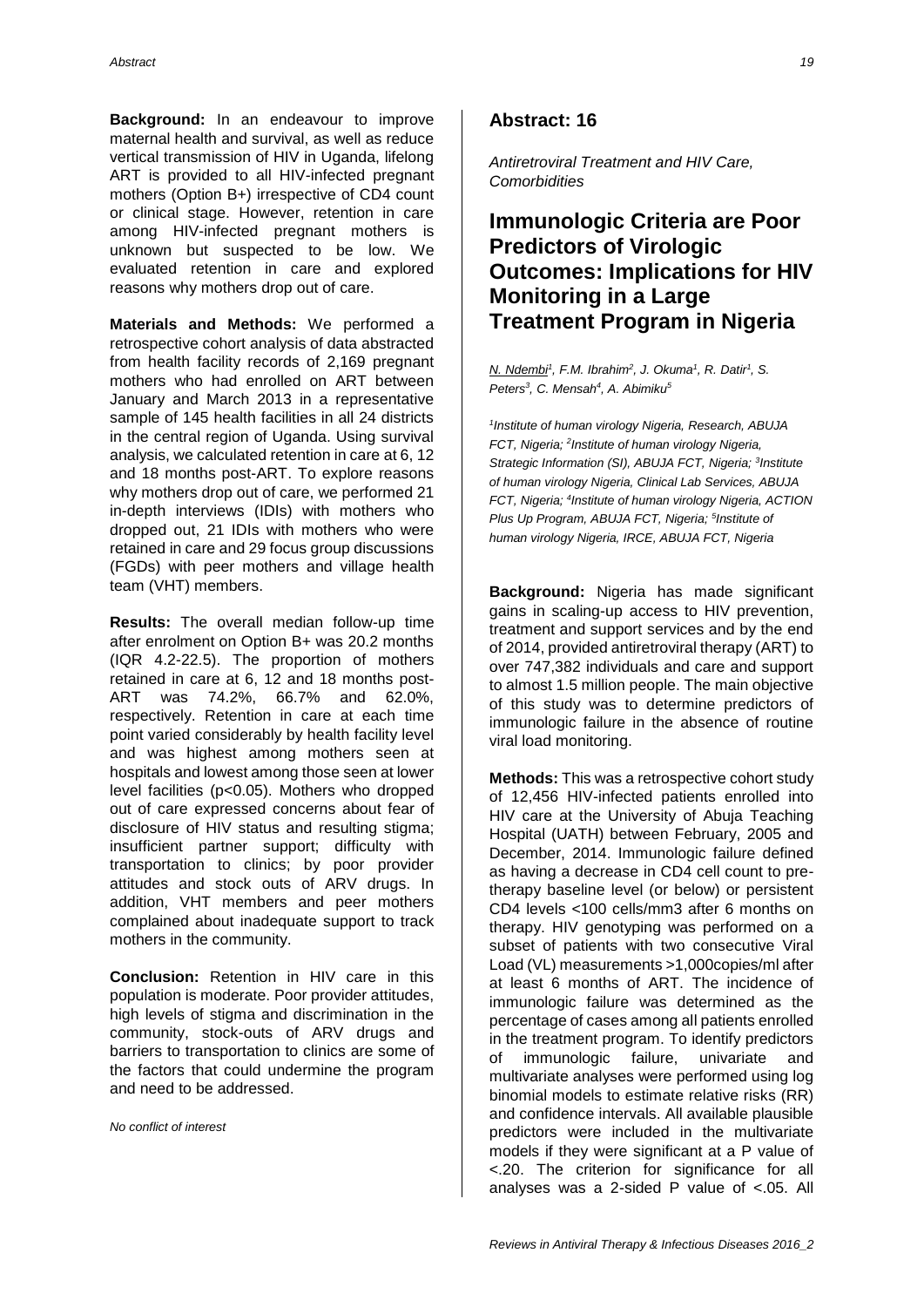statistical analyses were performed with the statistical software package SAS release 9.3 (SAS Institute Inc, Cary, North Carolina).

**Results:** A total of 5,928 patients who initiated ART were included in the analysis. The entry point for 3,924 (66.2%) was through (Voluntary Counseling and Testing (VCT)), 3,468 (58.5%) were initiated on NVP-based containing regimen and 2,140 (36.1%) initiated on TDF, baseline CD4 was 268±23.7 cells/ul, and mean VL was 3.3±1.3.log10copies/ml. Among 2,602 patients with immunologic failure, 868 (33.3%) had VL measurements and 381 (43.9%) of these had a detectable VL. Fifty six samples (56/198; 28%) had no resistance; 160 (80%) harbored NRTI resistance; 151 (76.3%) M184I/V; 29 (14.6%) had ≥ 3 TAMs, and 37 (18.7%) had K65R, of which all were on TDF. One hundred and sixty-two samples (81.8%) harbored NNRTI resistance; 72 (36.4%) Y181C and 68 (34.3%) K103N with 53 % having ≥ 2 etravirine associated mutations. Service entry point [RR (95%CI): 0.79 (0.64–0.91); p<0.001]; being on NVP containing regimen [RR (95%CI): 1.21 (0.99 – 1.45); p=0.023]; WHO stage III or IV [0.76 (0.60 – 0.96); p=0.013]; baseline CD4 cell count <200cells/ul [0.19 (0.16 – 0.22); p<0.001]; and male gender [1 (1.07 – 1.40); p=0.005] were associated with immunologic failure.

**Conclusions:** Immunological criteria for failure erroneously classified patients without virological replication as failing therapy in our program. Patients with both virologic and immunologic failures had extensive accumulations of drug resistance mutations. This erroneous classification is exacerbated by lack of diagnosis testing that limits provider's ability to rule out tuberculosis, opportunistic infection or other potential causes of depressed CD4 counts.

*No conflict of interest*

#### **Abstract: 17**

*Antiretroviral Treatment and HIV Care, Comorbidities*

# **Factors associated with virologic failure in HIV infected individuals in Mansa district, Zambia**

*G. Mutaawe<sup>1</sup> , E. Siame<sup>1</sup> , N. Chishinga<sup>2</sup> , P. Katayamoyo<sup>2</sup> , M. Welsh<sup>2</sup>*

*<sup>1</sup>Family Health International 360, Technical, Mansa, Zambia; <sup>2</sup>Family Health International 360, Technical, Lusaka, Zambia*

**Background:** With the fast-track UNAIDS 90- 90-90 targets by 2020, the Ministry of Health has expanded viral load testing to at least 5 of the 10 Provincial General Hospitals in Zambia. In the Zambia Consolidated HIV Guidelines (2013), virologic failure is defined as a viral load test result above 1000 copies/mL after at least 6 months of antiretroviral therapy. This evaluation assesses factors associated with virologic failure in patients receiving combination Antiretroviral therapy (cART) in rural Zambia.

**Methods:** Using a cross-sectional design, data were collected from patient records at Senama, Central and Buntungwa Clinics in Mansa district, Luapula Province for patients on cART for at least 6 months with at least one viral load test between October and November 2015. Variables in our analysis included: age, sex, current ART regimen, viral load, duration of cART, education level, occupation, baseline CD4 and World Health Organization (WHO) clinical stage. We used multivariable logistic regression to determine factors associated with virologic failure. Adjusted odds ratio (aOR) and the corresponding 95% confidence intervals (CI) were obtained and reported.

**Results:** 224 patients were included in the analysis; 157 (70.1%) were female. Median age was 38.0 years (Interquartile range (IQR): 6 - 62]. 209 (93.7%) were taking Tenofovir, Emtricitabine/Lamivudine and Efavirenz. 131 (61.5%) were on cART for over 2 years. Overall, 202 (90.2%) had viral load less than 1000 copies/ml, of which 174 (77.7%) had undetectable viral load (<50 copies/ml). 22 (9.8%) patients had virologic failure. Most of the virologic failure occurred in children below 15 years, among whom 6 (40%) had viral load above 1000 copies/ml. Patients aged 30-44 years were 80% less likely to have virologic failure compared to children below 15 years (aOR=0.2; 95% CI [0.06, 0.69]). All patients with virologic failure were taking 2 nucleoside reverse transcriptase inhibitors with a nonnucleoside reverse transcriptase inhibitor (p<0.001). Patients on ART for more than 2 years were more likely to have virologic failure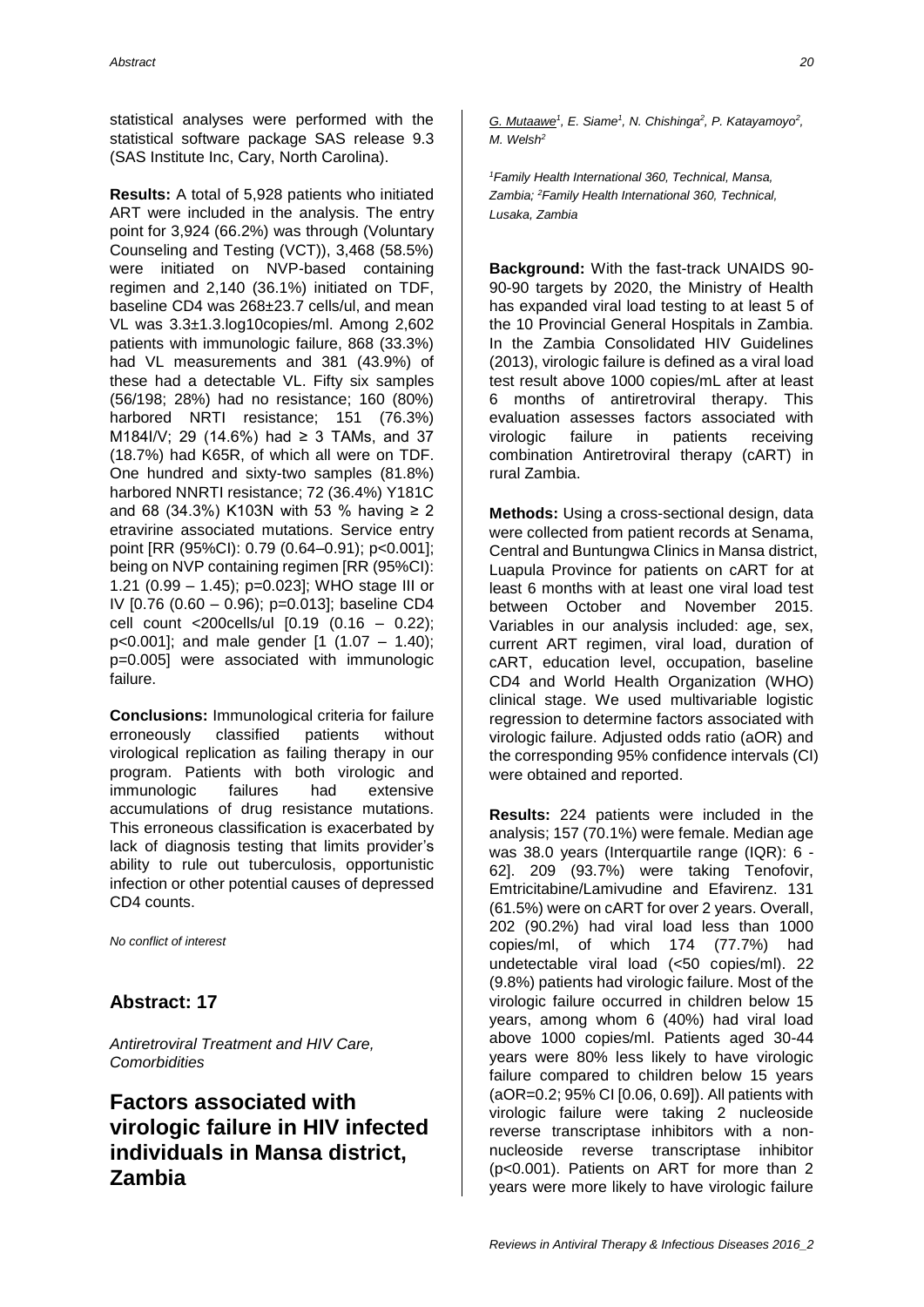compared to those on ART for 1-2 years (aOR=8.8; 95% CI [1.03, 74.65]).

**Conclusions:** The findings suggest that virologic failure is most common in children on non-nucleoside reverse transcriptase inhibitor based regimens, possibly due to prior nevirapine exposure in PMTCT programs. These findings support the decision to include lopinavir/ritonavir as part of the first line treatment in combination with 2 nucleoside reverse transcriptase inhibitors for nevirapineexposed children in Zambia. Virologic failure is not uncommon in this sample of patients and warrants further focus if we are to assure that 90 % of patients on cART achieve viral suppression.

*No conflict of interest*

#### **Abstract: 18**

*HIV Prevention*

# **Finding the first 90% to achieve epidermic control**

*J. Masedza<sup>1</sup> , T. Malebe<sup>1</sup> , P. Kasonde<sup>1</sup> , E. Kalimanshila<sup>1</sup> , N. Nyambe<sup>1</sup> , S. Mwika<sup>1</sup> , R. Chulu<sup>1</sup> , M. Welsh<sup>1</sup>*

*<sup>1</sup>ZPCT II / FHI360, HTC/eMTCT, Ndola, Zambia*

**Introduction:** Zambia has made great strides in addressing its HIV/AIDS burden but achieving epidemic control will require reaching greater numbers of HIV+ individuals through focused HIV Testing and Counseling (HTC) services. One such approach is conducting door to door testing in high HIV burden districts. In collaboration with the Ministry of Health (MOH), we tested the effectiveness of using door to door HTC in Chilabombwe District, Copperbelt Province, Zambia. We assessed HTC uptake and the relative yield of people living with HIV (PLHIV).

**Method:** Using purposive sample in high density areas, we conducted prospective cross sectional quantitative assessment from June to December, 2015 of all HTC tests in Lubengele and Kakoso communities in the above referenced districts. Community based volunteer counselors received training and

visited clients door to door. After obtaining written consent, clients had the option of receiving HTC services in their homes. Clients were tested using the Determine rapid tests, with Uni-gold used as the confirmatory test and repeat tests conducted in the laboratory for quality assurance purposes using both tests. Once tested HIV positive, clients were referred from the community to the facilities for HIV treatment, care and support.

**Results:** Following the intervention, 121 clients were diagnosed with HIV out 8,322 clients tested. (Positivity rate of **1.5%**). Women were more likely to be infected with HIV as compared to their male counterparts, 63 % of women versus 37% of men. Among those who tested positive, 99 (81.9%) reached the facility and were linked to treatment, care and support in either in the participating facilities or another health facility; 60.9% were eligible and initiated immediately on combination antiretroviral therapy (cART); 22 (18.2%) did not reach any facility. The positivity rate for facility based testing was at **3.2%** for the same period.

**Conclusions:** This intervention led to increased access to HTC services in the targeted communities. And, the intervention was successful in linking PLHIV to care. However, the relatively low yield as compared to the testing done at facilities raises questions about the cost effectiveness of door to door HTC in these high burden communities. More work is needed to devise the optimal strategies for reaching the first 90 %.

*No conflict of interest*

#### **Abstract: 19**

*Key Populations: prevention and treatment challenges*

# **Operational research studies among MSM in Cameroon: Linkage to treatment challenges**

*I. Mfochive<sup>1</sup> , U. Tamoufe<sup>2</sup> , G. Fako<sup>2</sup> , S. Billong<sup>3</sup> , H. Gbais<sup>4</sup> , A. Bissek<sup>5</sup> , S. Baral<sup>1</sup> , V. Toguem2*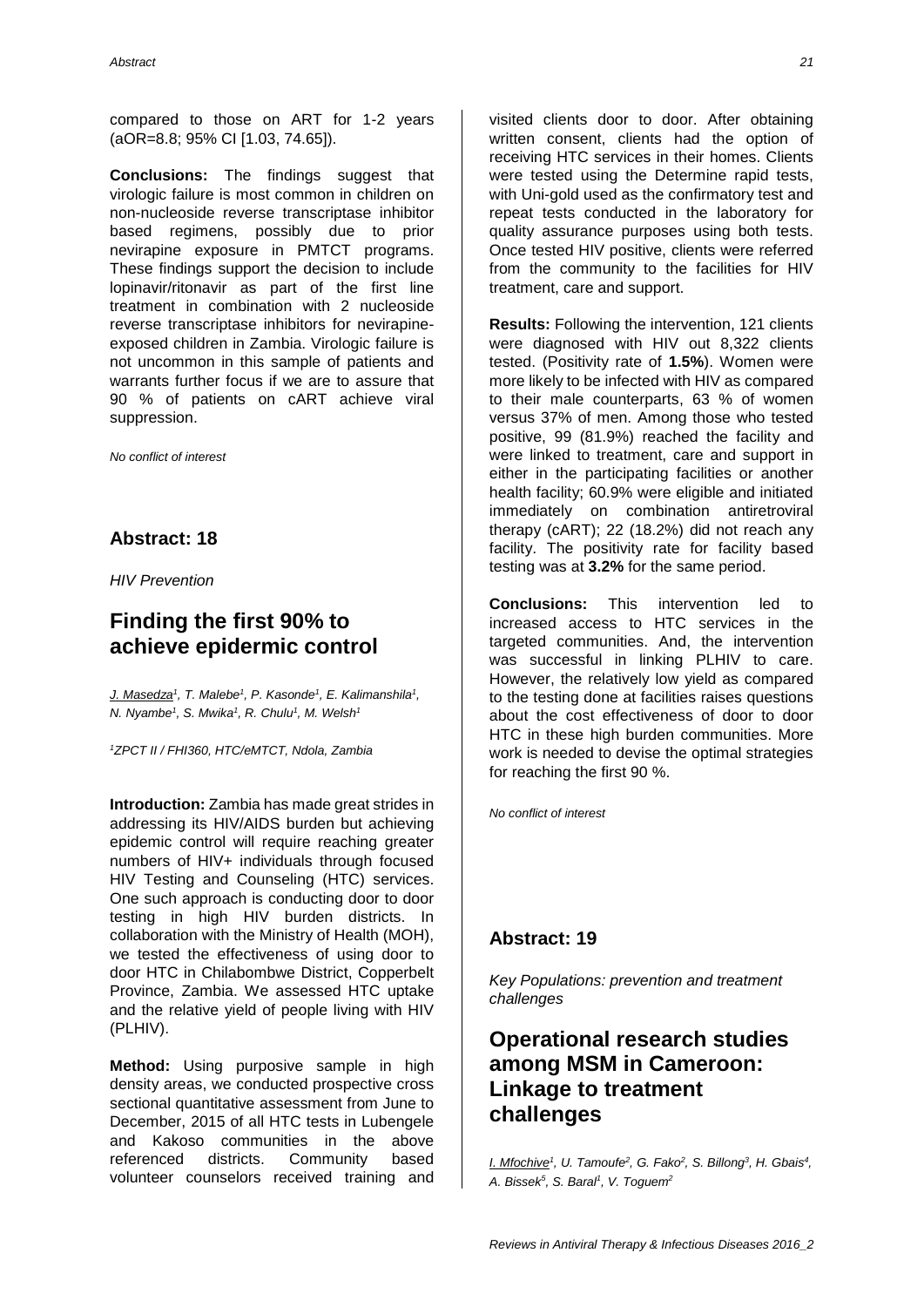*<sup>1</sup>Johns Hopkins University, Epidemiology, Baltimore, USA; <sup>2</sup>METABIOTA CAMEROON, Epidemiology, Yaounde, Cameroon; <sup>3</sup>CNLS, Monitoring and Evaluation, Yaounde, Cameroon; <sup>4</sup>CARE Cameroon, Monitoring and Evaluation, Yaounde, Cameroon; <sup>5</sup>DROS, Operational Research, Yaounde, Cameroon*

**Background:** Across West and Central Africa, men who have sex with men (MSM) have been consistently found to bear a high incidence and prevalence of HIV. Moreover, in contrast to Eastern and Southern Africa, the high burden of HIV is observed in the context of more moderate HIV epidemics observed among all reproductive age adults with prevalence generally under 2- 5%. The 'HIV/AIDS Prevention Program (HAPP) implemented from 2010 to 2014by CARE and ACMS in four cities in Cameroon,was to improve the perception of HIV risk among key population and their access to appropriate and good quality HIV prevention services.From Research to prevention (R2P) studyconducted in 2013by Global Viral(GV) and Johns Hopkins University (JHU)was to provide relevant information that could be used to improve HIV prevention among men who have sex with men (MSM).In the framework of the Continuum of prevention, Care and treatment with most at risk population, Care-USA, Metabiota, Johns Hopkins University in partnership with Cameroonian (CBOs) delivering services for KP and in collaboration with National AIDS Control Committee are currently conducting an integrated biological and behavioral survey that will serve as baseline data for a 2-year longitudinal study.

**Methods:** A sample of 2636 TS and 1256 HSH, 18 years or older, will be recruited into the study using respondent-driven-sampling (RDS) in 13 districts within 5 regions in Cameroon. A comprehensive structured survey instrument and biological testing for HIV, syphilis will be administered with the objective of assessing knowledge, attitude, behavioral and biological factors associated with HIV and Syphilis infections among FSW and MSM and translate into programmatic interventions.

**Results:** MSM in Yaoundé: To date, 306 MSM and 576 FSW, 18 years or older participated to the study in Yaoundé. 138/306 (44.6%) were found to be living with HIV, with less-thanhalf(44.9%,n=62/138) reported knowing their HIV, 34.1%(n=47/138) reported to have ever had a CD4 test, while 36/138 (26.1%) reported to have initiated ART. Of these 36 participants

who ever initiated ART, 35 are currently on ART. In total, 35/138(25.4%) who were found to be living with HIV, reported being on ART (Fig. 1: HIV Cascade among MSM in Yaoundé)

**Conclusions:** At baseline, there is limited uptake of antiretroviral therapy (ART) and with unknown levels of viral suppression among MSM. Baseline data highlighted significant amounts of stigma limiting access to HIV treatment highlighting the need for comprehensive interventions to optimize ART among this population.

*No conflict of interest*

#### **Abstract: 20**

*HIV Prevention*

### **Pre-Clinical Evaluation of optimized Immunogens targeting the neutralizing epitopes in MPER of HIV envelope Glycoprotein**

*A.W. Bopda<sup>1</sup> , N.N. Ngechae<sup>2</sup> , G. Ambada<sup>2</sup> , J.C. Tchadji<sup>3</sup> , L. Ngu<sup>4</sup> , S.N.C. Stephanie<sup>4</sup> , M.S. Hypolitte<sup>5</sup> , G.D. Njambe Priso<sup>3</sup> , N. Jackson<sup>6</sup> , N. Godwin<sup>7</sup>*

*<sup>1</sup>Alabama State University, 223 Life Science Building 1627 Hall Street, Montogmery AL – 36101 --, USA; <sup>2</sup>Chantal BIYA International Reference Centre for Research on Prevention and Manag, Microbiology and Immunology Laboratory, Yaounde, Cameroon; <sup>3</sup>University of Yaounde 1, Animal Biology and Physiology, Yaounde, Cameroon; <sup>4</sup>University of Yaounde 1, Biochemistry, Yaounde, Cameroon; <sup>5</sup>University of Yaounde 1, Animal Biology and physiology, Yaounde, Cameroon; <sup>6</sup>University of Dschang, Biomedical Sciences, Dschang, Cameroon; <sup>7</sup>Chantal BIYA International Reference Centre for Research on Prevention and Manag, Microbiiology and Immunology Laboratory, Yaounde, Cameroon*

**Introduction:** Due to its unique challenge of establishing lifelong reservoirs a successful HIV-1 vaccine must elicit protective antibodies responses at the portals of entry. Broadly neutralizing antibodies (bnAb) have been demonstrated not only to be therapeutic through suppressing viremia in HIV-1 infected people but also preventive in blocking HIV-1 infection in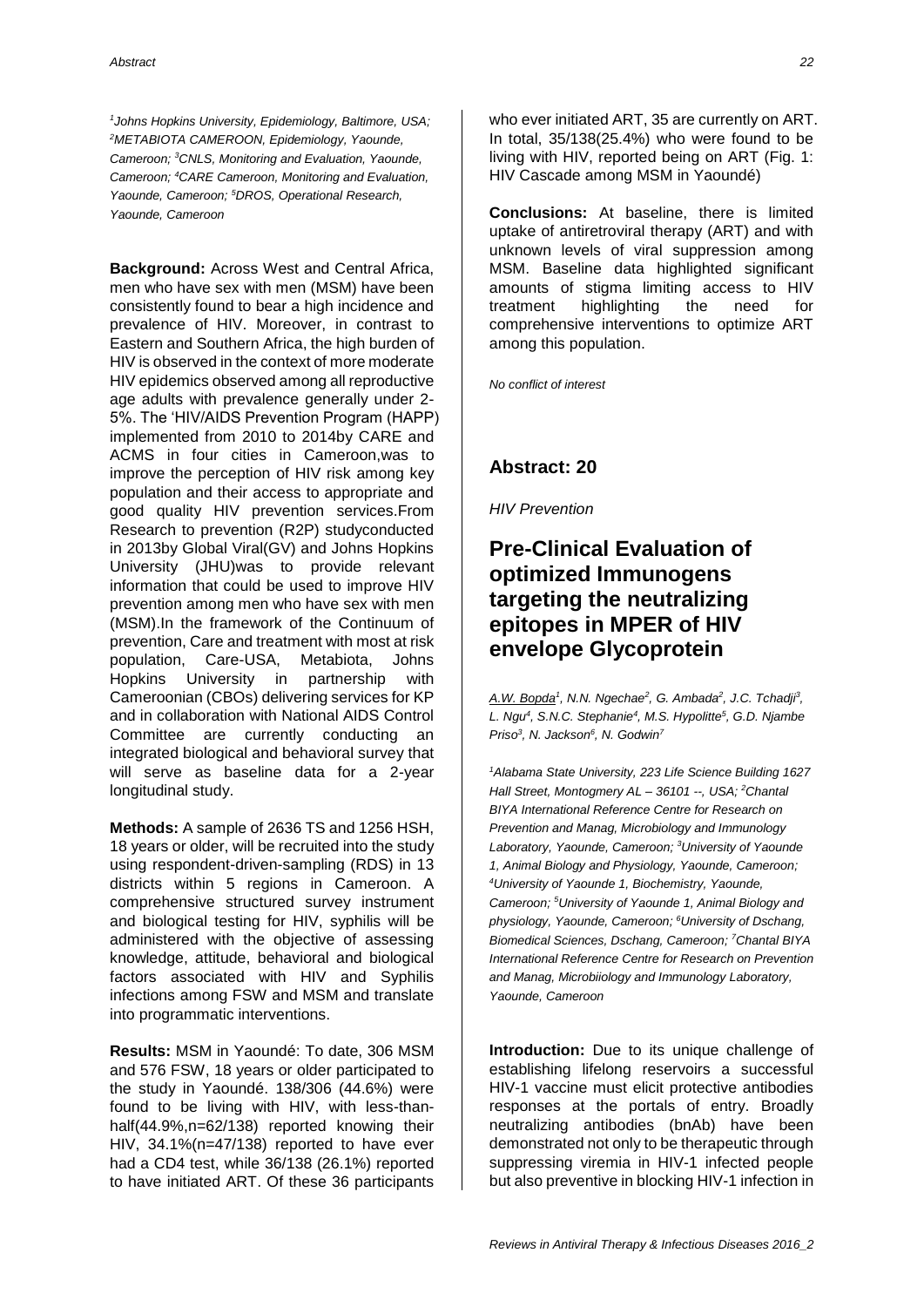animal models. This implies that a desirable HIV-1 vaccine candidate should be able to induce HIV-1 specific bnAb with an extensive ability to neutralize a broad range of HIV-1 isolates. Although several bnAb are known to target conserved regions in the HIV-1 envelope glycoprotein no vaccination strategy has successfully produce such antibodies. The menbrane external proximal region of HIV-1 envelope gp41 (MPER) bears several conserved broadly neutralizing epitopes. However a formidable challenge has remained the ability to optimize and deliver HIV envelope immunogens that can induce MPER restricted bnAb. We have developed and evaluated novel immunogens targeting broadly neutralizing epitopes in MPER of HIV gp41

**Methods:** Using selective surface engineering and evolutionary phage display we incorporated the entire MPER on the surface of Qbeta. To verify if the four HIV-1 bnAb epitopes were displayed on the surface of the phage we performed antibody-antigen ELISA for specific recognition by the four bnAb Z13e1, 2F5, 4E10 and 10E8 which target linear epitopes within the MPER. Next in sero-abundance assay we assess for MPER specific antibodies in plasma collected from 348 antiretroviral naïve HIV-1 infected participants of the CIRCB AFRODEC cohort from 2011 to 2015. Plasma from 20 healthy control was used as the negative control. Finally the persistence of MPER specific antibodies was measured and correlated with viral load and CD4 T cells over a period of five year. SPSS was used for statistical analysis.

**Results:** All four MPER specific antibodies could recognize their respective epitopes on the surface of the Qbeta-MPER virus like particles. Well over 87% of the participants showed MPER specific antibody responses with optical density (OD) ranging from 0.2 to 2.5 when normalized against background. When categorized according to OD 11 % (37/348) of participants had anti-MPER antibodies with ODs above 1, 37% (127/348) participants show ODs ranging from >0.5 to 1, 40% (139/348) showed ODs ranging from >0.3 to 5 and 13 % (45/348) showed anti-MPER antibodies with ODs less than 0.3. There was neither correlation between MPER specific antibodies and Helper CD4 T cells count no HIV-1 plasmatic viral load. MPER specific antibodies persisted at higher titers (OD>1) in 11 % (37/348) of the participant. Compared with the prevalence of anti-HIV gp120 and anti-gagp24 specific antibodies in the same plasma MPER

specific antibodies were significantly less (P<0.0001) and generally of lower titres.

**Conclusion:** Thus we made new MPER based immunogens which can be used to monitor MPER specific immune responses in clinical samples. They can also be used as immunogens for mucosal vaccination either alone in combination with other vaccine delivery strategies.

*No conflict of interest*

#### **Abstract: 21**

*Epidemiology*

# **Identification of Rare HIV-1 Group N and HTLV-3 Strains in Rural South Cameroon**

*N. Ndembi<sup>1</sup> , M. Rodgers<sup>2</sup> , V. Holzmayer<sup>2</sup> , A. Vallari<sup>2</sup> , J. Yamaguchi<sup>2</sup> , J. Kenmegne<sup>3</sup> , B. Awazi<sup>3</sup> , D. Mbanya<sup>3</sup> , G. Cloherty<sup>2</sup>*

*1 Institute of human virology Nigeria, Research, ABUJA FCT, Nigeria; <sup>2</sup> Infectious Diseases Research, Abbott Diagnostic, Abbott Park IL, USA; <sup>3</sup>Faculty of Medicine and Biomedical Sciences, Microbiology, Yaounde, Cameroon*

**Background:** South Cameroon is a hot spot for newly emerging strains of HIV and HTLV, making this region a critical location for monitoring circulating variants that have the potential to spread globally. In this study we aim to monitor the prevalence and diversity of HIV and HTLV, as well as detect emerging viral strains by conducting surveillance of HIV and HTLV in South Cameroon, which can inform diagnostics and research.

**Methodology:** Study participants, recruited in 7 towns in South Cameroon, were screened for HIV infection using the national algorithm from 2010-2015. All collected specimens from 2010 were selected for further testing; however, in 2011-2015 the selection was weighted to include 30-40% HIV positive specimens. All selected specimens were tested with ARCHITECT HIV Ag/Ab Combo assay (Abbott Diagnostics), and a subset with remaining volume was tested with ARCHITECT rHTLV I/II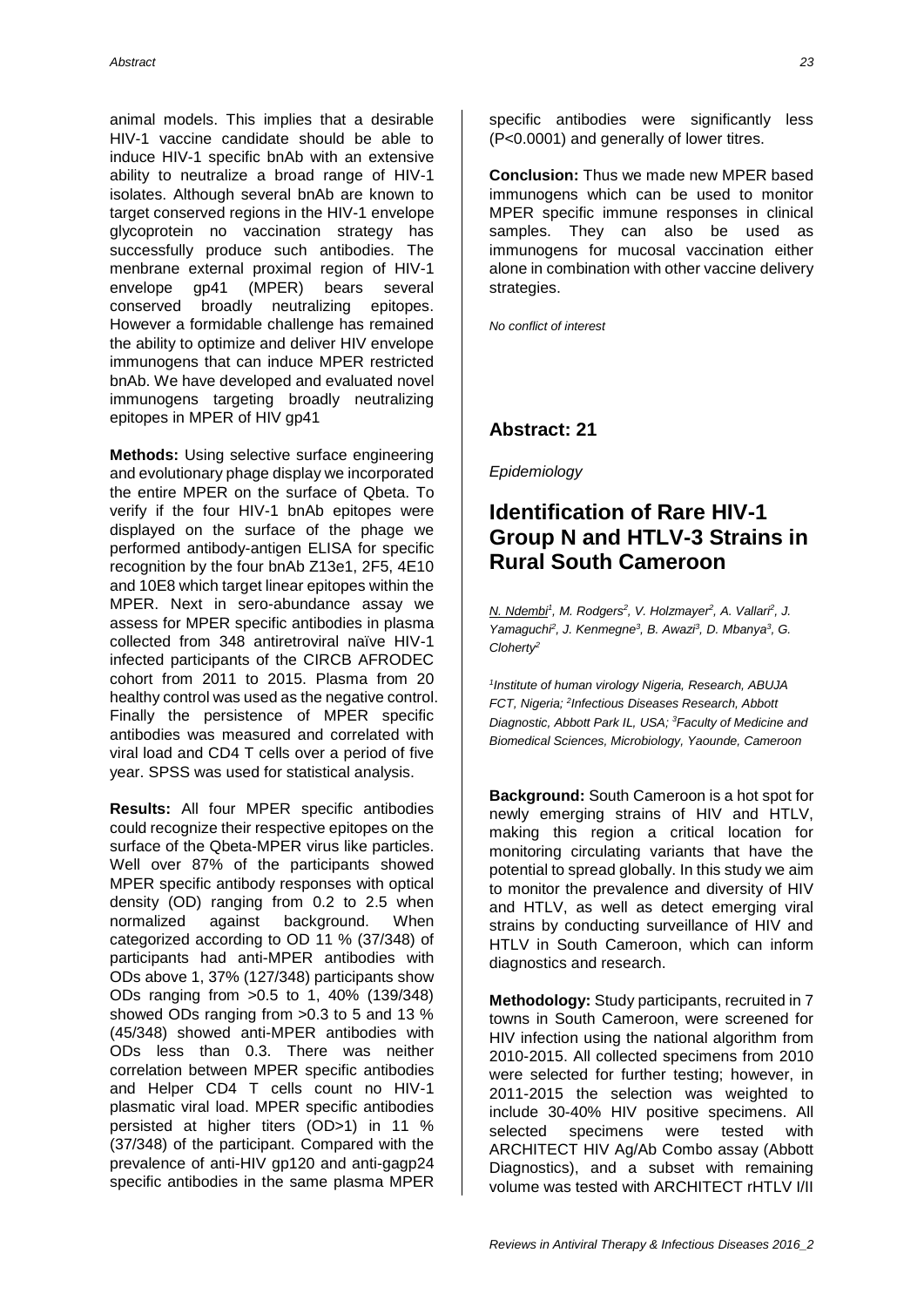assay. HIV serotype was determined by a peptide multiplex immunoassay, which classified HIV infections as either HIV-1 group M, N, O or HIV-2. Molecular characterization was performed on a subset of reactive HIV and HTLV specimens.

**Results:** In 2010, the prevalence of HIV in South Cameroon was 8.5% amongst study participants. The serotype immunoassay identified the majority of HIV infections in 2010- 2015 as Group M (99%); Group O (n=22) and Group N infections (n=2) were also identified and confirmed by sequence classification of env gp41 or pol-integrase regions. Based on env gp41, gag, and/or pol-integrase sequences from 415 HIV-1 Group M specimens, CRF02\_AG accounted for 62.6% of HIV infections; 6 subtypes, 11 CRFs and 21 URFs were found. From 2010-2015, the prevalence of HTLV was 1% (95% confidence interval: 0.70- 1.33) in the study population, with no significant effect of HIV co-infection. Sequence classification of the tat and/or gag region identified HTLV-1 (n=32), HTLV-2 (n=5), and HTLV-3 (n=1) infections.

**Conclusions:** Our findings confirm that South Cameroon has a high burden of HIV infections and indicate a high level of HIV-1 and HTLV strain diversity in the region. Only 4 previous HTLV-3 infections have been reported to date, making our identification of a new HTLV-3 infection of great significance. Likewise, the two HIV-1 Group N infections we are reporting are 9% of the 22 total Group N infections reported. Continued HIV/HTLV surveillance in South Cameroon will be essential to ensure diagnostic tests and HIV research keep pace with these rapidly evolving viruses.

*No conflict of interest*

#### **Abstract: 22**

*Epidemiology*

# **HIV-1 group O infection in Cameroon from 2006 to 2013: prevalence, genetic diversity, evolution and public health challenges**

*J.V. Arenas<sup>1</sup> , J. Domyeum<sup>2</sup> , F. Mouacha<sup>1</sup> , C. Butel<sup>1</sup> , E. Delaporte<sup>1</sup> , M. Peeters<sup>1</sup> , E. Mpoudi-Ngole<sup>2</sup> , A.F. Aghokeng<sup>3</sup>*

*1 IRD Research and Development Institute, Unité Mixte International 233, Montpellier, France; <sup>2</sup>Centre de Recherche sur les Maladies Emergentes et Réémergentes - CREMER, Virology laboratory IMPM-IRD, Yaoundé, Cameroon; <sup>3</sup> IRD Research and Development Institute - CREMER, Virology laboratory IMPM-IRD, Yaoundé, Cameroon*

**Background:** The human immunodeficiency virus, HIV, is characterized by a tremendously high genetic diversity, leading to the currently known circulating HIV types, groups, subtypes, and recombinant forms. HIV-1 group O is one of the most diverse forms of HIV-1 and has been so far related to Cameroon or individuals originating from Cameroon. The goal of this study was to investigate the evolution of this viral group, in terms of prevalence, genetic diversity and public health implications in Cameroon.

**Materials & Methods:** We collected HIV-1 positive samples in Cameroon from 2006 to 2013, including samples from ART naïve and ART experienced patients. We serotyped all samples using HIV type 1 and 2, HIV-1 group M, N, O and P specific peptides. We genetically characterized all samples reacting with HIV-1 group O or with both M and O peptides to confirmed group O strains and identify recombinant forms. We analyzed the new HIV-1O strains for the presence of natural resistance to integrase inhibitors. Finally, we estimated the phylogenetic relationships and past population dynamics of newly characterized and previously reported HIV-1 group O to assess the current diversity and the evolution over time.

**Results:** Our results confirmed a low prevalence, around 0.6%, of HIV-1 group O in this country, indicating that the frequency of this virus in Cameroon remains stable over the last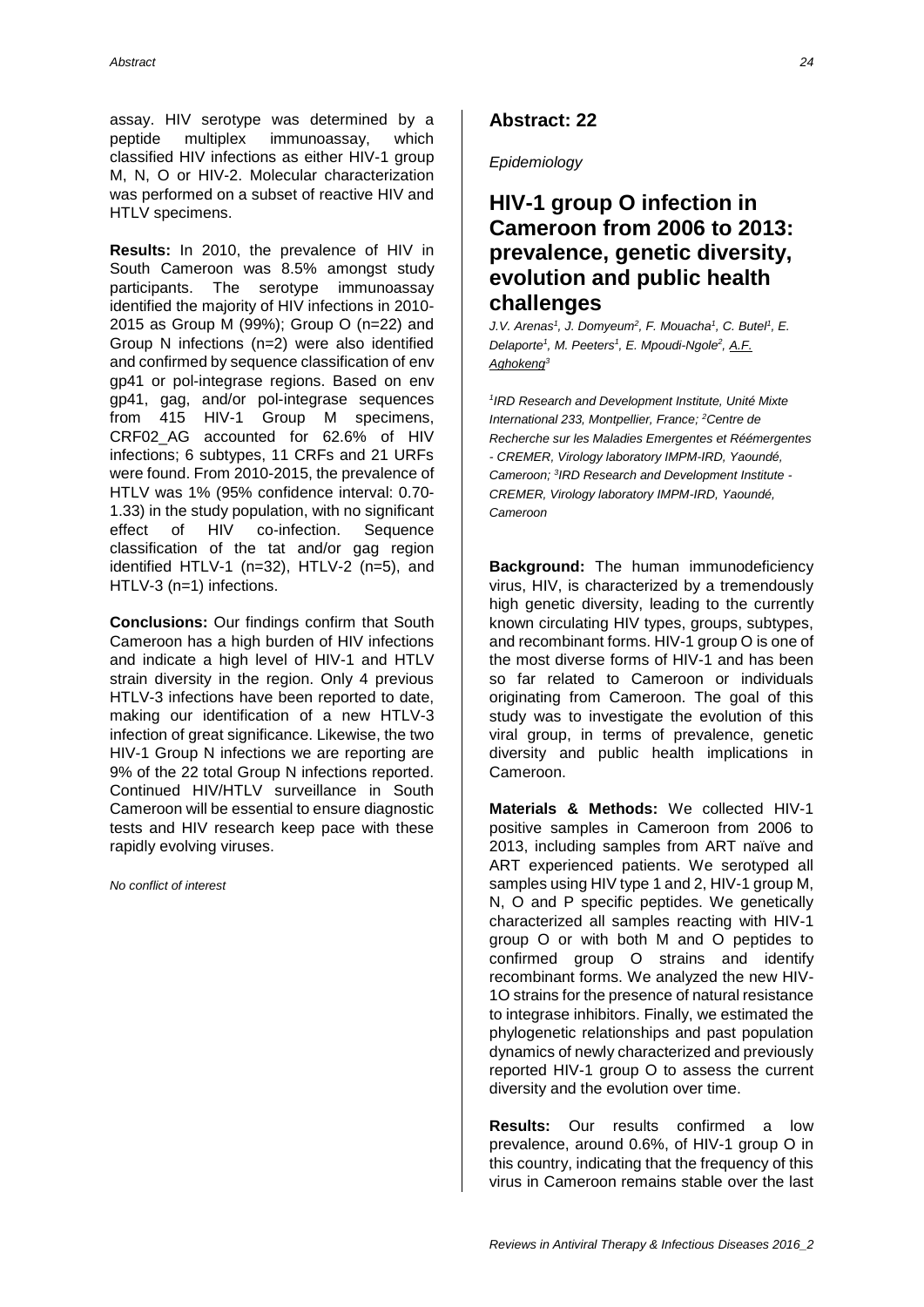decades. However, we found an extensive high genetic diversity within this HIV-1 group, but the current distribution of the circulating viral strains still does not allow classification as subtypes. The frequency of dual infections with HIV-1 group M and group O was 0.8%, but we found no recombinant forms in co-infected patients. Natural resistance to integrase inhibitors was not identified, although we found several mutations considered as natural polymorphisms.

**Conclusion:** Our study shows that infections with HIV-1 group O can be adequately managed in countries where the virus circulates, but this complex virus still represents a challenge for diagnostics and monitoring strategies.

*No conflict of interest*

#### **Abstract: 23**

*Key Populations: prevention and treatment challenges*

# **The effect of antiretroviral naïve HIV-1 infection on the ability of autologous NK cells to produce IFNg unpon exposure to Plasmodium falciparum- infected Erythrocytes**

*C. Sake Ngane<sup>1</sup> , L. Ngu<sup>2</sup> , G. Ambada<sup>3</sup> , N. Nji<sup>3</sup> , G. Djambe<sup>4</sup> , L. Djukouo<sup>5</sup> , A. Lissom<sup>4</sup> , T. Tchouangueu<sup>6</sup> , J. Tchadji<sup>7</sup> , J. Chedjou<sup>7</sup> , A. Gutierrez<sup>8</sup> , W. Mbacham<sup>9</sup> , A. Njolo<sup>10</sup>, F. Etoa<sup>11</sup>, G. Nchinda<sup>12</sup>*

*<sup>1</sup>University of Yaounde 1, Microbiology and Biochemistry, Yaoundé, Cameroon; <sup>2</sup>University of Yaounde 1, biochemistry, Yaoundé, Cameroon; <sup>3</sup>CIRCB, Immunology and Microbiology, Yaoundé, Cameroon; <sup>4</sup>University of Yaounde I, Animal biology and physiology, Yaoundé, Cameroon; <sup>5</sup>University of Yaounde I, Biochemistry, Yaoundé, Cameroon; <sup>6</sup>University of Dschang, Biochemistry, Dschang, Cameroon; <sup>7</sup>University of Yaounde I, Animal biology and physiology, Yaounde, Cameroon; <sup>8</sup>CSCB, Medical center, Bikop, Cameroon; <sup>9</sup>University of Yaounde I, Biochemistry Biotechnology center, Yaounde, Cameroon; <sup>10</sup>CIRCB faculty of medecine UYI, faculty of medecine, Yaounde, Cameroon; <sup>11</sup>University of Yaounde I, Microbiology, Yaounde, Cameroon; <sup>12</sup>CIRCB, Immunology and Microbiology, Yaounde, Cameroon*

**Background:** In sub saharan Africa, regions of intense plasmodium species transmission coincides with areas of high prevalence of HIV-1 infection. This implies that antiretroviral naïve HIV-1 infected people living within this region are repeatedly exposed to malaria. Natural Killer cells(NK cells) are known to contribute to malaria immunity either through the production of IFNg (interferon gamma) upon exposure to Plasmodium falciparum-infected erythrocytes (iRBC) or direct lysis of iRBC. However in antiretroviral naïve HIV-1 infection several functions of NK cells including cytokine production and cytolysis are affected. In this study we assess the ability of NK cells from antiretroviral naïve HIV-1 infected people to respond to autologous iRBC. Our hypothesis being that untreated HIV-1 infection could dampen NK mediated immune responses to malaria.

**Material and Methods:** Firstly, iRBC were enriched using peripheral whole blood from malaria infected participants and cultured for 72 hours. Next NK cells purified from peripheral blood mononuclear cells (PBMCs) of 15 Antiretroviral naïve HIV-1 infected people and 15 healthy controls were cocultures with the iRBC for 24 hours. NK cells IFNg production was measured by multiparametric flowcytometry using BD FACScanto II machine and data analyzed by flowjo 10 tristar. SPSS was used for statistical analysis.

**Results:** Our data show a significant reduction (p=0.02) in IFNg production by NK cells from antiretroviral naive HIV-1 infected people after co-culture with *plasmodium falciparum* infected RBCs. This was in contrast with NK cells response from healthy controls which demonstrated elevated IFNg production upon exposure to iRBC. This IFNg production of NK cells from untreated HIV-1 infected participants correlated inversely with the viral load  $(r = -0.9)$ . NK cells from both groups cocultured with uninfected erythrocytes (uRBC) yielded significantly less (p<0.01) IFNg production clearly indicating that this response was iRBC dependent.

**Conclusion:** Thus antiretroviral naïve HIV-1 infection can dampen NK cell mediated immunity to Plasmodium falciparum infection in malaria intense regions. This could in effect escalate morbidity and mortality in people chronically infected with HIV-1.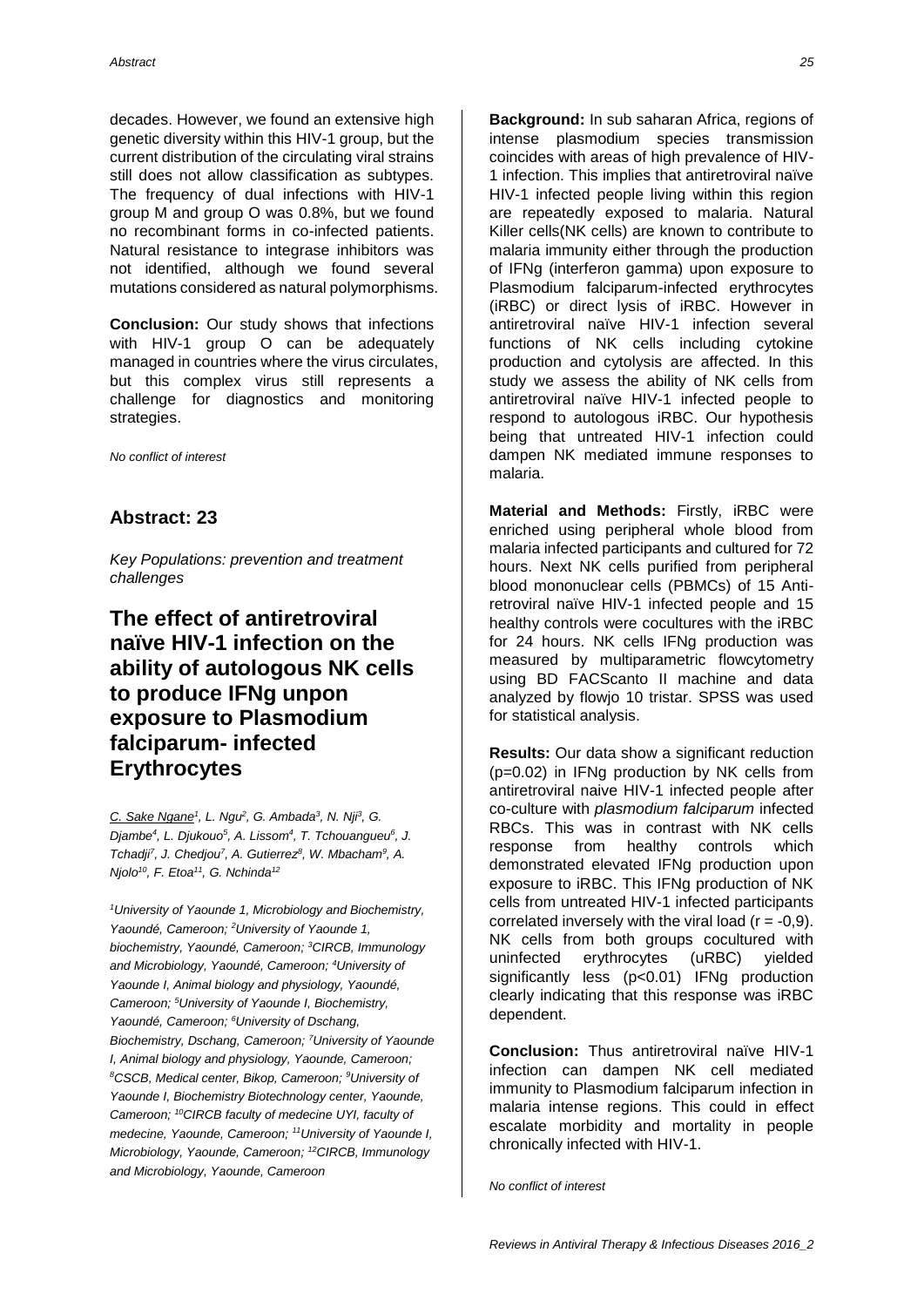*Laboratory monitoring / diagnostics*

# **Evaluating plasmatic biomarkers as disease signatures for the point of care monitoring of HIV-1 and comorbidies in resource limited regions**

*G. Nchinda<sup>1</sup> , N.L. Ndengkoh<sup>1</sup> , N.D. Ngechae<sup>1</sup> , T.J. Colince<sup>1</sup> , G. Ambada<sup>1</sup> , C.S.S. Ngane<sup>1</sup> , L. Abel<sup>1</sup> , D.N. Priso<sup>1</sup> , N. Jackson Jr<sup>1</sup> , T.T. Flaurant<sup>1</sup> , M.S. Hippolie<sup>1</sup> , A. Gutierrez<sup>2</sup>*

*<sup>1</sup>CIRCB, Microbiology and Immunology Laboratory, Yaounde, Cameroon; <sup>2</sup>Bikop, Centre de Santé Catholique de Bikop, Yaounde, Cameroon*

**Introduction:** The hallmark of HIV-1 infection is sustained immune activation which is usually accompanied by several immune dysregulations. In sub-Saharan Africa with intense comorbidities this is further compounded by intercurrent diseases which exacerbate not only the inflammation but equally accelerate immune deterioration. The object of this study was to assess the independent contribution of plasmatic biomarkers in predicting the disease state of HIV-1 infected people. This should allow the development of point of care kits which can be used for the biological monitoring of HIV-1 infection in remote areas of resource limited countries.

**Method:** Multiparametric Flowcytometry and beads array were used to monitor 18 cytokines/chemokines in plasma from 450 HIV-1 infected people and 79 healthy controls including 14 from Europe and Asia. Concurrently participants were also monitored for coinfections with Plasmodium species, HBV, HCV, TB and Dengue virus. Spearman correlation was used to determine the relationship between disease signature and biomarker.

**Results:** The majority of HIV-1 infected participants (72 %) was antiretroviral naïve and has been part of the CIRCB AFRODEC cohort for at least two years. Plasmatic cytokine/chemokine levels were generally

significantly higher (p<0.001) in plasma from healthy controls from Cameroon than levels of healthy controls from Europe and Asia. Plasmatic levels of Human –IP10 (CXCL10) and Human MIG (CXCL9) were significantly higher (P<0.0001) in antiretroviral naïve HIV-1 infected people than in healthy controls. These values increased significantly in the context of malaria and/or TB coinfection clearly indicating that Plasmodium species and TB infections can escalate inflammatory chemokine in antiretroviral naïve HIV-1 infected people. More so augmented values of IL-8 and Human MCP-1 were also observed in the context of dual malaria-HIV-1 infection. Dengue virus-HIV-1 coinfection in contrast did not produce a significant increase in the above mentioned chemokines.

**Conclusion:** There were differences between antiretroviral naïve HIV infected participants and healthy controls with respect plasmatic chemokines and cytokines.Thus optimizing inflammatory biomarkers such as CXCL10 , CXCLP9, IL-8 and MCP-1 should allow clinicians in resource limited settings to monitor immune activation during HIV-1 infection alone or in the context of coinfections.

*No conflict of interest*

### **Abstract: 25**

*Basic Science*

# **Immune reconstitution and skewed responses after ART initiation in HIV infected Ugandans**

*K. Nganou Makamdop<sup>1</sup> , J.G. Chipman<sup>2</sup> , G.J. Beilman<sup>2</sup> , T. Hoskuldsson<sup>2</sup>*, *K. Ghneim<sup>3</sup>*, *T.E. Schmidf<sup>2</sup>*, *S.W. Darko<sup>1</sup>*, *R.P. Sekaly<sup>3</sup> , C.M. Kityo<sup>4</sup> , T.W. Schacker<sup>2</sup> , D.C. Douek<sup>1</sup>*

*<sup>1</sup>Vaccine Research Center NIAID NIH, Human Immunology Section, Bethesda, USA; <sup>2</sup>University of Minnesota, Department of Medicine, Minneapolis, USA; <sup>3</sup>Case Western Reserve University, Systems Biology, Cleveland, USA; <sup>4</sup>Joint Clinical Research Centre, Board, Kampala, Uganda*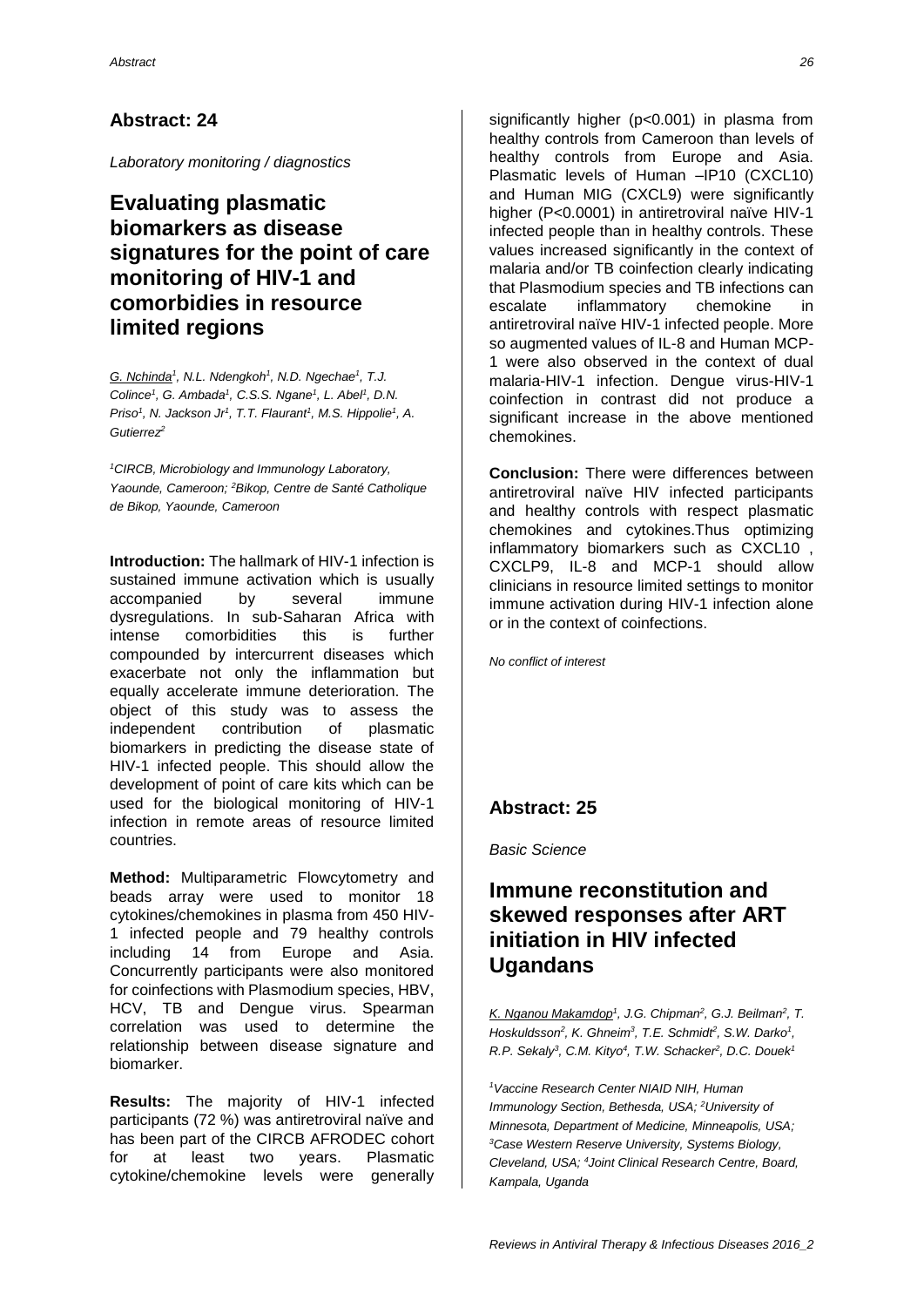**Background:** During HIV infection, several soluble and cellular biomarkers of immune activation increase and remain at higher levels throughout infection. Chronic immune activation is a key feature of HIV infection but much about its relationship to disease progression remains unclear. The present study sets out to understand the factors driving chronic immune activation in HIV infection under antiretroviral therapy (ART).

**Methods:** Longitudinal evaluation of multiple soluble and cellular biomarkers of immune activation was performed in a cohort of chronically infected Ugandans before and after start of ART. Soluble biomarkers measured in plasma included markers for microbial translocation (IFABP, LPS, sCD14), coagulation (D-dimer) as well as 20 cytokines or chemokines of innate and adaptive cell function. Cellular responses were measured both in PBMC and LN, before and after ART, including frequencies of various innate and T cell subsets, particularly follicular helper  $T$  cell  $(T_{FH})$  subsets in LN. Sorted cells underwent deep sequencing for transcriptome analysis.

**Results:** Soluble biomarkers showed a characteristic decline within the first two weeks on cART initiation but then fluctuated markedly over a 12-month period. A delayed transient decrease of exclusively innate cytokines / chemokines such as IL-6, IL-8, MIP1-b was paralleled with transient peaked levels of several T cell function cytokines at month 4; preceding month 12 levels higher than baseline for a number of both innate and T cell cytokines (e.g IL-6, IL-8, IL17, TGFb). While frequencies of memory T cell subsets changed and cellular activation in PBMC was reduced a few months into treatment (e.g. HLA-DR+ T cells), T cell activation and frequencies of  $T<sub>FH</sub>$  subsets in the LN showed a high degree of similarity before and after ART. Lowered expression of several genes related to immune responses against virus (eg. ISGs) and increased in expression of genes involved in responses against bacteria and fungi, suggest a covert skewing of responses during immune recovery; with significant impact on immune activation.

**Conclusion:** Our study shows strong fluctuations of soluble markers of immune activation in HIV infected Ugandans upon ART start. With the exacerbated levels of several cytokines, our data raise the possibility that on initiation of ART and immune reconstitution, responses to other pathogens can lead to

resurgence of immune activation without overt clinical manifestations.

*No conflict of interest*

#### **Abstract: 26**

*Antiretroviral Treatment and HIV Care, Comorbidities*

# **Outcomes of second-line therapy in HIV positive adults attending for routine care at Yaoundé Central Hospital**

*A.O. Mafotsing Fopoussi<sup>1</sup> , A. Beloukas<sup>1</sup> , V. Fokom<sup>2</sup> , J.A. Ambanibe<sup>2</sup> , E. Ngo Yonga<sup>2</sup> , C. Kouanfack<sup>2</sup> , J. Ndongo Torimiro<sup>3</sup> , A.M. Geretti<sup>4</sup>*

*1 Institute of Infection and Global Health, Clinical Infection Microbiology and Immunology, Liverpool, United Kingdom; <sup>2</sup>Yaounde Central Hospital, Day Hospital, Yaounde, Cameroon; <sup>3</sup> International Reference Center Chantal Biya, Molecular Biology Laboratory, Yaounde, Cameroon; 4 Institue of Infection and Global Health, Clinical Infection Microbiology and Immunology, Liverpool, United Kingdom*

**Introduction:** There exists limited data on the virological outcome of patients receiving protease inhibitor (PI)-based antiretroviral therapy (ART) in the absence of routine viral load monitoring in sub-Saharan Africa. The aim of this study was to determine the virological status of HIV-positive patients established on second-line therapy with two NRTIs plus ritonavir-boosted lopinavir and attending for routine care at Yaoundé Central Hospital.

**Methods:** The study population comprised consecutive adults attending out-patient care while established on the national standard second-line regimen for <sup>36</sup> months. Demographic and clinical data were obtained from medical records and through patient interview and examination. Venous blood was collected for measuring plasma HIV-1 RNA levels using the Biocentric assay (routine test, lower limit of detection 60 copies/ml) or the Abbott Real-time assay (group O strains, lower limit of detection 40 copies/ml). Viral load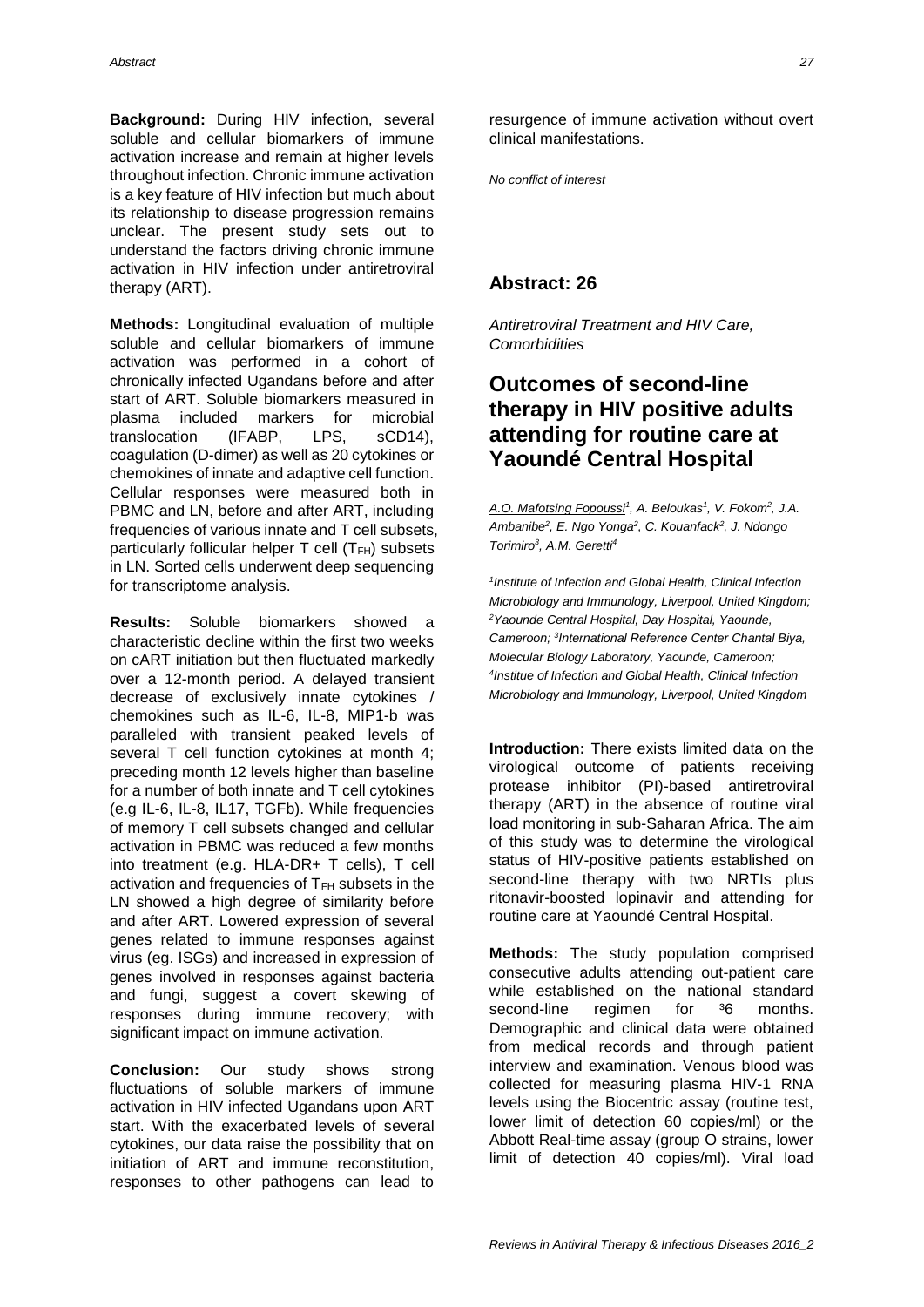testing was performed at Centre Pasteur of Cameroon in Yaoundé.

**Results:** The study population comprised 341 subjects (247, 73% female) with a median age of 43 years (IQR 37, 51). Prior to the study, none of the patients had undergone viral load testing while on second-line ART. Overall, 127/341 (37%) patients showed a detectable viral load, with median levels of 1101 copies/ml (IQR 218, 16539.5). Among these, 44/341 (13%) patients showed HIV-1 RNA levels below 400 copies/ml, 17/341 (5%) had levels above 400 but below 1000 copies/ml, and 66/341 (19%) showed levels above 1000 copies/ml. Studies are in progress to determine the prevalence of drug resistance in the cohort.

**Conclusion:** This is the first comprehensive cohort-based analysis of the virological status of patients established on second-line ART in Cameroon. Whilst a subset of patients experienced low-level viraemia, a substantial proportion (1 in 5) met the World Health Organisation (WHO) definition to virological failure, as indicated by a viral load >1000 copies/ml. These data emphasise the need for routine virological monitoring in treated patients in Cameroon. Determining the outcome of second-line ART in patients receiving routine care will improve management by identifying patients that may benefit from intensified adherence support and those that may be candidates for novel treatment combinations.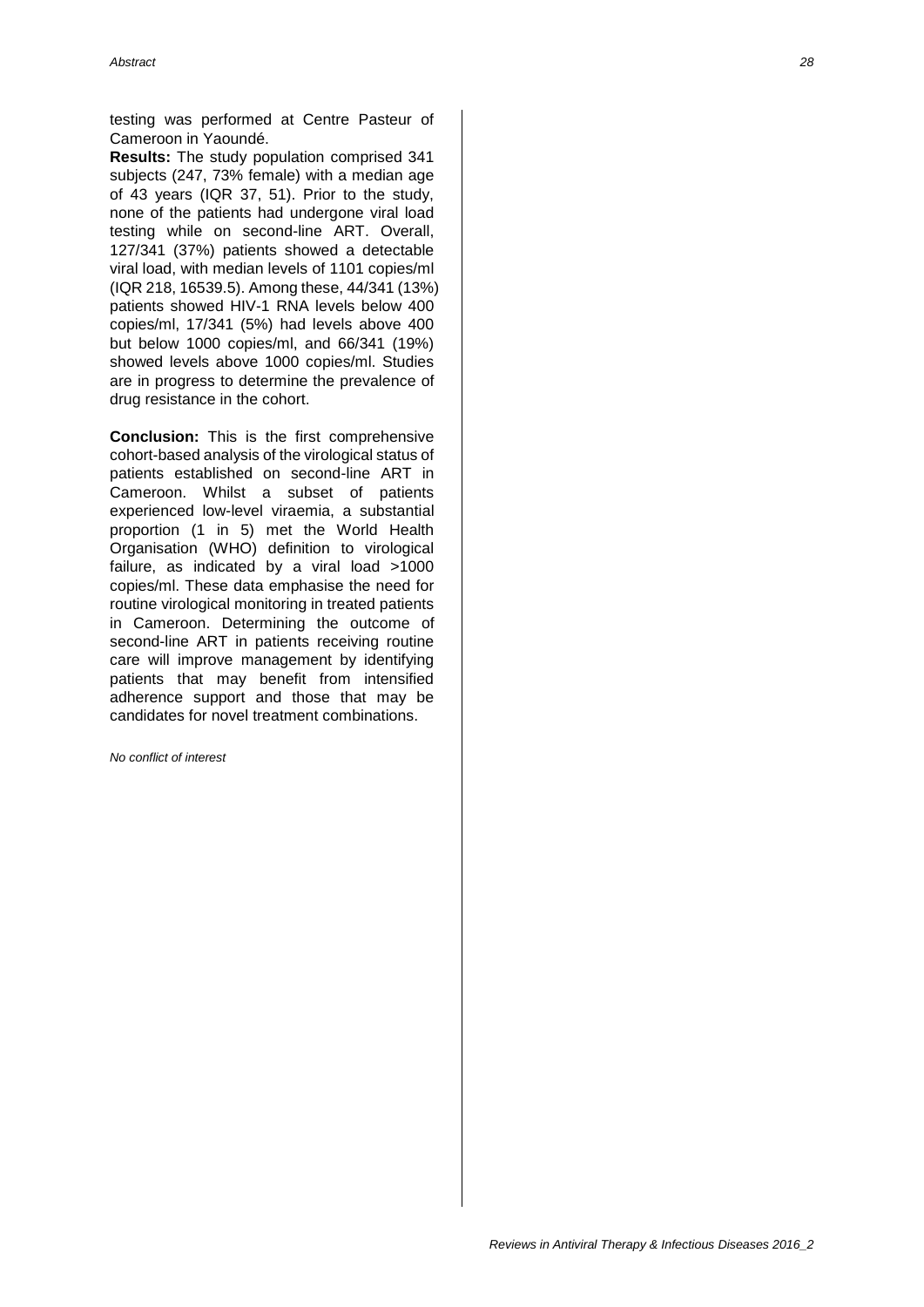# **10th International Workshop on HIV Treatment, Pathogenesis, and Prevention Research in Resource Limited Settings INTEREST**

**Abstracts**

**Poster Presentations**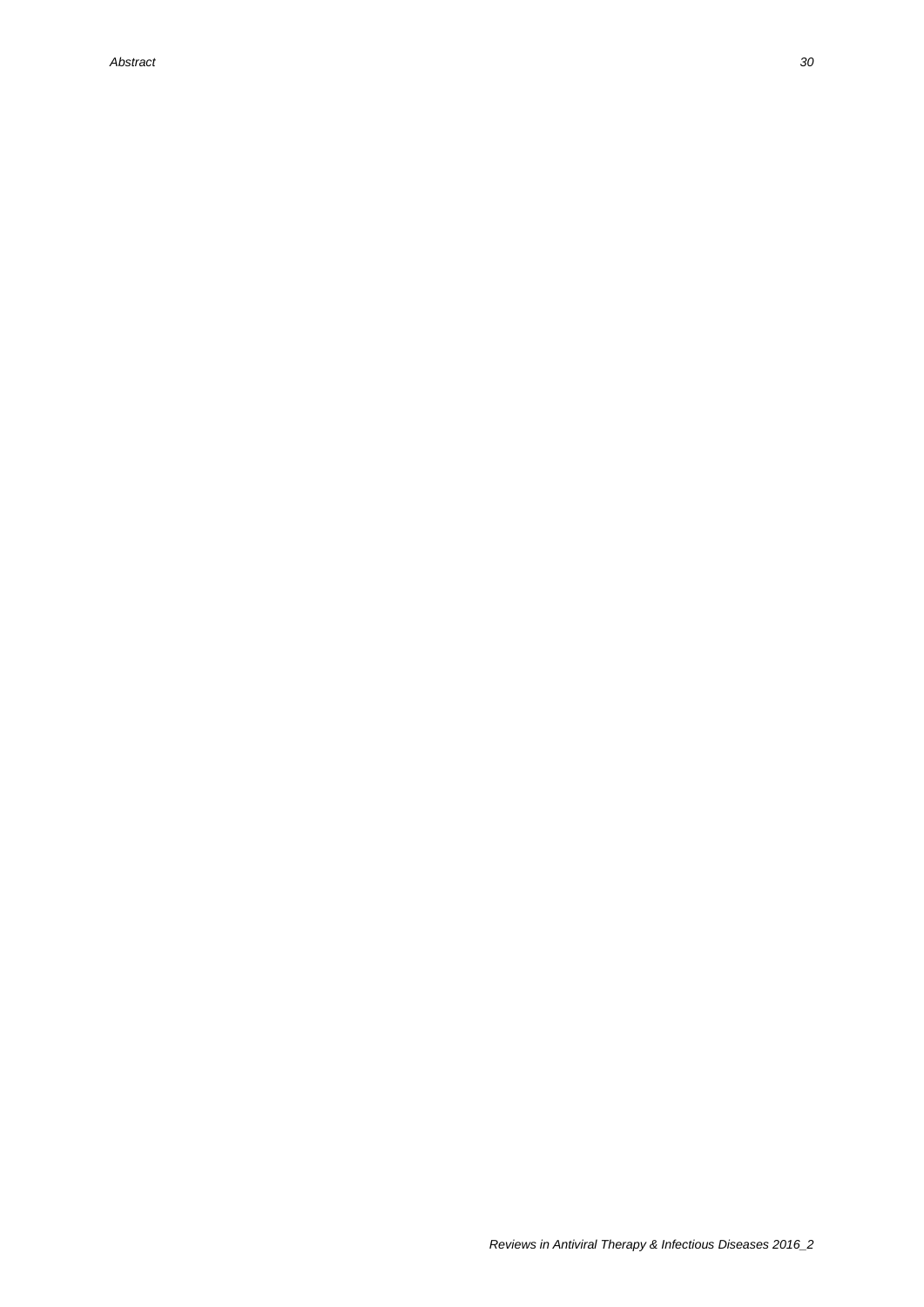*Antiretroviral Treatment and HIV Care, Comorbidities*

# **Clinical and immunological profile of HIV-infected patients at the initiation of antiretroviral therapy in Douala.**

*N.E. Essomba<sup>1</sup> , B.H. Mbatchou Ngahane<sup>2</sup> , M. Nida<sup>3</sup> , Y. Coppieters<sup>4</sup>*

*University of Douala, Public Health, Douala, Cameroon; University of Douala, Pneumology, Douala, Cameroon University of Douala, Dermatology, Douala, Cameroon; university of Bruxelles, Public Health, Bruxelles, Belgium*

**Background:** The late initiation of antiretroviral therapy is common in countries with limited resources, where most patients are not aware of their HIV status until they are symptomatic. Cameroon has made progress in terms of the accessibility of antiretroviral treatments; this includes free access to antiretroviral drugs. The National Treatment Criteria take into account the clinical status of the patient and the rate of T CD4 lymphocytes. With the relative improvement of all these criteria in Cameroon, it is important to evaluate the clinical and immunological profile of patients being placed on antiretroviral treatment.

**Material and methods**: This was a crosssectional and analytical study which took place in three hospitals in Douala. Sampling was consecutive. Data were collected on a preprepared form using medical records. This included socio-demographic characteristics as well as the clinical and immunological profiles of the patient. Comparison of qualitative data is made through the Chi-squared test, while quantitative data is compared using the Mann Whitney U test. Research of factors associated with the late initiation of treatment was conducted using the logistic regression model. A univariate analysis was conducted and the variables for which the P-value was less than 0.20 were taken into account secondarily for the multivariate analysis.

**Results:** Overall, 1,661 medical records were included, of which 66.3% were those of women. The median age for those placed under treatment was 41 years for men and 35 years

for women (p<10-4 ). Clinical suspicion was the main cause of the discovery of HIV infection, 985 (59.3%) cases. In this study, 391 (23.5%) patients placed under treatment showed an opportunistic infection. Of these, Tuberculosis was the most common infection; 200 (12.1%) cases. Among the patients, 934 (56.2%) were at stages III and IV, 424 (25.2%) at stage I and 309 (18.6%) at stage II of the clinical classification provided by the WHO. The median number of T CD4 lymphocytes was 170 cells/mm3 for men and 180 for women ( $P =$ 0.016). According to the univariate analysis, sex, age and diagnostic delay were related to late initiation of treatment with P< 0.05. In the multivariate analysis, it was found that, increasing age by a unit, the risk of beginning treatment at an advanced stage was increased by 1.2%. A short period of initiation of treatment was associated with an advanced stage of the disease. The lengthening of diagnostic time decreased the risk in initiating therapy at an advanced stage.

**Conclusion:** Clinical condition still remains the main criterion of screening and therefore a requirement for initiating treatment; this explains the greater proportion of patients who were treated at a late stage. Opportunistic infections continue to occur frequently at the onset. Despite the dissemination of the recommendations of the WHO and free treatment, the majority of patients begin their treatment at an advanced stage of the disease. Public authorities should improve the use of early screening.

*No conflict of interest*

#### **Abstract: 28**

*Antiretroviral Treatment and HIV Care, Comorbidities*

**Poor retention on antiretroviral therapy in Cameroon prompts urgent programmatic interventions to limit HIV drug resistance emergence in typical resource-limited settings**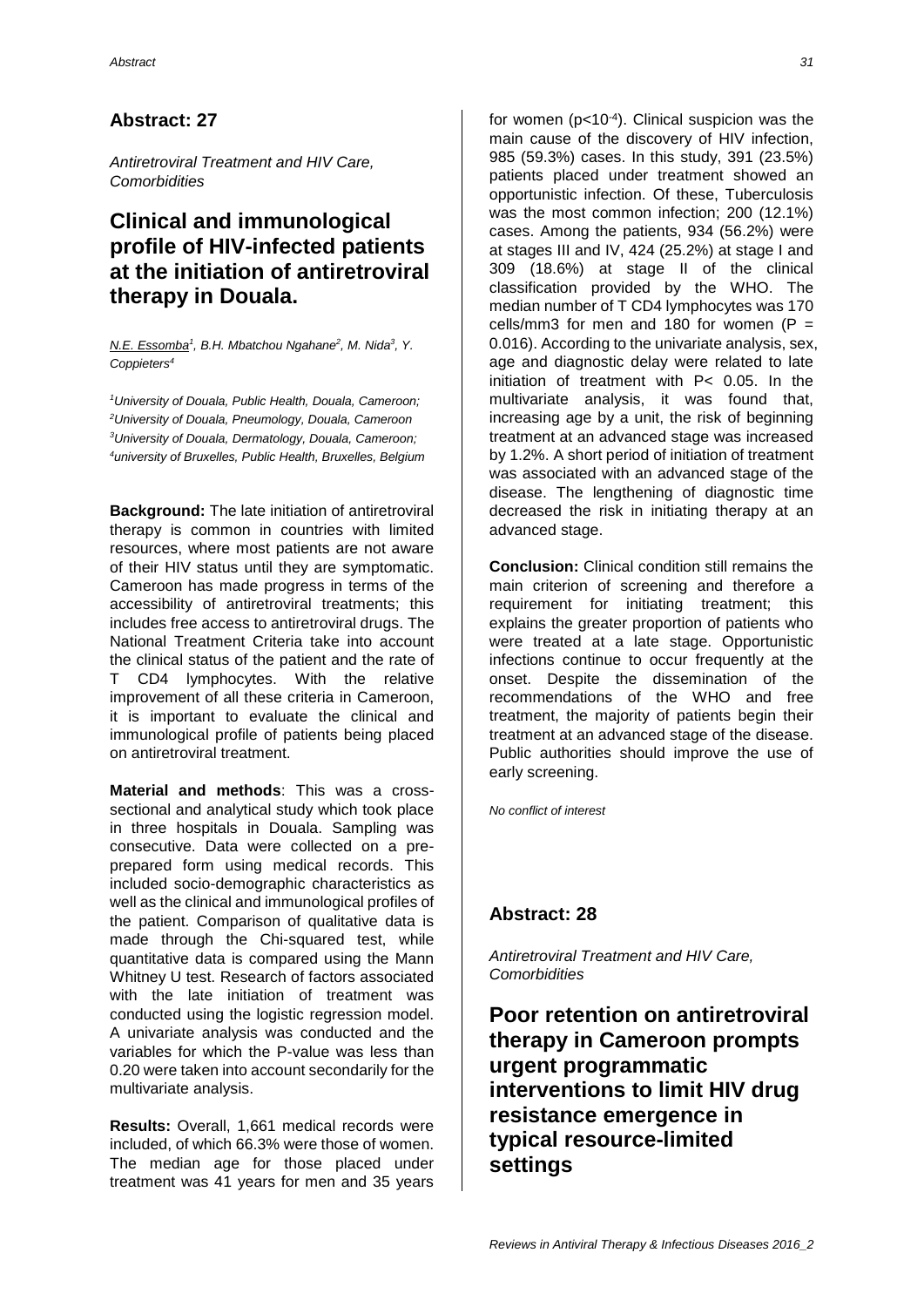*S.c. Billong<sup>1</sup> , J. Fokam<sup>2</sup> , C.i. Penda<sup>3</sup> , S. Amadou 1 , D. Kob Same<sup>1</sup> , E. Billong<sup>4</sup> , V. Colizzi<sup>5</sup> , A. Ndjolo<sup>6</sup> , A.c. Bisseck Zoung-kani<sup>7</sup> , J.b. Elat Nfetam<sup>8</sup>*

*<sup>1</sup>CNLS, GTC, Yaounde, Cameroon; <sup>2</sup>CIRCB, Sequencing and Bioinformatics, Yaounde, Cameroon; <sup>3</sup>University of Douala, FMSP, Douala, Cameroon; <sup>4</sup>University of Antananarivo, Faculty of Medicine, Antananarivo, Madagascar; <sup>5</sup>University of Rome Tor Vergata, Biology and Pathology, Rome, Italy; <sup>6</sup>CIRCB, Directorate, Yaounde, Cameroon; <sup>7</sup>DROS-MINSANTE, Directorate, Yaounde, Cameroon; <sup>8</sup>CNLS, Permanent Secretariat, Yaounde, Cameroon*

**Background:** Retention on lifelong antiretroviral therapy (ART) is essential in sustaining treatment success while preventing HIV drug resistance (HIVDR). In an era of rising numbers of patients on ART, mastering patients in care is becoming more strategic for programmatic interventions. Due to lapses and uncertainty with the current WHO sampling approach in Cameroon, we thus aimed to ascertain the national performance of and determinants in retention on ART at 12 months, through an innovative approach.

**Materials and Methods:** Using a systematic random sampling, a survey was conducted in the 10 regions (56 sites) of Cameroon, within the '*reporting period*' of October 2013- November 2014, enrolling 5005 eligible adults and children. Performance in retention on ART at 12 months was interpreted following the definition of HIVDR early warning indicator: excellent (>85%), fair (85%-75%), poor (<75); and factors with p-value<0.01 were considered statistically significant.

**Results:** Majority (74.4%) of patients were in urban settings, and 50.9% were managed in reference treatment centres. Nationwide, retention on ART at 12 months was 60.4% (2023/3349); only six sites and one region achieved acceptable performances. Retention performance varied in: reference treatment centres (54.2%) versus management units (66.8%), p<0.0001; male (57.1%) versus women (62.0%), p=0.007; adults (60.3%) versus children (58.8%), p=0.730; WHO clinical stage I (63.3%) versus other stages (55.6%), p=0.007; CD4351-500 (65.9%) versus other CD4 staging (59.86%), p=0.077.

**Conclusion:** Poor retention on ART urges active search for lost-to-follow-up, targeting male, symptomatic patients and eventually

medium-age children, while implementing policy to decrease workload in reference treatment centres and urban settings.

*No conflict of interest*

#### **Abstract: 29**

*Antiretroviral Treatment and HIV Care, Comorbidities*

### **Survival analysis among patients receiving antiretroviral therapy in the centre region of Cameroon**

*D. Kob Same<sup>1</sup> , S.c. Billong<sup>1</sup> , J. Fokam<sup>2</sup> , P. Tsamo Momo<sup>1</sup> , S. Amadou<sup>1</sup> , M. Ngo Nemb<sup>1</sup> , G. Loni Ekali<sup>1</sup> , R. Ngufor<sup>3</sup> , F. Nkomom Mabouli<sup>4</sup> , Y. Kamga<sup>4</sup> , G. Bimila<sup>5</sup> , J. Oumbe<sup>1</sup> , N. Ampuolia<sup>6</sup> , J.b. Elat Nfetam<sup>7</sup> , A.c. Bissek Zoung-kanyi<sup>8</sup>*

*<sup>1</sup>CNLS, GTC, Yaounde, Cameroon; <sup>2</sup>CIRCB, Sequencing and Bioinformatics, Yaounde, Cameroon; <sup>3</sup>University of Yaounde I, FMBS, Yaounde, Cameroon; <sup>4</sup>MINSANTE, DLM, Yaounde, Cameroon; <sup>5</sup>Clinton Health Access Initiative, CHAI-Cameroon, Yaounde, Cameroon; <sup>6</sup>MINSANTE, Division of Family Health, Yaounde, Cameroon; <sup>7</sup>CNLS-GTC, Permanent Secretariat, Yaounde, Cameroon; <sup>8</sup>DROS-MINSANTE, Directorate, Yaounde, Cameroon*

**Background:** With increasing antiretroviral therapy (ART) coverage in Cameroon (from 28,000 patients in 2008 to 122,000 in 2012) following the World health organisation (WHO) criteria of CD4≤350 cells/mm<sup>3</sup> , there are increasing risks of poor programmatic outcomes and HIV drug resistance (HIVDR) emergence. We aimed to determine survival rates and associated factors among patients enrolled on ART following the national guidelines in Cameroon.

**Materials and Methods:** A cohort-study was conducted from January 2012 through June 2013 among patients initiating ART in rural (Mfou District Hospital) and urban (Yaoundé Central Hospital) settings of the Centre region of Cameroon. Socio-demographic, clinical, laboratory and mortality data were analysed with EPI INFO v.3.5.3 and SPSS v.20, using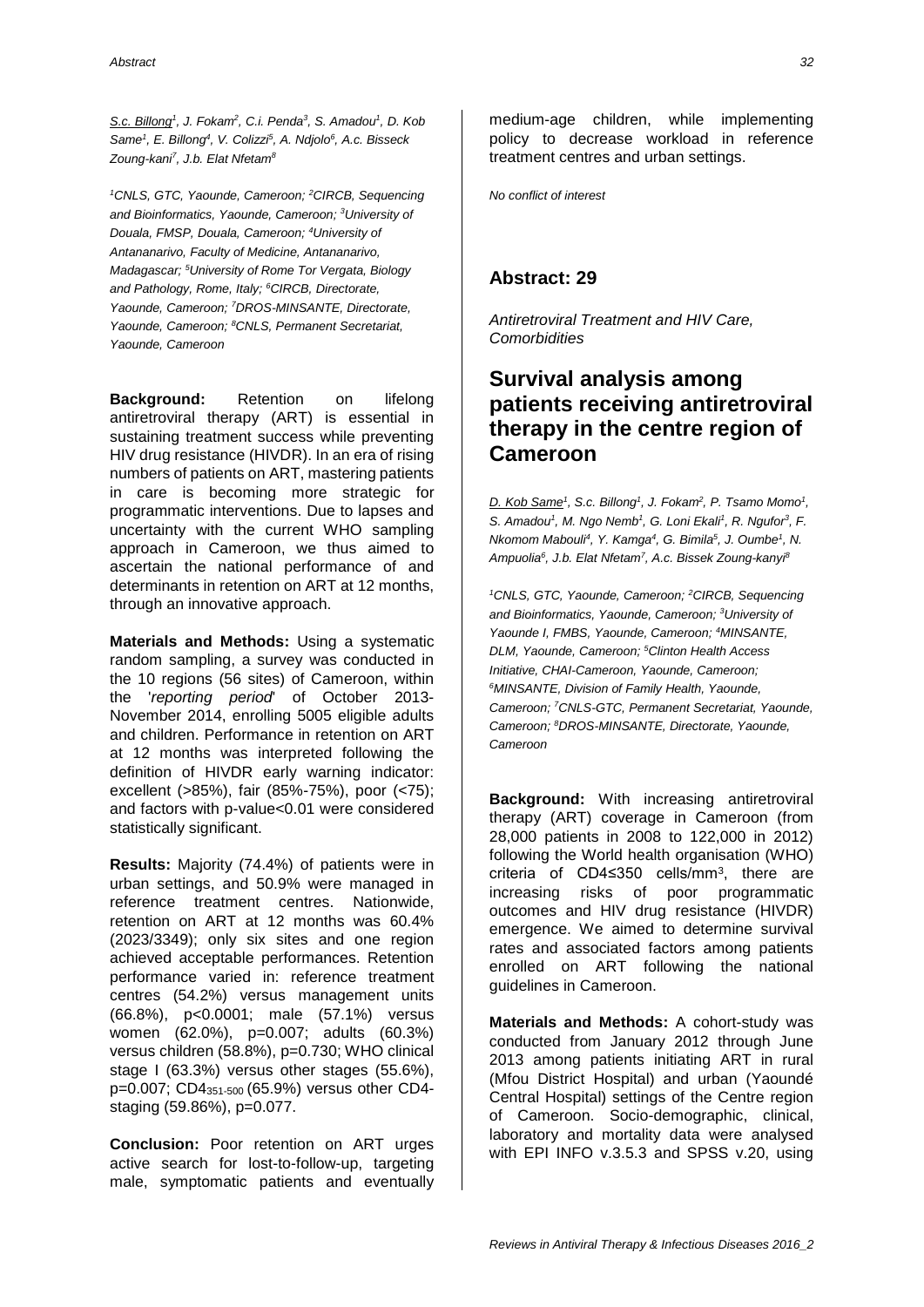Cox model and Wilcoxon test for survival analysis.

**Results:** A total of 350 patients initiating ART (median age 37 years; 71% female) were enrolled, with an overall delayed ART initiation (median CD4: 171 cells/mm<sup>3</sup> and 59.9% at WHO-clinical stages 3 and 4). Survival rates at 6 and 12 months were 93.9% and 91.3% respectively, without significant disparity between the rural and urban setting (p=0.21). Retention in care at 6 and 12 months after ART initiation was 78.6% and 69.1% respectively, suggesting increasing lost to follow-up. Mortality was predominantly associated with initial events of anaemia (p=0.00001), opportunistic infections (p=0.002), CD4 count<200 cells/mm<sup>3</sup> (p=0.004), and slightly with the WHO-clinical stage IV (p=0.057).

**Conclusions:** Though desirable, there are decreasing rates of survivals within 12 months of ART initiation, while retention in care drops below minimal target of 70%. Thus, an improved life expectancy on ART requires close monitoring for anaemia, preventing clinical events, tracing defaulters to limit HIVDR emergence, while ensuring earlier initiation on ART (i.e. at higher-CD4 counts) in both rural and urban resource-limited settings.

*No conflict of interest*

#### **Abstract: 30**

*Antiretroviral Treatment and HIV Care, Comorbidities*

# **Early mortality during initial treatment of tuberculosis in patients co-infected with HIV at the Yaoundé Central Hospital, Cameroon**

*J. Bigna Rim<sup>1</sup> , J. Noubiap<sup>2</sup> , A. Agbor<sup>3</sup> , C. Plottel<sup>4</sup> , S. Billong<sup>3</sup> , S. Koulla-shiro<sup>3</sup>*

*<sup>1</sup>Centre Pasteur of Cameroon, Department of Epidemiology and Public Health, Yaoundé, Cameroon; <sup>2</sup>Groote Schuur Hospital and University of Cape Town, Department of Medicine, Cape Town, South Africa; <sup>3</sup>University of Yaoundé 1, Faculty of Medicine and* 

*Biomedical Sciences, Yaoundé, Cameroon; 4NYU-Langone Medical Center, Department of Medicine, New-York, USA*

**Background:** Understanding contributors to mortality during the initial phase of tuberculosis (TB) treatment in patients co-infected with HIV would guide targeted interventions to improve survival. The aim of this study was to ascertain the incidence of death during the initial 2 months (new cases) and 3 months (retreatment cases) of TB treatment and to assess correlates of mortality in HIV co-infected patients.

#### **Materials and Methods**

We conducted a hospital-based retrospective cohort study from January 2006 to December 2013 at Yaoundé Central Hospital, Cameroon. We reviewed medical records to identify coinfected TB/HIV inpatients aged 15 years and older who died during TB treatment. Death was defined as any death occurring during TB treatment, as per World Health Organization recommendations. We collected sociodemographic, clinical and laboratory data. We conducted multivariable logistic binary regression analysis to identify factors associated with death during the intensive phase of TB treatment. Magnitudes of associations were expressed by adjusted odds ratio (aOR) with 95% confidence interval. A p value < 0.05 was considered statistically significant.

**Results:** The 99 patients enrolled had a mean age of 39.5 (standard deviation 10.9) years and 53% were male. Patients were followed for 276.3 person-months of observation (PMO). Forty nine patients were died during intensive phase of TB treatment. Death incidence during the intensive phase of TB treatment was 32.2 per 100 PMO. Having a non-AIDS comorbidity  $(aOR 2.47, 95\% CI 1.22-5.02, p = 0.012)$ , having extra-pulmonary TB (aOR 1.89, 95%CI 1.05-  $3.43$ ,  $p = 0.035$ ), and one year increase in duration of known HIV infection (aOR 1.23, 95%CI 1.004-1.49) were independently associated with death during the intensive phase of TB treatment. Sex, age, level of education, marital status, area of residence, year of TB diagnosis, body weight, presence of another AIDS defining illness, cotrimoxazole prophylactic therapy, antiretroviral therapy, white blood cells count, CD4 lymphocytes count, and hemoglobin level were not associated with early death  $(p > 0.05)$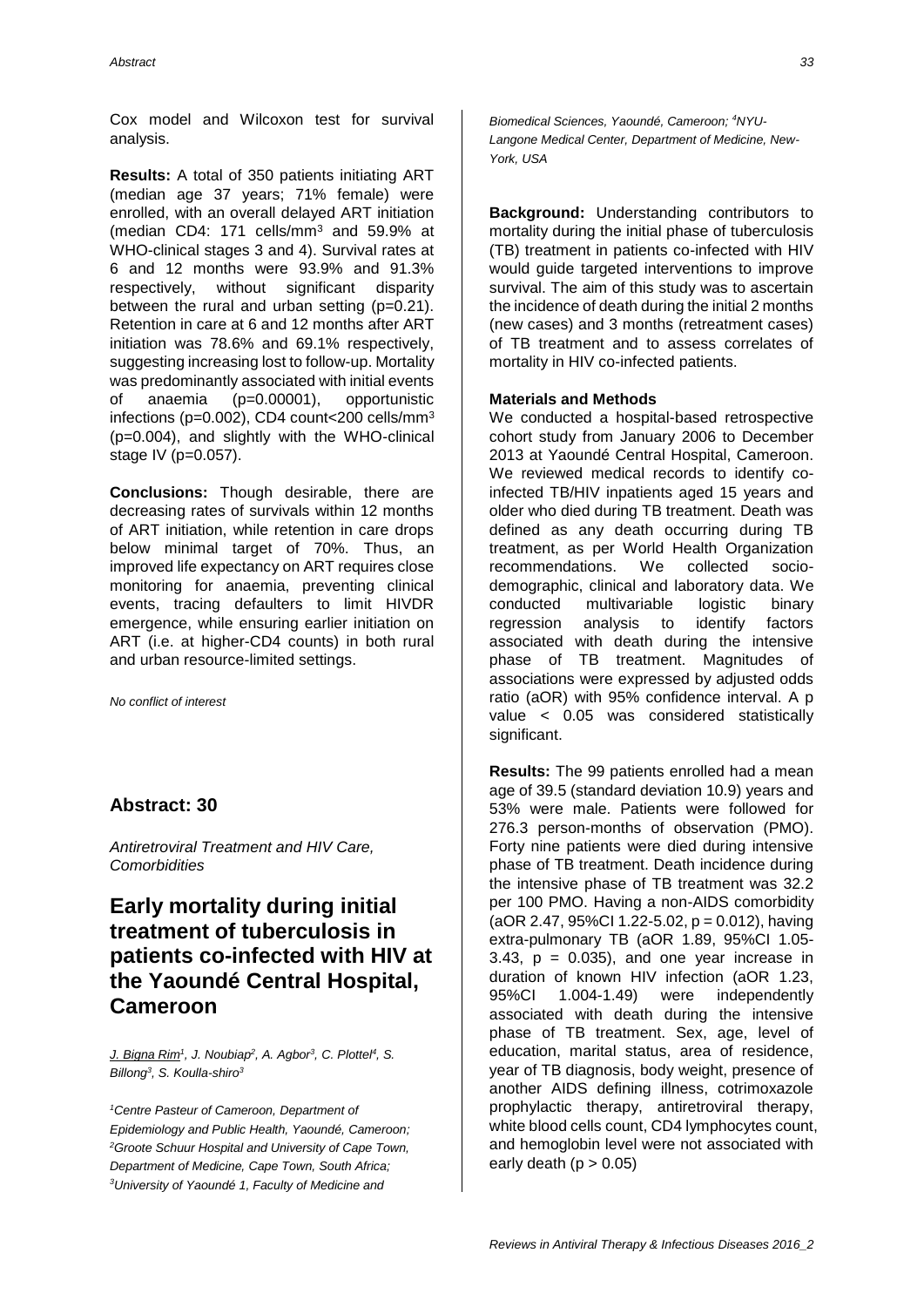**Conclusions:** Mortality incidence during intensive phase of TB treatment was high among TB/HIV co-infected patients during TB treatment; and strongly associated with extra pulmonary TB suggesting advanced stage of immunosuppression and non-AIDS comorbidities. Early HIV diagnosis and care and good management of non-comorbidities can reduce this incidence.

*No conflict of interest*

### **Abstract: 31**

*Antiretroviral Treatment and HIV Care, Comorbidities*

# **Frequency and factors associated with excess weight among HIV infected individuals in Mansa district, Zambia**

*G. Mutaawe<sup>1</sup> , E. Siame<sup>1</sup> , P. Kasonde<sup>2</sup> , N. Chishinga<sup>2</sup> , M. Welsh<sup>2</sup>*

*<sup>1</sup>Family Health International 360, Technical, Mansa, Zambia; <sup>2</sup>Family Health International 360, Technical, Lusaka, Zambia*

**Background:** There is a paucity of studies on nutritional status of HIV infected individuals in Zambia. The aim of this study was to determine the frequency and factors associated with excess weight among HIV-infected individuals at an urban health center in Mansa District, Zambia.

**Methods:** This was a cross-sectional study carried out at Central Clinic, a health center located in Mansa District. We selected a random sample of HIV-infected individuals aged 17 years and above, regardless of whether or not they were on antiretroviral therapy (ART) as of May 2014. We used a structured questionnaire to collect data on sociodemographic characteristics and physical measurements including weight and height for calculating body mass index (BMI) for the participants. Excess weight was defined as BMI ≥ 25.0 Kg/m<sup>2</sup> . We used a multivariable logistic regression model with backward elimination to

obtain the adjusted odds ratios (aOR) and 95% confidence intervals (CI) of factors associated with excess weight.

**Results:** Of the 341 HIV-infected individuals included in the sample, 213 (62.5%) were female. The median age of the participants was 35.0 years (IQR: 18-60). 207 (60.7%) were taking ART. Alcohol consumption and smoking tobacco were more common in males than females (16.3% vs. 5.9%, and 10.6% vs. 1.5%, respectively). The frequency of excess weight was 49 (14.4%). Males were 74% less likely to have excess weight compared to females (aOR=0.26; 95% CI [0.11, 0.59]). Participants drinking alcohol were three times more likely to have excess weight compared to non-drinkers (aOR=3.37; 95% CI [1.29, 8.75]). Married participants were thrice more likely to have excess weight compared to the divorced ones (OR=3.09; 95% CI [1.02, 9.36]).

**Conclusion.** In this study, males only had a 26% chance of having excess weight compared to females, possibly due to the protective effect of smoking against obesity. Alcohol drinkers were more likely to have excess weight compared to non-drinkers possibly due to the high caloric content in alcohol. Interventions to encourage HIV positive individuals to limit alcohol consumption and adopt healthier lifestyles should be implemented to curtail the frequency of excess weight.

*No conflict of interest*

### **Abstract: 32**

*Antiretroviral Treatment and HIV Care, Comorbidities*

### **Mortality among HIV-infected patients on ART at a Referral hospital, Western Kenya, 2011- 2014**

*B. Burmen<sup>1</sup> , K. Mutai<sup>1</sup> , K. Mutai<sup>1</sup>*

*<sup>1</sup>Kenya Medical Research Institute / CDC, HIV Implementation Science and Services, Kisumu, Kenya*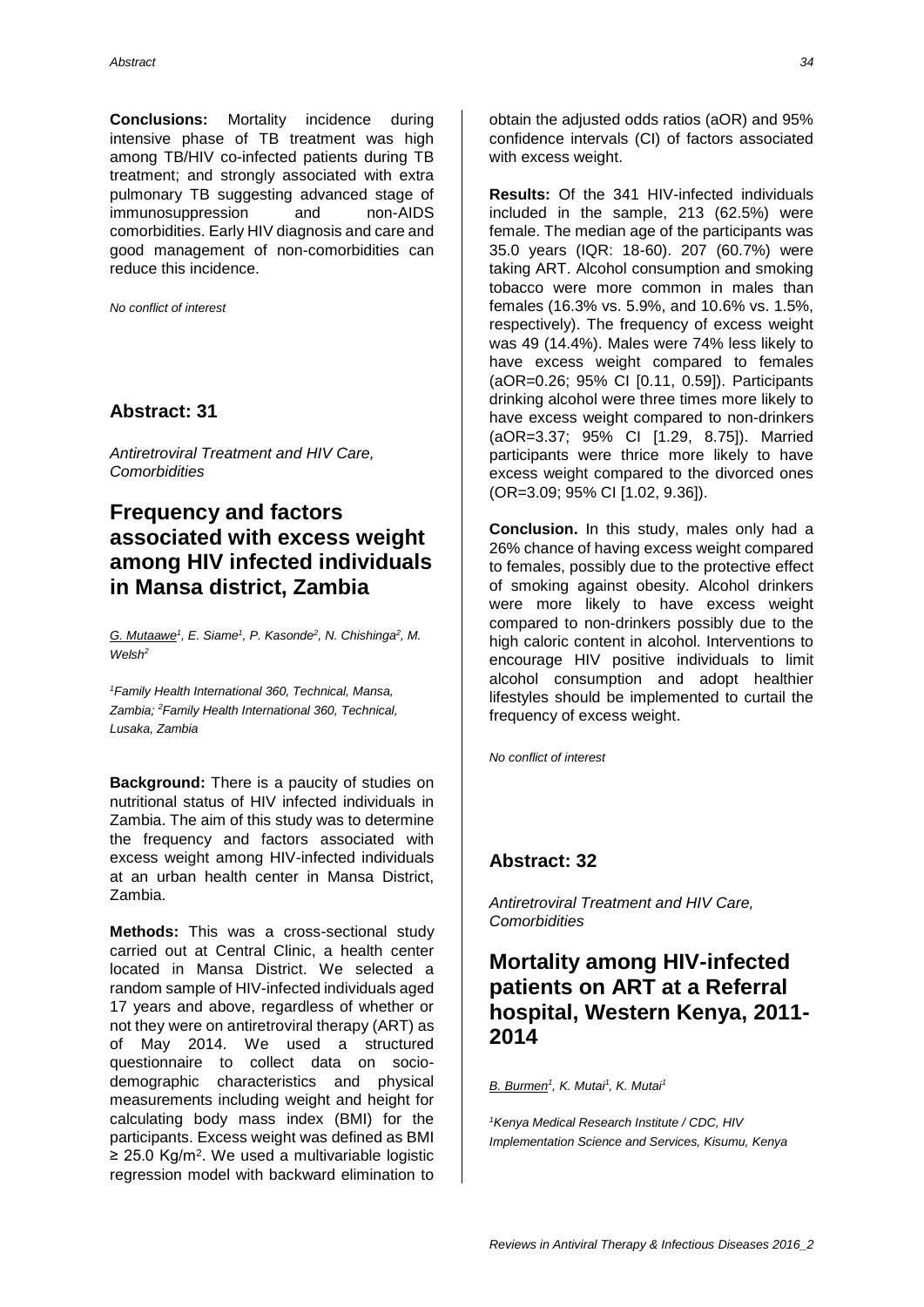**Background:** Older HIV infected patients have been shown to have faster disease progression, a poorer immunological response to Anti-Retroviral Therapy (ART) and a higher risk of mortality compared to younger patients.

**Methods:** Medical records of HIV-infected nonpregnant female and male patients aged ≥15 years enrolled between May 2011 and March2013 at Jaramogi Oginga Odinga Teaching and Referral Hospital in Western Kenya, were reviewed to examine the effect of age on patient mortality among HIV-infected patients initiated on ART based on the WHO 2010 ART guidelines. Patient were categorized into age-groups based on their age at enrollment; I (15-29 years) II (30-39 years), III (40-49 years) and IV (50+ years).

All patients were followed up to March 2015. Among ART eligible patients who were started on ART, Cox proportional hazards (Cox-PH) model, adjusted for marital status, gender, education level, CD4 category at enrolment and time to ART initiation were used to compare the hazard of dying in each age group.

**Results:** Of 453 HIV-infected patients enrolled, 153 (34%) were in age group I, 176 (39%) in II, 74 (16%) in III and 50 (11%) in IV. All patients were followed up for a cumulative period of 129.3 years; this was 42.9 years, 52.2 years, 20.3 years and 13.9 years for patients in agegroups I, II, III and IV respectively.

At the end of the follow up period, among patients with known outcomes, 34 (8.5%) had died; there were7 (5.5%) in age groups I, 12 (7.5%) in II, 9 (12.9%) in III and 6 (13.3%) in IV. When compared to patients in age-group I, the adjusted hazard ratio of death among patients in age-groups II, III and IV was 1.35 (95% CI 0.81-2.31; p=0.2459), 1.55 (95% CI 1.08-2.24; p=0.0190) and 1.36 (95% CI 1.00-1.84; p=0.0.0456) respectively. Of the covariates adjusted for in the model, none was statistically significant.

**Conclusion:** Although higher death rates among older patients could be attributed to poor immunological responses other comorbidities could also explain this. Further investigation into causes of death and the presence of comorbid conditions is recommended.

*No conflict of interest*

#### **Abstract: 33**

*Antiretroviral Treatment and HIV Care, Comorbidities*

### **Patient Therapeutic Education integrated in clinical trial : the experience of 2LADY and MOBIDIP ANRS clinical trials**

*G. Manirakiza Mberyo<sup>1</sup> , A. Bikie<sup>1</sup> , G. Lamarre<sup>1</sup> , N. Massaha<sup>1</sup> , E. Nke<sup>1</sup> , F. Essomba<sup>1</sup> , P. Mbouyap<sup>1</sup> , H. Abessolo Abessolo<sup>2</sup> , R. Toby<sup>2</sup> , L. Ciaffi<sup>3</sup>*

*<sup>1</sup>ANRS research and coordination site, MOBIDIP trial, Yaounde, Cameroon; <sup>2</sup>Central Hospital Yaounde, Infectious Diseases, Yaounde, Cameroon; <sup>3</sup> IRD-INSERM, UMI 233, Yaounde, Cameroon*

**Introduction:** Biomedical research is becoming more frequent in resources-limited countries. Clinical trials to evaluate therapeutic strategies are developed: these strategies need full adherence of participants to treatment and comprehension of their disease to ensure successful evaluation of results. A service of therapeutic education provides the support and the tools to accompany patients through the learning process. We describe our experience in the transition from adherence support to therapeutic education service.

**Methods:** When the trial ANRS 12169/2LADY started, a program to support adherence to treatment for patients failing first line antiretroviral treatment (ART) and starting second line drugs was implemented. A standardised questionnaire was used to identify problems in relation to non-adherence and to evaluate strengths and weakness of the planned solutions. A systematic and individualised support was proposed with reporting of follow up on pharmacy forms. Visits were managed by nurses or social assistants trained in patients education (FormatSanté) with the objective to overcome difficulties hindering optimal adherence. Some tools (pill boxes, leaflet, reminders) were available to facilitate support.

**Results:** The experience over the 4 years of the 2LADY clinical trial stimulated the team to formalise and better develop the service of support with a real patient education approach (adult learning) for the following trial (ANRS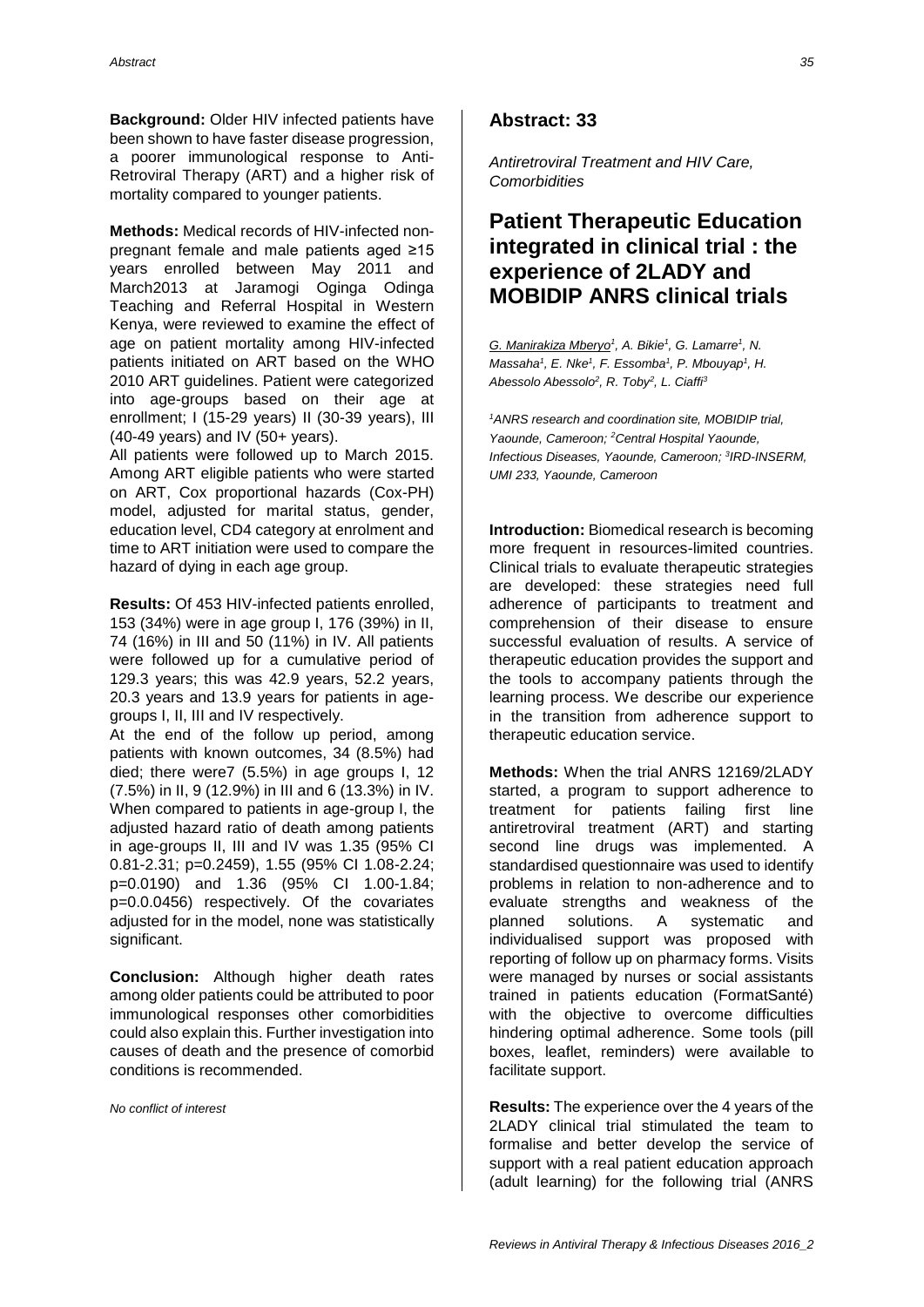12286 MOBIDIP). A directory of needed competences to manage HIV infection and treatment has been compiled with specific learning objectives. Patients were trained to propose solutions, that could be applied with the support of the educator especially for what concerns set up of therapeutic routine, drugs management, involvement of significant others, referral to psychological support. This approach fostered the learning process of participants thanks to the friendly environment and active listening. Number of encounters was not prespecified but worked out individually depending on the patient and provider availability. For patients with viral rebound, visits to the education service were mandatory. Educational sessions coincide most of the time with protocol planned visits but could be organised beyond that in case of needed support for special care or treatments, on convenience appointments. Sessions rarely last more than 30 minutes, but the limited health staff dedicated to this service could cause long waiting time for participants. Patients voluntarily attended the sessions, adhered to the support measures and paid their transport when extra-protocol visits were planned. When problems were identified, discussions with the care team took place to foster interdisciplinary management.

**Conclusion:** The therapeutic education programme should be planned before initiation of a clinical trial and integrated as research related activity. Means should be available and trained staff dedicated to this task. The education of patients resulting in their better management of health is one of the added values of clinical research.

*No conflict of interest*

#### **Abstract: 34**

*Antiretroviral Treatment and HIV Care, Comorbidities*

**Factors associated with delay in presentation of symptomatic cancers among HIV infected persons in Plateau state, Nigeria.**

*M. Isichei<sup>1</sup> , M. Misauno<sup>1</sup> , K. Sabitu<sup>2</sup> , A. Abubakar<sup>2</sup> , P. Nguku<sup>3</sup> , C. Isichei<sup>4</sup> , O. Biya<sup>5</sup>*

*<sup>1</sup>Jos University Teaching Hospital, Surgery/Oncology, Jos, Nigeria; <sup>2</sup>Ahmadu Bello University Zaria, Community Medicine, Zaria, Nigeria; <sup>3</sup>Nigeria Field Epidemiology and Laboratory Training Program, Cordinator, Abuja, Nigeria; <sup>4</sup>Jos University Teaching Hospital /Faith Alive Foundation Josn Nigeria, Pathology, Jos, Nigeria; <sup>5</sup>Nigeria Field Epidemiology and Laboratory Training Program, Epidemiology, Abuja, Nigeria*

**Background:** There is increased incidence of cancer worldwide but much of the burden of morbidity and mortality will occur in the developing world because of cancer associated infectious diseases of which HIV infection carries a large proportion. The high morbidity and mortality attributed to cancer in Nigeria is as a result of late presentation. Site based studies show that proportion of late stage cancer presentation range between 60-92% in the last 10years. There is paucity of information on reasons for the late presentation . This study sort to find out the factors associated with delay in presentation of symptomatic cancers among HIV infected persons in plateau state , Nigeria.

**Methods:** A mixed method study consisting of quantitative and qualitative component. Participants were sampled from HIV infected persons diagnosed with cancer and referred to the Oncology unit. Variables on Patient and health service factors associated with late presentation of cancers was collected. Quantitative data was analyzed using Epi-info version 3.5.3 and Microsoft Excel while thematic analysis was done for qualitative data.

**Results:** There were 503 respondents, the mean age was 48.7±13.5years. Male sex OR 2.5, (P=0.002); Farming occupation OR 1.7, (P=0.0005) and Primary education OR 2.0, (P=0.0005) were associated with delay. Majority of respondents 349(69%) presented more than six months after onset of symptom. Common symptoms were pain 462(45.70%), swelling 237(23.44%) and skin discoloration 210(20.77). Their Initial reaction was mainly the use of Alternative remedies 234(46.5) CI 42.1- 51.0. Up to 274(54.47%) of participants obtained diagnosis 3months after presenting to a health facility. Laboratory related issues 199(39.56%) and long booking time 163(32.40%) were the most common reasons for delay.

**Conclusion:** Delay was found to be both patient and services related. Participants sought alternative remedies before presentation,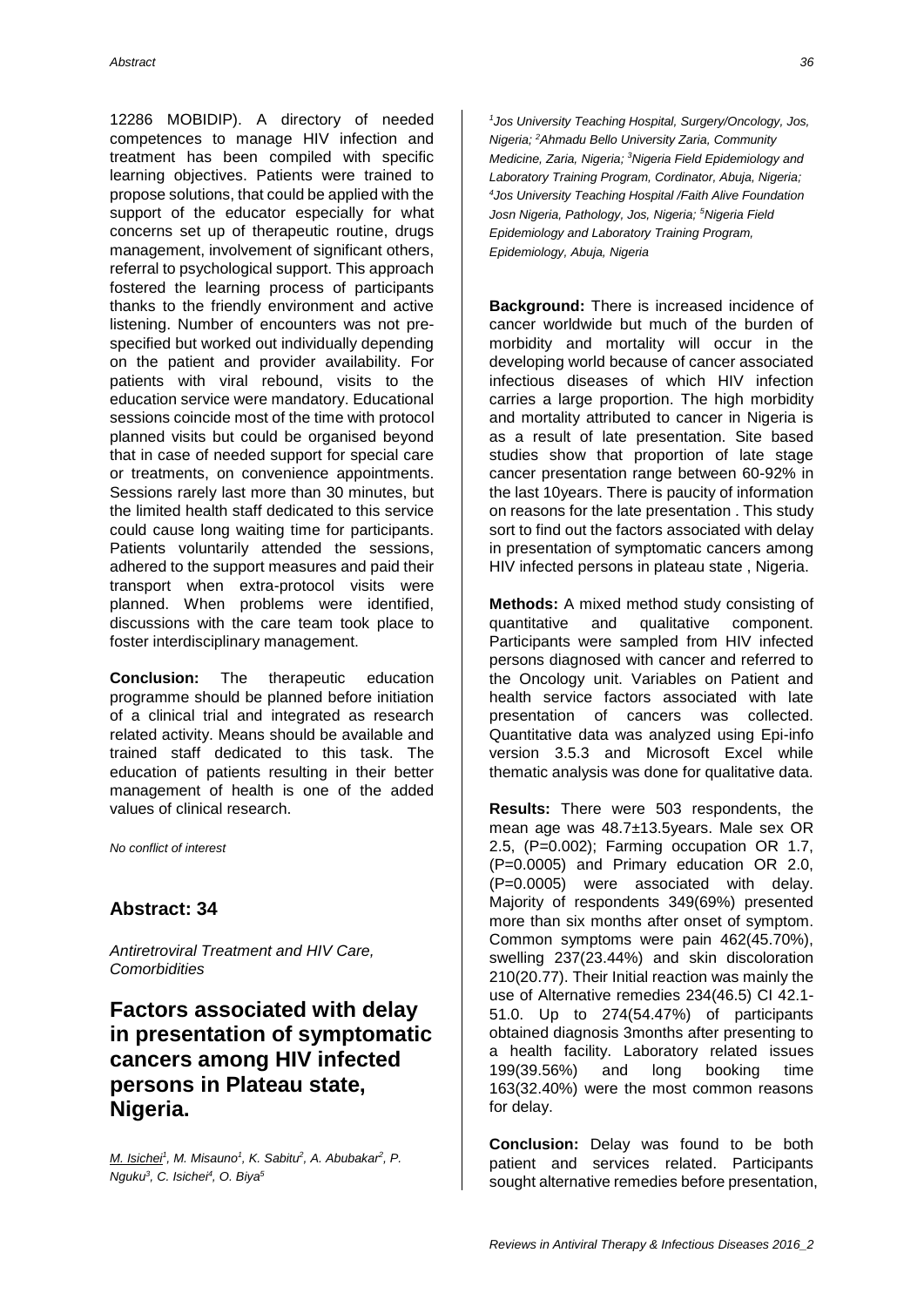compounded by delay in diagnosis and initiation of treatment at health service facilities. Increased cancer awareness, routine cancer screening and improved health services may reduce delay.

*Conflict of interest: Study was supported with \$1000 by Center for Disease Control(CDC)through Nigeria Field Epidemiology and Laboratory Training program(N FELTIP).* 

### **Abstract: 35**

*Antiretroviral Treatment and HIV Care, Comorbidities*

# **Predictive factors of unsuccessful treatment outcomes among HIV-infected Buruli ulcer patients: a retrospective cohort study, Akonolinga, Cameroon**

*O. Bell<sup>1</sup> , A. Esiene<sup>2</sup> , M. Guifo<sup>2</sup> , J.J.R. Bigna<sup>3</sup> , A.C. Bissek<sup>1</sup>*

*<sup>1</sup>Ministry of Public Health, Division of Operational Health Research, Yaounde, Cameroon; <sup>2</sup>Faculty of Medicine and Biomedical Sciences, Department of Surgery and specialities, Yaounde, Cameroon; <sup>3</sup>Centre Pasteur of Cameroon, Department of Epidemiology and Public Health, Yaounde, Cameroon*

**Introduction:** Although awareness of the relevance of Buruli ulcer (BU) and HIV coinfection is increasing in sub-Saharan Africa, predictive factors of its treatment outcomes are not well described. The objective was to determine the predictive factors of mortality and lost to follow-up (LTFU) during BU treatment in patients co-infected with HIV.

**Materiels and Methods:** A retrospective cohort study has been conducted by reviewing the hospital database and medical records of BU/HIV patients admitted between January 2008 and March 2015 in the Akonolinga District Hospital in Cameroon. We included 98 patients with reported outcomes. LTFU was defined as any patient who lost contact with services for more than 3 months. Multivariate Cox regression analyses were used to identify predictive factors with adjusted Hazard ratio (HRa) and a 95% confidence interval.

**Results:** The mean age in our population was 38.1  $\pm$  15.7 years, and 36.7% (n=36) were male. The median follow-up period was 5.4 (interquartile range 3.1-10.5) person-months of observation (PMO). Nine patients died and nine were LTFU. The rates of mortality and LTFU were similar: 1.2 per 100 PMO. Predictive factors of mortality were the use of traditional medicine (aHR: 7.0 [1.3-38.8]; p = 0.026), recent HIV diagnosis (aHR: 0 57 [0.38-0.85]; p = 0.005), presence of an opportunistic infection (aHR 7.7 [1.6-37.2];  $p = 0.011$ ) and not being on antiretroviral treatment (ART) (aHR: 23.3 [3.4- 59.4];  $p = 0.001$ ). For LTFU, only the use of traditional medicine was significantly associated  $(AHR 5.9 [1.2 to 29.0]; p = 0.030).$ 

**Conclusion:** Access to specific health services should be facilitated to reduce delay in offering appropriate BU and HIV treatments, and the mortality and LTFU among HIV-infected BU patients. Therefore, traditional practitioners should be trained and integrated into BU care services to foster patient referral.

*No conflict of interest*

### **Abstract: 36**

*Operational research/implementation science*

# **Can rural communities access quality HIV prevention, care and treatment services? Lessons from the AIDS Healthcare Foundation model in Gbajimba, Benue State**

*G. Abiaziem<sup>1</sup> , B. Kadri<sup>2</sup>*

*<sup>1</sup>AIDS Healthcare Foundation, Clinical, Makurdi, Nigeria; <sup>2</sup>AIDS Healthcare Foundation, Clinical, Gbajimba, Nigeria*

**Introduction:** Numerous factors impede the implementation of health programmes in rural communities in Nigeria .AIDS Healthcare foundation (AHF) currently implements a comprehensive HIV/AIDS treatment, care and prevention program in Gbajimba, a rural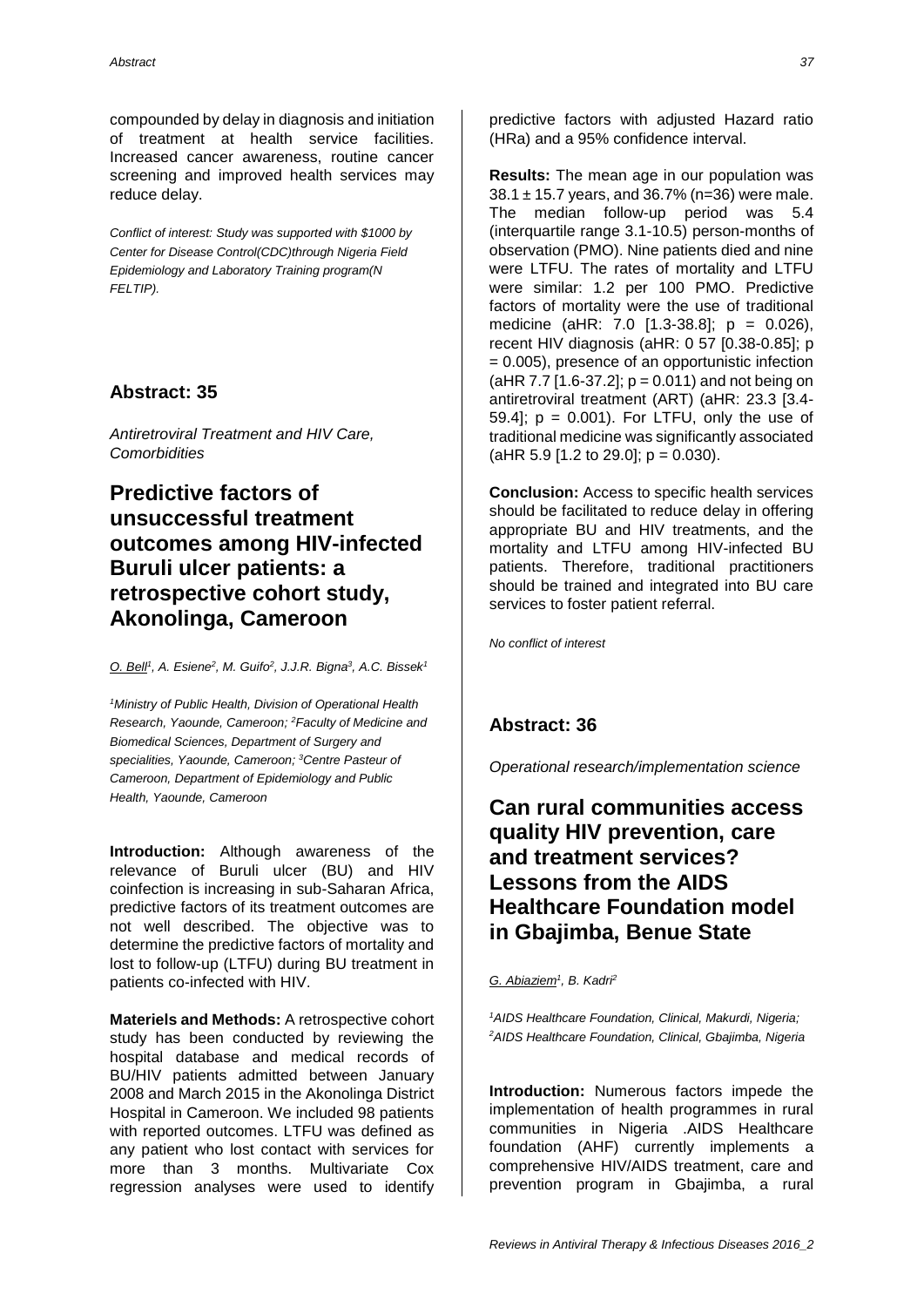community in Benue state, located about 40kms from the state capital, with an HIV prevalence of about 6%. This paper aims to share AHF's experience in the implementation of a rural based HIV/AIDS program.

**Methods:** Our approach involves close collaboration with the council wards leadership, all of whom accepted to work with AIDS Healthcare Foundation, the only nongovernmental organization present in the local government area. Several Advocacy visits on HIV/AIDS to the key community leaders ensured that they identified with the need to promote greater community involvement and ownership of the program.

Our HIV testing model utilized the facility and outreach activities to reach clients with strong focus on pregnant women and pediatric clients. Outreach activities are conducted in 10 council wards from market square, community halls and football fields.

All positive cases are referred to the facility for enrollment and baseline assessment while eligible clients were commenced on appropriate antiretroviral therapy.

**Result:** The AHF program has successfully carried out HIV counseling and testing in all the council wards. Most of these council wards had no prior access to HIV testing .Community mobilization has resulted in massive community support, with resources provided by community members for many activities. To date, 114444 community members have been tested in the facility and HCT outreaches, of which 5617(5.0%) tested positive, 4150 (3.6%) clients was enrolled and 3510 (3.1%) commenced on antiretroviral drugs.

**Conclusion:** We conclude that inequitable access to HIV prevention and treatment in rural settings makes it imperative to prioritize them in implementation and scale up plans. More research into successful Models of care in rural settings will be needed.

*No conflict of interest*

#### **Abstract: 37**

*Operational research/implementation science*

# **Virological Response, HIV-1 Drug Resistance Mutations and Genetic Diversity among Patients on First-Line Antiretroviral Therapy in N'Djamena, Chad**

*C. Adawaye<sup>1</sup> , J. Fokam<sup>2</sup> , E. Kamangu<sup>3</sup> , H.m. Alio<sup>4</sup> , A.m. Chahad<sup>5</sup> , F. Susin<sup>6</sup> , A.m. Moussa<sup>4</sup> , H.z.b. Tchombou<sup>4</sup> , A. Tidjani<sup>4</sup> , D. Vaira<sup>6</sup> , M. Moutschen<sup>7</sup>*

*1 Institut National Supérieur des Sciences et Techniques d'Abéché Abéché-Tchad, Microbiologie, Abéché, Chad; <sup>2</sup>CIRCB, Sequencing and Bioinformatics, Yaounde, Cameroon; <sup>3</sup>Faculté de Médecine Université de Kinshasa, Département des Sciences de Base, Kinshasa, Senegal; <sup>4</sup>Faculté des Sciences de la Santé, Hôpital Général de Référence Nationale, Ndjamena, Chad; <sup>5</sup> Institut National Supérieur des Sciences et Techniques d'Abéché, Microbiologie, Abéché, Chad; <sup>6</sup>CHU de Liège, Laboratoire de Référence SIDA, Liège, Belgium; <sup>7</sup>Centre Hospitalier et Universitaire de Liège, Service des Maladies Infectieuses et Médecine Interne Générale, Liège, Belgium*

**Background:** The national antiretroviral therapy (ART) in the Republic of Chad provides free of charge ART regimens and therapeutic monitoring for patients receiving ART nationwide. For a successful programmatic uptake, these efforts merit to be supported by thorough assessments of ART response and HIV-1 drug resistance (HIVDR) surveillance. We therefore evaluated the virological response to ART, HIVDR emergence and circulating HIV-1 clades in a Chad context.

**Materials and Methods:** A cross-sectional and prospective study was conducted among 116 patients  $(41 \overline{6} \pm 6.87)$  years, 58.6% female) receiving first-line ART for <sup>3</sup>6 months in Ndjamena, Chad, from 2011-2012. Plasma viral load (PVL) was concomitantly measured using *Abbott Real-Time* and *Cobas AmpliPrep / TaqMan*, and virological failure (VF) defined as ³1000 HIV-1 RNA copies/ml. Plasma from patients experiencing VF were processed for sequencing of HIV-1 protease-reverse transcriptase using the *ANRS-AC.11* resistance testing protocol; drug resistant mutations (DRMs) were interpreted using the *ANRS-AC11*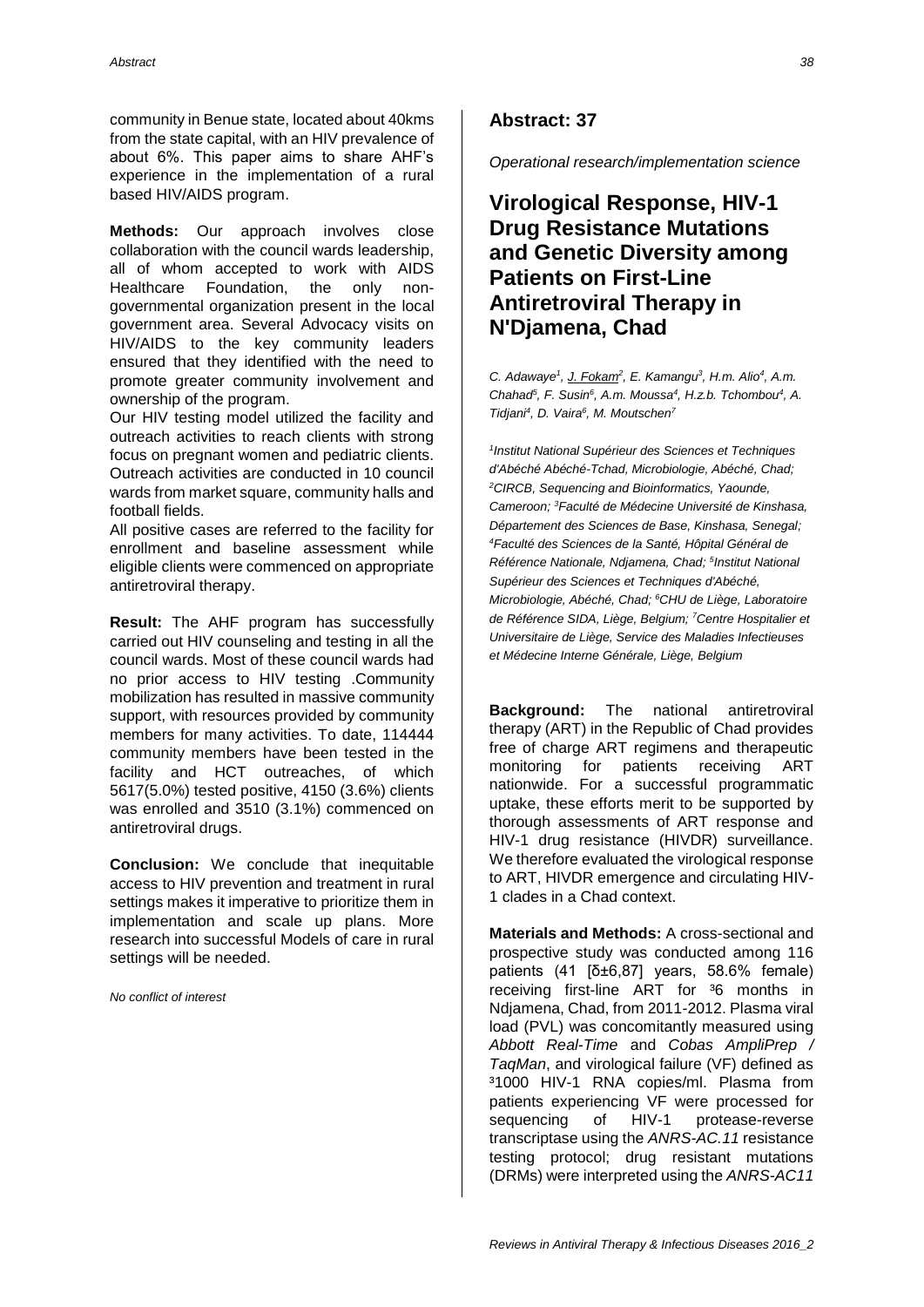algorithm; and phylogenetic analysis was performed using *MEGA.v.6*.

**Results:** Majority of patients was receiving AZT+3TC+NVP (45.7%), d4T+3TC+NVP (41.4%) and TDF+FTC+EFV (11.2%), for a median time-on-treatment of 5 [IQR: 4-7] years. The rate of VF was 43.1% (50/116), with 86% (43/50) sequencing performance. Overall, 31.9% (37/116) presented ≥one major DRM, among which 29.3% (34/116) to nucleos(t)ide reverse transcriptase inhibitors (25% M184V/I, 11.2% T215Y/F, 3.4% K70P/R/W, 3.4% K219E/N/Q, 1.7% A62V, 1.7% V75I/L); 31.9% (37/116) to non-nulceos(t)ide reverse transcriptase inhibitors (11.2% K103N/S/E, 9.5% Y181C/V/F/L, 0.9% L100I, 0.9% F227L, 0.9% P225H); and 0.9% (1/116) to protease inhibitors (M46I, I54V, V82S). Five pure subtypes (30.2%J, 16.3%G, 9.3%A 9.3%D, 4.65%F) and only one circulating recombinant form (30.2% CRF02\_AG) were found.

**Conclusions:** In Chad, almost half of patients are failing first-line ART after five years, with considerable DRMs at failure. Absence of K65R supports TDF-containing regimens as preferred first-line and as suitable drug for second-line combinations. The growing CRF02\_AG should be monitored for the subsequent spreading, as well as for potential clinical and public health implications.

*No conflict of interest*

#### **Abstract: 38**

*Operational research/implementation science*

# **Comparable Outcomes in Pretreatment HIV-1 Drug Resistance between Urban and Rural Settings in the Littoral Region of Cameroon**

*J. Fokam<sup>1</sup> , D. Takou<sup>2</sup> , M. Santoro<sup>3</sup> , M. Mbazo'o<sup>4</sup> , L. Fabeni<sup>5</sup> , G. Ngaba<sup>4</sup> , V. Colizzi<sup>6</sup> , C. Perno<sup>1</sup> , A. Ndjolo<sup>7</sup>*

*<sup>1</sup>University of Rome Tor Vergata and CIRCB-Yaounde, Experimental Medicine and Surgery, Roma, Italy; <sup>2</sup>CIRCB, Sequencing and Bioinformatics, Yaounde, Cameroon; <sup>3</sup>University of Rome Tor Vergata, Experimental Medicine* 

*and Surgery, Roma, Italy; <sup>4</sup>University of Douala, Faculty of Medicine and Pharmaceutical Sciences, Douala, Cameroon; <sup>5</sup>Lazzaro Spallanzani National Institute of Infectious Diseases, Sequencing and Bioinformatics, Roma, Italy; <sup>6</sup>University of Rome Tor Vergata and CIRCB-Yaounde, UNESCO Board of Multidisciplinary Biotechnology, Roma, Italy; <sup>7</sup>CIRCB, Directorate, Yaounde, Cameroon*

**Background:** In an era of increasing access to antiretroviral therapy (ART), a major programmatic challenge in resource-limited settings (RLS) is emerging HIV-1 drug resistance (HIVDR) and its transmission within the community. Of note, in spite of the high potency of first-line ART regimens commonly available in RLS; most of these drugs have lowgenetic barriers to resistance, in the frame of suboptimal adherence and frequent drug stock outs. HIVDR therefore becomes more concerning, requiring national strategies for evidence-based policy-making. Our first assessment conducted in the Centre region of Cameroon showed moderate-level HIVDR (7.6%) among ART initiators, suggesting wider investigations for effective public-health actions nationwide. The Littoral being the second national region with extensive ART-exposure, we sought to determine the threshold of HIVDR among ART initiators in the Littoral region of Cameroon and adequacy with current first-line ART in both urban and rural settings.

**Methods and Materials:** A cross-sectional and prospective study conducted from January-May 2015 among patients initiating ART in urban (*Laquintinie and Bonassama* health facilities) and in rural (*Mbanga and Njombe* health facilities) of the Littoral region of Cameroon. Protease/reverse-transcriptase HIVDR testing was performed using Sanger-based genotyping assay at the Chantal BIYA International Reference Centre for research on HIV/AIDS prevention and management, Yaoundé, Cameroon. HIVDR mutations were interpreted using Stanford *HIVdb*, and subtyping was performed by phylogeny, REGA, COMET and SCUEAL. Data were compared between urban and rural settings, subtype distribution and CD4 staging by Fisher Exact test, with p-value<0.05 considered statistically significant.

**Results:** In total, 62 eligible patients were enrolled: median [interquartile range] age of 34 [25-45] years; 258 [150-373] CD4 cells/mm<sup>3</sup>; 66.2% and 17.7% at the World Health Organisation clinical stages II and III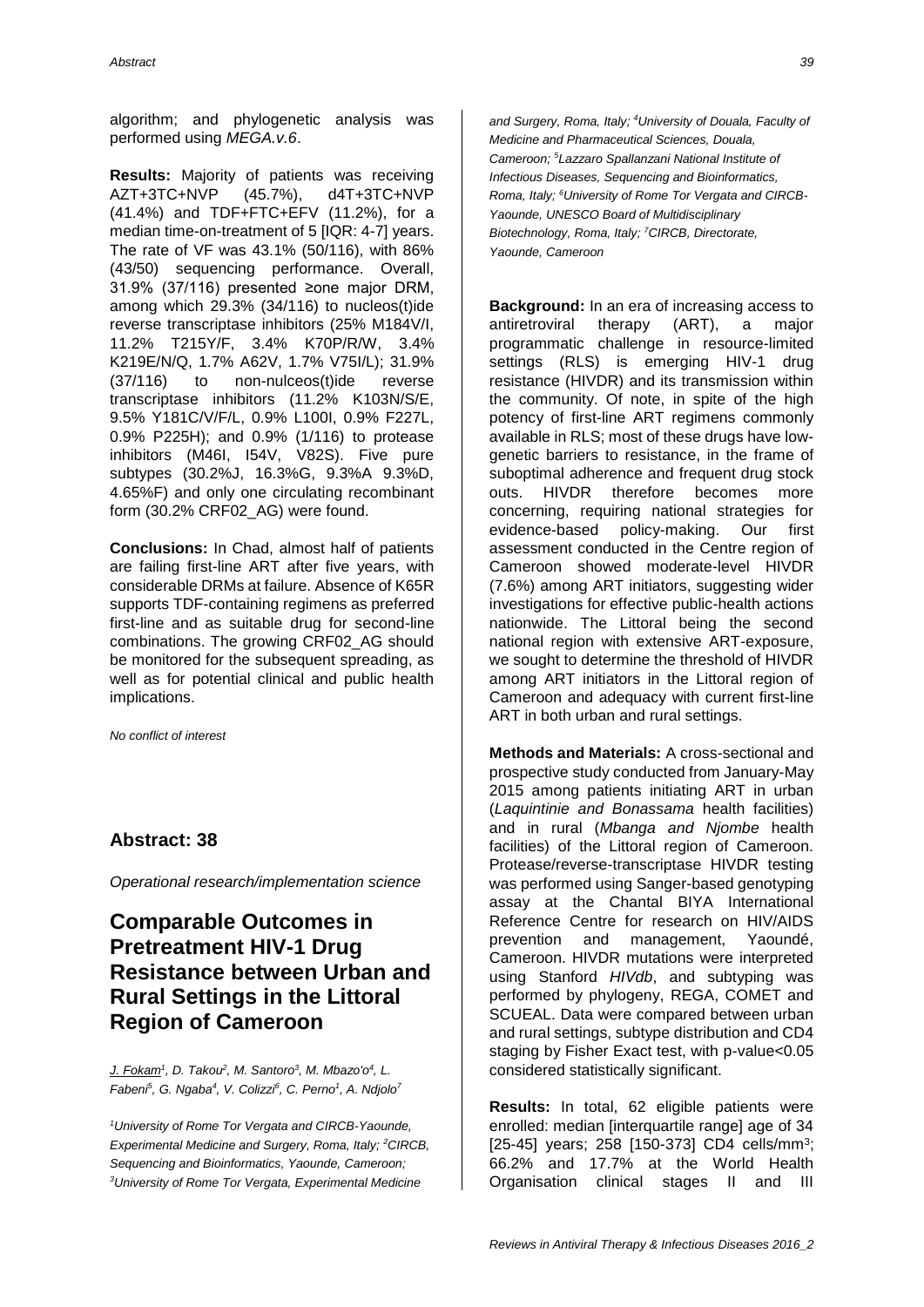respectively; and 75.8% were female. Five were exposed to antiretroviral prophylaxis and 16 samples were unsuccessfully processed. Of the 41 complete protease/reverse-transcripatse sequences generated (22 urban vs. 19 rural settings), HIV-1 subtyping revealed 73.2% CRF02\_AG, 19.5% CRF22\_A1A1, 4.9% CRF11.cpx and 2.4% subtype D, thus suggesting higher rates of recombinants circulating in the Littoral region. A moderatelevel HIVDR was found 9.76% (4/41), with predominately K103N (3/41), V90I (2/41), L210W (1/41), K219EK (1/41), and P225H (1/41). These patterns suggest transmitted HIVDR mostly affect non-nucleoside reverse transcriptase inhibitors (NNRTIs). Prevalence was similarly distributed according to geographical settings (9.1% [2/22] urban vs. 10.5% [2/19] rural settings, p=1.000); according to local HIV-1 major subtypes (6.7% [2/30] CRF02\_AG vs. 18.2% [2/11] non-CRF02\_AG, p=0.288); and according to CD4 staging (11.5% [3/26] for  $\langle$  200 cells/mm<sup>3</sup> vs. 6.7% [1/15] higher CD4≥200 cells/mm<sup>3</sup>, p=1.000).

**Conclusions:** Similar to the Centre region of Cameroon, the moderate-level HIVDR in the Littoral region suggests intensifying virological monitoring in national settings with long-term ART experience. HIVDR mutations mostly hampered NNRTIs locally used in first-line ART (nevirapine and efavirenz), followed by thymidine analogs, suggesting regular counseling support towards optimal adherence on these regimens. In a context of growing viral recombinants, these public health strategies constitute the footprint in sustaining the effectiveness of ART in resource-limited countries with similar programmatic perspectives.

*No conflict of interest*

#### **Abstract: 39**

*Operational research/implementation science*

**ART delivery for 90-90-90 in Nigeria – the impact of different service models in increasing access**

*E. Oladele<sup>1</sup> , C. Obanubi<sup>1</sup> , K. Kakanfo<sup>2</sup> , O. Badejo<sup>1</sup> , T. Badru<sup>2</sup> , O. Adedokun<sup>2</sup> , H. Khamofu<sup>3</sup> , K. Torpey<sup>3</sup>*

*<sup>1</sup>Family Health International, Prevention Care and Treatment Department, Abuja, Nigeria; <sup>2</sup>Family Health International, Monitoring and Evaluation, Abuja, Nigeria; <sup>3</sup>Family Health International, Technical, Abuja, Nigeria*

**Background:** In 2015, the UNAIDS set forth a set of ambitious treatment targets that are aimed at pushing towards the end of the HIV epidemic by 2030. PEPFAR also released a set of five key agenda as part of its PEPFAR 3.0 approach. A major gap for many countries remained understanding what delivery models will work to help reach these targets. We set out to evaluate the feasibility of three different approaches and derivable impact.

**Method:** The study was a community-based, three-arm cluster non-randomized trial of ART delivery approaches for epidemic control in four states of Nigeria. Each arm had a distinct ART delivery model that includes community and facility level activities. Facility optimization was commenced 2 months before introducing community services. Our primary outcome measure was the trend in number of persons receiving ART between Jan 2015 to Jan 2016. We projected possible outcome for 2 scenarios – if ART delivery continued at usual pace (scenario 1), if only facility optimization was introduced (scenario 2) and compared these to the actual data from implementation – facility optimization and community ART (scenario 3). The key variable was the service delivery model for each cluster.

Service delivery models. Model A: optimizing HTC within health facilities, general health screening and HTC in targeted community locations with door-to-door testing, full range of comprehensive HIV services including antiretroviral treatment (ART) provided by multidisciplinary teams within the community. Model B: optimizing HTC within health facilities, general health screening and HTC in targeted community locations, counseling and linkage to specified hub treatment sites for continued care. Model C: optimizing HTC within health facilities, HTC in smaller primary level health centres that are not treatment sites. Pooling of clients for visiting treatment teams.

**Results:** In model A, scenario 1, 4,483 persons would have started ART by Jan 2016. A 69% increase would have occurred if facility optimization alone was introduced into the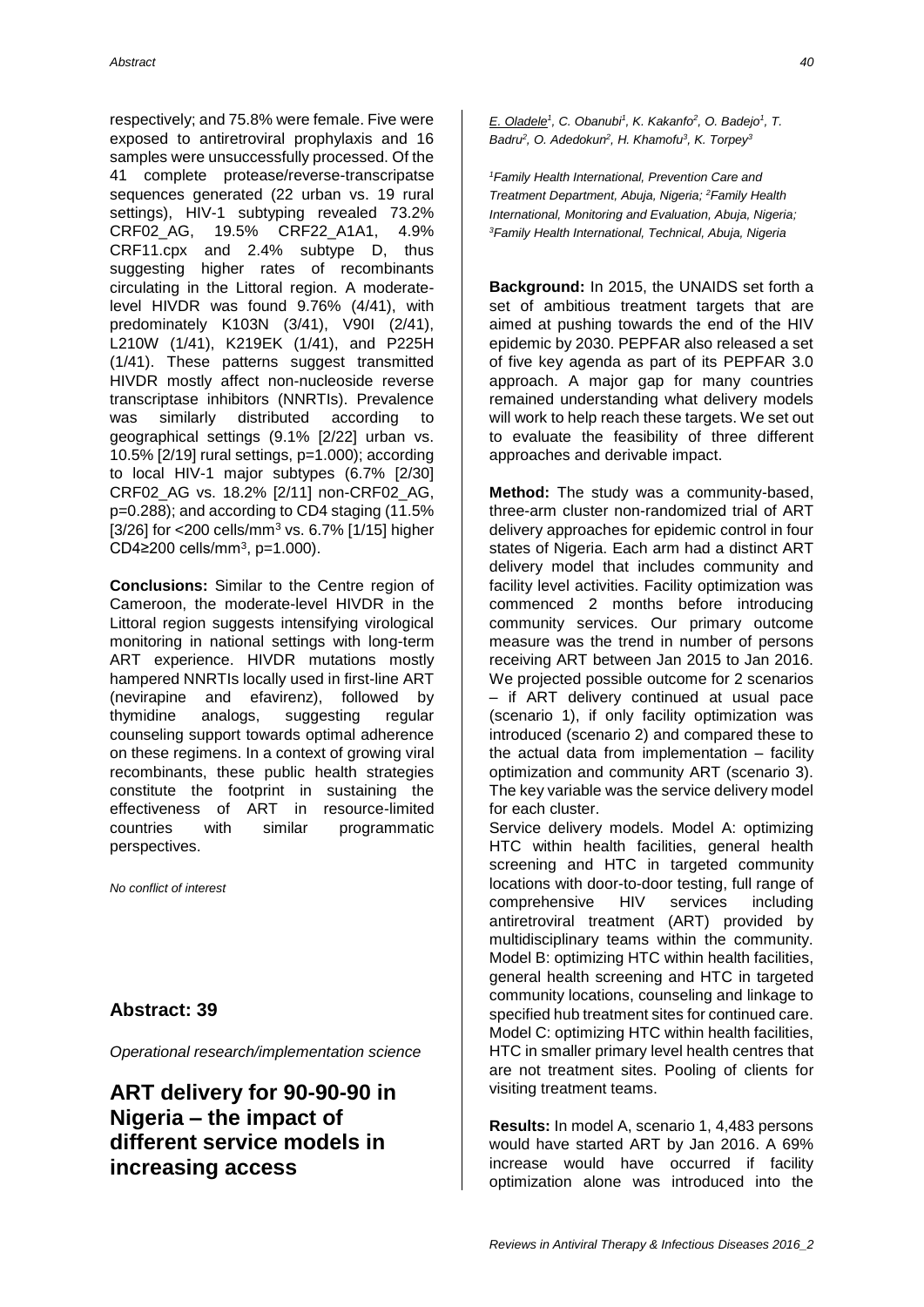service delivery model (scenario 2). In reality (scenario 3), the model delivered a 240% increase for persons on ART within 8 months of implementation. In model B, scenario 1 would have yielded 4,029 new ART starts, with scenario 2 leading to a 3% increase and scenario 3 actually yielded 85% increase. For model C, scenario 1 would have led to 3,759 new ART starts, scenario 2 would have led to 11% increase while scenario 3 led to 18% increase. For all models, the observed trend was statistically significant (p<0.001). For all models, we observed a lead time between introduction of strategies to optimize facility efficiencies and an upward trend in new ART starts.

**Conclusion:** Though all models led to significant increases in yield, model A led to the highest increase. The observed differences can be attributed to differences in the components of the models and the settings for implementation. We conclude that a welldefined mix of community and facility level approaches are needed for ART delivery in the march towards 90-90-90.

*Conflict of interest: The project under which this work was carried out is funded by PEPFAR through a USAID cooperative agreement* 

#### **Abstract: 40**

*Operational research/implementation science*

### **What is the role of community delivery compared to facilities in expanding access to ART services?**

*O. Badejo<sup>1</sup> , E.A. Oladele<sup>1</sup> , T. Badru<sup>2</sup> , C. Obanubi<sup>3</sup> , K. Kakanfo<sup>2</sup> , P. Adedokun<sup>2</sup> , H. Khamofu<sup>3</sup> , K. Torpey<sup>4</sup> <sup>1</sup>Family Health International (FHI360), Prevention Care and Treatment Department, Abuja FCT, Nigeria; <sup>2</sup>Family Health International (FHI360), Monitoring and Evaluation, Abuja FCT, Nigeria; <sup>3</sup>Family Health International (FHI360), PreventionCare and Treatment, Abuja FCT, Nigeria; <sup>4</sup>Family Health International (FHI360), Prevention Care and Treatment, Abuja FCT, Nigeria*

**Introduction:** As low income countries continue to increase efforts to close the gaps in access to antiretroviral treatment, there has been emphasis on decentralization of care from higher levels of care to primary healthcare facilities. However, access to ART continues to be limited. This has led to considerations of alternative models for delivering antiretroviral treatment. In June 2015, in collaboration with local Nigerian authorities at state, local government and community levels, we piloted two models of community based ART delivery. This paper compares community models with facility-based ART delivery

**Methods:** Retrospective analysis comparing the outcomes of community-based and facilitybased ART delivery approaches in 14 HIV high burdened LGAs across 4 PEPFAR priority Nigerian states. Two community based models with pre-defined package of interventions were introduced in the LGAs which already had established facility ART delivery.

Model specific packages were: Model A: (i) Expanding outlets for HIV testing and counselling in addition to provider initiated testing and counselling for health facilities within the LGA (ii) Community wide HIV testing and counselling with a mix of targeted outreach to specific community locations, door-to-door household testing (iii) Provision of full range of comprehensive HIV services including clinical and laboratory evaluation and antiretroviral treatment (ART) provided by multidisciplinary community mobile teams.

Model B: (i) Expanding outlets for HIV testing and counselling in addition to provider initiated testing and counselling for health facilities within the LGA (ii) Community wide HIV testing and counselling with a mix of targeted outreach to specific community locations, door-to-door household testing, (iii) Care enrolment for positives within the community (iv) Counseling, referral linkage of ART eligible patients to specified hub treatment sites for ART initiation and continued care.

Primary outcome measure was the number of persons newly initiated on ART between October 2014 and January 2016, a 16 months period, half-way into which the community models were introduced.

A paired t-test was run to determine whether there was a statistically significant mean difference between the community and facility based ART initiation. STATA software version 12 was used to analyze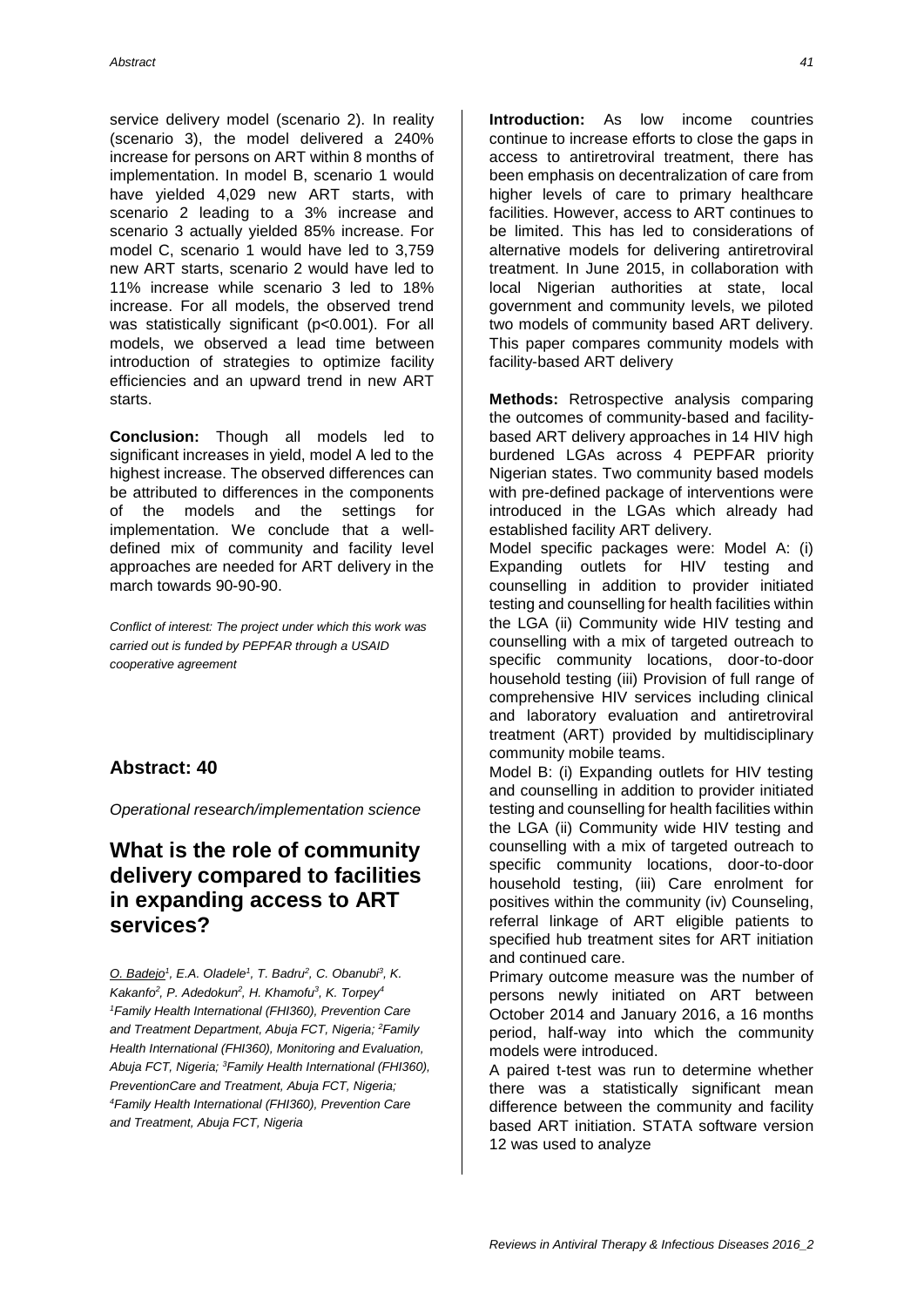**Results:** In the period after community-based ART delivery commencement, Model A implemented LGAs had a cumulatively higher mean ART initiation in communities  $(102 \pm 81.6)$ as opposed to the mean ART initiations recorded in health facilities  $(79.1 \pm 43.8)$ ; p =0.043. In contrast, Model B implemented LGAs had cumulatively higher mean ART initiation in facilities (42.7  $\pm$  4.4) as opposed to the mean ART initiations recorded in the communities (9.7  $\pm 2.1$  ); (p<0.0001)

Both Model A and Model B implementing LGAs had increased cumulative facility ART initiation (after the introduction of community models into the LGAs (3,437 vs 5979, Model A) (796 vs 1295, Model B)

**Conclusions:** Results indicate that the addition of community based models of ART delivery was associated with an increase on LGA wide ART delivery, both through facility and community deliveries. More importantly, the findings indicate that barriers preventing access to antiretroviral therapy can be overcome if additional interventions are implemented.

*No conflict of interest*

#### **Abstract: 41**

*Pediatrics*

### **Improving dried blood spot transport logistics for early infant diagnosis (EID) of HIV in Nigeria: the SPEEID model**

*N.A.N. Ndulue A. Nwokedi<sup>1</sup> , E.A. Etsetowaghan Andrew<sup>1</sup> , A.A. Abubakar Abdulraheem<sup>2</sup> , C.G. Chima Gabriel<sup>3</sup> , D.A. Dauda Musa<sup>4</sup> , N.O. Nneka Onuaguluchi<sup>5</sup> <sup>1</sup>Management Sciences for Health (MSH), Clinical unit, Abuja, Nigeria; <sup>2</sup>Management Sciences for Health (MSH), Clinical unit, Ilorin, Nigeria; <sup>3</sup>Management Sciences for Health (MSH), Laboratory unit, Ilorin, Nigeria; <sup>4</sup>Nigeria Postal Service (NIPOST), Expedited Mail Service (EMS) unit, Abuja, Nigeria; <sup>5</sup>Management Sciences for Health (MSH), Quality Improvement (QI) unit, Abuja, Nigeria*

**Introduction:** WHO recommends that all children exposed to HIV be tested within four to six weeks of birth to ensure that all infected infants are initiated on treatment early. One major challenge with EID of HIV in Nigeria remains the absence of standardized logistic sample transfer systems, resulting in long turnaround times between date of sample collection and date of return of result to the mother-baby pair. The USAID-funded ProACT project implemented by MSH pioneered a unique dried blood spot (DBS) transport model in Nigeria. This model focuses on the transportation of dried blood spot (DBS) samples to regional PCR labs in partnership with the Nigerian Postal Service (NIPOST) utilizing its courier Express Mail Service (EMS). The NIPOST mail route has a network of over 900 post offices and 3,000 postal agencies spread across the country, ensuring coverage of most localities where HIV services are delivered. The objective of this study was to review the effect of utilizing an innovative DBS transport model in improving DBS transportation.

**Materials and Methods:** We carried out a retrospective analysis of logistic data from 177 samples transferred from 28 PMTC sites using the SPEEiD model over a 12 month period from March 2013 to February 2014 in Kwara state, North Central Nigeria

**Results:** A review of the data showed a reduction in Turnaround Time (TAT) for return of results from 3-6 months to 3-4 weeks utilizing the SPEEiD Model. Results were received for 97% of samples (171/177) transported with this model, compared to 51% previously. The average cost of sample transfer was estimated at between \$20-\$40 per batch and remains comparatively less expensive to other models by at least 30%.

**Conclusions:** The MSH SPEEiD model remains an indigenous, cost effective, sustainable, and time sensitive sample transfer model which ensures that exposed infants are able to receive their EID test results quickly. This approach may be easily replicated by other partners within Nigeria and other similar resource limited setting with existing mail infrastructures. This model thus helps to provide a practical solution to DBS sample transfer, which remains one of the major challenges affecting early infant diagnosis of HIV in Nigeria.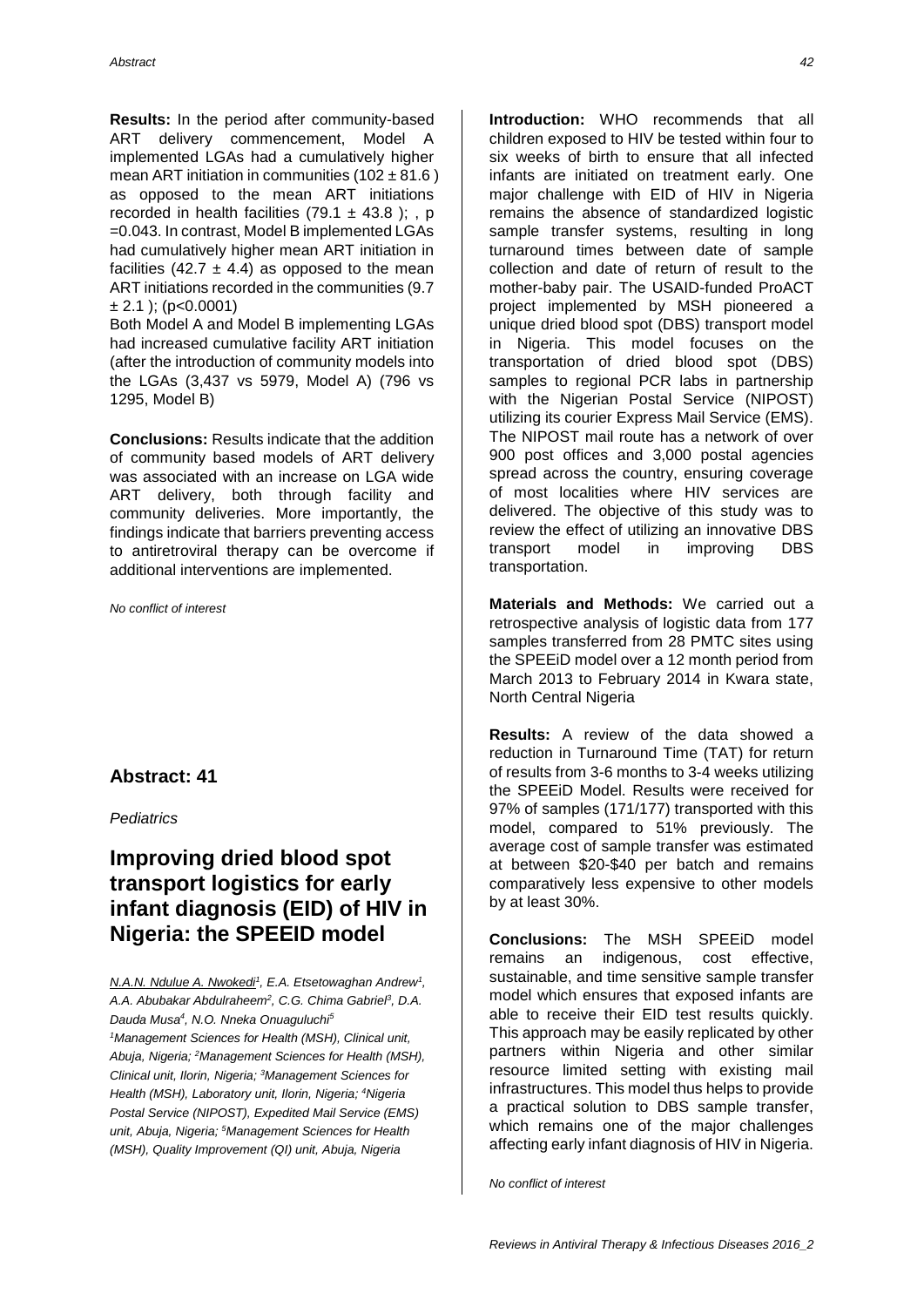*Pediatrics*

### **Long-term antiretroviral treatment adherence in perinatally HIV infected adolescents in Uganda: A qualitative study**

*S.C. Inzaule<sup>1</sup> , R.L. Hamers<sup>1</sup> , C. Kityo<sup>2</sup> , T.F. Rinke de Wit<sup>1</sup> , M. Roura<sup>3</sup>*

*<sup>1</sup>Dept of Global Health Academic Medical Center of the University of Amsterdam, and Amsterdam Institute for Global Health and Development, Amsterdam, The Netherlands; <sup>2</sup>Joint Clinical Research Center, Kampala, Uganda; <sup>3</sup> ISGlobal Barcelona Centre for International Health Research (CRESIB) Hospital Clínic, Universitat de Barcelona, Barcelona, Spain*

**Background:** Despite global decline in HIV related mortality, the numbers of deaths have disproportionally increased among adolescents living with HIV/AIDS (ALWHA) especially in sub-Saharan Africa. We sought to assess the challenges to long-term adherence to antiretroviral treatment (ART) in perinatally infected adolescents in Uganda.

**Methods:** We conducted 24 in-depth interviews and 2 focus group discussions with a total of 33 health-care providers and expert clients in three regional facilities in Uganda between May-August 2015. Interview topics included experiences with patients on long-term treatment with either declining or persistent poor adherence. Transcribed texts were coded and analyzed based on the social-ecological framework.

**Results:** Decline in adherence during transition to adolescence was mainly due to late and poor disclosure by caretakers and minimal disclosure support from health providers. Barriers to ART adherence during adolescence included decline in peer-to-peer group support, challenges with disclosure in intimate relationships and stigma which mainly impacted adolescents in boarding schools. Treatment side effects resulting with visible body changes such as dyslipidemias from Lopinavir and 'yellow eyes' from Atazanavir were also associated with increased stigma. Transitioning into adult-based care among young adults was also linked to a decline

in adherence citing diminishing clinical support, difficulties in integrating with adult patients, long waiting time and lack of medicine for non-HIV ailments.

**Conclusion:** Support for early and progressive disclosure for caretakers, support for progressive transition to adult-based care and interventions to reduce stigma in boarding schools are needed to enhance long-term adherence in perinatally infected ALWHA in Uganda.

*No conflict of interest*

### **Abstract: 43**

*Pediatrics*

# **HIV-Infected or Exposed-Children Exhibit Lower Responses to Hepatitis B Vaccine in Yaoundé, Cameroon: Appealing for Revised Policies in Resource-Limited Settings?**

*A. Njom Nlend<sup>1</sup> , P. Nguwoh<sup>2</sup> , C. Ngounouh<sup>3</sup> , H. Tchidjou<sup>4</sup> , C. Pieme<sup>5</sup> , J. Otele<sup>2</sup> , V. Penlap<sup>6</sup> , V. Colizzi<sup>7</sup> , R. Moyou<sup>2</sup> , J. Fokam<sup>8</sup>*

*<sup>1</sup>National Insurance Fund Welfare Hospital, Pediatrics, Yaounde, Cameroon; <sup>2</sup>Higher Institute of Health Professions, Biomedical Sciences, Yaounde, Cameroon; 3 Institute of Science and Technology Applied to Health, Microbiologie et Immunologie, Yaounde, Cameroon; <sup>4</sup>Bambino Gesu Paediatric Hospital, Pediatrics, Roma, Italy; <sup>5</sup>University of Yaounde I, Faculty of Medicine and Biomedical Sciences, Yaounde, Cameroon; <sup>6</sup>University of Yaounde I, Biochemistry and Microbiology, Yaounde, Cameroon; 7University of Rome Tor Vergata and CIRCB-Yaounde, UNESCO Board of Multidisciplinary Biotechnology, Roma, Italy; <sup>8</sup>University of Rome Tor Vergata and CIRCB-Yaounde, Experimental Medicine and Surgery, Roma, Italy*

**Background:** Since 2005, anti-hepatitis B virus (anti-HBV) vaccine is part of the Expanded Program on Immunization (EPI) for infants born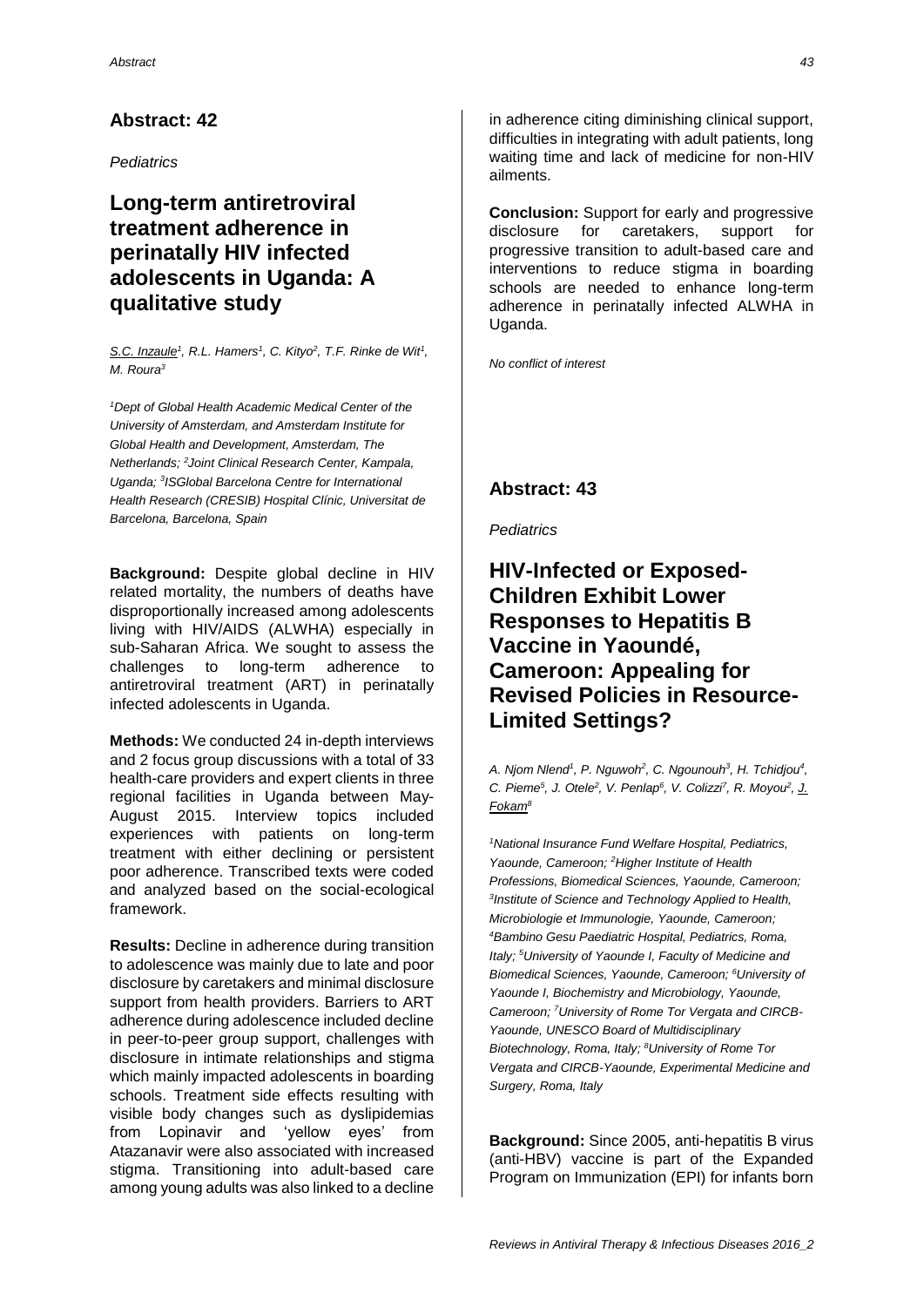in Cameroon, with 99% anti-HBV coverage estimates. To ensure effective immunization, we sought to ascertain paediatric anti-HBV vaccine response and compare response according to HIV status.

**Materials and Methods:** A study was conducted among 82 children (27 [IQR: 9-47] months, min-max: 6-59), following complete anti-HBV vaccination at the *Essos* Health Centre in Yaounde, Cameroon. Children were classified as group-A: HIV unexposed (28), group-B: HIV-exposed/uninfected (29), and group-C: HIV-infected (25). Quantitative anti-HBs ELISA was interpreted as no, low or protective response with <1, 1-10, or ≥10 IU/L respectively. P-value<0.05 considered significant in the dataset.

**Results:** Children were all HBV-unexposed (AcHBc-negative) and uninfected (HBsAgnegative). Reactivity to anti-HBV vaccine was 80.49% (66/82) and only 45.12% (37/82) developed a protective response (≥10IU/L). According to HIV status, protective response was found in 60.71% (17/28) from group-A, against 51.72% (15/29) and 20% (5/25) from group-B and group-C respectively, p=0.041. According to feeding option during first six months of life, protective response was found in 47.67% (21/45) on exclusive breastfeeding against 43.24% on mixed or formula feeding, p=0.757. According to age, protective anti-HBV response decreased significantly between 6 months (67.65%, 23/34) and 33-41 months (0%, 0/5), p=0.012. Most importantly, early age (<24 months) was significantly associated with higher rate of vaccine efficacy (58.33%, 28/48), about two-fold, compared to older children (26.47%, 9/34), p=0.007.

**Conclusions:** Anti-HBV vaccine provides low immunization in children in general, particularly if HIV-vertical exposed and worst if HIV-infected and/or with older in age. Implementing early age vaccination strategies, developing specific immunization policy for HIV-exposed/infected children, and monitoring vaccine response, as children grow older, would ensure lifelong protection within tropical paediatrics.

*No conflict of interest*

#### **Abstract: 44**

*Prevention of Mother to Child Transmission*

# **Using Leveraged platform to address PMTCT Knowledge and Skill gaps among Rural Health Care Workers in South-East Nigeria**

*P.O. Anyanwu<sup>1</sup>*, *O. Adebayo<sup>2</sup>*, *A. Oniyire<sup>2</sup>*, *A. Eyo<sup>3</sup>, O. Onyedinachi<sup>4</sup> , T. Noh<sup>5</sup>*

*<sup>1</sup>Excellence Community Education Welfare Scheme ECEWS, Clinical Services, Abuja FCT, Nigeria; <sup>2</sup>Jhpiego Corporation, Clinical Services, Abuja FCT, Nigeria; <sup>3</sup>Excellence Community Education Welfare Scheme ECEWS, Clinical Services, Uyo, Nigeria; <sup>4</sup>Excellence Community Education Welfare Scheme ECEWS, Clinical Services, Abuja, Nigeria; <sup>5</sup>Excellence Community Education Welfare Scheme ECEWS, Clinical Services, Owerri, Nigeria*

**Background:** The quality of Prevention of Mother To Child Transmission of HIV (PMTCT) services provided to the clients depends on several factors including the skill of the Health Care Workers (HCWs). Pre-activation evaluation of a PMTCT project in 209 rural Health Facilities (HFs) in South-East Nigeria revealed huge knowledge and skill gaps in PMTCT service delivery among the rural HCWs. Fund reduction in the 2014 project budget cycle restricted the ability of the project to adequately train these rural health workers; necessitating the need for instituting innovative approaches at bridging the knowledge and skill gaps. One of the innovative approaches was to integrate PMTCT capacity building into the monthly community PMTCT outreach review meetings conducted by the project for the facility staff.

**Materials & Methods:** Thirty (30) PMTCT focal persons, comprising mainly of Community Health Extension Workers (CHEWS), who currently providing PMTCT services in their respective HFs and were observed to lack appropriate knowledge/skill for PMTCT service delivery, were purposively invited for monthly community PMTCT outreach review meeting. The meeting platform was leveraged to build the capacity of these rural HCWs on PMTCT service delivery; using adult learning principles to facilitate learning. The capacity building exercise was design to adequately explore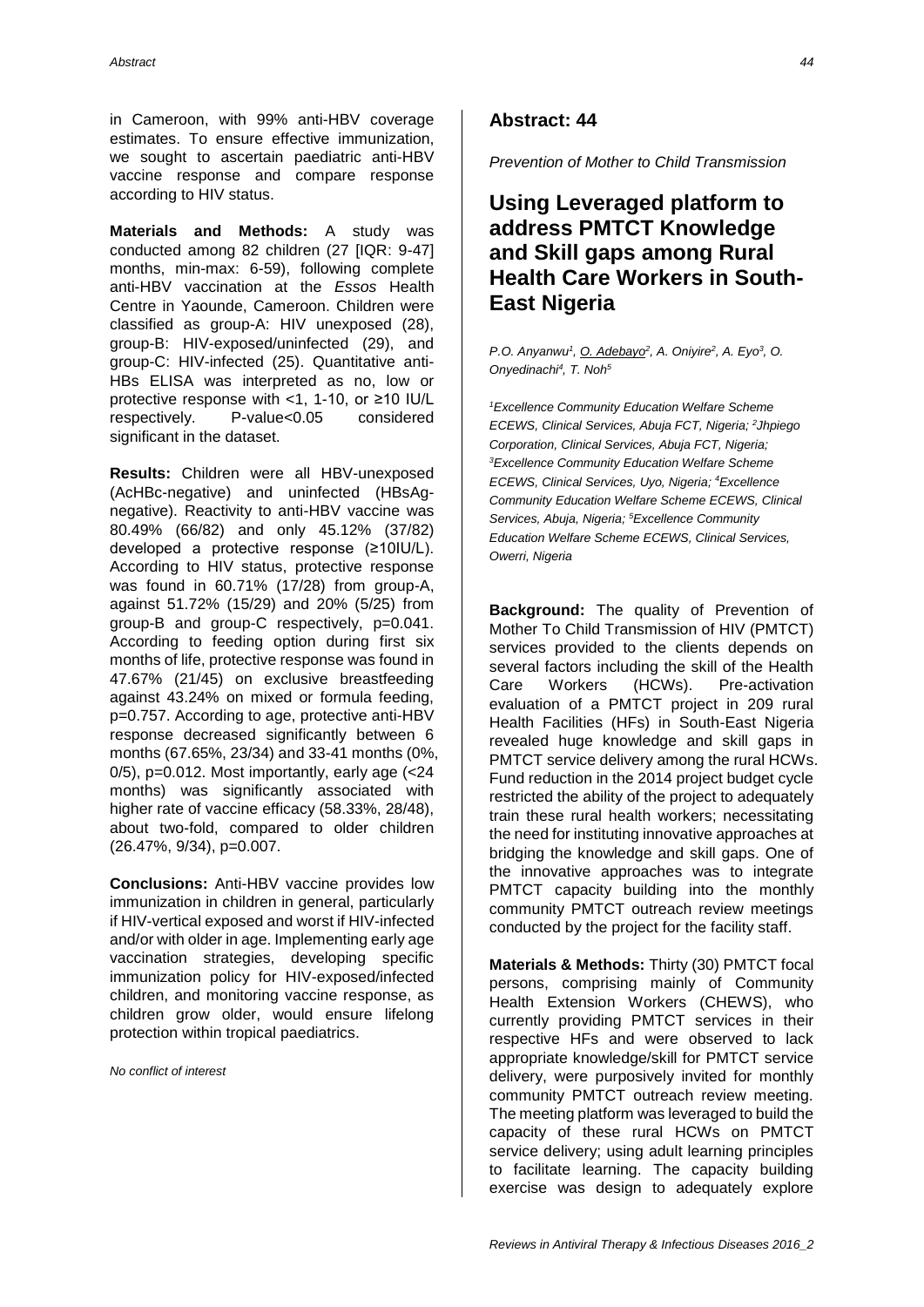Group discussions with simulation of scenarios related to HIV Counseling and Testing (HCT); specific PMTCT intervention, including provision of Anti-Retrovirals (ARVs); PMTCT data capturing tools; and Dry Blood Spot (DBS) for Early Infant Diagnosis (EID). Materials used included PMTCT National guideline, Nigerian National EID training manual, DBS kits, DBS collection, storage and transportation job aids, Pre- and Post-training tests for assessment, and end of training evaluation tool. The Pre- and Post-training tests as well as the end of training evaluation tool results were analyzed using Microsoft Excel and Statistical Package for the Social Sciences (SPSS) software.

**Results:** The highest pre- and post-test scores were found to be 42.5% and 70% respectively; representing 27.5% increase in knowledge after the intervention. 84% had a better understanding of PMTCT service provision against 30% before the training; 92% shows better understanding of PMTCT registers when compared to 52% before the training and 76% demonstrated confidence on DBS sample collection as against 22% before the training. Similarly, 23 participants were able to collect DBS sample after the training relative to only 4 participants prior to the intervention. Finally, 92% of the participants were both 'empowered and willing' to pass knowledge and skills to their colleagues at work.

**Conclusions:** The results show that targeted facility-based training using adult learning approach and simulation of clinical scenarios; aimed at bridging knowledge and skill gaps among healthcare providers could be efficiently built into routinely funded program activities especially in the context of limited resources and reducing donor support, while achieving positive impacts on the overall program performances.

*No conflict of interest*

#### **Abstract: 45**

*Prevention of Mother to Child Transmission*

# **Optimizing PMTCT Service Uptake Through Community Involvement in Enugu State, Nigeria**

*P. Anyanwu<sup>1</sup>*, *O. Onyedinachi<sup>1</sup>*, *A. Eyo<sup>2</sup>, <i>M. Odeyale<sup>3</sup>*, *O. Adebayo<sup>4</sup> , O. Ukaejiofor<sup>5</sup> , P. Anyanwu<sup>6</sup>*

*<sup>1</sup>Excellence Community Education Welfare Scheme ECEWS, Clinical Services, Abuja FCT, Nigeria; <sup>2</sup>Excellence Community Education Welfare Scheme ECEWS, Clinical Services, Uyo, Nigeria; <sup>3</sup>Excellence Community Education Welfare Scheme ECEWS, Strategic Information Services, Abuja, Nigeria; <sup>4</sup>Jhpiego Corporation, Clinical Services, Abuja, Nigeria; <sup>5</sup>Excellence Community Education Welfare Scheme ECEWS, Clinical Services, Enugu, Nigeria; <sup>6</sup>Excellence Community Education Welfare Scheme ECEWS, Clinical Services, Abuja, Nigeria*

**Background:** Nigeria ranked high among countries with the highest global Mother To Child Transmission (MTCT) burden. Despite this fact, only 8% of identified HIV positive pregnant women were offered Anti-retroviral (ARV) prophylaxis due to missed opportunities and inadequate access to services. The poor access to Prevention of Mother To Child Transmission (PMTCT) services greatly affect the population living in the rural areas due to high stigma levels, illiteracy and abject poverty.

**Materials & Methods:** Community leaders in targeted communities of South-East Nigeria were partnered with to identify mobile HIV Testing and Counseling team who were equipped to mobilize pregnant women to access PMTCT services in health facilities within their communities, provide HIV Counseling and Testing (HCT) services to pregnant women within the community as well as provide escort services to identified HIV positive pregnant women to the rural HIV clinics in January 2014. The rural HIV Testing and Counseling team were also supported to track and return back to care HIV positive pregnant women previously identified, but not on ARV Prophylaxis. Excel and Statistical Package for the Social Sciences SPSS packages were used to compare quarterly PMTCT services uptake at the community health facilities between Oct-Dec., 2013 (Pre-intervention) and subsequent quarters in 2014 (Post-intervention).

**Results:** The number of pregnant women who came for first time antenatal visit were 2,426 (pre-intervention period: Oct-Dec, 2013); 3,573 (Jan-Mar, 2014); 3,269 (Apr-Jun, 2014); 7,981 (Jul-Sep, 2014); and 7,111 (Oct-Dec, 2014) respectively. Thus, 2,426 (pre-intervention period) accounted for only 9.96% of the total 24,360 new ANC clients who visited the rural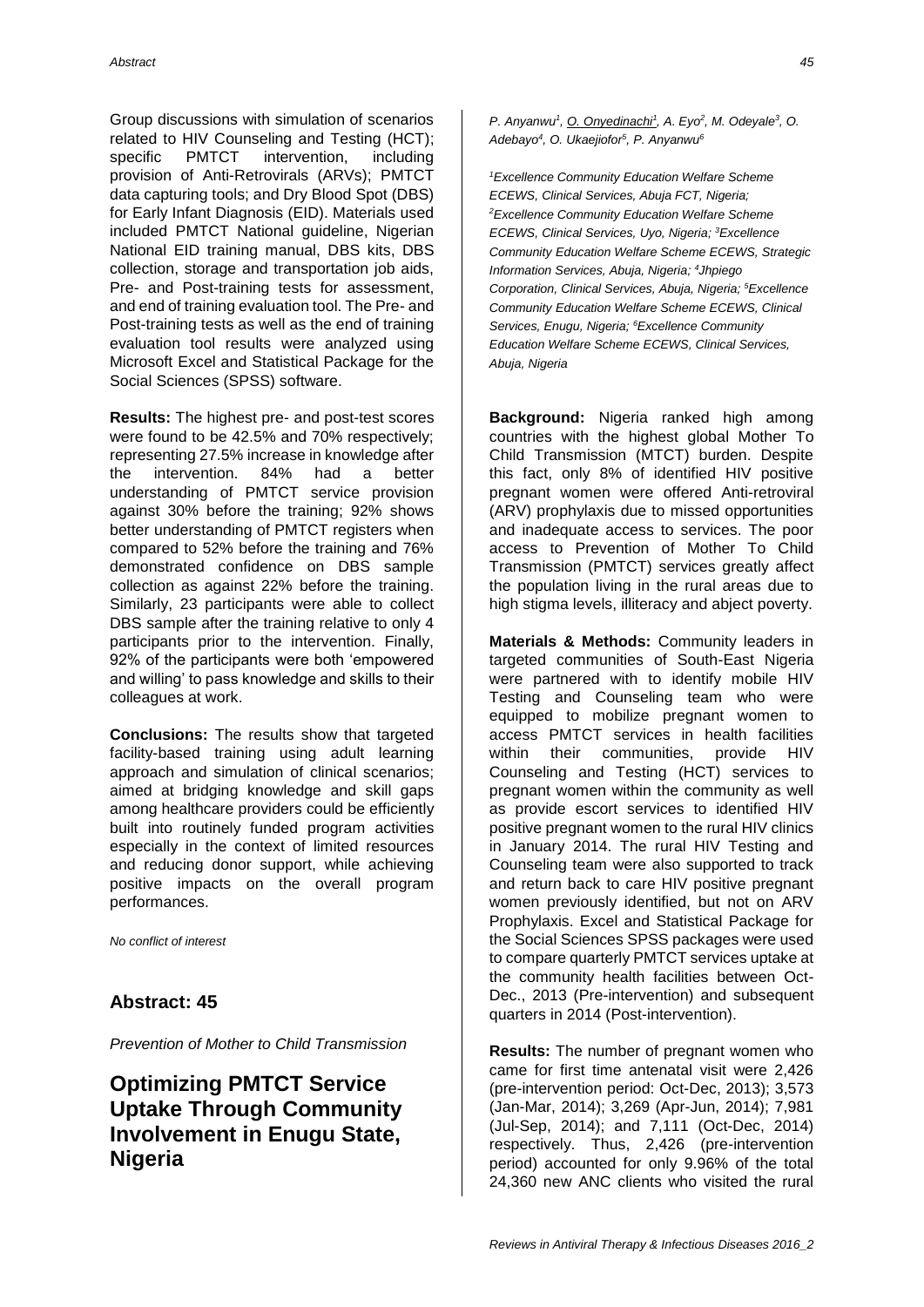facilities during the review period. The number of pregnant women who were counseled, tested for HIV and received results were 2,785 (Oct-Dec, 2013); 6,627 (Jan-Mar, 2014); 8,905 (Apr-Jun, 2014); 23,889 (Jul-Sep, 2014); and 7,455 (Oct-Dec, 2014) respectively. Similarly, more HIV positive pregnant women (37- Oct-Dec, 2013; 58- Jan-Mar, 2014, 56- Apr-Jun, 2014, 87- Jul-Sep, 2014, 104- Oct-Dec, 2014) were identified and placed on ARV prophylaxis in the post intervention period. There were increased hospital deliveries (466- Oct-Dec, 2013; 808- Jan-Mar, 2014, 868- Apr-Jun, 2014, 796- Jul-Sep, 2014, 699- Oct-Dec, 2014) in rural communities during the post intervention period.

**Conclusions:** Strategically engaging community in the implementation of the HIV program resulted in the observed increase in the number of women accessing Ante Natal Clinic (ANC)/PMTCT services at the community health facilities.

*No conflict of interest*

#### **Abstract: 46**

*Prevention of Mother to Child Transmission*

# **Scaling up Early Infant Diagnosis (EID) Services in Nigeria through EID Mentor Approach**

*P.O. Anyanwu<sup>1</sup>*, *O. Adebayo*<sup>2</sup>, *A. Oniyire*<sup>2</sup>, *A. Eyo*<sup>3</sup>, *O. Onyedinachi<sup>4</sup> , M.D. Odeyale<sup>5</sup> , G. Jimbo<sup>6</sup> , N. Okon<sup>7</sup> <sup>1</sup>Excellence Community Education Welfare Scheme ECEWS, Clinical Services, Abuja FCT, Nigeria; <sup>2</sup>Jhpiego Corporation, Clinical Services, Abuja FCT, Nigeria; <sup>3</sup>Excellence Community Education Welfare Scheme ECEWS, Clinical Services, Uyo, Nigeria; <sup>4</sup>Excellence Community Education Welfare Scheme ECEWS, Clinical Services, Abuja, Nigeria; <sup>5</sup>Excellence Community Education Welfare Scheme ECEWS, Strategic Information Services, Abuja, Nigeria; <sup>6</sup>Excellence Community Education Welfare Scheme ECEWS, Clinical Services, Enugu, Nigeria; <sup>7</sup>Excellence Community Education Welfare Scheme ECEWS, Lab Services, Enugu, Nigeria*

**Background:** Ninety five percent (95%) of pediatric HIV infection in Nigeria occurs during pregnancy, child birth, or through breast feeding. One of the challenges with scaling up pediatric HIV treatment in Nigeria is the inability to make pediatric diagnosis early due to poor health workers skills on pediatric diagnosis, lack of access to the modern diagnostic technologies including polymerase Chain Reaction (PCR) assays and delays in returning results of Early Infant Diagnosis (EID) form reference labs. Majority of the PMTCT sites in Nigeria are located in the rural areas. A review of the rural Standalone Prevention of Mother To Child Transmision of HIV (saPMTCT) sites at 209 health facilities in South East Nigeria showed that none of the staff at the standalone PMTCT (saPMTCT) sites demonstrated the ability to provide EID services and so onsite DBS sample collection was a challenge. HIV Exposed Infants (HEIs) caregivers were either referred from the rural Primary Health Centres (PHCs) to the closest Comprehensive Care and Treatment (CCT) facility for DBS sample collection, drying, packaging and transportation. This arrangement was characterized by incomplete referrals and high cost for the HEIs Caregivers.

**Materials & Methods:** 'EID Mentor' Approach (EMA), which involves the use of live HEIs to provide hands-on mentoring on EID, including DBS sample collection, drying, packaging and transportation, to facility staff during micro cluster (*a micro cluster consists of 2-3 nearby health facilities*) meetings and routine facility visits was introduced to the rural health facilities in January, 2014 . These health care workers (HCWs) then became EID Mentors (EMs) that further developed the capacities of their colleagues in nearby supported facilities. EMs phone directories were developed and shared with several nearby health facilities to support timely Dry Blood Specimen (DBS) collection; enabling the EMS to mentor staff of facilities that called them while collecting the DBS. These newly trained HCWs subsequently became EMs also and train others. A retrospective data collation of two targeted indicators from the supported health facilities at 6 months beforeand 6 months after- the intervention was conducted. The data were reviewed and analyzed using Microsoft Excel and Statistical Package for the Social Sciences (SPSS) soft wares.

**Results:** The percentage of eligible HEIs at standalone PMTCT that accessed EID services increased from 24% (pre-intervention) to 81% at 6 months post-intervention ( $p < 0.05$ ). Only 13% of health care workers in selected health facilities demonstrated the ability for EID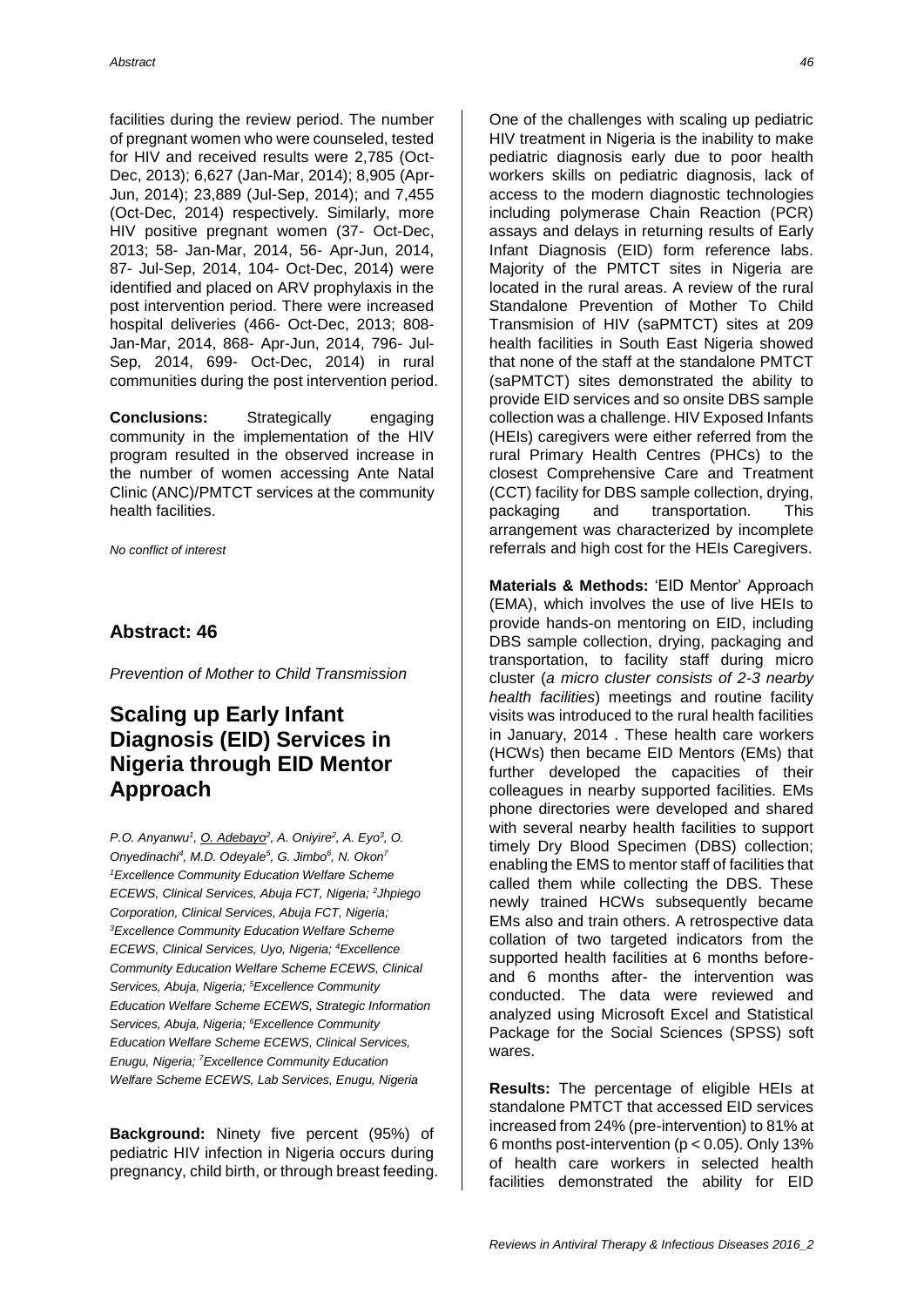services before the intervention, this increased to 87% at 6 months post intervention.

**Conclusions:** The introduction of EMA demonstrated the value of using empowered HCWs as mentors to their colleagues in ensuring that children born to HIV infected women readily access EID services, especially in the rural areas at no extra cost to both the caregivers and HIV project.

*No conflict of interest*

#### **Abstract: 47**

*Prevention of Mother to Child Transmission*

# **Social and contextual confounders associated with non-adherence among HIV+ pregnant women in South Africa**

*C. Carty<sup>1</sup> , L. Sidloyi<sup>2</sup> , E. Bosha<sup>3</sup> , V.O. Adeniyi<sup>4</sup> , J. Lambert<sup>5</sup>*

*<sup>1</sup>The Relevance Network, Policy and Intervention, Johannesburg, South Africa; <sup>2</sup>The Relevance Network, Policy and Intervention, East London, South Africa; <sup>3</sup>The Relevance Network, Monitoring and Evaluation, East London, South Africa; <sup>4</sup>Eastern Cape Health, Obstetrics and Gynaecology, East London, South Africa; <sup>5</sup>University College Dublin, School of Medicine and Medical Sciences, Dublin, Ireland*

**Background:** The prevention of vertical transmission forms an integral component of the South African national response to known drivers for HIV risk and infection. The elimination of mother-to-child transmission in settings such as the Eastern Cape Province demonstrates a serious challenge. Poverty, mythology and stigma combine to challenge adherence to ARVs and clinical visits, which is particularly harmful for pregnant women who risk perinatal infections.

**Methods:** To investigate social and contextual confounders that may find associations with non-adherence among HIV+ pregnant women, a team of researchers working with the East London Prospective Cohort Study (EMBRACE

PMTCT, South Africa) interviewed 671 positive pregnant women. Participants attended one of three obstetric clinics located in tertiary hospital centres (Bisho, Frere or Cecilia Makiwane). Together with biomarker data collection, the team collected information about sociodemographics, HIV disclosure, risk behaviours, and adherence. Data were collected on tablets using guided interview and self-report techniques designed to eliminate biases.

**Results:** The results demonstrate troubling rates of non-compliance to scheduled visits (19%), non-adherence to medication (44%), and alcohol use (17%) and smoking (7%) during pregnancy. Reasons for missed appointments related to financial barriers, transport, and nondisclosure to an intimate partner and/or family. Missed doses were associated with selfreported forgetfulness and stigma. Univariate analyses show that participants in younger age categories, and those living in urban settings and/or employed were less likely to disclose status: 19-24 years (45%); 25 – 29 years (36.4%); urban settings (35.7%); employed (31.6%).

**Conclusions:** South Africa presents myriad contexts in which national HIV programming must be delivered. Against this complex and diverse socio-political landscape, eMTC programming struggles to maintain a consistent foothold. Interventions for pregnant women in nuanced settings should account for behavioural risk factors together with age- and culture-appropriate modules. A follow-on study at six months is planned to measure health outcomes of the participants' infants in an effort to better understand the implications of nonadherence in this unique population.

*No conflict of interest*

#### **Abstract: 48**

*Prevention of Mother to Child Transmission*

# **Assessment of retention in HIV care and treatment 12 months after initiation in 10 health districts of the Center region of Cameroon**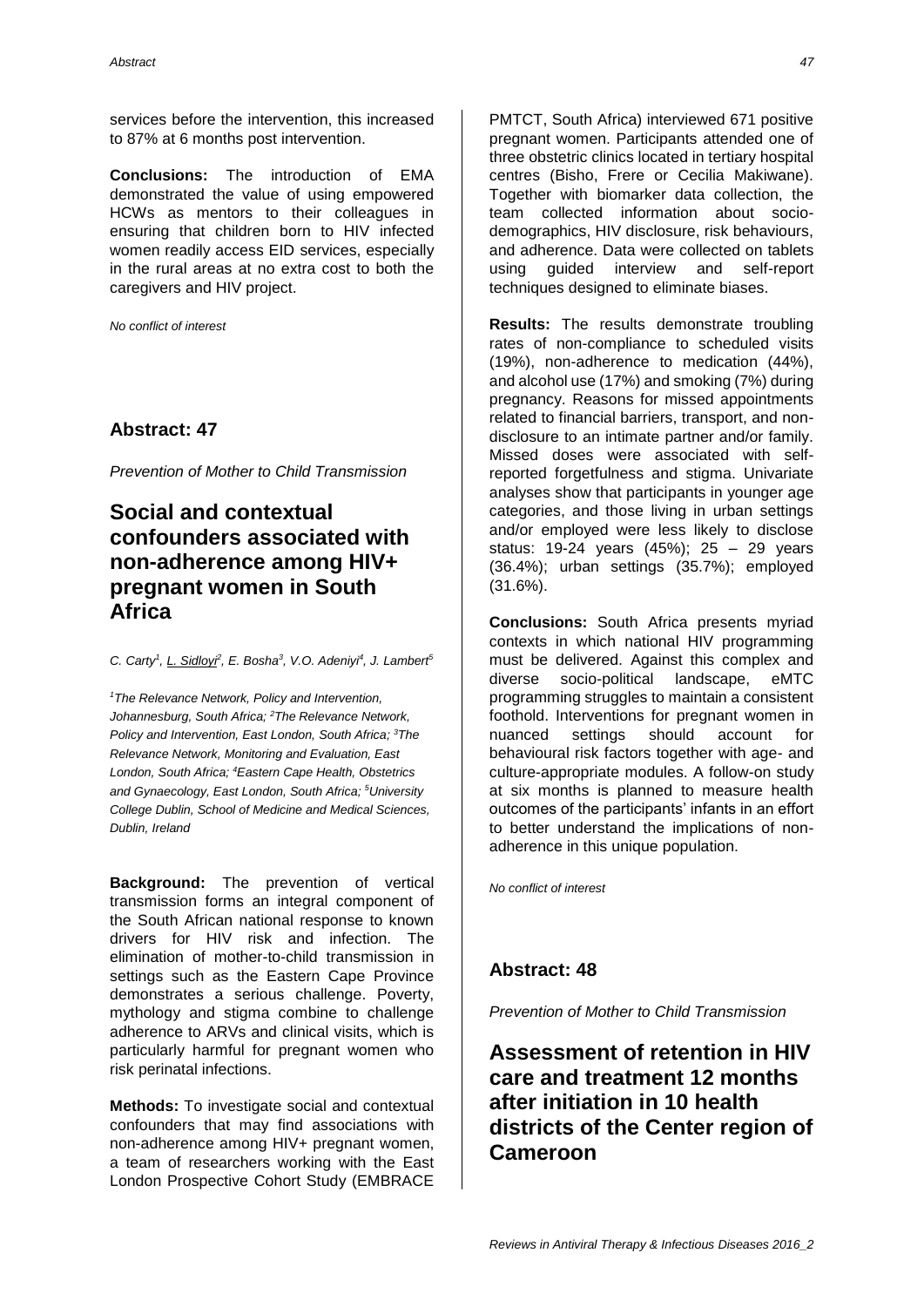*A. Frambo<sup>1</sup> , D.A. Charles<sup>1</sup> , D. Kamga<sup>1</sup> , E. Bieme – Ndi<sup>1</sup> , N. Epanya<sup>1</sup> , D. Ako-Arrey<sup>1</sup> , P. Sadate Ngatchou<sup>1</sup> , I. Abessouguie<sup>1</sup> , D. Nzuobontane<sup>1</sup>*

*<sup>1</sup>Clinton Health Access Initiative, pmtct, Yaounde, Cameroon*

**Background:** Retention in HIV care is crucial to achieve viral suppression and control the HIV epidemic. Poor retention in care is a major challenge for ART programs as it threatens the scale up of Anti-retroviral Therapy (ART) coverage. To determine retention in care 12 months after clients have initiated on ART, we conducted an assessment in 22 ART sites across 10 health districts within the Center Region where we implement our program.

**Materials and Methods:** Data was collected from ART registers in 22 HIV care and treatment centers across 10 districts of the center region. These ART sites are located in rural, semiurban and urban areas. From the registers, we counted the number of clients that were enrolled during the month of September 2014. This was noted as denominator. Each client within the September 2014 cohort was then traced to determine the number of monthly visits they attended the ART site either for ARV refill or clinical assessment, up to the month of September 2015. Clients found to have visited the ART site for 12 consecutive months were considered to have been retained on treatment. The number of clients enrolled in September 2014 and found to be regular up to September 2015 was recorded as the numerator. We generated the value of ratio numerator to denominator, and then expressed it as a percentage to obtain each ART site's 12 months retention in care. We classified sites in 3 categories for retention rate: Sites with less than 60% retention had a poor retention, Sites with retention ranging from 60% to 80% had an average retention whereas sites with over 80% retention had appropriate retention rate.

**Results:** Among the ART sites assessed, 16 (73%) were located in urban settings. In all the 22 sites assessed, a total of 764 clients were started on ART. 508 were found to be alive and retained on ART 12 month after initiation, which yielded a retention of 66,5% ranging from 33,3% to 100%. Cumulatively, we recorded the highest retention rate (79,9%) in ART sites located in semi urban settings, followed by the urban sites (64, 4%) then the rural ART sites (42,9%). Overall, approximately a quarter of all sites (24%) had poor retention. Nearly half of

the sites assessed (44%) had average retention rates and 7 sites (32%) were determined to have an appropriate retention.

**Conclusion:** We assessed 22 ART sites and determined that collectively they had a 66,5% retention rate 12 months after initiation on ART. Given that retention in care is required for optimal clinical outcomes in PLWH, strategies to sustain and improve retention rates in ART programs are critical for their success. Hence, we have made recommendations and scheduled follow-up activities to understand factors that hinder retention in our program.

*No conflict of interest*

#### **Abstract: 49**

*Epidemiology*

# **Smart Investment to Ending AIDS in Zimbabwe – Hotspot mapping**

*I. Taramusi<sup>1</sup> , A. Mpofu<sup>1</sup> , T. Magure<sup>2</sup> , A. Odero<sup>3</sup> , M. Gboun<sup>4</sup> , M. Mhangara<sup>5</sup>*

*<sup>1</sup>National AIDS Council of Zimbabwe, Monitoring and Evaluation, Harare, Zimbabwe; <sup>2</sup>National AIDS Council of Zimbabwe, Programmes, Harare, Zimbabwe; <sup>3</sup>WFP, Programmes, Harare, Zimbabwe; <sup>4</sup>UNAIDS, Strategic Information, Harare, Zimbabwe; <sup>5</sup>Ministry of Health and Child Care, Strategic Information, Harare, Zimbabwe*

**Introduction:** The hot spot analysis provides and determine populations and geographic areas (hotspots) at risk of HIV infection. Hots pots were mapped based on trend analysis of prevalence, incidence and risk factors and gaps in service provision. The government and partners desire situating key interventions where it can yield highest impact and most relevant target groups so that they can access services that meet their needs. There was need for evidence to support the national decentralization of services policy. This project gives a picture of the areas that need to be focused on with HIV interventions.

**Methods:** A composite index derived from HIV prevalence, Risk factors (defined by a combination of condom use, multiple sexual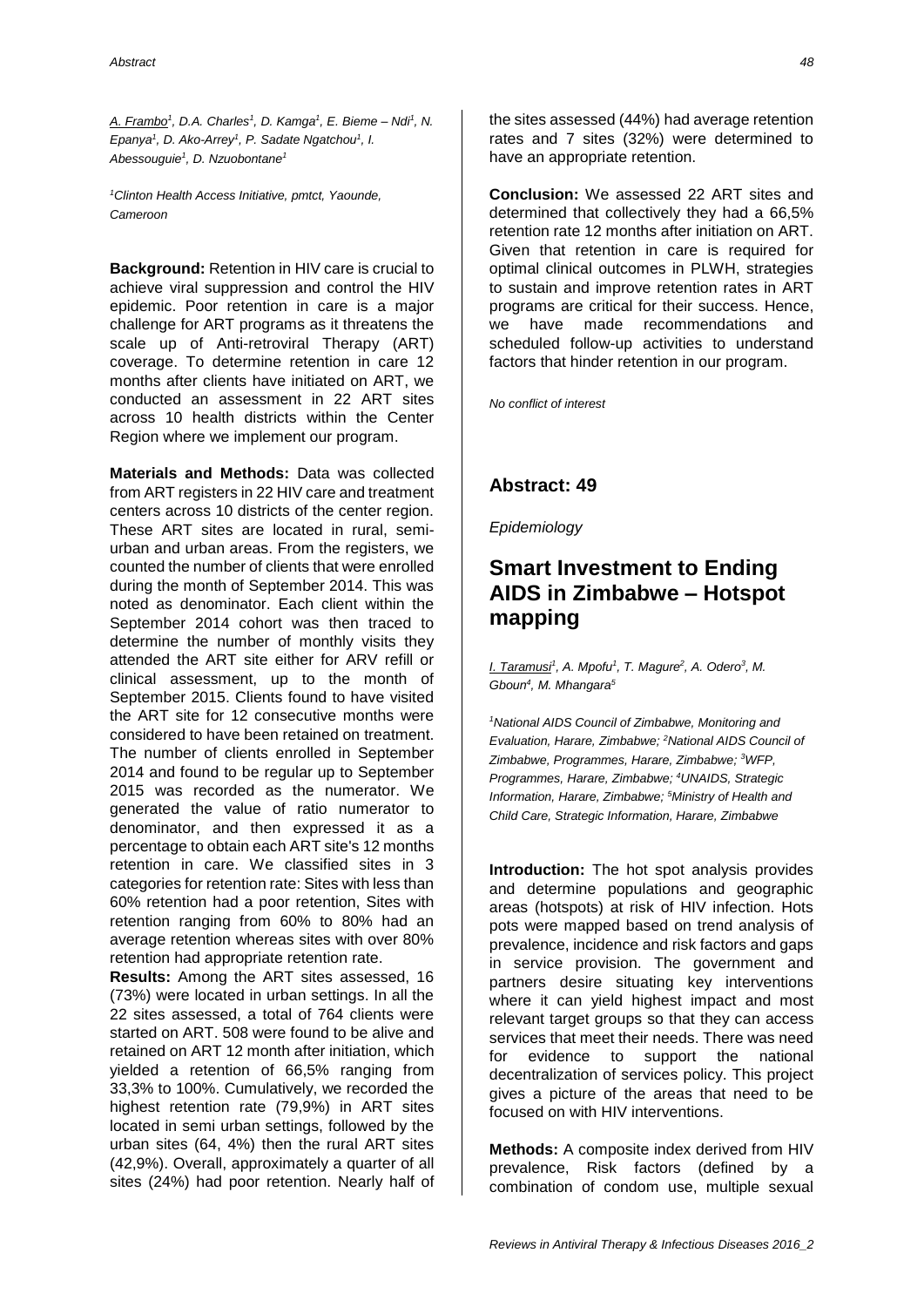partners, high risk sexual intercourse and young people fertility as a proxy for pregnancy gives and estimation of risk factors by young people), HIV Incidence rates and interventions were normalized to identify the geographic hot spots. Each of the indicators were standardised using the following transformation.  $XS_{ii} = (X_{ii} - Min_{Xi})/$  $(Max_{xi} - MinX_i)$  j = 1,2, ...4 ; i = 1,2, ....89. Where:  $XS_{ii}$  is the value of the standardized observation for district i of indicator j;  $X_{ii}$  is the actual value of the same observation;  $Min_{Xi}$  and  $Max_{Xi}$  are the minimum and maximum values of the same observations for component j. The standardised values of each indicator were classified into a 3 point scale  $(1, 2, 3)$  where  $1 = Low$ ,  $2 = Medium$ and  $3 = High$ .

**Results:** The national incidence is estimated at 0.98% except for Bulawayo with the highest incidence estimated at 2.5% and Matabeleland South at 1.4%. There is a higher risk for the 20 – 24 years to acquire new infections as they are more practising unsafe sex. Female HIV prevalence is generally higher than that of male over the years therefore investments should prioritise female focused interventions. Risk factors are generally high in provinces with the main border entry points, hence the likelihood of having new HIV infections is highest in these areas than any other parts of the country and should necessitates increased investments in prevention activities in these areas. Further risk analysis is needed to understand the risk factors as sex worker incidence is at 10%. Main geographic hot spots cover the entire Matabeleland South Province, two districts in Matabeland North as well as Bulawayo, Mazowe and Marondera. In terms of service delivery, ART and PMTCT have increased steadily from 2004 to 2013 by five times. Most of the potential hotspot areas above, have an average of 800-2000 potential clients per ART site. The allocation of resources was in tandem with hotspots, the HIV spending was homogenous with number of PLHIV.

**Conclusion and recommendations:** The HIV geographical hotspots are mainly in Matabeleland South and to a small extent in parts of, Mashonaland East and Central. Results of Demographic and Health Survey has pointed Matabeleland South having the highest HIV prevalence. Future investments should also be informed by evidence.

*No conflict of interest*

#### **Abstract: 50**

#### *Epidemiology*

# **Prevalence and incidence of pulmonary arterial hypertension among HIVinfected adolescents and adults in Africa: a systematic review and meta-analysis**

*J.j. Bigna Rim<sup>1</sup> , J.r. Nansseu<sup>2</sup> , L.u. Um<sup>2</sup> , P.s. Simé<sup>2</sup> , S.r. Noumegni<sup>2</sup>*

*<sup>1</sup>Centre Pasteur of Cameroon, Department of Epidemiology and Public Health, Yaoundé, Cameroon; <sup>2</sup>University of Yaoundé 1, Faculty of Medicine and Biomedical Sciences, Yaoundé, Cameroon*

**Background:** Patients infected with HIV have a direly increased risk of developing pulmonary arterial hypertension (PAH), and of dying from the condition. While Africa carries the greatest burden of HIV infection worldwide, there is unclear data summarizing the epidemiology of HIV-induced PAH.

**Objective:** To determine the prevalence and incidence of HIV-induced PAH in African adolescents and adults living across Africa.

**Data sources:** We conducted a comprehensive search of PubMed/Medline completed by manual search of articles published between 1<sup>st</sup> January 1980 and 31<sup>st</sup> January 2016, without any language restriction.

**Methods:** We included studies which have reported the prevalence and/or incidence of HIV-induced PAH in African HIV-infected adolescents and adults residing inside Africa. PAH must have been diagnosed through echocardiography or right heart catheterization.

**Results:** Overall, 5 studies were included in this review: 3 from Southern Africa (Tanzania, Zimbabwe and South Africa), one from Central Africa (Cameroon), and one from Western Africa (Nigeria). There was no study from Eastern or Northern Africa. No study reported HIV-induced PAH incidence. Ages of participants ranged between 10-78 years, and the proportion of females varied between 52.3%-71%. The cut-off to define PAH was not identical across studies: a pulmonary arterial systolic pressure (PASP)  $\geq$  25 mmHg vs.  $\geq$  35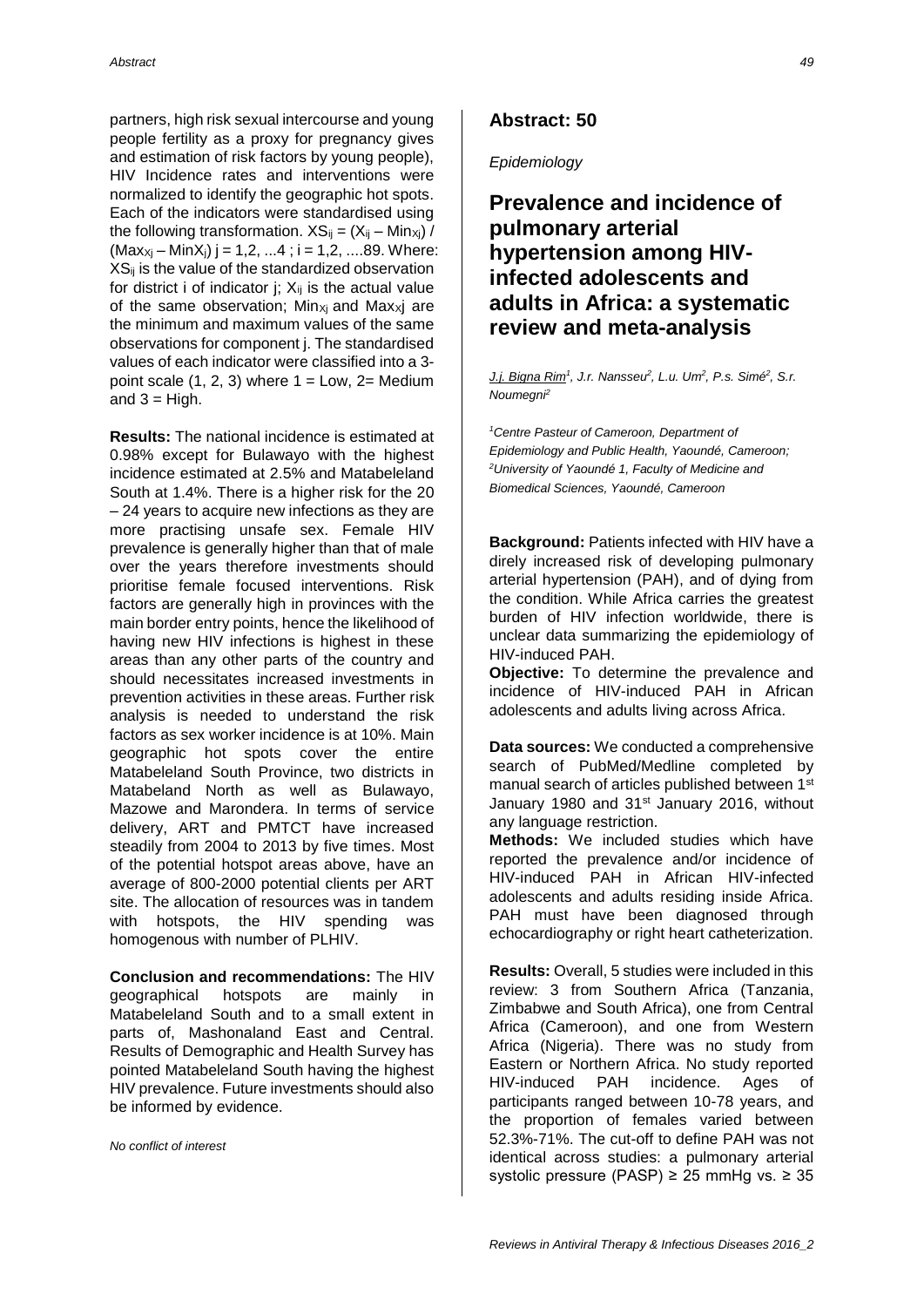mmHg. The prevalence of PAH in the pooled sample of 980 patients was 11.3% (95% CI, 5.6%–21.3%). This prevalence was comparable according to sex, sample size, adolescents vs. adults, and complaints at inclusion. Contrariwise, the prevalence was 24.1% if the definition criterion for PAH was PASP  $\geq 35$ mmHg, and 7.2% with PASP  $\geq$  25 mmHg. The prevalence was higher in Central Africa (29.5%) than in Western Africa (4.0%).

**Limitations:** Only one database was screened, and there were only 5 studies found eligible. The definition of PAH was not homogenous across studies, and quality assessment yielded low to moderate risk of bias.

**Conclusion:** The prevalence of HIV-induced PAH in Africa is very high: 11.3%,. Health care providers should regularly screen their HIVinfected patients for PAH throughout the continent.

*No conflict of interest*

#### **Abstract: 51**

*Epidemiology*

# **Frequency and factors associated with late HIV diagnosis in Ouagadougou, Burkina Faso**

*D. Ouedraogo<sup>1</sup> , S. Tiendrebeogo<sup>1</sup> , G. Ouedraogo<sup>1</sup> , T. Kagone<sup>2</sup> , M. Ouedraogo<sup>1</sup> , A. Zoure<sup>1</sup> , M. Zigani<sup>3</sup> , S. Kouanda<sup>1</sup>*

*1 Institut de Recherche en Science de la Santé (IRSS), Biomédical et Santé Publique, Ouagadougou, Burkina Faso; <sup>2</sup>Centre Muraz, Biologie médicale, Bobo-Dioulasso, Burkina Faso; <sup>3</sup>Hopital de District de Bogodogo, Maladies infectieuses, Ouagadougou, Burkina Faso*

**Background:** The new concept of treatment as prevention is right now the main tool to achieve decline of HIV transmission. The efficacy of this approach is closely related to the UNAIDS goal of 90, 90, 90. Hence, the early access to care including antiretroviral initiation is essential. For this purpose, the late HIV diagnosis appears to be a missed opportunity to reduce HIV transmission by lowering of individual infectivity.

This study aimed to investigate the frequency and determinants of late HIV testing in Burkina Faso.

**Material and Methods:** We included all patients with available CD4<sup>+</sup> T-cells count at HIV diagnosis from the district 30 hospital of Ouagadougou, Burkina Faso between January 2010 and February 2015. A total of 840 patients were included in the analysis.The late diagnosis was defined as a CD4<sup>+</sup> T-cells absolute count less than 200 cells/ $mm<sup>3</sup>$  at the time of diagnosis. Logistic regression was used to identify factors independently associated with late HIV diagnosis. Data were analyzed using R software.

**Results:** Only 9.05% of overall participants had CD4<sup>+</sup> T-cells counts over than 500 cells/mm<sup>3</sup> . Half of the patients (52.62%) had a late diagnosis. Late diagnosis was twice more frequent in male than female (OR=0.51; CI: 0.34-0.76). Similarly, individuals unexpectedly diagnosed while attending for other medical issues (OR=0.57; CI: 0.38-0.87) or for the prevention of mother to child transmission purpose (OR=0.39; CI: 0.24-0.62) were associated with higher risk of late diagnosis. Adults more than 40 years old and patients with tuberculosis were most late tested (68.4% and 62.1% respectively).

**Conclusion/recommendation:** Our findings show that HIV-infected patients are in a state of advanced immune depression at the time of diagnosis. Efforts must be focused on males and older adults for testing and starting early antiretroviral treatment. The promotion of early HIV testing requires strategic interventions among late tested population to limit the incidence of new infections and also to reduce the HIV-associated morbidity and mortality in Burkina Faso. Regarding WHO new recommendations about ART initiation, CD4+ T-cells count trends to become less useful patients because only few among them is diagnosed above the threshold of 500 CD4+ T cells count. Thus, plasmatic viral load measurement must be widely implemented and serve definitively as marker to initiate ART and to monitor disease progression and treatment efficacy in low income countries.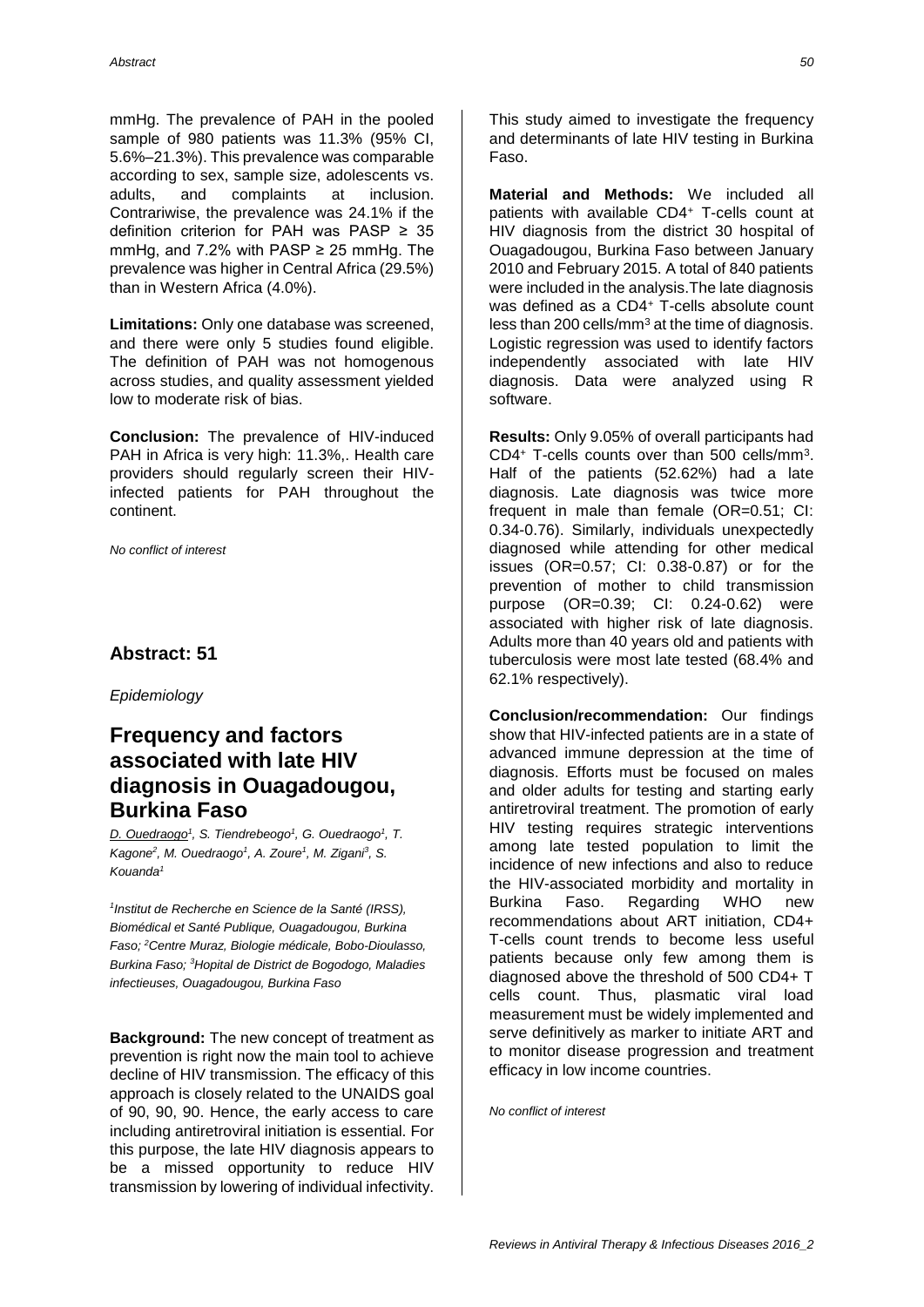*Epidemiology*

# **Prevalence of anti-hepatitis C antibodies and its co-infection with HIV in the Abang Minko'o area of the South region of Cameroon**

*V. Ndip<sup>1</sup> , C. Tayou Tagny1,2, J. Kemengne<sup>1</sup> , D. Mbanya1,2 , N. Ndembi<sup>3</sup> , B. Awazi<sup>4</sup> , C. Ngansop1,2*

*<sup>1</sup>Faculty of Medicine and Biomedical Sciences (FMBS), the University of Yaoundé I, Yaoundé, Cameroon; <sup>2</sup>Yaoundé University Teaching Hospital (YUTH), Yaoundé, Cameroon; <sup>3</sup> Institute of Human Virology, Abuja, Nigeria; <sup>4</sup>Society for Women and Aids in Africa (SWAA), Cameroon*

**Introduction:** Co-infection of hepatitis C virus (HCV) with human immunodeficiency virus (HIV) is now a public health concern. Hepatitis-related liver disease is the leading cause of non-AIDS related death among HIV/AIDS patients; since both infections share similar routes of transmission, and HIV infected patients are living longer due to increase access to highly active antiretroviral therapy (HAART). The dual HCV/HIV infection increases the risk of transmission of both viruses. Data on the prevalence of HCV/HIV co-infection in the general Cameroonian population is sparse. The Abang Minko'o area of South Cameroon is a border town with a high commercial turnover, hence we carried out this study to evaluate the magnitude of HCV/HIV co-infection in this area with the aim of contributing to curbing down these infections by identifying some of the peculiar risk factors associated with their prevalence in that area.

**Methods:** This study was an analytic cross sectional study carried out from November 2014 to April 2015. Approval to carry out this study was sought from the Scientific and Ethical committee of the Faculty of Medicine and Biomedical Sciences (FMBS) of the University Yaoundé I, Cameroon. Permissions were also obtained from all necessary Administrative Authorities for work to proceed. Participants aged  $\geq$  12 years, who gave their informed consent and were resident in Abang Minko'o for at least three months were included in the study. Those who refused to participate or were less than 12 years old were excluded from the study.

Data was collected unto a pre structured questionnaire. Blood samples collected from the participants were screened for HIV using DETERMINE® HIV 1/2a and then IMMUNOCOMB® II HIV 1 & 2 BiSpot if the former was positive. All samples were retested using MUREX HIV Ag/Ab Combo<sup>a</sup>. These samples were also screened for the presence of anti-HCV antibody using IMMUNOCOMB® II HCV. All positive and indeterminate samples were further tested for confirmation using the Architect anti-HCV qualitative assay. Data were analysed with Epi Info version 3.5.3. The Chi square  $(X^2)$  test was used. The Odds Ratio was utilized in assessing strength of association that could exist between measured variables. P values <0.05 were considered statistically significant.

**Results:** A total of 174 participants were included in this study. There were more males 93 (53.4%) than females 81(46.6%) and the mean age was  $30.34 \pm 13.26$  years. The prevalence of anti-HCV antibodies was 6.3% . There was a significant association between HCV sero-positivity of the participants and a past history of injectable drug treatments ( $p =$ 0.01), and minor surgery  $(p = 0.03)$ . The prevalence of HIV in this study was 6.9%. The prevalence of HIV in females (7.4%) was higher than for males (6.5%). HCV/HIV co-infection was found in 3 cases (1.7%).

**Conclusions:** This study showed that the prevalence of HCV and HIV co-infection in the study population was 1.7%. A high prevalence of anti-HCV antibodies (6.3%) and HIV (6.9%) infections were also noted. The major risk factors associated with HCV infection were: A history of injectable drug treatment and minor surgery.

*No conflict of interest*

#### **Abstract: 53**

*Epidemiology*

**Sero-discordance among women attending antenatal clinics in Nigeria – a case for broadening the focus of prevention interventions**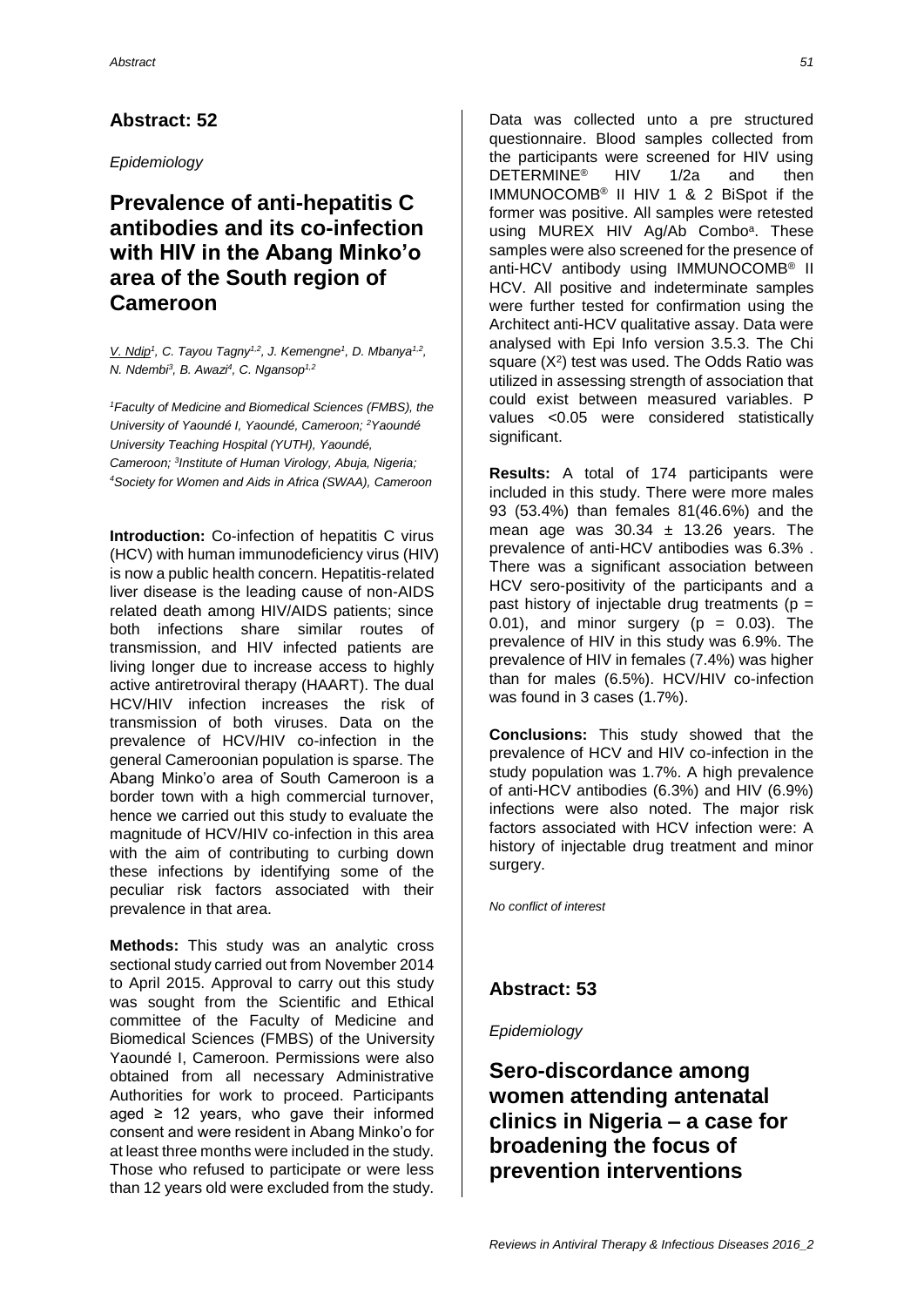*K. Khamofu<sup>1</sup> , E. Oladele<sup>2</sup> , M. Abass<sup>3</sup> , O. Idoko<sup>3</sup> , C. Obanubi<sup>2</sup> , T. Badru<sup>3</sup> , M. Saleh<sup>2</sup> , K. Torpey<sup>1</sup>*

*<sup>1</sup>Family Health International, Technical, Abuja, Nigeria; <sup>2</sup>Family Health International, Prevention Care and Treatment Departmenr, Abuja, Nigeria; <sup>3</sup>Family Health International, Monitoring and Evaluation, Abuja, Nigeria*

**Background:** The focus of HIV interventions for pregnant women has largely been on ensuring zero new paediatric infections. A key consideration should also be treatment as prevention of horizontal transmission to partners of HIV positive pregnant women in the context of serodiscordance partnership. Evidence suggests that the magnitude of serodiscordance among pregnant couples is high and is a significant window for transmitting new HIV infections. The few studies reporting serodiscordance have looked only at partners of HIV+ pregnant women. This study determined the rate and pattern of serodiscordance among partners of pregnant women attending ANC in Nigeria irrespective of serostatus of the pregnant woman in order to assess the extent of the possible window of HIV infection.

**Methods:** This is a retrospective study. From services supported through the USAID-funded GHAIN project, aggregated data of 31,376 pregnant women and their partners in 185 public health facilities from 2007 to 2011 were used to establish rates and pattern of HIV serodiscordance (HIV+ pregnant woman and HIVpartner or HIV- pregnant woman and HIV+ partner). We compared the ranking of serodiscordance rates to the ranking of estimated new infections per region.

**Results:** 1,450,139 pregnant women were tested at ANC. Of this, 2.2% (31,376) of their partners were tested. Among the 31,376 partners tested, serodiscordance was 17.0%. In 15.6% of partners, the pregnant woman was HIV+ and partner HIV negative while in 1.4% the pregnant woman was HIV- and partner HIV positive. The rate of HIV discordance amongst tested partners was highest in the south-east (39.9%), and lowest in the south-west (10.3%). The ranking of the magnitude of serodiscordance was not perfectly aligned with the pattern of estimated new HIV infections by region.

**Conclusions:** Serodiscordance is widely prevalent with regional variation. Interventions to improve HIV testing and counseling amongst partners of pregnant women irrespective of serostatus should be vigorously implemented. Understanding drivers for regional variations will help target interventions.

*Conflict of interest: The work on which this paper is based is funded by PEPFAR through a cooperative agreement with USAID.* 

### **Abstract: 54**

*Epidemiology*

### **Seroprevalence of Dengue virus infection in antiretroviral naïve HIV-1 infected people**

*T.J. Colince<sup>1</sup> , T.F. Flaurant<sup>2</sup> , N.l. Ndengkoh<sup>3</sup> , A. Georgia<sup>4</sup> ,*  S.N.C. Stephanie<sup>3</sup>, N.N. Ngechae<sup>4</sup>, L. Abel<sup>1</sup>, C.T. Mireille<sup>5</sup>, *G.D.N. Priso<sup>1</sup> , N. Godwin<sup>4</sup>*

*<sup>1</sup>University of Yaoundé I, Department of Animal Biology and Physiology, Yaounde, Cameroon; <sup>2</sup>University of Dschang, Department of Biochemistry, Dschang, Cameroon; <sup>3</sup>University of Yaoundé I, Department of Biochemistry, Yaounde, Cameroon; <sup>4</sup>Chantal BIYA International Reference Centre for HIV/AIDS research on prevention and Management (CIRCB), Laboratory of Immunology and Microbiology, Yaounde, Cameroon; <sup>5</sup>Catholic University of Central Africa, Department of Clinical Microbiology and Immunology, Yaounde, Cameroon*

**Introduction:** Dengue virus (DEN) belong to the Flaviviridae family, a group of four closely related arboviruses in the genus Flavivirus. Aedes aegypti and Aedes albopictus are the mosquito vectors of the DEN viruses, and humans are the primary host. In Cameroon like other central African countries people living with the Human Immunodeficiency Virus (HIV) can also be infected with Dengue virus. There is little information on the impact of coinfection with HIV-1 and Dengue virus on the long term management of HIV-1. Previous studies have shown evidence of DEN transmission and persistence in Cameroon. However no data has been reported on the consequence of Dengue virus infection on the long term management of HIV infection.

**Method:** From 2011 to 2015 we monitored the prevalence of DEN in 2990 participants ranging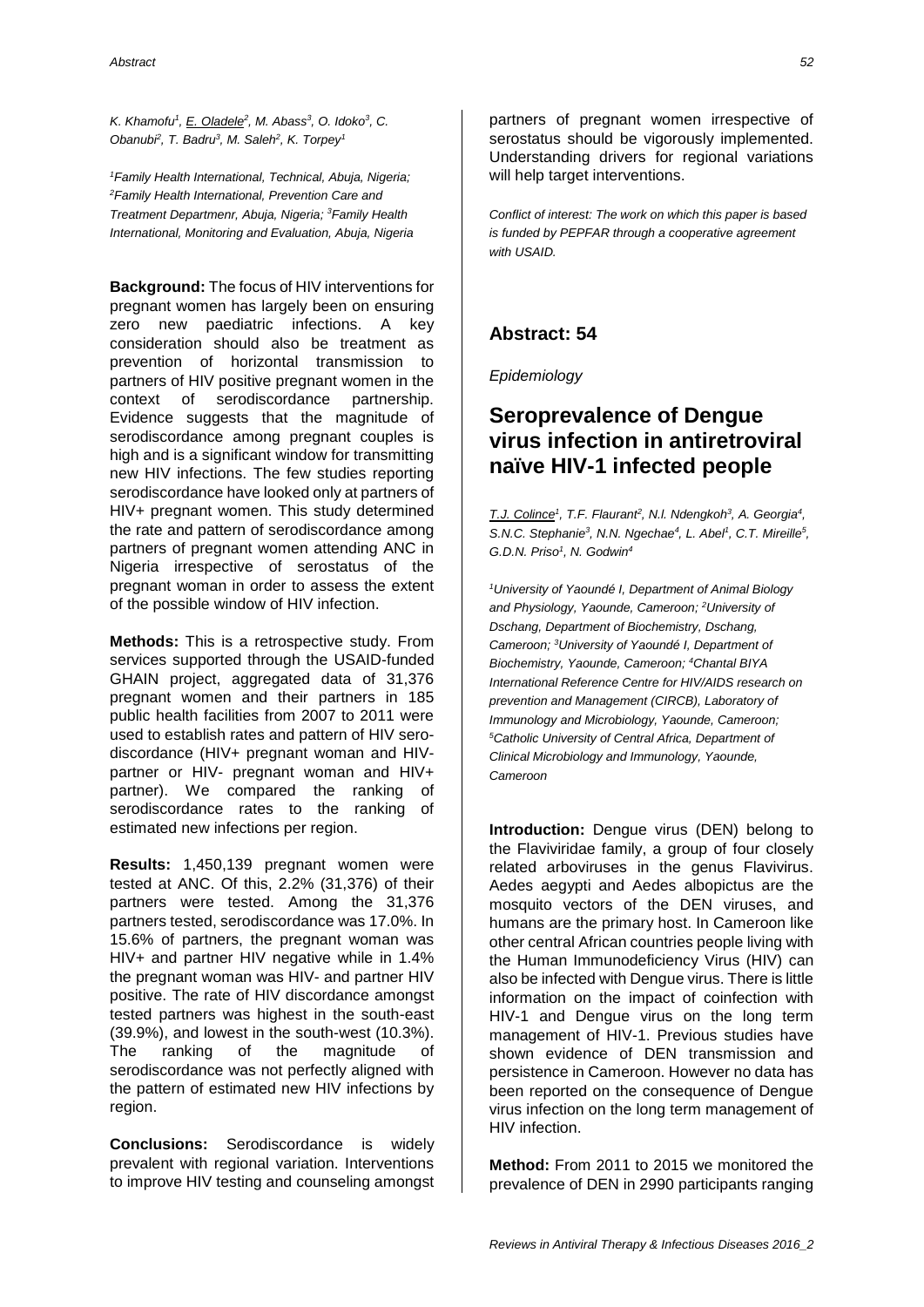in age from 1 to 72 years. The study consisted of 1986 HIV-1 positive and 1004 sero-negative participants respectively. Altogether 2285 adults including 1409 HIV-1 positive and 876 HIV-1 negative people were recruited for this study. On the other hand 705 children consisting of 577 HIV-1 positive and 128 seronegative children participated in the study. The diagnosis of dengue infection was through through the detection of NS1 Ag and anti-IgG/IgM antibodies in plasma using CTK Biotech Duo Rapid test (CTK Biotech, Inc.). While HIV diagnosis was performed using the Alere Determine™ HIV1/2 test kit (Alere DetermineTM HIV-1/2 is a usual read, qualitative immunoassay for the detection of antibodies to HIV-1 and HIV-2) and KHB Shanghai HIV 1+2 diagnostic test kits (Kehua Bio-engineering Co., Ltd. China). In addition helper CD4 T cell count and plasma HIV-1 viral load was also performed in all HIV-1 positive participants.

**Result:** The prevalence of Dengue virus infection in seronegative participants was significantly higher (P<0.001) than in HIV-1 positive people (24.3% versus 17.62%). HIV-1 positive patients (221) showed less anti-NS1 IgG antibodies than the uninfected HIV-1 (196) people (P<0.0001). Even though HIV-1 infected people generally showed lesser anti-NS1 IgG antibodies when adult were compared with children they showed significantly higher (P<0.0001) IgG antibodies to DEN NSI (72.6% for adult versus 26.4% for children). Detection of the NS1 Ag was also more prevalent in children (P<0.001) than adults (58.3% in children compared to 12.9% in children). The prevalence of anti-NS1 IgM antibodies detection was generally low compared to anti-NSI IgG antibodies. There was no significant difference between seropositive and seronegative participants with respect to the prevalence of IgM antibodies.

**Conclusion:** Thus from 2011 to 2015 Dengue virus infections circulated in both seropositive and seronegative Cameroonians. The consequence of Dengue virus coinfection of seropositive people was an augmented persistence of the Dengue virus NSI antigen. This is probably due to the diminished ability of HIV-1 infected people to clear the virus. This conclusion is supported by the diminished prevalence of anti-NSI specific IgG in seronegative people.

*No conflict of interest*

#### **Abstract: 55**

*HIV Prevention*

### **Challenges in HIV screening among blood donors; a gap to be filled**

*C. Elah<sup>1</sup> , C. Tayou<sup>2</sup> , D. Mbanya<sup>2</sup>*

*<sup>1</sup>University of Buea Muea Medical Health Centre, Microbiology and Parasitology, Buea, Cameroon; <sup>2</sup>Centre Hospitalier et Universitaire Yaoundé Cameroon, Haematology and Blood Bank, Yaoundé, Cameroon*

**Introduction:** HIV/AIDS remains an issue of major public health concern worldwide, over four decades since its discovery, with about 35 million people living with it, 71% of whom are in Sub-Saharan Africa (SSA). Blood transfusion is the most efficient (95-100%) route of its transmission. Despite stringent screening methods that may be in place, there is always a residual risk for HIV transmission due to the eclipse/window period. This risk is increased by the predominance of family/replacement donors in our setting (about 70-80%), reported by the World Health Organisation to carry higher risks of infectious transmission, compared to volunteer non-remunerated donors. Thus, this study was carried out to investigate the phenomenon of residual risk for HIV infection from blood donations collected during the window/eclipse periods at the Yaoundé University Teaching Hospital (YUTH).

**Materials and Methods:** A cross-sectional study was conducted among consenting HIVnegative blood donors in the Haematology and Transfusion Service of the YUTH who reported to collect the results of the tests carried out on their blood at the time of blood donation. A 5 ml blood sample was collected from these for postdonation HIV screening. Rapid tests and enzyme linked immune-sorbent assay (ELISA) techniques were used for HIV antibody and antigen detection. There were 90 consenting donors that met the inclusion criteria and constituted the study population. The mean time lapse between blood donation and the sample collection was 16.87±4.56 days [range 8-32]. Data collected was entered in Microft Office for Windows and cleansing was done by double verification for any inconsistent or aberrant values/modalities. Data analysis was then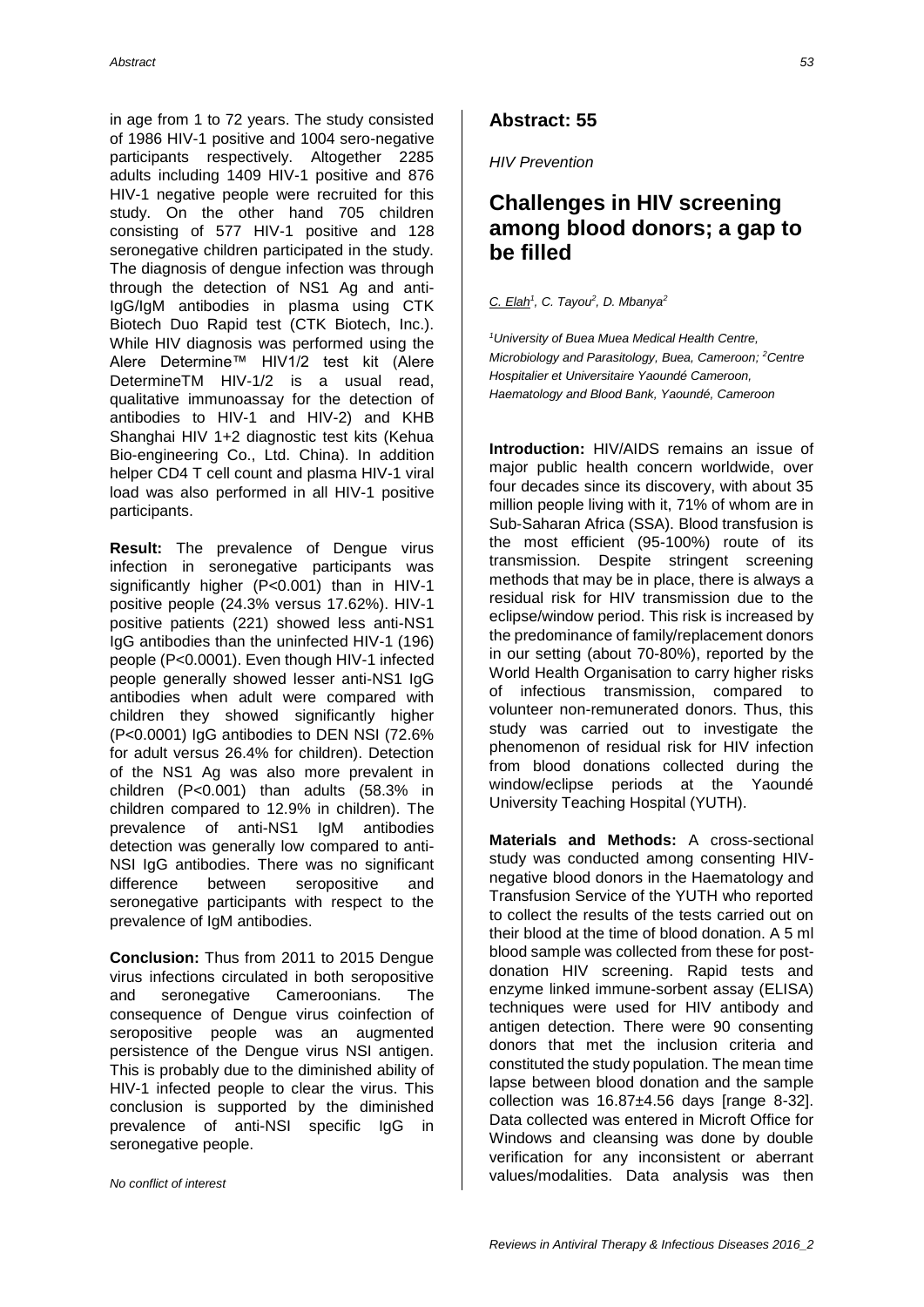performed using EPI-INFO version 7.0.9.7 for univariate and bivariate analysis. Associations were considered statistically significant at Pvalues  $< 0.05$ .

**Results:** Out of these 90 participants 3(3.33%) were confirmed HIV positive on the second collection. The most frequent risk factors for HIV amongst these blood donors between blood donation and sample collection were sexual relationship 64 (71.11%), multiple sex partners 13(20.31%), the lack of condom use 27 (42.19%), drunkenness 15 (16.67%) as well as pricks by sharp objects 12 (13.33%). No association was found between any of the risk factors considered in the study and the HIV status of donors.

**Conclusion:** These findings suggest that the potential for HIV transmission through blood transfusion remains very high, and that some blood donors may be within the eclipse/window periods at the time of blood donation. There is persistent need for stringent criteria for the medical selection of donors and for more efficient screening techniques in all blood transfusion services, especially of SSA.

*No conflict of interest*

#### **Abstract: 56**

*HIV Prevention*

# **Predictive factors of clinical and biological evolution of hiv patients under antiretroviral in douala, Cameroon**

*N. Essomba<sup>1</sup> , D. Nkomo<sup>1</sup> , Y. Coppieters<sup>2</sup>*

*<sup>1</sup>University of Douala, Public Health, Douala, Cameroon; <sup>2</sup>University of Bruxelles, Public Health, Bruxelles, Belgium*

**Introduction:** Les données concernant les bons facteurs pronostiques sur l'évolution du traitement des patients VIH + sont rares dans un contexte comme au Cameroun. Cette étude vise à déterminer les facteurs associés à une bonne évolution des patients séropositifs à Douala, pour les cinq dernières années.

**Matériel et méthodes:** Cette étude transversale analytique et transversale réalisée dans trois hôpitaux de Douala Les données ont été recueillies sur la base d'un questionnaire pré-établi, standardisé et anonyme. Les informations relatives à la gestion des patients a été extrait des dossiers médicaux, des registres de consultation et de la pharmacie des unités de soins. Nous avons utilisé les fichiers de patients adultes séropositifs qui ont reçu un traitement antirétroviral pendant au moins 06 mois. Une bonne évolution a été observée chez les patients présentant une augmentation de poids ≥ 10% de leur poids initial et / ou une augmentation du taux de CD4 ≥ 500 / mm3. Les tests du chi carré et étudiants nous ont permis de présenter les facteurs associés à une bonne évolution.

**Résultats:** Un total de 1.057 dossiers ont été inscrits Le marié a présenté une bonne évolution par rapport aux célibataires (âge moyen des patients  $39 \pm 10$  ans, le sex - ratio M / W 0,46.). Ceux qui avaient un poids moyen de départ ≥ 59,4 ± 11,6 a eu une bonne évolution par rapport à ceux ayant un poids moyen inférieur à lui. Aucune différence significative entre les différents stades de la maladie (P = 0,1). OMS Seule l' encéphalite et la tuberculose ont révélé des différences significatives dans le groupe de ceux présentant une maladie opportuniste. Les patients atteints de la moyenne initiale CD4 ≥ 168 ± 152 ont connu une bonne évolution  $(P = 0.008)$ . Aucune différence significative entre les différents protocoles de traitements ARV a été observée (p = 0,093). L'absence de maladies opportunistes [OR 2,58 (1,38-4,85)], le statut marié [OR 2,39 (1,25-4,52)], et une bonne adhérence [OR 2,40 (0 , 16-3,20)] ont été révélés comme facteurs prédictifs d'une bonne évolution.

**Conclusion:** Il montre que marié, le poids, le nombre de CD4 lors de l' initiation, l'absence de maladies opportunistes affecte le bon développement de patients VIH +. D' où le renforcement d'un dépistage et d' un début de prise en charge.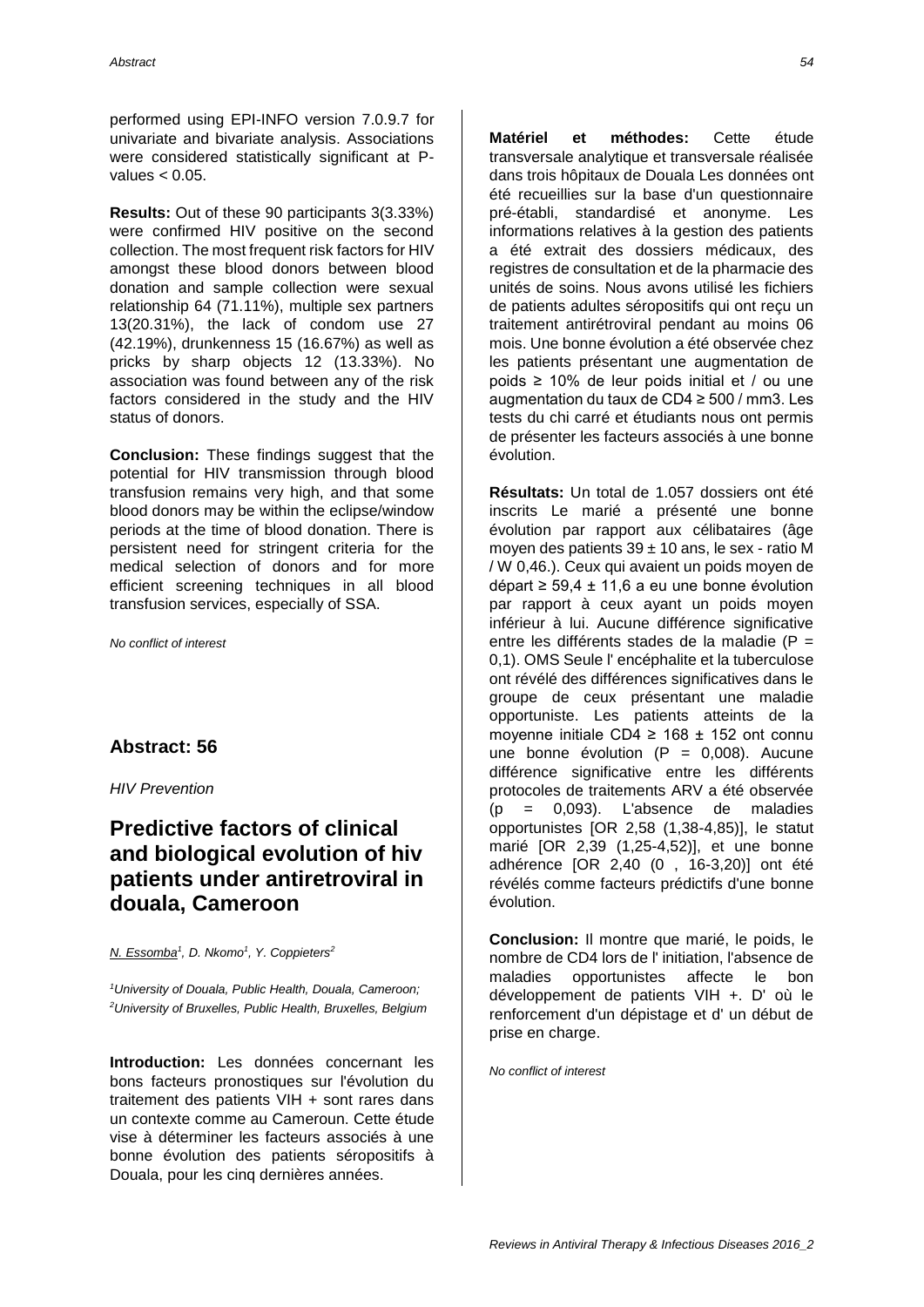*HIV Prevention*

# **Isotype profiles of antibodies in plasma from antiretroviral naive HIV-1 infected persons specific to HIV-1 gp120 expressed from wild type and mutant Lec1 CHO cells**

*M. Nforbewing<sup>1</sup>, N. Nadesh<sup>2</sup>, A. Georgia<sup>2</sup>, N. Loveline<sup>3</sup>, T.T. Flaurant<sup>4</sup>*, N.D. Ghislain<sup>5</sup>, T.J. Colince<sup>5</sup>, L. Abel<sup>5</sup>, S.N. *Stephy<sup>3</sup> , N. Godwin<sup>2</sup>*

*<sup>1</sup>University of Dschang, Department of Biomedical Sciences, Dschang, Cameroon; <sup>2</sup>CIRCB, Laboratory of Microbiology and Immunology, Yaounde, Cameroon; <sup>3</sup>University of Yaounde I, Department of Biochemistry, Yaounde, Cameroon; <sup>4</sup>University of Dschang, Department of Biochemistry, Dschang, Cameroon; <sup>5</sup>University of Yaounde I, Department of Animal Biology and Physiology, Yaounde, Cameroon*

**Background:** The entry of HIV-1 into its target cell is mediated by an interaction between the gp120 of the virus and host cell receptors. Specific antibodies to the HIV-1 gp120 can be of enormous help in preventing or blocking this interaction. However stimulation of these neutralizing antibodies has proven difficult to achieve through vaccination because of the lack of a suitable antigen mimicking the native gp120 from HIV-1. The N-glycosylation of gp120 varies depending on its source and has been demonstrated to affect gp120 recognition by serum antibodies. Since the viral env gp120 is a potential antigen for vaccine development, a recombinant gp120 was produced from mutant lec-1 CHO cell line which enables the expression of HIV env gp120 with simple mannose sugars like the native HIV-1 virus. The overall objective of this study was to determine IgG antibody isotypes in plasma from antiretroviral naïve HIV-1 infected people specific to HIV env gp120 expressed from wild type and mutant lec1 CHO cells.

**Method:** Manosylated HIV env gp120 was purified from the supernatants of stably transfected mutant lec1 CHO cells using a flag tag. We next assess antibodies specific to HIV env gp120 in plasma obtained from participants. This was a cross sectional study using plasma

samples voluntarily donated by consented eligible participants. Using indirect antibodyantigen ELISA we determined the IgG isotypes specific to the gp120 expressed from wild type and mutant lec1 CHO cells.

**Results:** The results obtained showed that all IgG isotypes were detected for both the manosylated and CHO wild type expressed gp120. However a great variation was noticed in various participants as well as low antibody titer measurements with the group titer ranges [200-800] and [1600-6400] being very predominant over [12800-15600] as well as the isotypes IgG1 and IgG3 were also very predominant in both antigens. Although all IgG antibody isotypes including IgG1, IgG2, IgG3 and IgG4 were dictated there was no significant between antibody titers directed to manosylated gp120 and wild type gp120.

**Conclusion:** Thus manosylated gp120 expressed from Mutant lec1 CHO cells was efficiently recognized by gp120 specific antibodies in HIV positive plasma. We believe that this novel gp120 based immunogen could be use to enhance humoral responses targeting HIV env gp120.

*No conflict of interest*

### **Abstract: 58**

*Community/civil society engagement*

# **"I HAVE SOMETHING TO SAY!" Bringing youth voice to the forefront of the public health discourse in South Africa**

*C. Carty<sup>1</sup> , L. Weyer<sup>2</sup> , R. Hodes<sup>3</sup> , K. Crunkleton<sup>2</sup> , L. Sidloyi<sup>4</sup> , E. Toska<sup>5</sup>*

*<sup>1</sup>The Relevance Network, Policy and Intervention, Johannesburg, South Africa; <sup>2</sup>The Relevance Network, Youth Strategy, Johannesburg, South Africa; <sup>3</sup>The University of Cape Town, AIDS and Society Research*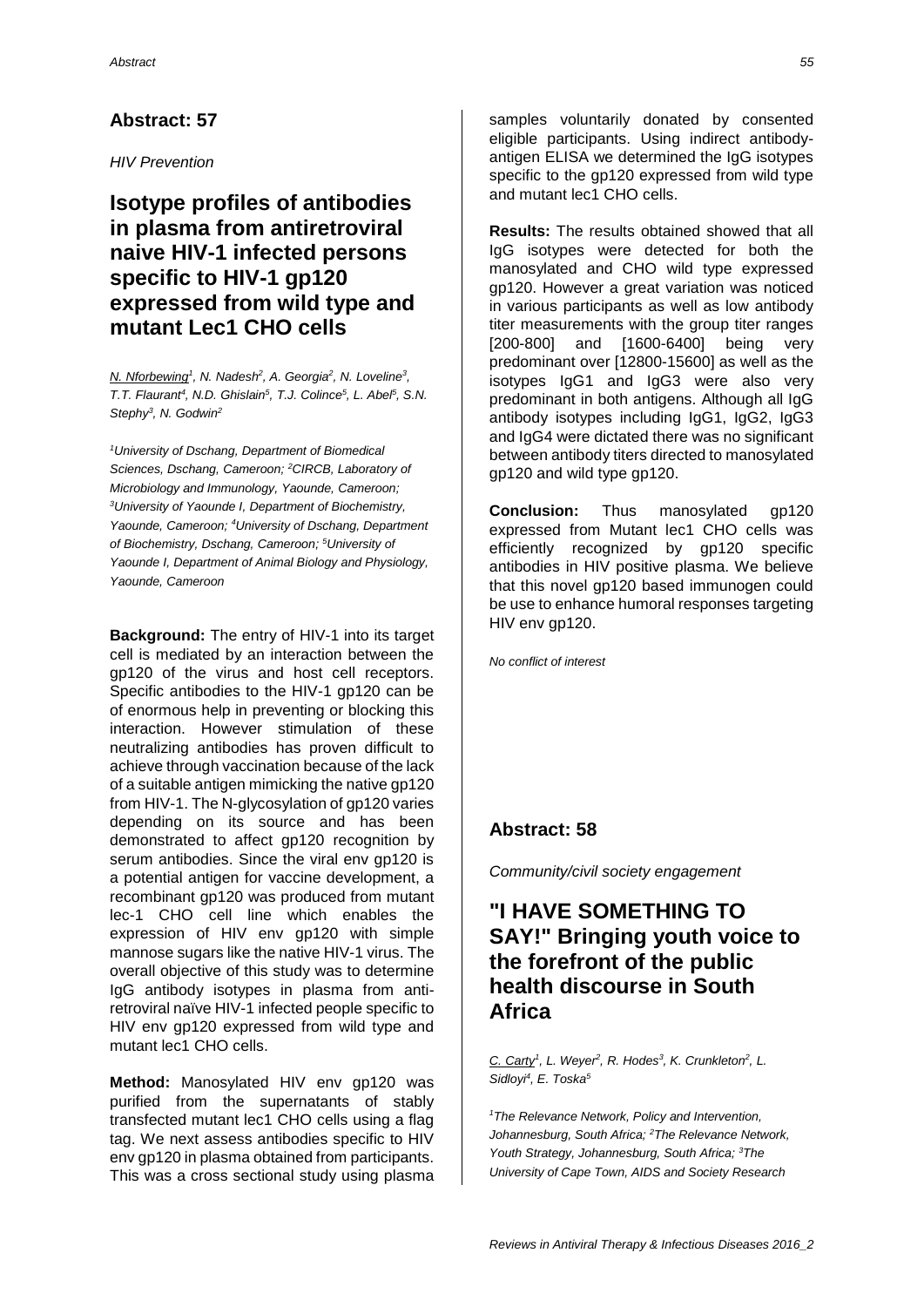*Unit, Cape Town, South Africa; <sup>4</sup>The Relevance Network, Youth Strategy, East London, South Africa; <sup>5</sup>University of Oxford, Social Policy and Evidence-Based Intervention, Oxford, United Kingdom*

**Background:** Spectrum data released by WHO in 2014 revealed that HIV-related deaths among adolescents is rising, particularly in Sub Saharan Africa. To understand how best to deliver adolescent friendly services that may serve to mitigate poor health outcomes, a consortia of expert partners (public/private/academic) conducted extensive literature reviews to identify evidence-based interventions that address drivers for adolescent mortality. These were examined through lenses of gender; youth-friendly services; prevention; sexual and mental health; substance abuse; and treatment access. The outputs revealed that youth-informed programming was lacking across all frameworks. In response, a national Youth Summit pilot was planned with support from Janssen's New Horizons initiative, dubbed the 'I have something to say!' campaign.

**Methods:** Participation was solicited via social media and advertised in schools across all 9 South African Provinces. The summit was held at the University of Cape Town in September 2015. 16 young people (14-21 years) from 7 of South Africa's provinces participated. While the majority of participants were HIV+ youth, delegates were represented other health and societal issues: survivors of child sexual abuse, those exposed to rampant substance abuse and those struggling with mental health issues. A youth-driven format was developed to ensure that the participants were comfortable and encouraged to be authentic in their responses. A peer facilitator oversaw the dialogues, which yielded important perspectives for considerations at the national level.

**Results:** With specific reference to HIV, the youth formulated 4 specific recommendations, namely: 1) start HIV education at a younger age; 2) organise training workshops for peer educators; 3) eliminate healthcare workers who are not passionate; and 4) encourage young people to become doctors and nurses.

**Conclusions:** The organizers have concluded that the importance of engaging youth prior to developing health services intended to serve them is essential to guarantee effectiveness. Youths from this programme will be engaged to

build capacity among new youth leaders in future in a follow-on summit in 2016. The collaborators foresee the potential to inform government departments positioned to address adolescent-centred issues via increased inclusion of youth perspectives in health and social welfare programmes.

*No conflict of interest*

### **Abstract: 59**

*Community/civil society engagement*

# **Traditional leaders increase HTC uptake: The Case of Chief Mulonga's Chiefdom, Solwezi District, Zambia**

*I. Mwema<sup>1</sup> , J. Nyirenda<sup>1</sup> , G. Banda<sup>2</sup> , E. Phiri<sup>3</sup> , V. Munene<sup>3</sup> , N. Nyambe<sup>4</sup> , P. Kasonde<sup>5</sup> , M. Welsh<sup>5</sup>*

*<sup>1</sup>FHI 360 - ZPCT II B, eMTCT, Solwezi, Zambia; <sup>2</sup>FHI 360 - ZPCT II B, Community, Solwezi, Zambia; <sup>3</sup>FHI 360 - ZPCT II B, Program, Solwezi, Zambia; <sup>4</sup>FHI 360 - ZPCT II B, Research, Lusaka, Zambia; <sup>5</sup>FHI 360 - ZPCT II B, Technical, Lusaka, Zambia*

**Background:** Success in achieving the WHO's 90/90/90 standard for HIV programs is predicated on reaching more HIV+ individuals with HIV testing and counselling (HTC) services and linking them to care. Traditional leaders who are gate keepers in the community can play an important role in facilitating access to HTC services for their subiects. We expanded links with traditional leaders in Northwestern Province Zambia to facilitate the achievement of higher levels of HTC.

**Materials & Methods:** The Zambia Prevention Care and Treatment Partnership (ZPCTIIB) engaged community leaders as promoters of HIV/AIDS services. We conducted sensitization workshop for 10 traditional leaders in Lwamala in chief Mulonga's Chiefdom. After the workshop, the chief of the Kaonde people in Solwezi District noted that the community mobile HTC primarily reached younger subjects possibly at the expense of older individuals in his kingdom.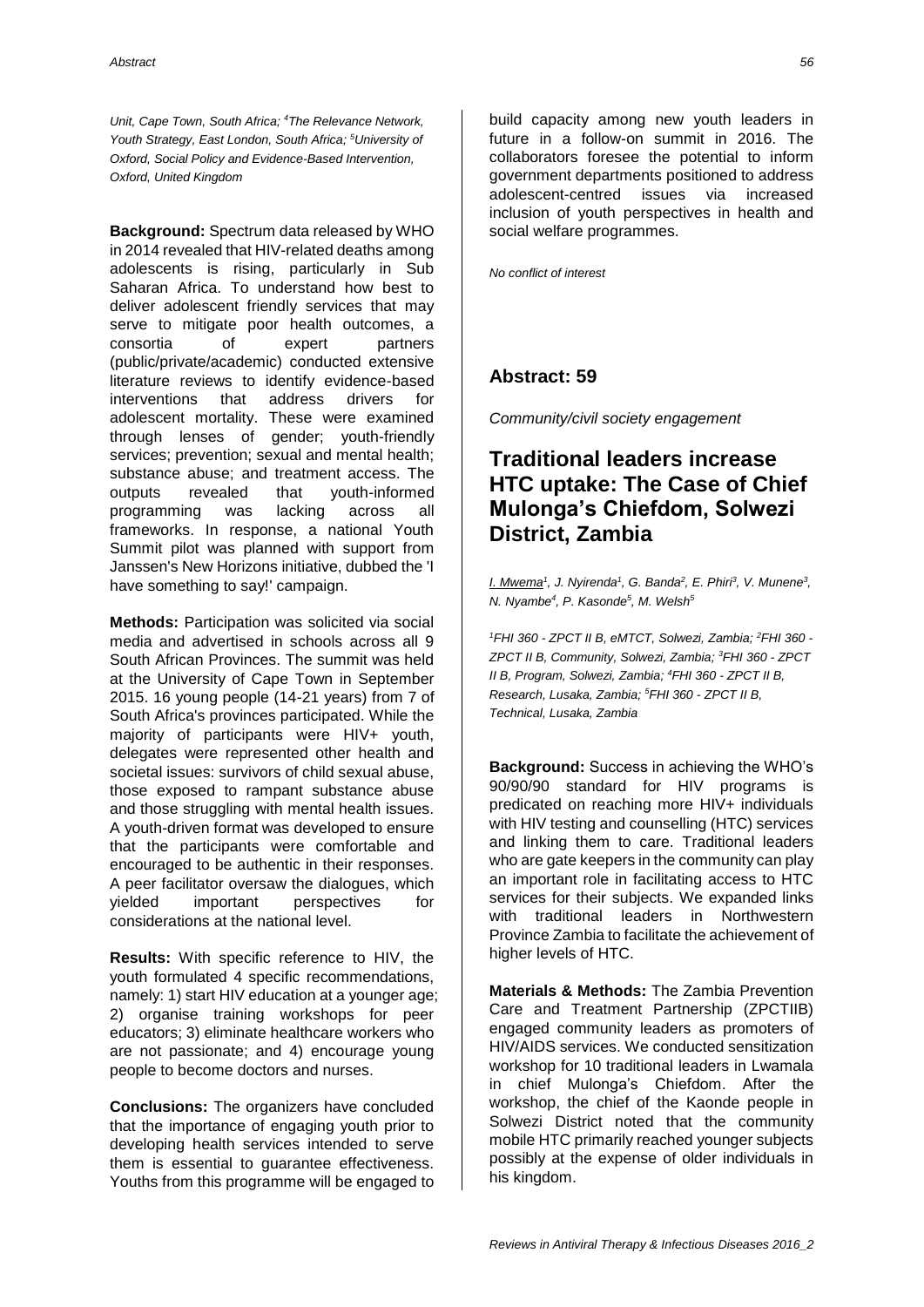The facility Staff at the local Health Centre (Lwamala) conducted, through the leadership of the chief, the **door to door** HTC as part of the community based HTC services. Using the door to door model, three episodes of HTC were conducted over a period of three months from September to November 2015.

**Results:** During the intervention, 3488 people where reached with HTC out of which 23 tested HIV positive 3488 compared to the previous 2000 (4 HIV+) reached during mobile CT before the involvement of chiefs and traditional leaders, representing a 74 % higher yield.

The community & their leaders should be engaged from the beginning prior to implementation of HTC services to determine the best approach to use for community based interventions such as HTC. Comparing the two approaches in Chief Mulonga's chiefdom, the door to door approach nearly doubled HTC uptake in that area and yielded 19 (0.5%) increase in number of HIV+ individuals identified.

**Conclusion:** Working with community leaders improves access to HIV/AIDS Services. Traditional Leaders played a key role in the door to door model access that resulted in the increase of HTC uptake in Chief Mulonga's chiefdom. This method can be replicated in other rural settings.

*No conflict of interest*

#### **Abstract: 60**

*Community/civil society engagement*

# **Perception de la qualité de l'offre des services et faible participation communautaire en PTME au Cameroun**

*A. Bitouga<sup>1</sup> , M.A. Fabou<sup>1</sup> , V. Penté<sup>1</sup> , N. Mbouemboue<sup>2</sup> , C. Temgoua<sup>1</sup> , T. Nduwimana<sup>3</sup> , A.C. BISSEK-Zoungkanyi<sup>1</sup>*

*<sup>1</sup>Ministry of Health, Division of health operation research, Yaoundé, Cameroon; <sup>2</sup>Ministry of Health, CDBPS-H, Yaoundé, Cameroon; <sup>3</sup>UNICEF, Section vih, Yaoundé, Cameroon*

**Contexte:** Le Cameroun a élaboré en 2011 son plan d'élimination de la transmission mère enfant du VIH (TME) 2011-2015. Son but était d'améliorer la survie maternelle et infantile à travers l'élimination des nouvelles infections pédiatriques à VIH à l'horizon 2015. En 2014, une analyse situationnelle sur l'eTME a été faite. Malgré des progrès observés au niveau national dans la lutte contre le VIH, l'appropriation par les communautés des interventions à fort impact sur la PTME demeure faible. Ceci pourrait limiter l'atteinte des objectifs 90-90-90 sur le plan communautaire. L'objectif de cette présentation est d'analyser les perceptions des bénéficiaires sur l'offre de services de PTME et évaluer la participation des communautés dans le cadre de la PTME.

**Méthode:** L'étude était qualitative. Les données ont été collectées dans les régions de l'Extrême-Nord, le Centre, l'Est, le Littoral et le Sud-ouest. 816 personnes ont été interviewées parmi lesquelles : les bénéficiaires, les leaders communautaires et les prestataires de soins.

**Résultats:** Au Cameroun, la faible utilisation des services de PTME par les femmes était associée à plusieurs raisons : l'insuffisance quantitative du personnel dans les structures sanitaires qui entrainerait la longue durée d'attente et l'insuffisance voire l'absence de l'écoute ; le manque de professionnalisme des prestataires qui est responsable de la médiocrité de l'accueil, le non-respect de la confidentialité et la stigmatisation.

Les communautés quant à elles n'étaient pas suffisamment enrôlées dans les activités de PTME. Lorsqu'elles l'étaient, leurs activités ne se limitaient qu'à la mobilisation sociale. Leur contribution à l'accompagnement psychologique, spirituel et social dans le domaine de la PTME n'était pas explorée.

**Conclusion:** La formation du personnel à l'éthique dans la gestion des bénéficiaires et la délégation de certaines tâches des soignants à la communauté participerait à l'atteinte des objectifs 90-90-90.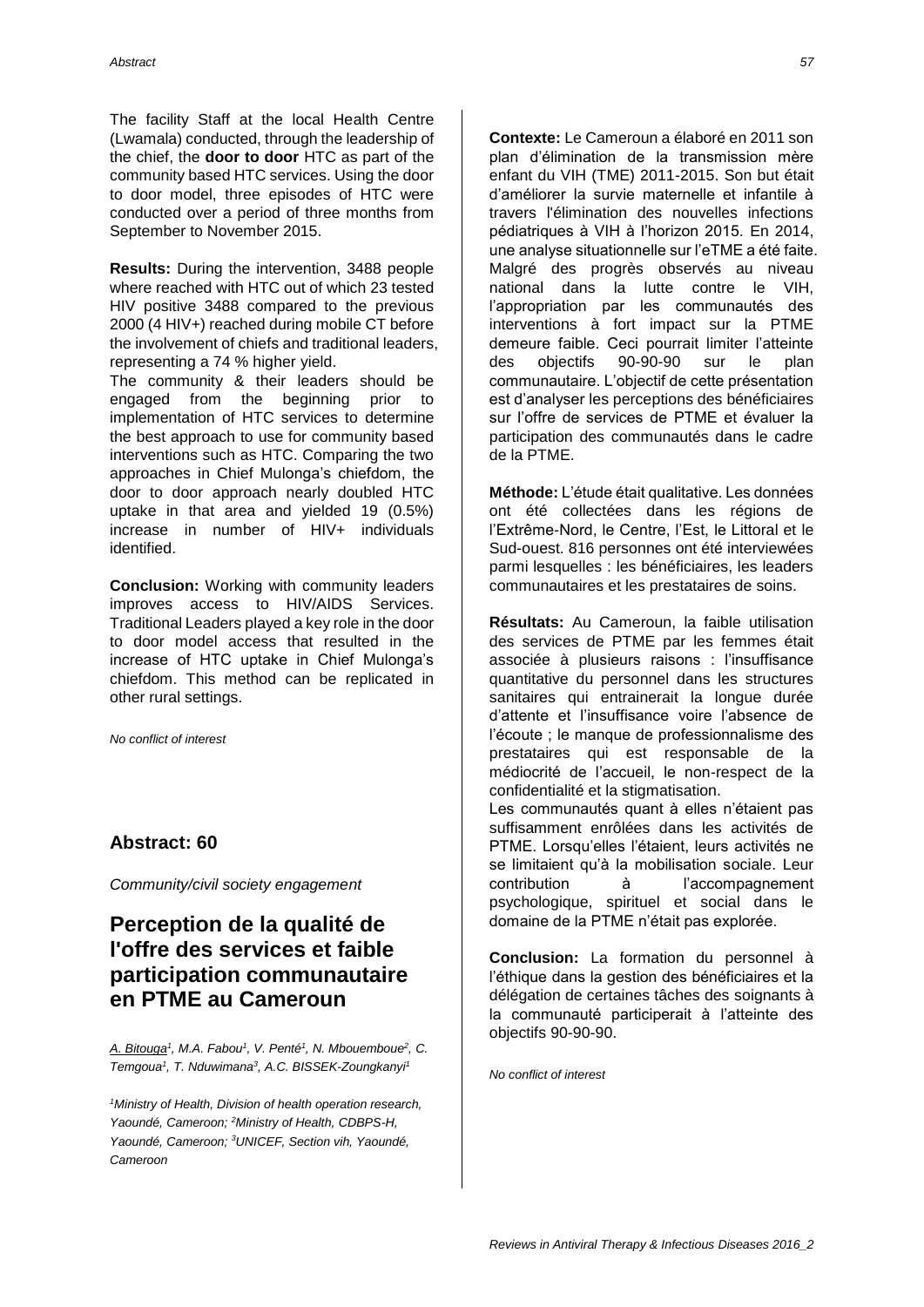*Community/civil society engagement*

# **Expert Patients (EPs): Untapped Resources at HIV Care & Treatment Clinics, Tanzania.**

*E. Chilolo<sup>1</sup> , G. Haverkamp<sup>1</sup> , D. Janga<sup>2</sup> , R. Mwanjela<sup>2</sup> , N. Mwambingu<sup>2</sup> , J. Rwezaura<sup>1</sup> , C. Mwanziva<sup>2</sup> , U. Nayowe<sup>2</sup>*

*<sup>1</sup>PharmAccess international (PAI), Health, Dar Es Salaam, Tanzania; <sup>2</sup>Tanzania Peoples` Defense Forces (TPDF), Health, Dar Es Salaam, Tanzania*

**Background:** Tanzania with 47,783,000 estimated population (WHO, 2014) and generalized HIV epidemic of 5.1% prevalence (THMIS, 2012), suffers a critical shortage of human resources for health (HRH) at 56.38% (MOHSW, 2014). PAI/TPDF support 48 military health facilities (HFs) to provide comprehensive HIV/AIDS services since 2006. In 2014 the program introduced expert patients (EPs) so that to provide non-clinical services at its 14 HFs with high volume of PLHIV at HIV care and treatment clinics (CTCs). The willing PLHIV who are enrolled into CTCs are trained according to ministry of health and social welfare (MOHSW) standards to become an EP and volunteer at CTC. The objective of EPs involvement is to fill the gap of HRH shortage. Currently, there are 45 trained EPs assisting some activities in the CTC. The tasks shifted to EPs include cleaning CTC, sorting files, triaging, registering patients, delivering adherence counselling and health education, sharing experiences with peer PLHIV, collecting laboratory results, escorting patients to other HIV service delivery outlets, weighing patients, tracking loss to follow up (LTFU). These tasks were normally done by clinicians and nurses. The EPs` job is coordinated by a senior nursing officer. Day-today activities is supervised by the CTC nurse incharge.



**Methods:** Sixteen EPs from 8 CTCs were interviewed using a structured questionnaire on the benefits of their work and if are accepted by health care workers (HCWs) and CTC attendees. The EPs coordinator and 14 HCWs have been interviewed on the effectiveness of utilizing EPs. A review of LFTU register was done in 8 CTCs.

**Results:** 45 EPs were trained on the basics of HIV/AIDS services during January 2014- February 2016 to become knowledgeable on the tasks. Total of 3,780 LTFU were recorded and followed up by the EPs. Of them 1,086 (29%) LTFU were tracked back to CTC to restart HIV care & treatment services; 1, 030(27%) were found self-transferred to other clinics for HIV care & treatment services; 66 (2%) were found died while 1,598 (42%) were unknown in their area of residence (Tab 1). The unknown outcome of the LTFU were neither available in their phones nor known by their local leaders/close relatives as is documented in the basic demographic part of the patient`s National CTC2 treatment card. In the absence of EPs the 29% LTFU could not return back to CTC for HIV management. We could also not be able to find out PLHIV who are attending treatment in other CTCs or those who have died. This result indicates the importance of involving EPs in some CTC activities.

| S/No           | <b>HF Name</b>         | <b>Total LTFU</b> | <b>LTFU</b><br>Outcome |                                          |             |             |
|----------------|------------------------|-------------------|------------------------|------------------------------------------|-------------|-------------|
|                |                        |                   |                        | Tracked back to ctc Self transferred out | <b>Died</b> | Unknown     |
| 1              | <b>Ruhuwiko MH</b>     | 421               | 235 (53%)              | 4 (1%)                                   | 16 (4%)     | 166(42%)    |
| $\overline{2}$ | Makambako<br>нc        |                   | 534 34 (6.4%)          | 28 (5%)                                  | 12 (2%)     | 460 (86.6%) |
|                | 3 Mwanza MH            |                   | 363 250 (69%)          | 46 (12.7%)                               | 1(0.3%)     | 66 (18%)    |
|                | 4 Mzinga MH            | 14                | 2(14.3)                | 9(64.3%)                                 | o           | 3(21.4%)    |
|                | 5 Mbeya MH             | No data           | 36                     | 125                                      | No data     | No data     |
|                | 6 Milambo MH           | 260               | 30(12%)                | 90 (34%)                                 | 70          | 70(27%)     |
| 7              | <b>Lugalo GMH</b>      |                   | 1598 463 (29%)         | 698 (44%)                                | 17 (1%)     | 420 (26%)   |
|                | 8 Mwenge RCH<br>clinic |                   | 499 36 (7%)            | 30 (6%)                                  | 20 (4%)     | 413 (83%)   |
| <b>TOTA</b>    |                        |                   | 3,780 1,086 (29%)      | 1,030(27%)                               | 66 (2%)     | 1,598 (42%) |

**Table 1: LTFU tracked by EPs in eight CTCs , June 2014 to February 2016:**

**Conclusion:** Effective file handling, administration of appointment, peer counselling lead to improved data handling, shortened waiting time, better treatment adherence and retention of CTC attendees. PAI/TPDF suggests the MoHSW officially endorse the presence & work of EPs thus reduce the HRH crisis, ensure sustainability and reach the 90- 90-90 UNAIDS targets to end HIV epidemic.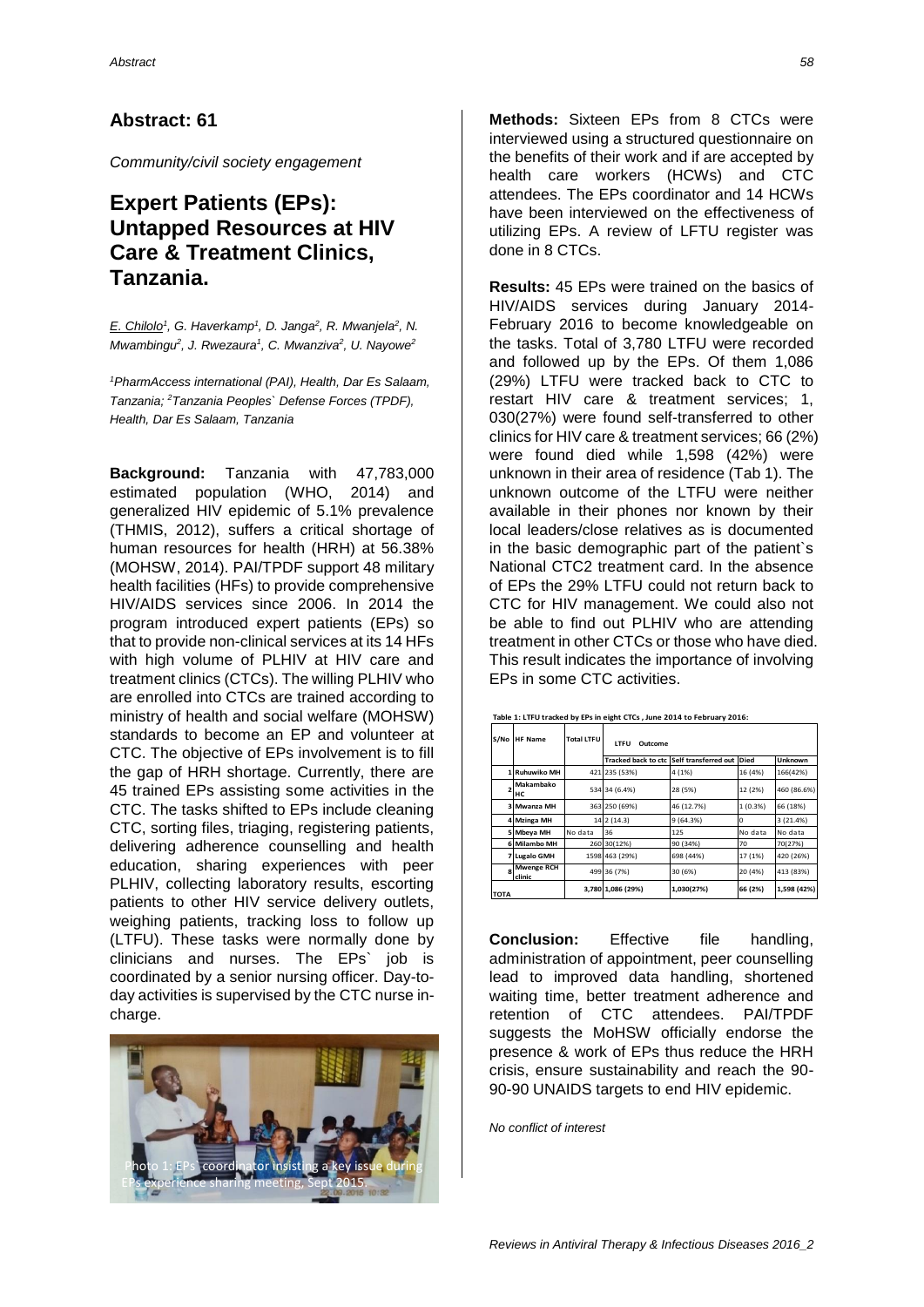*Health systems and HIV*

# **Situation de la prise en charge du vih pédiatrique au Cameroun**

*A.C. Bissek-Zoungkanyi<sup>1</sup> , A. Bitouga<sup>1</sup> , C. Temgoua<sup>1</sup> , M.A. Fabou<sup>1</sup> , I. Penda<sup>2</sup> , T. Nduwimana<sup>3</sup>*

*<sup>1</sup>Ministry of Health, Division of health operation research, Yaoundé, Cameroon; <sup>2</sup>Ministry of Health, Laquintinie, Douala, Cameroon; <sup>3</sup>UNICEF, Section vih, Yaoundé, Cameroon*

**Contexte:** La Transmission Mère-enfant du VIH étant le principal mode de contamination du VIH chez les enfants âgés de moins de 5 ans, plusieurs stratégies de santé publique ont été mises en place au Cameroun. Toutefois, au moment où la prise en charge du VIH/Sida chez les adultes et les adolescents connait des avancées significatives, la situation du VIH chez les enfants demeure préoccupante. L'objectif de l'étude était de faire l'analyse situationnelle de la prise en charge pédiatrique du VIH (PECP) sur la période allant de 2008 à 2013.

**Méthodes et outils de collecte :** L'étude effectuée en décembre 2014, était transversale, quantitative et qualitative. L'analyse des données quantitatives était descriptive tandis qu'une analyse de contenu a été faite pour les données qualitatives. Les principes éthiques ont été respectés.

Dans les dix régions du pays, 22 formations sanitaires (11 CTA et 11 UPEC) ont été visitées. Les cibles étaient : les décideurs nationaux et régionaux impliqués dans la PECP et des prestataires de soins et acteurs communautaires de PTME/PECP.

**Résultats :** L'environnement pour la fourniture de services

Les stratégies de mise précoce sous traitement au niveau national étaient: la révision des documents normatifs (dossiers médicaux ; nouvelles directives/guide, curriculum de la formation); la formation. Neuf textes réglementaires nationaux (3 pédiatriques) relatifs à la gratuité des protocoles de Thérapie Anti Retroviral (TARV) et de certains examens biologiques.

La durée médiane au poste des prestataires de soins était de 4 ans, certaines ressources humaines (psychologues, pharmaciens) étaient absentes de la PECP.

De multiples partenaires techniques et financiers engagés dans la PECP.

L'accès aux soins, soutien et traitement pédiatrique du VIH dans les formations sanitaires enquêtées

Les services de vaccination n'étaient pas impliqués dans l'identification et le suivi des enfants exposés ou infectés par le VIH.

Les sites de collecte des échantillons Dry Blood Spot (DBS) pour le diagnostic précoce étaient en augmentation. Les régions en abritant le plus étant le Centre (535), le Nord-Ouest (312) et le Sud-ouest (202). Le temps écoulé entre l'envoi des DBS au laboratoire de référence, le retour du résultat à la formation sanitaire, et l'annonce du résultat aux parents fluctuait entre un et six mois (moyenne de 1, 7 mois).

La tarification des examens de suivi était variable et peu accessible au niveau opérationnel.

Les consultations des nourrissons exposés étaient surtout disponibles dans les CTA. Au niveau opérationnel, le suivi in situ de ces derniers était absent et leur référence vers les CTA était préférée.

La qualité des services en charge du VIH pédiatrique dans les formations sanitaires enquêtées

Parmi les 159 prestataires enquêtés : 67,9% avaient reçu une formation spécifique de PECP ; 53,3% avaient des connaissances moyennes sur la PECP ; 45,7% dépistaient systématiquement tout enfant hospitalisé ; 16% le faisaient chez les enfants vus en consultation (vaccination, consultation pédiatrique, etc.).

**Conclusion:** De nombreux gaps ont été observés dans la PECP. Nous suggérons le développement des portes d'entrée à la PECP, la révision des dispositions concernant le suivi biologique et clinique, la formation.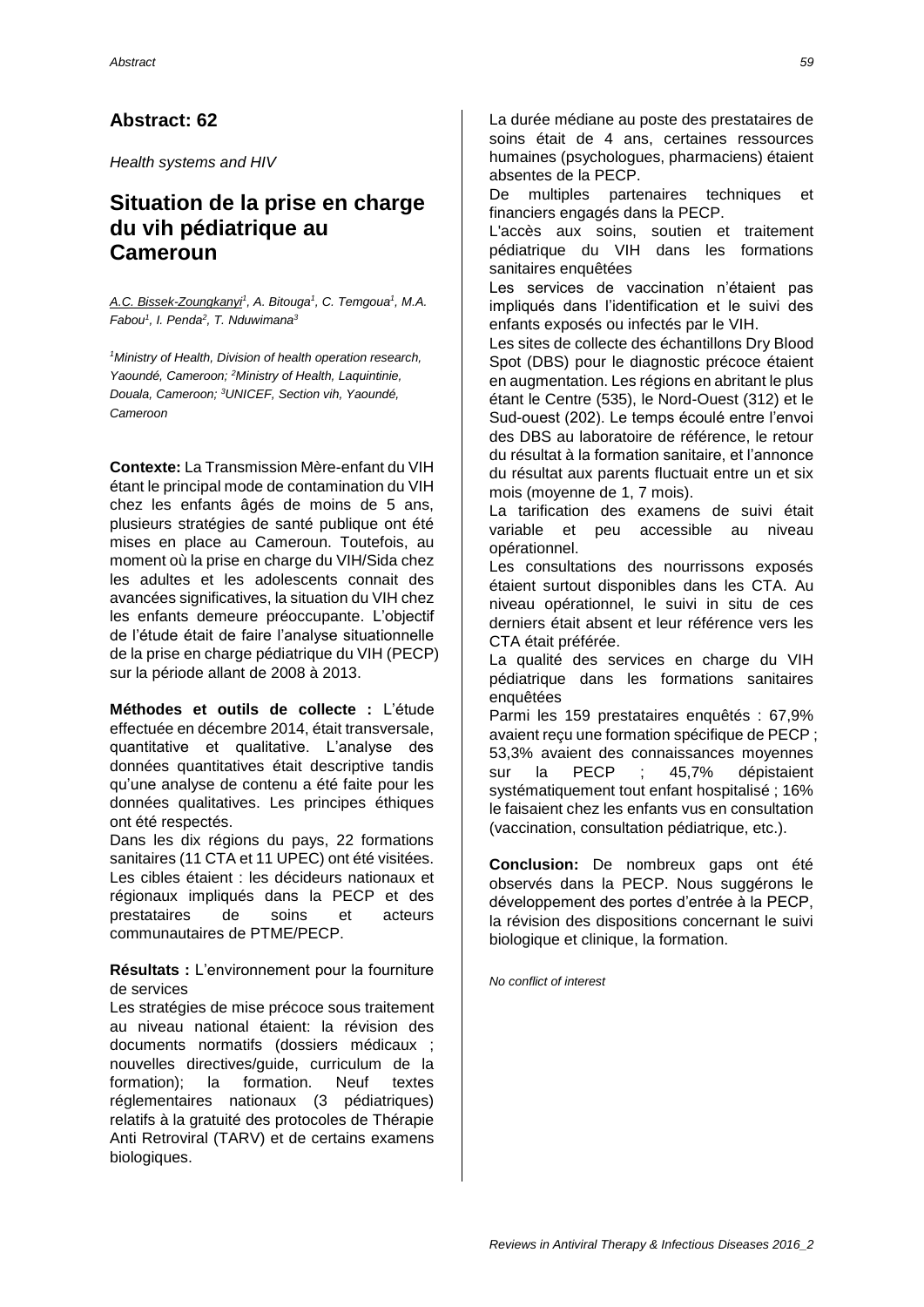*Health systems and HIV*

# **Mise en évidence de l'importance de la détresse psychologique chez les patients de VIH**

*D. De Chabot<sup>1</sup> , A. Gutiérrez<sup>1</sup> , S. Lyeb<sup>1</sup> , C. Arias<sup>1</sup> , A. Etongo<sup>1</sup> , R. García<sup>1</sup> , G. De Chabot<sup>1</sup> , G. Nchinda<sup>2</sup>*

*<sup>1</sup>Centre de Santé Catholique de Bikop, Centre de Santé Catholique, Yaounde, Cameroon; <sup>2</sup>Chantal BIYA International Reference Centre for HIV/AIDS research on prevention and Management (CIRCB), Microbiology and Immunology Laboratory, Yaounde, Cameroon*

**Introduction:** Selon l'OMS, en 2014, il y a environ 660.000 de personnes vivant avec le VIH. L'UPEC de Bikop, située en zone rurale, accompagne 671 personnes vivant avec le VIH sous antirétroviraux. Depuis plusieurs années nous voyons l'importance de la prise en charge psychologique pour l'acceptation de la maladie, l'adhérence au traitement et le suivi global du malade

**Objectifs:** Détecter précocement les symptômes de détresse psychologique (anxiété ou dépression) chez les personnes VIH positives, afin d'améliorer leur prise en charge pour une meilleur qualité de vie·Valider l'importance d'une prise en charge psychologique dans toute maladie chronique.

**Patients et méthodes:** De septembre 2015 à février 2016, 200 malades séropositifs sous antirétroviraux depuis au moins 1 an ont répondu volontairement, avec l'aide d'un soignant, à un questionnaire incluant l'*Hospital Anxiety and Depression Scale* (*HADS*), classant les symptômes d'anxiété et de dépression comme absents, suspectés ou avérés. Ont été inclus, les patients des 2 sexes, âgés de plus de 21 ans, tous stades confondus.

**Résultats:** 79% des interrogés étaient des femmes, 54% avaient entre 30 et 50 ans. On relevait 40% d'anxiété avérée et 12% de dépression avérée. 91% des patients ont partagés leur statut avec un proche. La réaction de l'entourage a été un soutien dans 67% des cas, des insultes (13%), un abandon (5%), des violences physiques (1%). 92% souhaitent plus

d'informations sur leur maladie. Un groupe de parole intéresserait 87% des sondés.

#### **Conclusions:**

1. Les symptômes de détresse psychologique sont fréquents chez les malades du VIH. Le personnel sanitaire doit apprendre à détecter ces symptômes. L'utilisation d'une échelle validée permet de les objectiver et d'en évaluer la gravité.

2. Cette détresse psychologique détectée chez les malades chroniques de VIH peut être relevée chez les autres maladies chroniques

3. Suite a ces résultats plusieurs groupes de parole ont été débuté.

4. La présence d'un psychologue clinicien est incontestable au sein d´une équipe pluridisciplinaire pour une meilleure prise en charge.

*No conflict of interest*

### **Abstract: 64**

*Health systems and HIV*

# **Assessing Impact of Community-based Antiretroviral Therapy and its Scale Up: Perspectives from four priority Local Government Areas in Lagos, Nigeria**

*C. Oraka<sup>1</sup> , B. Odusolu<sup>1</sup> , A. Olarinoye<sup>1</sup> , F. Abuworonye<sup>1</sup> , C. Agbakwuru<sup>2</sup> , T. Badru<sup>2</sup> , E. Iwerumoh<sup>1</sup> , A. Ogunyemi<sup>1</sup> , M. Oluyemi<sup>1</sup> , I. Ndubuisi<sup>3</sup>*

*<sup>1</sup>FHI 360, Prevention Care & Treatment, Lagos, Nigeria; <sup>2</sup>FHI 360, Monitoring & Evaluation, Abuja, Nigeria; <sup>3</sup>FHI 360, Monitoring & Evaluation, Lagos, Nigeria*

**Introduction:** Community-based antiretroviral therapy (cART) delivery is effective in improving the early identification of HIV-positive clients, access to treatment and quality of health outcomes of people living with HIV. The cART project scale-up (cART Plus) aimed to further improve on those gains in achieving more individual testing in the community, improve ART coverage, strengthen linkage and retention in care and subsequently achieve viral suppression over the long-term; in line with the UNAIDS 90-90-90 targets.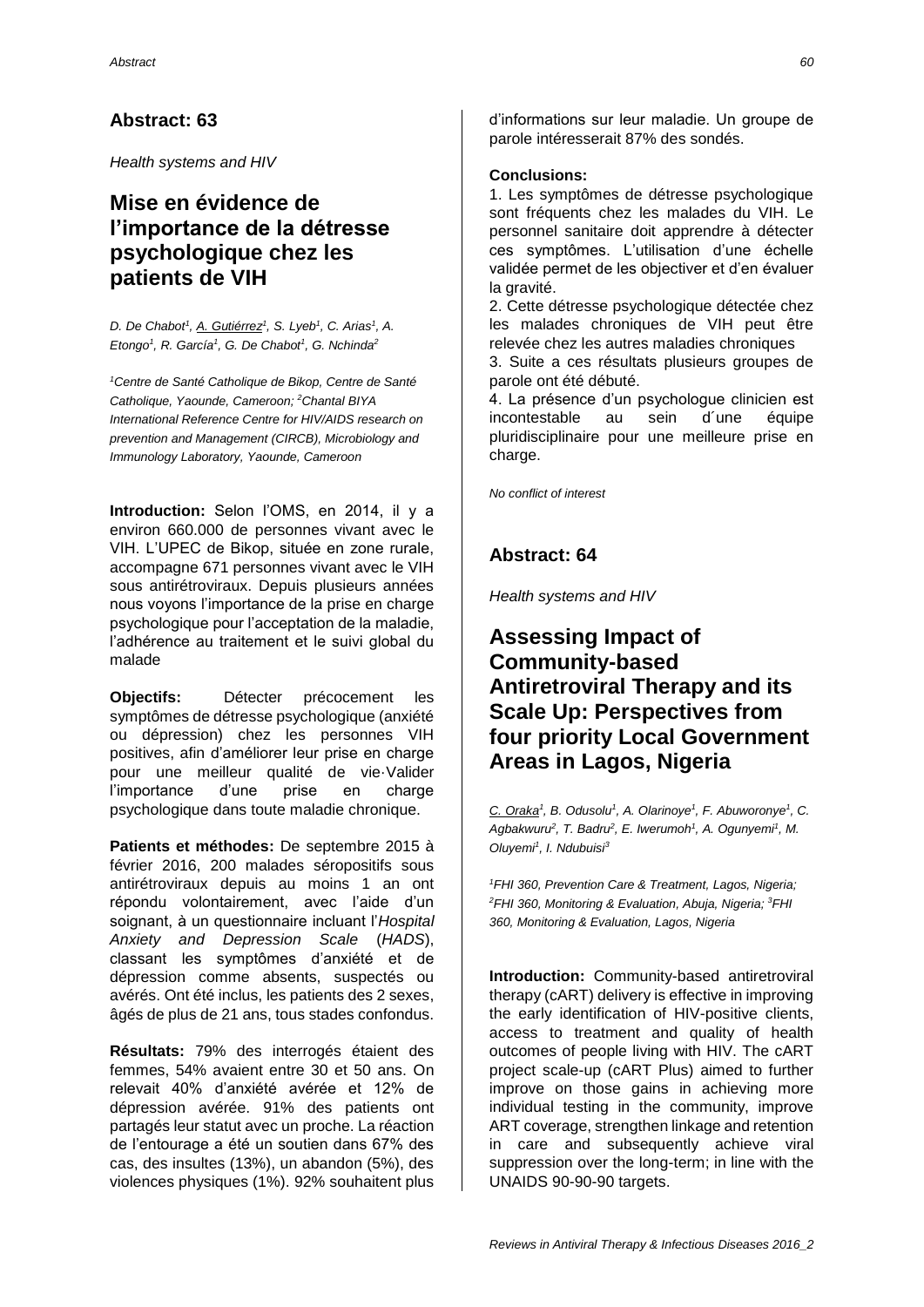**Materials and Methods:** The cART project is being supported by the United States Agency for International Development (USAID) through the Strengthening Integrated Delivery of HIV/AIDS Services (SIDHAS). The four priority Local Government Areas (Agege, Ajeromi-Ifelodun, Apapa & Surulere LGAs) in Lagos State, South West Nigeria were selected based on epidemiological and mapping indices. Community volunteers were recruited and trained in thematic areas to subsequently work under the supervision of Community-based Organizations (CBOs) to carry out community mobilization, household testing and counselling, identification and referral of HIV clients to health facilities, tracking and follow up of defaulters as well as documentation and reporting of service output data using approved tools – whilst ensuring quality service and utmost confidentiality.

**Results:** Data analysis spanning October to December 2015 in these 4 LGAs showed that the indices assessed significantly improved upon cART scale-up (cART Plus). Number of individuals counselled, tested and received results for HIV in the community {*cART* (Oct: 24 307); *cART Plus* (Nov: 61 532; Dec: 50 049)}. Number of individuals tested HIV-positive {*cART* (Oct: 65); *cART Plus* (Nov: 364; Dec: 268)}. The positivity rate in the general population being {*cART* (Oct: 0.27%); *cART Plus* (Nov: 0.59%; Dec: 0.54%)}. Number of persons newly enrolled into the ART programme for PreART care in the community {*cART* (Oct: 34); *cART Plus* (Nov: 283; Dec: 214)}. Percentage enrolment {*cART* (Oct: 52.3%; *cART Plus* (Nov: 77.7%; Dec: 79.9%)}. Number of persons newly started on ART in the community {*cART* (Oct: 13; *cART Plus (*Nov: 106; Dec: 123)}.

**Conclusions:** The cART delivery scale-up has shown to improve uptake and accessibility of treatment. This concept could be adopted in more resource-limited settings to improve ART coverage. However, efforts need to be channeled into advocacy for community ownership as community programs need to be driven, owned by and embedded in the communities.

*No conflict of interest*

#### **Abstract: 65**

*Stigma and discrimination*

**Stigma and discrimination associated with HIV/AIDS in health care settings: a comparative study in two hospitals of different categories in Douala-Cameroon** 

*N. Essomba<sup>1</sup> , Y. Coppieters<sup>2</sup> , L.D. Lehman<sup>3</sup>*

*<sup>1</sup>University of Douala, public health, Douala, Cameroon; <sup>2</sup>university of Bruxelles, public health, Bruxelles, Belgium; <sup>3</sup>University of Douala, Biology, Douala, Cameroon*

**Background:** The response to the human immunodeficiency virus epidemic faces many challenges with stigma and discrimination being two of them. The aim of this study is to determine the extent of effects of stigmatization and discrimination against people living with HIV-AIDS, and the influence of the type of hospital structure, in the manifestations of stigma and discrimination.

**Material and Methods:** A prospective cross sectional study was conducted among a total of 400 patients, using a pre-tested questionnaire in two antiretroviral treatment centers in Douala: the Day Care Hospital of Laquintinie hospital and the Health Care Unit of Nylon district hospital. An observation form was also filled to evaluate attitudes and behaviour of health care providers towards patients. Chi-Square test and Fisher test were used to test association between two variables, then multi logistic regression tests were done to check predictive factors of discrimination. The level of significance was chosen at p<0.05.

**Results:** Among the participants, 104 (26%) patients reported having been victims of discrimination. Majority of respondents 267(66.7%) have had secondary educa- tion. Also 165(41.3%) of the patients were single. Laquintinie hospital of Douala has a risk factor for blames and maltreatment ( $p = 0.006$ ) and (p= 0.009) respectively. Also 152 (76.1%) patients of Laquintinie vs 103 (51.5%) of Nylon have been victims of stigmatization. The stigmatizing elements were: the name of the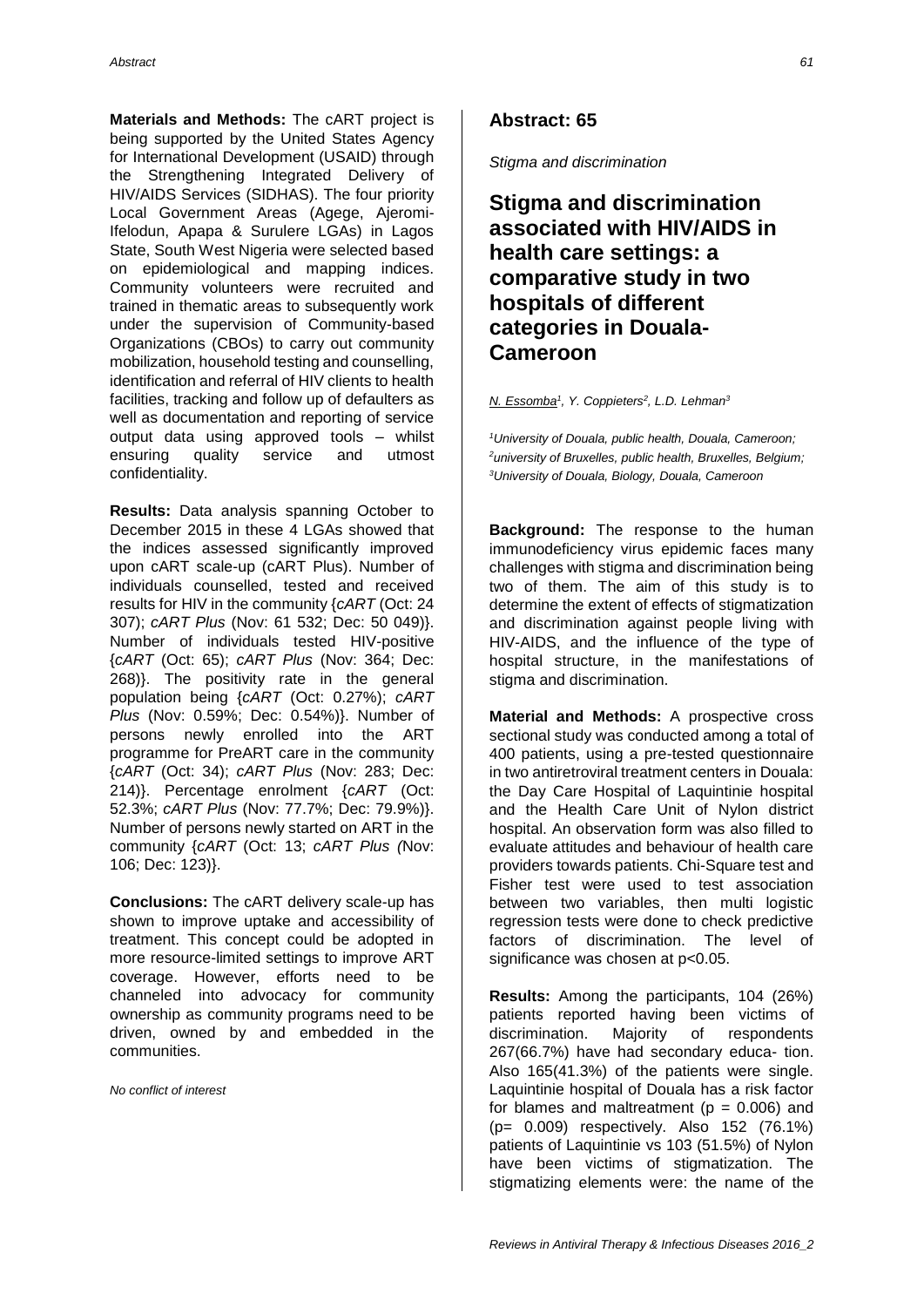treatment center (p<0.0001) and the unconfidential manner of handling medical files (p=0.04). Among the 400 patients, fifty nine (14.8%) avoided going to the hospital because of past experience of stigma and discrimination and 16 (4%) of participants decided to hide their HIV status in situations of seeking health care ser- vices.

**Conclusion:** Patients encounter several difficulties and those related to stigma and discrimination experienced in a hospital milieu can particularly constitute obstacles to better health seeking and therapeutic adherence. The human immunodeficiency virus infection response strategy should address stigma and discrimination by reviewing the management of treatment centers, elaborating relevant public health policies and training of healthcare practitioner.

*No conflict of interest*

#### **Abstract: 66**

*Health systems and HIV*

### **Clients' satisfaction with HIV treatment services in Bamenda, Cameroon: a crosssectional study**

*A.W. Buh<sup>1</sup> , F.P. Nde<sup>1</sup> , J. Atashili<sup>1</sup>*

*<sup>1</sup>University of Buea, Public Health and Hygiene, Buea, Cameroon*

**Background:** Clients have explicit desires or requests for services when visiting hospitals; inadequate discovery of their needs may result in dissatisfaction. Patient satisfaction influences retention in HIV care, adherence to HAART and serves as determinant to HIV suppression. This study's objectives were to quantify clients' satisfaction with HIV services in Bamenda and determine relationship between satisfaction and clients' socio-demographic/structural characteristics.

**Methods:** A cross-sectional study design was conducted on HIV-positive patients followed-up, on treatment and who consulted in the Bamenda Regional Hospital treatment centre

between July and August 2014. Participants consent was sought and data collected on client's level of satisfaction to staff-patientcommunication, staff attitudes, privacy and confidentiality and staffing and amenities situations in the hospital. Data was collected using a structured questionnaire intervieweradministered by investigator and trained health personnel. Collected data was analyzed using Epi Info version 3.5.4 and clients' satisfaction measured using frequencies and percentages.

**Results:** A total of 384 participants took part in this study and their median age was 37 years (IQR: 29-46). Two hundred and seventy-four (71.4%) participants were females. Overall satisfaction with HIV services was 91.2% and participants reported less satisfaction with overall staffing and amenities situation of the centre (3.6%). In the multivariate analysis, only being female, employed and perceiving high number of nurses working at the treatment centre remained significant predictors of overall satisfaction with HIV services.

**Conclusion:** A high proportion of participants expressed satisfaction with HIV services. However, some dissatisfaction is masked in this high satisfaction level. This dissatisfaction underscores need to improve staff attitudes, staff-patient-communication, employ more staff and build better patient facilities. Future studies need to focus on assessing long-term progression of satisfaction levels with services and determinants of satisfaction involving larger samples in many treatment centres.

*No conflict of interest*

#### **Abstract: 67**

*Laboratory monitoring / diagnostics*

# **Virologic failures among HIV-Infected Adults following Initiation of Antiretroviral Therapy in Laquintinie Hospital Accredited Center of Douala, Cameroon**

*J.P. Mbebi Enone<sup>1</sup> , E.C. Eboumbou Moukoko<sup>2</sup> , M. Mbangue<sup>3</sup> , I.C. Penda<sup>2</sup> , S.H. Mandengué1*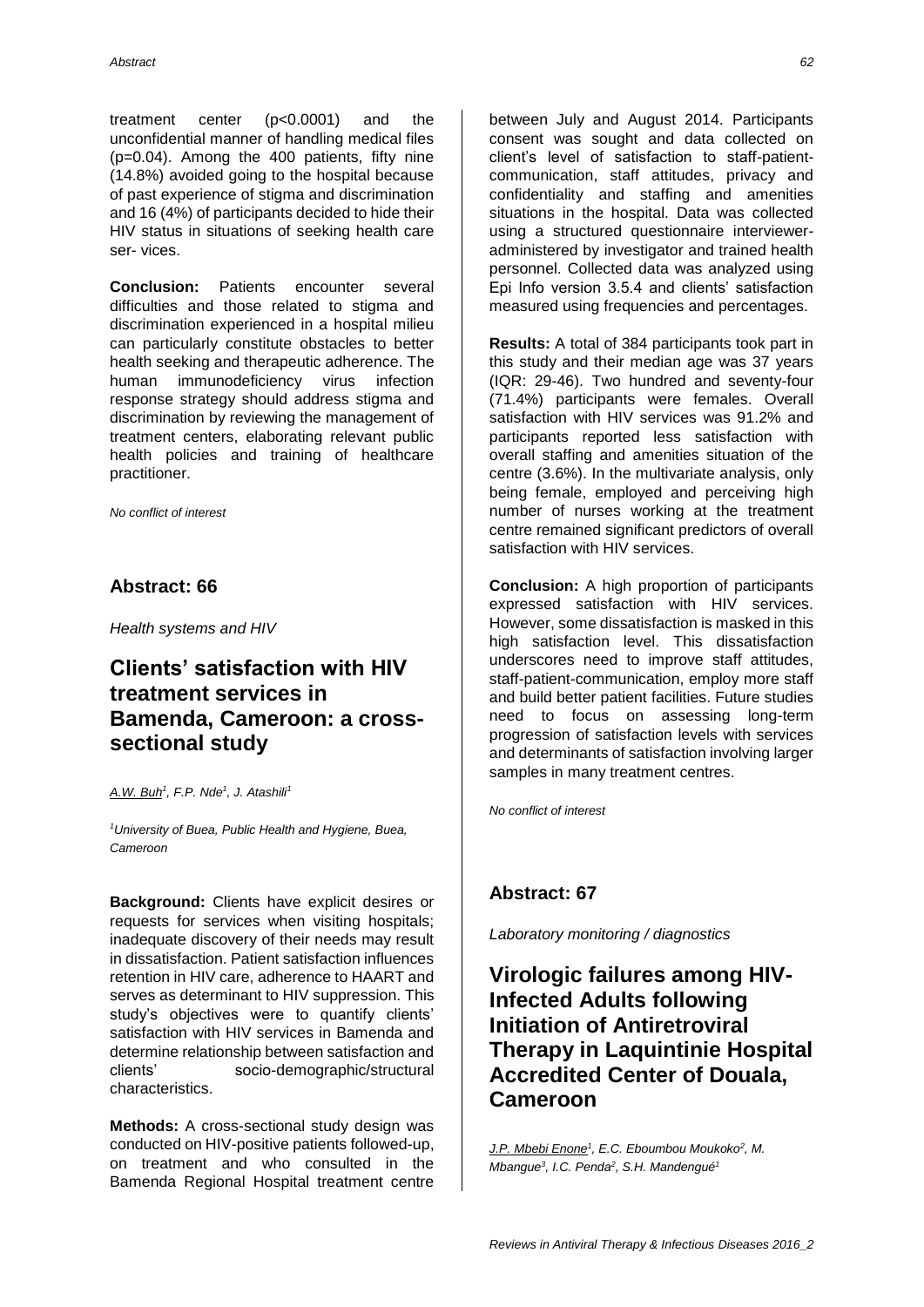*<sup>1</sup>Faculty of sciences University of Douala, biology and pysiology of animals organisims, Douala, Cameroon; <sup>2</sup>Faculty of medicine and pharmaceutics sciences University of Douala of Douala, Biological Sciences, Douala, Cameroon; <sup>3</sup>Laquintinie Hospital of Douala, laboratory, Douala, Cameroon*

**Introduction:** Viral load monitoring is essential as the clinical monitoring and fits into the patients during HIV antiretroviral therapy. But,the implement of these recommendations are difficult in countries with limited resources for several reasons:(1)weakness of health systems, (2) limited health human resources, (3) lack of technical facilities financial resources. The aim of this study was to characterize the virologic failure following.

**Methods:** A Prospective, population-based cohort study of HIV-positive adults patients on first line antiretroviral therapy at least 12 months (median follow-up, 26 months) was conducted at the Laquintinie Hospital Accredited Treatment Center (ATC) of Douala. HIV RNA (viral load) monitoring (12 and 24 months) done by the LC 96 (Biocentric®) and CD4 T lymphocyte cell count by Flow cytometry.

**Results:** A total of 51 HIV-infected patients with a mean age of 39.8 ( $Sd=\pm 10.7$ ) years and a sex ratio F/M of 2.4/1 were followed. Virologic failure were observed among 25.5% of patients after receiving first line ART and 8 (61.5%) of them switched to second-line regimens. Most patients (68.6%) had undetectable viral load at the first viral load measurement, 7 (13.7%) had virologic rebound. 33.3% of HIV-infected patients followed had none or primary education and associated with high risk of virologic failure (OR=8.33, p=0.043, IC95%=0.032-0.944). Of the 13 cases in virologic failure, 61.5% were who initially received 3TC/TDF/EFV threetherapy regimens. Patients with virologic failure had a mean duration of ARVs stock-out 2 times higher (73.2 vs 31.07 days, p=0.005). Of the 51 patients, 52.9% did not respect the time of drug taking and of 13 with virologic failure 12 had not respect it. Poor medication adherence including adherence in medicine taking are associated to virologic failure (OR=9, p=0.031, IC95%=0.017- 0.82).

**Conclusion:** Patients with ARV stock-out and a low educational level had significantly higher risk of virologic failure.

*No conflict of interest*

#### **Abstract: 68**

*Antiretroviral Treatment and HIV Care, Comorbidities*

# **Prevalence of cardiovascular diseases in West African HIVinfected adults receiving HAART**

*N.F. Ello<sup>1</sup> , A.P. Coffie<sup>1</sup> , C. Mossou<sup>1</sup> , G. Kouakou<sup>1</sup> , C. Icklo<sup>2</sup> , J.B. Anzou-Kacou<sup>2</sup> , S.P. Eholie<sup>1</sup>*

*<sup>1</sup>CHU Treichville Hospital, Dermatologie-infectiologie, Abidjan, Ivory Coast; <sup>2</sup>CHU Treichville Hospital, Thorax et vaisseaux, Abidjan, Ivory Coast*

**Introduction:** Non Communicable Diseases (NCDs) are emerging as an important concern related to the improving of life expectancy of HIV-infected patients, to antiretroviral drug toxicity and also to the chronic inflammation associated with persistent viral replication. Few studies have been conducted in low-incomes countries, particularly in West Africa. We are interested in severe morbidity of cardiovascular diseases (CDV) in HIV-positive patients on antiretroviral therapy. Therefore, we assessed the prevalence of severe CDV and looked for factors associated.

**Material and Methods:** A cross-sectional study was conducted at the TIDU in Abidjan, from April to July 2015 in patients aged over 18 years, HIV-positive and on antiretroviral therapy for at least 12 months. Data were collected using a structured questionnaire. Clinical assessment, laboratory tests, transthoracic echocardiography, and electrocardiogram were performed for all the patients. All the subjects underwent ultrasonography of the carotid and femoral vessels to evaluate intima media thickness (IMT). The primary endpoint was proportion of patients with severe CDV. Analysis of factors associated was conducted by logistic regression.

**Results:** 278 patients (mean age 46 years, female 74.5 % were included. The proportion of patients with clinical stage C of the CDC classification was 119 (42.8%) and 229 (82.4%) were with virologic suppression (undetectable viral load). The prevalence of severe CDV was 7.6% [95% CI: 4.74 to 11.32], the majority was represented by pulmonary arterial hypertension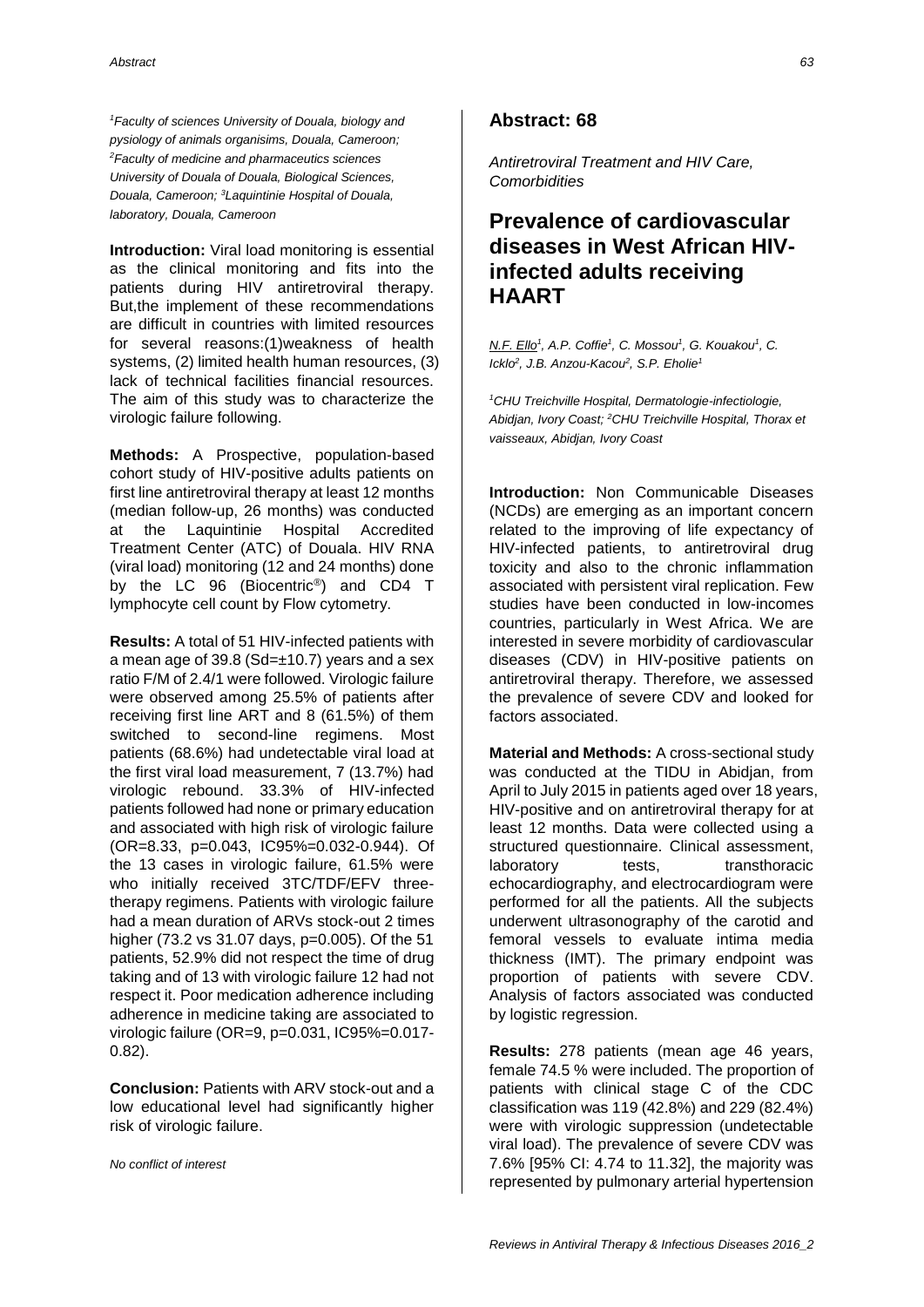(5%). In multivariate analysis, running time  $\leq 30$ min , high blood pressure, high rate ALT , high glycemia rate, and low Nadir CD4 count were significantly associated with the prevalence of CVD.

**Conclusion:** The prevalence of cardiovascular diseases life-threatening was not insignificant. Therefore a standardized screening and risk reduction interventions should be routinely undertaken among HIV-infected patients on HAART and discuss the current approach to primary prevention of CVD in HIV-positive patients is crucial.

*No conflict of interest*

#### **Abstract: 69**

*Economics, financing, policy, regulatory and ethical issues*

**Action intégrée de prévention et prise en charge médicale de l'hépatite virale B sur les sites de prise en charge des PV VIH: Expérience du Centre Médical ALAVI à Ouagadougou au Burkina Faso**

*A. Kima<sup>1</sup>*

*<sup>1</sup>Association laafi la viim (ALAVI), Sidaction, Ouagadougou, Burkina Faso* 

**Contexte et justification:** Le Burkina Faso connaît une prévalence de l'hépatite B élevée chez les personnes vivant avec le VIH (PV VIH), variant de 10 à 28% dans un contexte marqué par une absence d'un programme national de lutte contre les hépatites. D'où l'intérêt de penser à des stratégies innovantes. Cette communication a pour objet de présenter le dynamisme de ALAVI dans la lutte contre l'hépatite B au Burkina Faso.

**Objectif** Améliorer l'accès aux soins et aux services de prévention de l'hépatite B

**Population cible** Les PV VIH Les populations clés Les usagers du Centre Médical ALAVI

**Stratégies** Formation du personnel de santé et des conseillers communautaires Education pour la santé relative à l'hépatite B et au VIH Dépistage gratuit de l'hépatite B Prise en charge médicale des cas positifs à l'AgHBs Subvention du coût de la charge virale ADN VHB (Centre Muraz) Proposition de la vaccination à coût subventionné.

**Résultats** Formation d'un médecin sur la prise en charge médicale des hépatites virales Formation des 10 conseillers psychosociaux sur la prévention de l'hépatite B En 7 mois : sur 261 PV VIH (132 F, 129 H) dépistées, 32 (13 H, 19 F) étaient positives à l'AgHBs soit une proportion de 12,26% ; - sur 54 HSH dépistés, 9 étaient positifs à l'AgHBs soit une proportion de 16,66% - 11 personnes non infectées par le VIH sont suivies pour l'infection à VHB - 7 HSH sont suivis pour l'infection à VHB dont 3 cas de coinfection VIH-VHB.

**Conclusion** L'expérience acquise par les centres communautaires dans la lutte contre le VIH peut être utilement mise à profit pour la lutte contre les hépatites en Afrique. L'accès au bilan de suivi, le coût élevé des ARV pour les monoinfectés VHB et le coût élevé des vaccins restent des défis à relever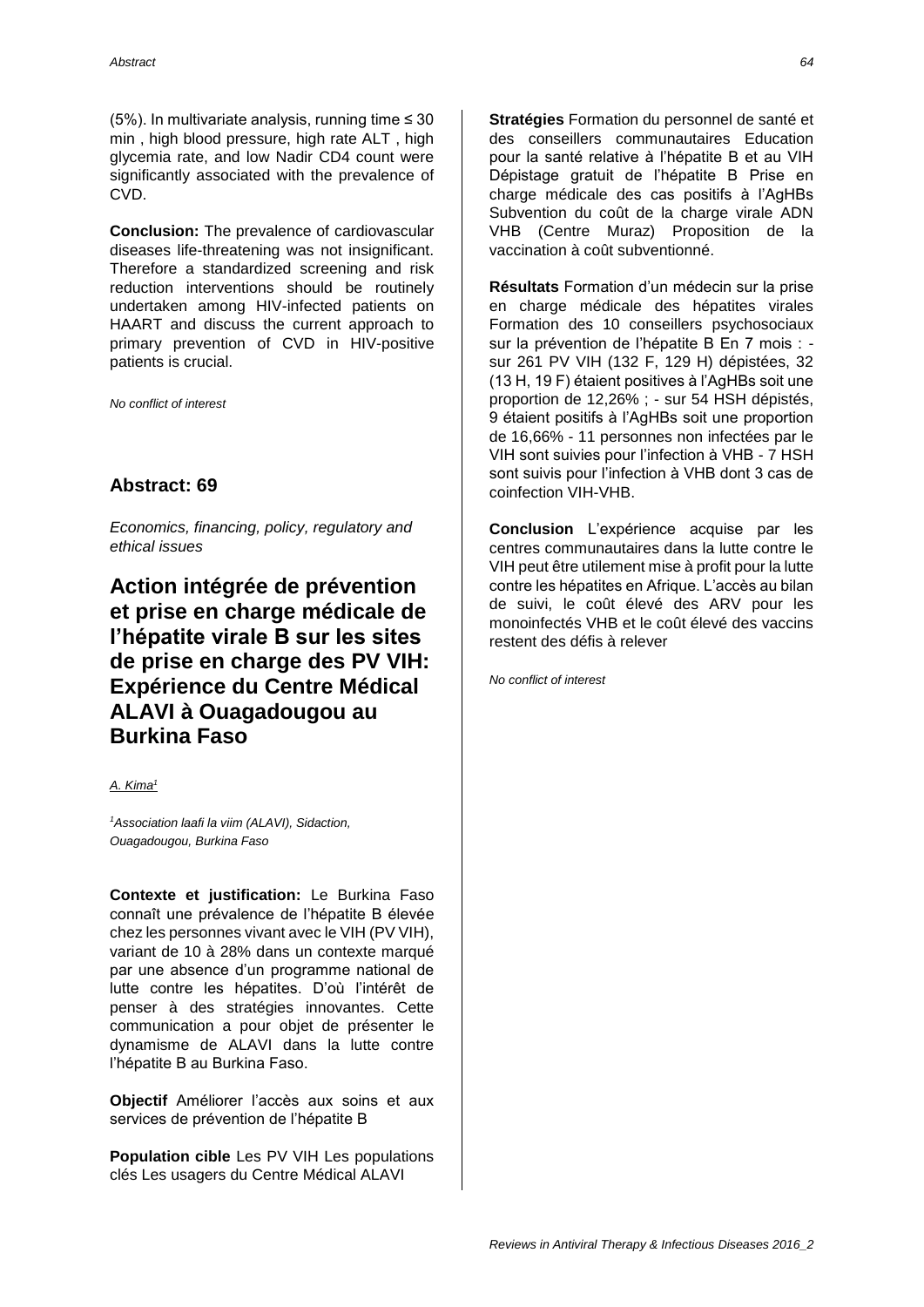# **10th International Workshop on HIV Treatment, Pathogenesis, and Prevention Research in Resource Limited Settings INTEREST**

**AUTHOR INDEX**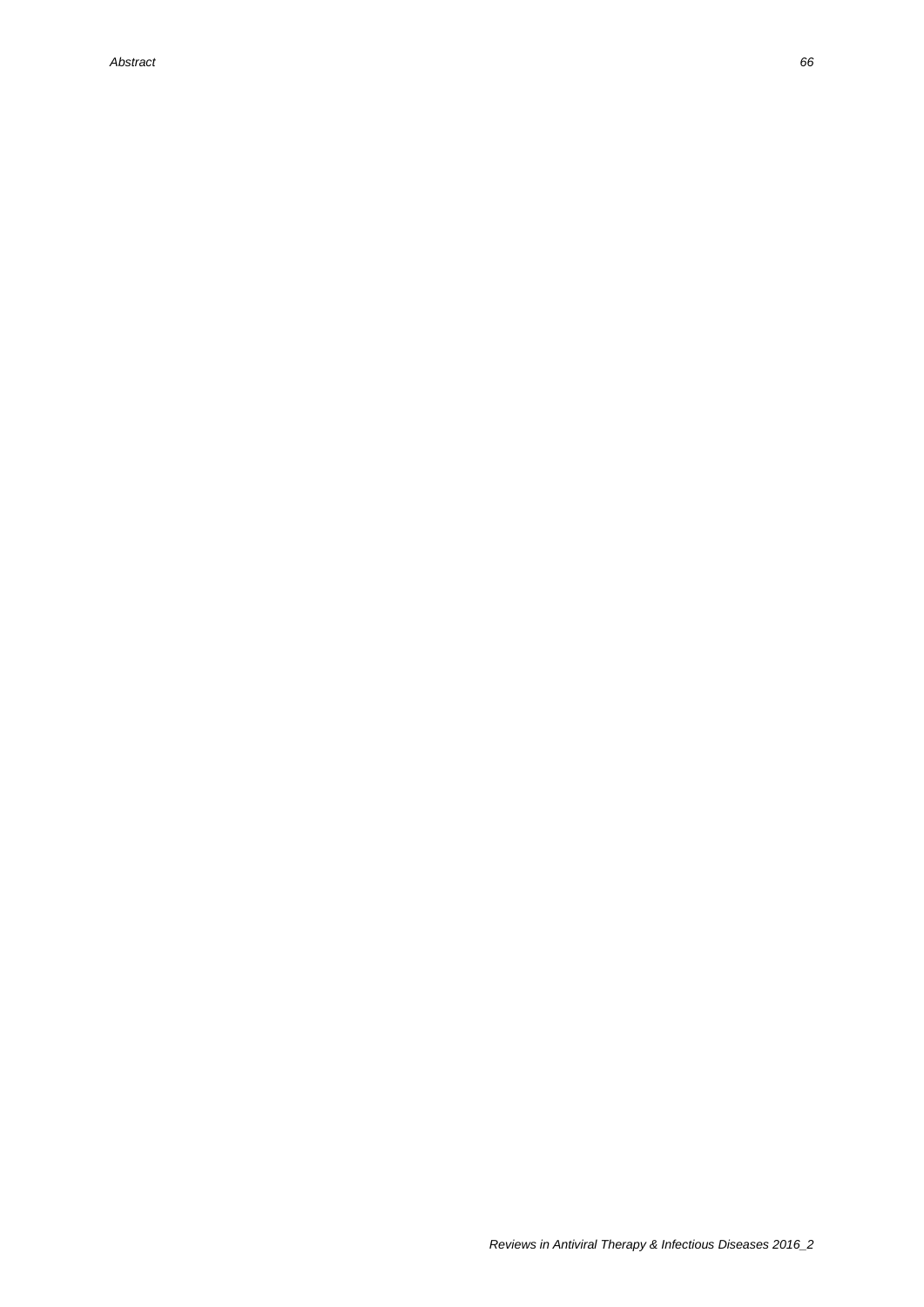| Author                     | <b>Abstract Title</b>                                                                                                                                                            | Abstr# | Page # |
|----------------------------|----------------------------------------------------------------------------------------------------------------------------------------------------------------------------------|--------|--------|
| Abiaziem, G.               | Can rural communities access quality HIV prevention, care and<br>treatment services? Lessons from the AIDS Healthcare<br>Foundation model in Gbajimba, Benue State               | $P_36$ | 37     |
| Aghokeng, A.               | HIV-1 group O infection in Cameroon from 2006 to 2013:<br>prevalence, genetic diversity, evolution and public health<br>challenges                                               | PP_22  | 24     |
| Adebayo, O.                | Using Leveraged platform to address PMTCT Knowledge and<br>Skill gaps among Rural Health Care Workers in South-East<br>Nigeria                                                   | $P_44$ | 44     |
| Adebayo, O.                | Scaling up Early Infant Diagnosis (EID) Services in Nigeria<br>through EID Mentor Approach                                                                                       | $P_46$ | 46     |
| Anyanwu, P.O.              | Maximizing EID opportunities using the DBS Mentor Approach in<br>Rural HIV Clinics in South-Eastern Nigeria                                                                      | PP_12  | 16     |
| Badejo, O.                 | What is the role of community delivery compared to facilities in<br>expanding access to ART services?                                                                            | $P_40$ | 41     |
| Bell, O.                   | Predictive factors of unsuccessful treatment outcomes among<br>HIV-infected Buruli ulcer patients: a retrospective cohort study,<br>Akonolinga, Cameroon                         | $P_35$ | 37     |
| Bigna Rim, J.J.            | Early mortality during initial treatment of tuberculosis in patients<br>co-infected with HIV at the Yaoundé Central Hospital, Cameroon                                           | $P_30$ | 33     |
| Bigna Rim, J.J.            | Prevalence and incidence of pulmonary arterial hypertension<br>among HIV-infected adolescents and adults in Africa: a systematic<br>review and meta-analysis                     | $P_50$ | 49     |
| Billong, S.C.              | Poor retention on antiretroviral therapy in Cameroon prompts<br>urgent programmatic interventions to limit HIV drug resistance<br>emergence in typical resource-limited settings | $P_28$ | 31     |
| Bitouga, A.                | Perception de la qualité de l'offre des services et faible<br>participation communautaire en PTME au Cameroun                                                                    | $P_60$ | 57     |
| Bissek-Zoungkanyi,<br>A-C. | Situation de la prise en charge du vih pédiatrique au Cameroun.                                                                                                                  | $P_62$ | 59     |
| Boender, T.S.              | Accumulation of HIV-1 drug resistance after continued virological<br>failure on first-line antiretroviral therapy in adults and children.                                        | $O_07$ | 9      |
| Boerma, R.                 | Favorable outcomes of pediatric second-line protease inhibitor-<br>based antiretroviral treatment in Uganda                                                                      | $O_02$ | 4      |
| Bopda, A.W.                | Pre-Clinical Evaluation of optimized Immunogens targeting the<br>neutralizing epitopes in MPER of HIV envelope Glycoprotein                                                      | PP_20  | 22     |
| Buh, A.W.                  | Clients' satisfaction with HIV treatment services in Bamenda,<br>Cameroon: a cross-sectional study                                                                               | $P_66$ | 62     |
| Burmen, B.                 | Mortality among HIV-infected patients on ART at a Referral<br>hospital, Western Kenya, 2011-2014                                                                                 | $P_32$ | 34     |
| Carty, C.                  | I HAVE SOMETHING TO SAY! Bringing youth voice to the<br>forefront of the public health discourse in South Africa                                                                 | $P_58$ | 55     |
| Chilolo, E.                | Expert Patients (EPs): Untapped Resources at HIV Care &<br>Treatment Clinics, Tanzania.                                                                                          | $P_61$ | 58     |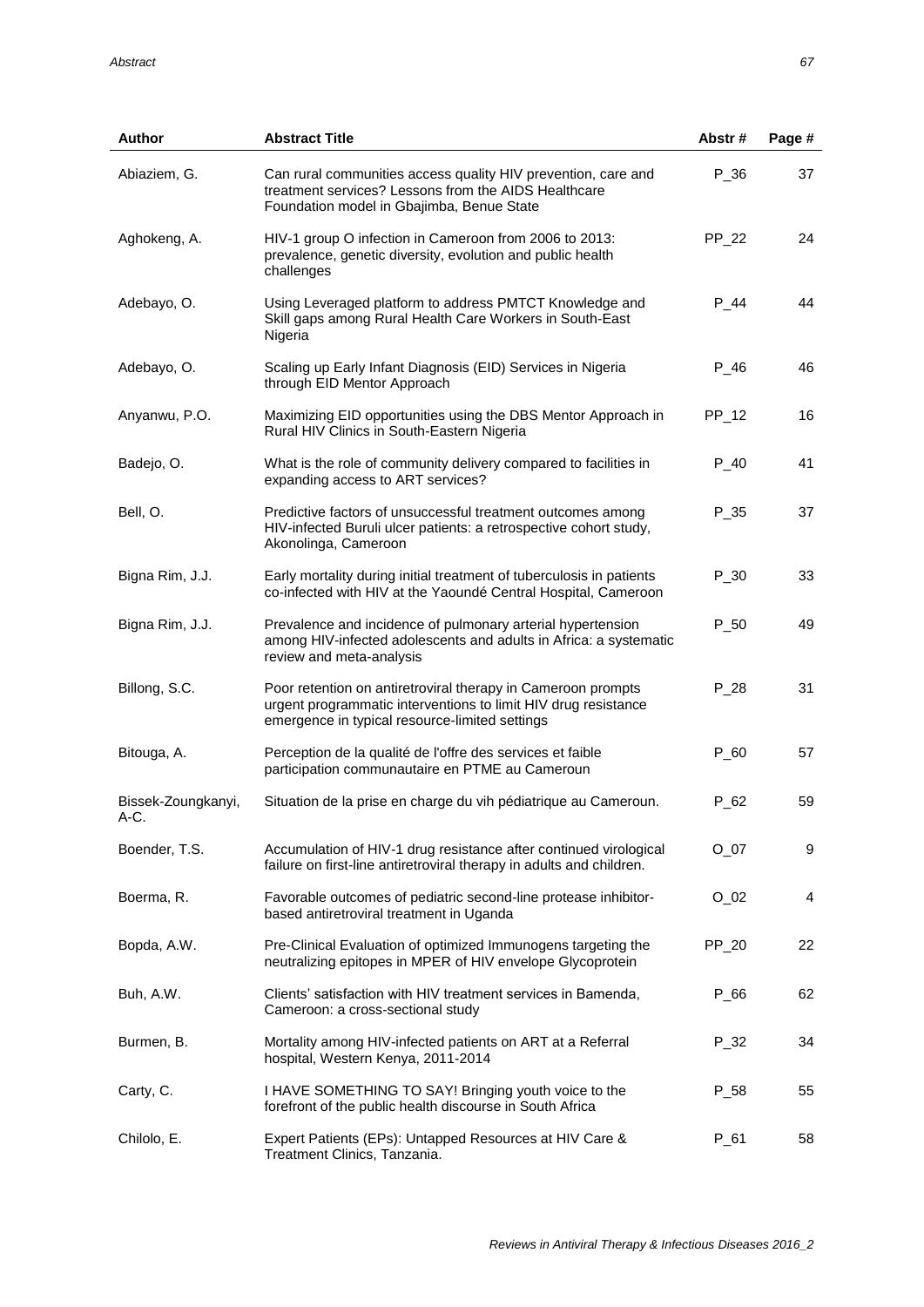| <b>Author</b>             | <b>Abstract Title</b>                                                                                                                                                                                   | Abstr#           | Page # |
|---------------------------|---------------------------------------------------------------------------------------------------------------------------------------------------------------------------------------------------------|------------------|--------|
| Colince, T.J.             | Seroprevalence of Dengue virus infection in antiretroviral naïve<br>HIV-1 infected people.                                                                                                              | $P_54$           | 52     |
| DIA, N.M.                 | Current profile of dermatological diseases and events during HIV<br>in Dakar.                                                                                                                           | PP_10            | 14     |
| Elah, C.                  | Challenges in HIV screening among blood donors; a gap to be<br>filled                                                                                                                                   | P <sub>_55</sub> | 53     |
| Ello, N.F.                | Prevalence of cardiovascular diseases in West African HIV-<br>infected adults receiving HAART.                                                                                                          | $P_68$           | 63     |
| Essomba, N.E.             | Clinical and immunological profile of HIV-infected patients at the<br>initiation of antiretroviral therapy in Douala.                                                                                   | $P_27$           | 31     |
| Essomba, N.E.             | Predictive factors of clinical and biological evolution of hiv patients<br>under antiretroviral in douala, cameroon                                                                                     | P_56             | 54     |
| Essomba, N.E.             | Stigma and discrimination associated with HIV/AIDS in health<br>care settings: a comparative study in two hospitals of different<br>categories in Douala-Cameroon                                       | P_65             | 61     |
| Frambo, A.                | Assessment of retention in HIV care and treatment 12 months<br>after initiation in 10 health districts of the Center region of<br>Cameroon                                                              | P 48             | 47     |
| Fokam, J.                 | Ultra-deep pyrosequencing of paediatric HIV-1 drug resistance<br>and coreceptor suggests possible suitability of protease inhibitors<br>and maraviroc at younger ages in Cameroon                       | $O_04$           | 6      |
| Fokam, J.                 | Virological Response, HIV-1 Drug Resistance Mutations and<br>Genetic Diversity among Patients on First-Line Antiretroviral<br>Therapy in N'Djamena, Chad                                                | P_37             | 38     |
| Fokam, J.                 | Comparable Outcomes in Pretreatment HIV-1 Drug Resistance<br>between Urban and Rural Settings in the Littoral Region of<br>Cameroon                                                                     | $P_38$           | 39     |
| Fokam, J.                 | HIV-Infected or Exposed-Children Exhibit Lower Responses to<br>Hepatitis B Vaccine in Yaoundé, Cameroon: Appealing for<br>Revised Policies in Resource-Limited Settings?                                | $P_43$           | 43     |
| Fokom Victoire,<br>D.M.E. | Prevalence of non-infectious co-morbidities among HIV-positive<br>subjects stably treated with tenofovir, lamivudine and ritonavir-<br>boosted lopinavir in Cameroon                                    | PP 09            | 14     |
| Gutiérez, A.              | Mise en évidence de l'importance de la détresse psychologique<br>chez les patients de VIH                                                                                                               | P_63             | 60     |
| Inzaule, S.C.             | Long-term antiretroviral treatment adherence in perinatally HIV<br>infected adolescents in Uganda: A qualitative study                                                                                  | $P_42$           | 43     |
| Isichei, M.               | Factors associated with delay in presentation of symptomatic<br>cancers among HIV infected persons in Plateau state, Nigeria.                                                                           | $P_34$           | 36     |
| Khamofo, H.               | Decline in positivity rates among HIV-exposed infants with<br>changes in PMTCT ARV regimens in Nigeria: evidence from 7<br>years of field implementation                                                | $O_01$           | 3      |
| Kima, A.                  | Action intégrée de prévention et prise en charge médicale de<br>l'hépatite virale B sur les sites de prise en charge des PV VIH:<br>Expérience du Centre Médical ALAVI à Ouagadougou au Burkina<br>Faso | P_69             | 64     |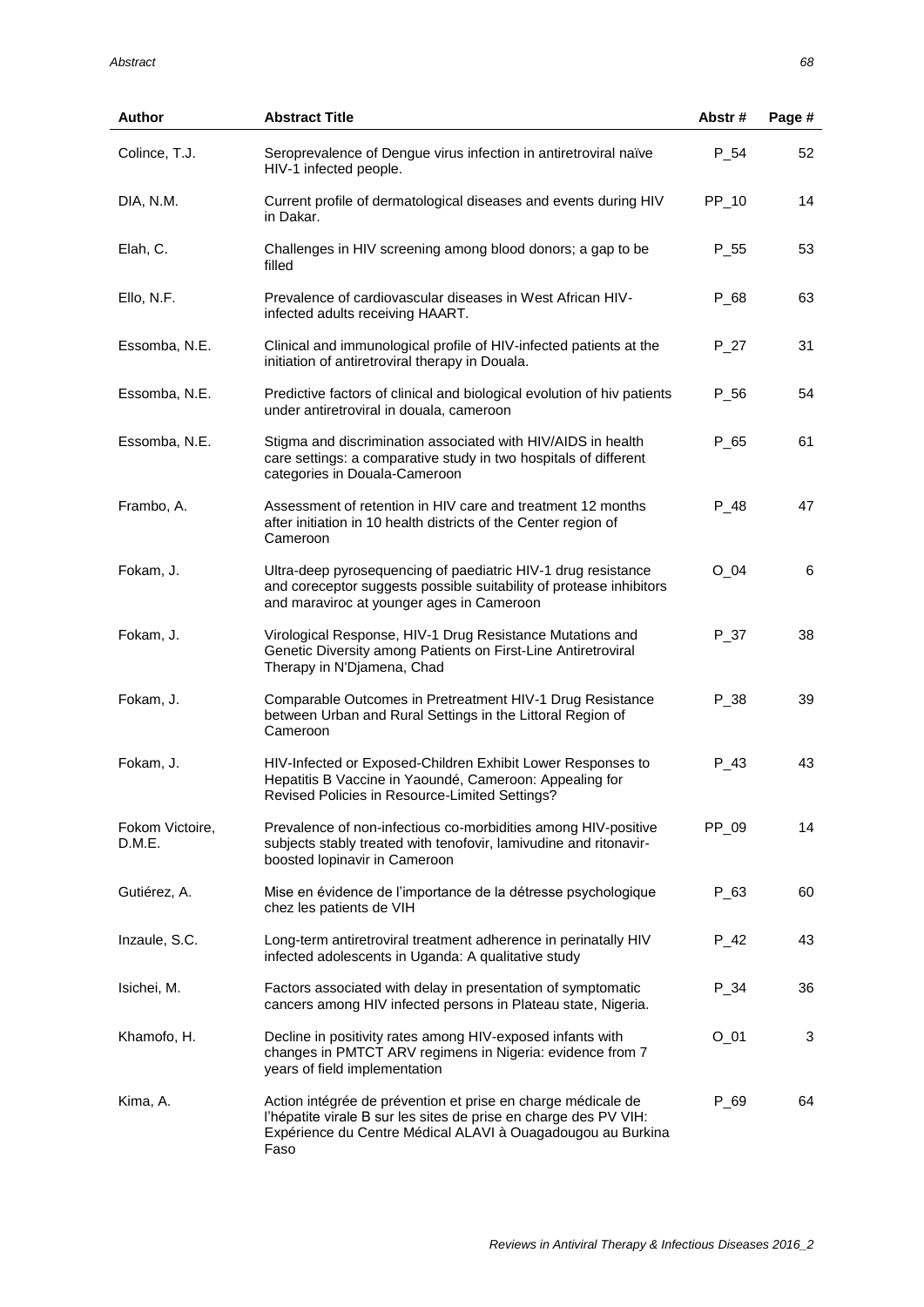| <b>Author</b>               | <b>Abstract Title</b>                                                                                                                                                      | Abstr# | Page #         |
|-----------------------------|----------------------------------------------------------------------------------------------------------------------------------------------------------------------------|--------|----------------|
| Kityo Mutuluuza, C.         | Transmitted Drug Resistance and First-line ART Treatment<br>Outcomes in Ugandan Children                                                                                   | $O_03$ | 5              |
| Kob Same, D.                | Survival analysis among patients receiving antiretroviral therapy in<br>the centre region of Cameroon                                                                      | $P_29$ | 32             |
| Kroeze, S.                  | Tenofovir-containing first-line ART favourably reduce inflammation<br>markers compared to thymidine analogue nucleoside reverse-<br>transcriptase inhibitors               | $O_0$  | 10             |
| Kumboneki, L.               | Quality of life among HIV/AIDS patients on anti-retro-viral therapy<br>at Letlhakane primary hospital (Botswana): a cross sectional<br>study.                              | PP_11  | 15             |
| Mafotsing Fopoussi,<br>A.O. | Outcomes of second-line therapy in HIV positive adults attending<br>for routine care at Yaoundé Central Hospital                                                           | PP_26  | 27             |
| Manirakiza Mberyo,<br>G.    | Patient Therapeutic Education integrated in clinical trial: the<br>experience of 2LADY and MOBIDIP ANRS clinical trials                                                    | P_33   | 35             |
| Masedza, J.                 | Finding the first 90% to achieve epidermic control                                                                                                                         | PP_18  | 21             |
| Mbebi Enone, J.P.           | Virologic failures among HIV-Infected Adults following Initiation of<br>Antiretroviral Therapy in Laquintinie Hospital Accredited Center of<br>Douala, Cameroon            | $P_67$ | 62             |
| Meinck, F.                  | Predictors of HIV-testing in South African adolescents: schools-<br>based testing, pregnancy and sexual experience                                                         | $O_05$ | $\overline{7}$ |
| Mfochive, I.                | Operational research studies among MSM in Cameroon: Linkage<br>to treatment challenges                                                                                     | PP_19  | 21             |
| Mohammed, P.                | Model-based pediatric dosing of ritonavir-boosted Darunavir: an<br>alternative to WHO guidelines                                                                           | PP_13  | 17             |
| Muhumuza, S.                | Retention in care among HIV-infected pregnant mothers on<br>lifelong antiretroviral therapy (art) in Uganda.                                                               | PP_15  | 18             |
| Mutaawe, G.                 | Frequency and factors associated with excess weight among HIV<br>infected individuals in Mansa district, Zambia                                                            | $P_31$ | 34             |
| Mutaawe, G.                 | Factors associated with virologic failure in HIV infected individuals<br>in Mansa district, Zambia                                                                         | PP_17  | 20             |
| Mwema, I.                   | Traditional leaders increase HTC uptake: The Case of Chief<br>Mulonga's Chiefdom, Solwezi District, Zambia                                                                 | $P_59$ | 56             |
| Nchinda, G.                 | Evaluating plasmatic biomarkers as disease signatures for the<br>point of care monitoring of HIV-1 and comorbidies in resource<br>limited regions.                         | PP_24  | 26             |
| Ndembi, N.                  | Immunologic Criteria are Poor Predictors of Virologic Outcomes:<br>Implications for HIV Monitoring in a Large Treatment Program in<br>Nigeria                              | PP_16  | 19             |
| Ndembi, N.                  | Identification of Rare HIV-1 Group N and HTLV-3 Strains in Rural<br>South Cameroon                                                                                         | PP_21  | 23             |
| Ndenkeh<br>Nforbewing, J.J. | Isotype profiles of antibodies in plasma from antiretroviral naive<br>HIV-1 infected persons specific to HIV-1 gp120 expressed from<br>wild type and mutant Lec1 CHO cells | $P_57$ | 55             |
| Ndip, V.                    | Prevalence of anti-hepatitis C antibodies and its co-infection with<br>HIV in the Abang Minko'o area of the South region of Cameroon                                       | $P_52$ | 51             |